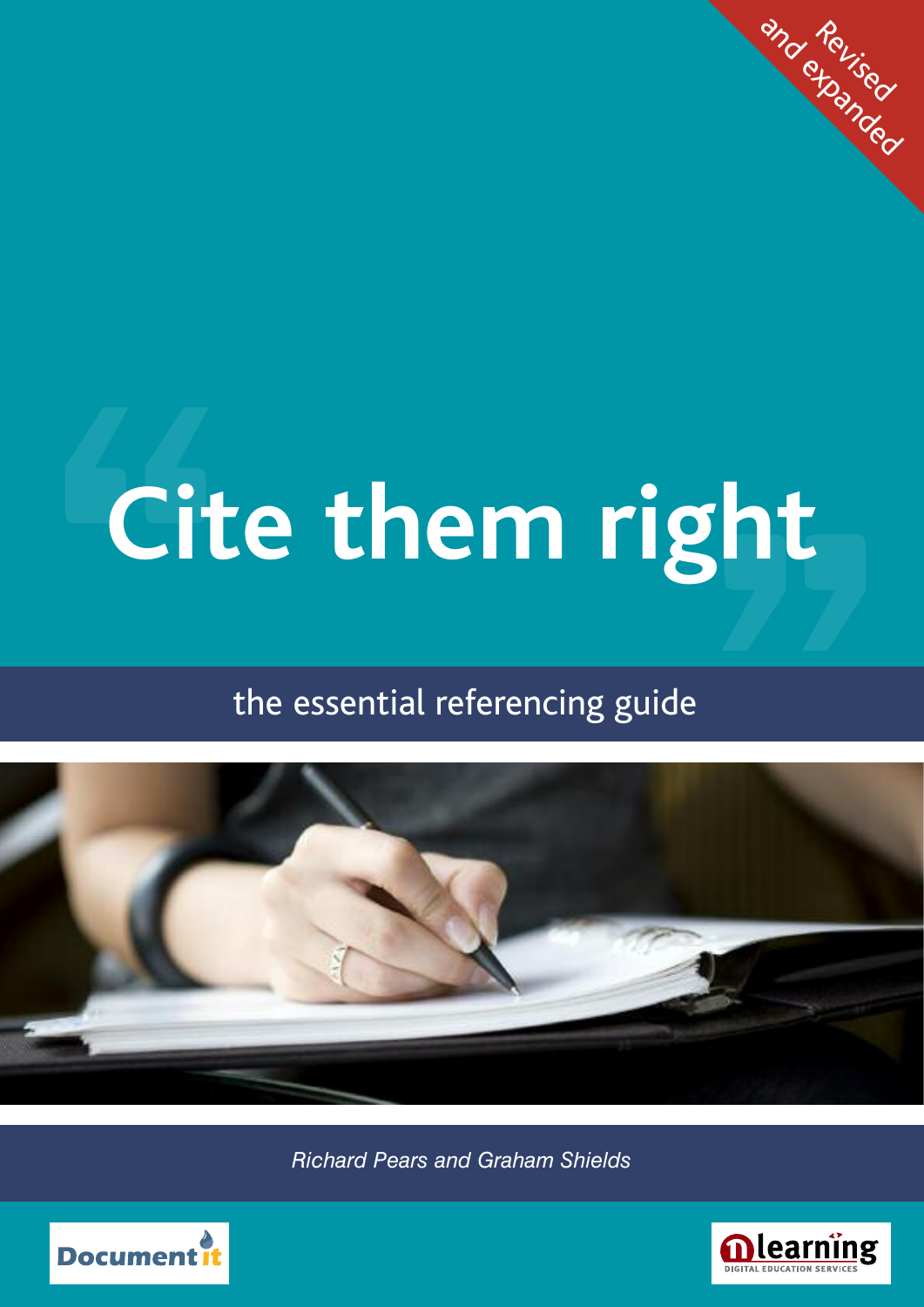#### Acknowledgements

The authors would like to thank:

The House of Commons Information Office for permission to quote from *Factsheet G17: The Official Report*;

Graham Walton for his work on earlier editions of *Cite them right*;

Professor Jane Core, Director of Library & Learning Services, Northumbria University, for her ongoing support;

Christine Colcomb, Learning Co-ordinator, Academic Skills Centre, University of Cumbria, for her advice and support;

Marion Nuttall, Academic Enhancement Manager, University of Cumbria, for her support;

Emma Cooke, Learning Adviser, University of Cumbria Learning and Information Services, and Elizabeth Pears for proofreading;

Peter Bennett and Lee Phillips at Stonebrook for their professional advice and patience;

Staff and students at academic institutions around the country for their constructive feedback and suggestions for the new edition;

Elizabeth Pears for help and support.

This new edition published 2008 by Pear Tree Books, 13 Ashfield Rise, Whickham, Newcastle upon Tyne, NE16 4PN. http://www.citethemright.co.uk

Copyright© Richard Pears and Graham Shields 2004, 2005, 2008.

All rights reserved. No part of this publication may be reproduced or transmitted in any form or by any means, electronic, mechanical or yet to be invented, including photocopy, recording, or any information storage and retrieval system, without permission in writing from the publisher. This book is sold subject to the condition that it shall not, by way of trade or otherwise, be lent, re-sold, hired out or otherwise circulated without the publisher's prior consent.

British Library Cataloguing in Publication Data. A Catalogue Record for this book is available from the British Library.

ISBN 978-0-9551216-1-6

Previous 2005 edition published by Pear Tree Books as *Cite them right: the essential guide to referencing and plagiarism*.

Previous 2004 edition published by Northumbria University Press as *Cite them right: referencing made easy*.

Designed and printed by Stonebrook Print & Design Services Ltd (0191) 263 3302. www.stonebrook.co.uk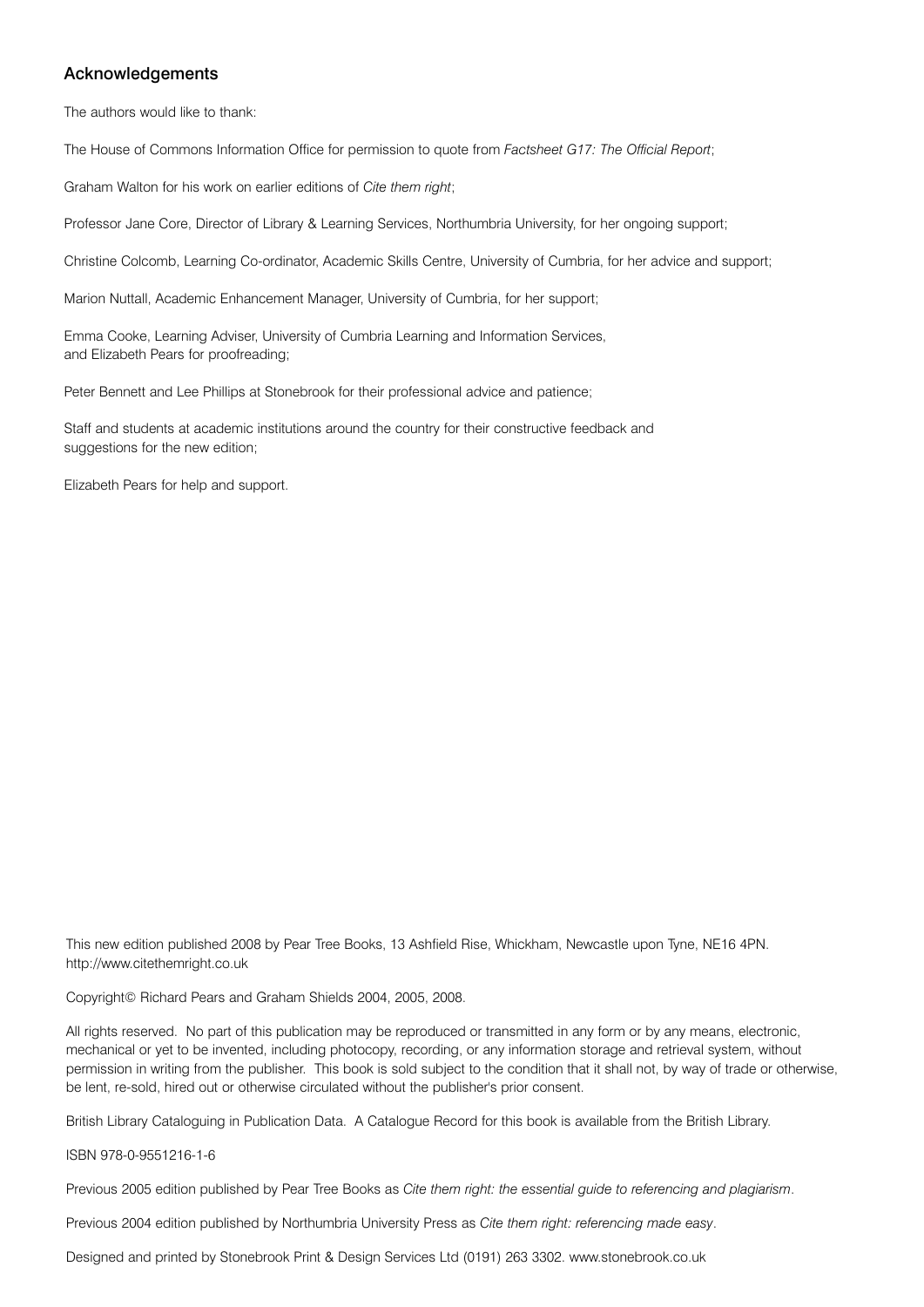## **Contents**

| Section A. An introduction to referencing and how to avoid plagiarism  11                                                                                                                                                     |  |
|-------------------------------------------------------------------------------------------------------------------------------------------------------------------------------------------------------------------------------|--|
|                                                                                                                                                                                                                               |  |
|                                                                                                                                                                                                                               |  |
|                                                                                                                                                                                                                               |  |
|                                                                                                                                                                                                                               |  |
|                                                                                                                                                                                                                               |  |
|                                                                                                                                                                                                                               |  |
|                                                                                                                                                                                                                               |  |
| Section B. How should I set out citations and quotations in my text? 14                                                                                                                                                       |  |
| In-text citations with the control of the control of the control of the control of the control of the control of the control of the control of the control of the control of the control of the control of the control of the |  |
|                                                                                                                                                                                                                               |  |
|                                                                                                                                                                                                                               |  |
|                                                                                                                                                                                                                               |  |
|                                                                                                                                                                                                                               |  |
|                                                                                                                                                                                                                               |  |
| Section C. How should I set out references in my reference list & bibliography? 19                                                                                                                                            |  |
|                                                                                                                                                                                                                               |  |
| Online information using Digital Object Identifiers (DOIs)  21                                                                                                                                                                |  |
|                                                                                                                                                                                                                               |  |
| Sample text and reference list using Harvard (author-date) referencing style  22                                                                                                                                              |  |
| Checklist of what to include for most common information sources  22                                                                                                                                                          |  |
| Section D. How to cite and reference sources using the Harvard                                                                                                                                                                |  |
|                                                                                                                                                                                                                               |  |
|                                                                                                                                                                                                                               |  |
|                                                                                                                                                                                                                               |  |
|                                                                                                                                                                                                                               |  |
|                                                                                                                                                                                                                               |  |
|                                                                                                                                                                                                                               |  |
|                                                                                                                                                                                                                               |  |
|                                                                                                                                                                                                                               |  |
|                                                                                                                                                                                                                               |  |
|                                                                                                                                                                                                                               |  |
|                                                                                                                                                                                                                               |  |
|                                                                                                                                                                                                                               |  |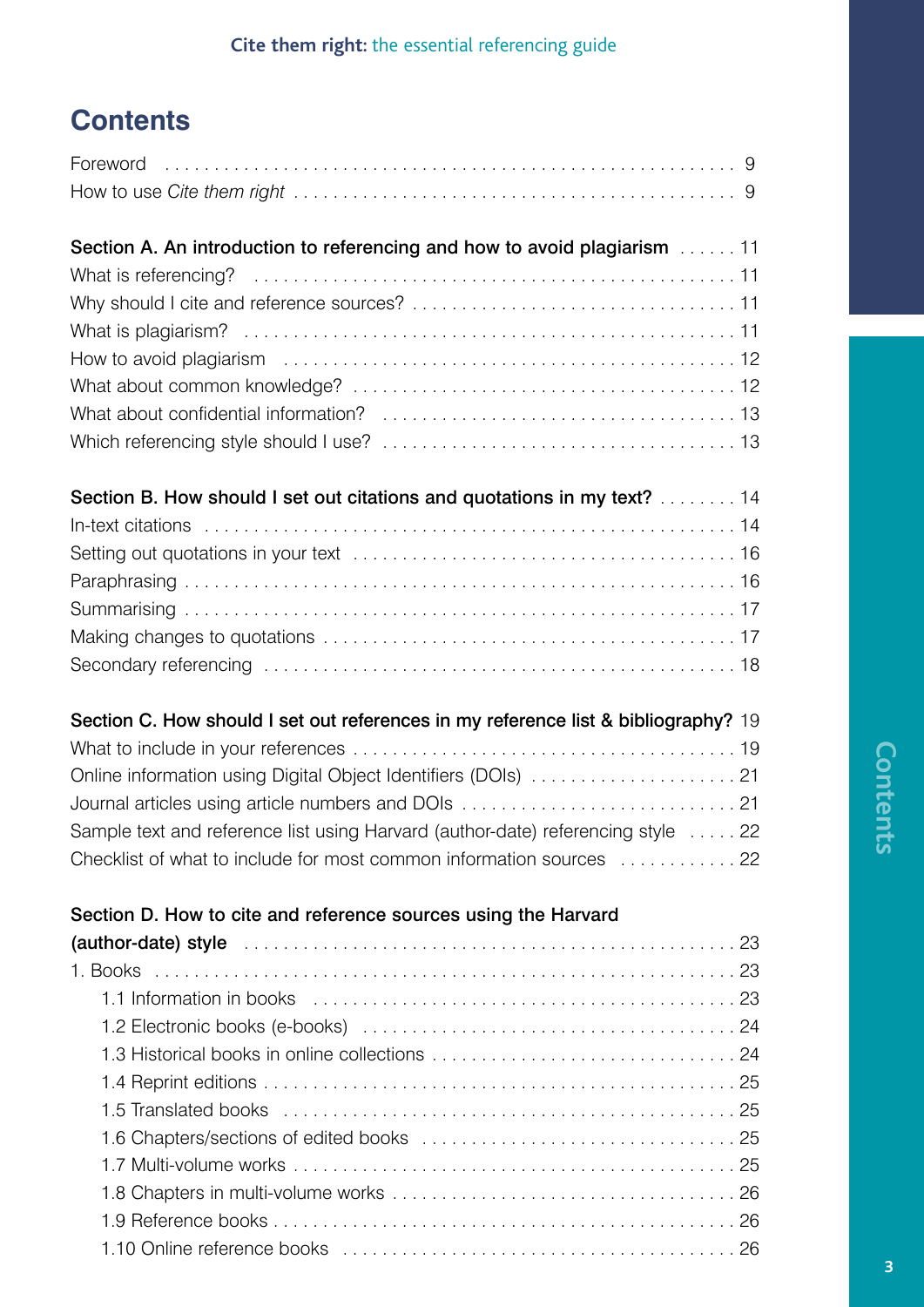| 1.11 Atlases                                                                       |  |
|------------------------------------------------------------------------------------|--|
|                                                                                    |  |
|                                                                                    |  |
|                                                                                    |  |
|                                                                                    |  |
|                                                                                    |  |
|                                                                                    |  |
|                                                                                    |  |
|                                                                                    |  |
|                                                                                    |  |
|                                                                                    |  |
|                                                                                    |  |
|                                                                                    |  |
| 2.2 Journal articles in online collections (e-journals) 31                         |  |
|                                                                                    |  |
| 2.4 Articles in open access journals (e-journals) 32                               |  |
|                                                                                    |  |
|                                                                                    |  |
|                                                                                    |  |
| 3.3 Journal/newspaper articles from full-text CD-ROM databases 34                  |  |
|                                                                                    |  |
|                                                                                    |  |
|                                                                                    |  |
| 4.3 Papers from conference proceedings published on the Internet 35                |  |
|                                                                                    |  |
|                                                                                    |  |
|                                                                                    |  |
| 6. Virtual Learning Environments (e.g. Blackboard, WebCT) 36                       |  |
|                                                                                    |  |
|                                                                                    |  |
| 6.3 Text extracts from books digitised for use in Virtual Learning Environments 37 |  |
|                                                                                    |  |
|                                                                                    |  |
|                                                                                    |  |
| 7.2 Pre-publication journal articles in digital repositories  38                   |  |
| 7.3 Conference papers in digital repositories  38                                  |  |
|                                                                                    |  |
|                                                                                    |  |
|                                                                                    |  |
|                                                                                    |  |
|                                                                                    |  |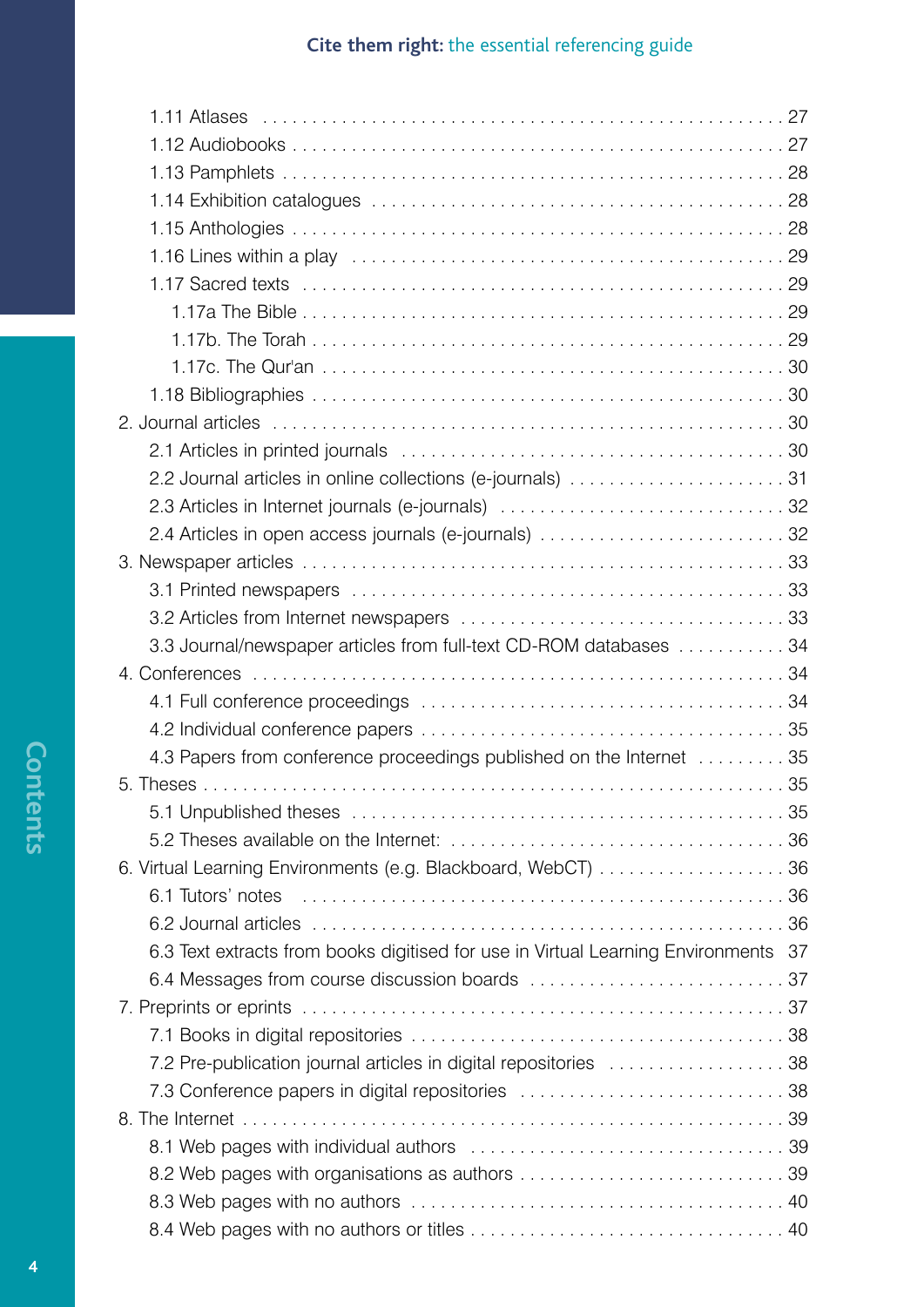|    | 8.8 Social networking websites (e.g. Facebook, Bebo, Friends Reunited)  41                                                    |
|----|-------------------------------------------------------------------------------------------------------------------------------|
| 9. |                                                                                                                               |
|    |                                                                                                                               |
|    |                                                                                                                               |
|    |                                                                                                                               |
|    |                                                                                                                               |
|    | 11.3 Market research reports from online databases  43                                                                        |
|    |                                                                                                                               |
|    | 12. Legal material using Harvard (author-date) style  44                                                                      |
|    | 12.1 House of Commons and House of Lords Papers  44                                                                           |
|    | 12.2 Bills (either House of Commons or House of Lords) 44                                                                     |
|    |                                                                                                                               |
|    |                                                                                                                               |
|    |                                                                                                                               |
|    | 13.1 Command Papers including Green and White Papers  46                                                                      |
|    |                                                                                                                               |
|    |                                                                                                                               |
|    |                                                                                                                               |
|    |                                                                                                                               |
|    |                                                                                                                               |
|    |                                                                                                                               |
|    | 16.1b British Standards from online databases [1, 1, 1, 1, 1, 1, 1, 1, 1, 1, 1, 1, 18]                                        |
|    |                                                                                                                               |
|    |                                                                                                                               |
|    |                                                                                                                               |
|    | 16.5 Graphs (and all contracts and all contracts and all contracts and all contracts and all contracts are determined as $49$ |
|    |                                                                                                                               |
|    |                                                                                                                               |
|    |                                                                                                                               |
|    |                                                                                                                               |
|    |                                                                                                                               |
|    |                                                                                                                               |
|    |                                                                                                                               |
|    |                                                                                                                               |
|    |                                                                                                                               |
|    |                                                                                                                               |
|    |                                                                                                                               |
|    |                                                                                                                               |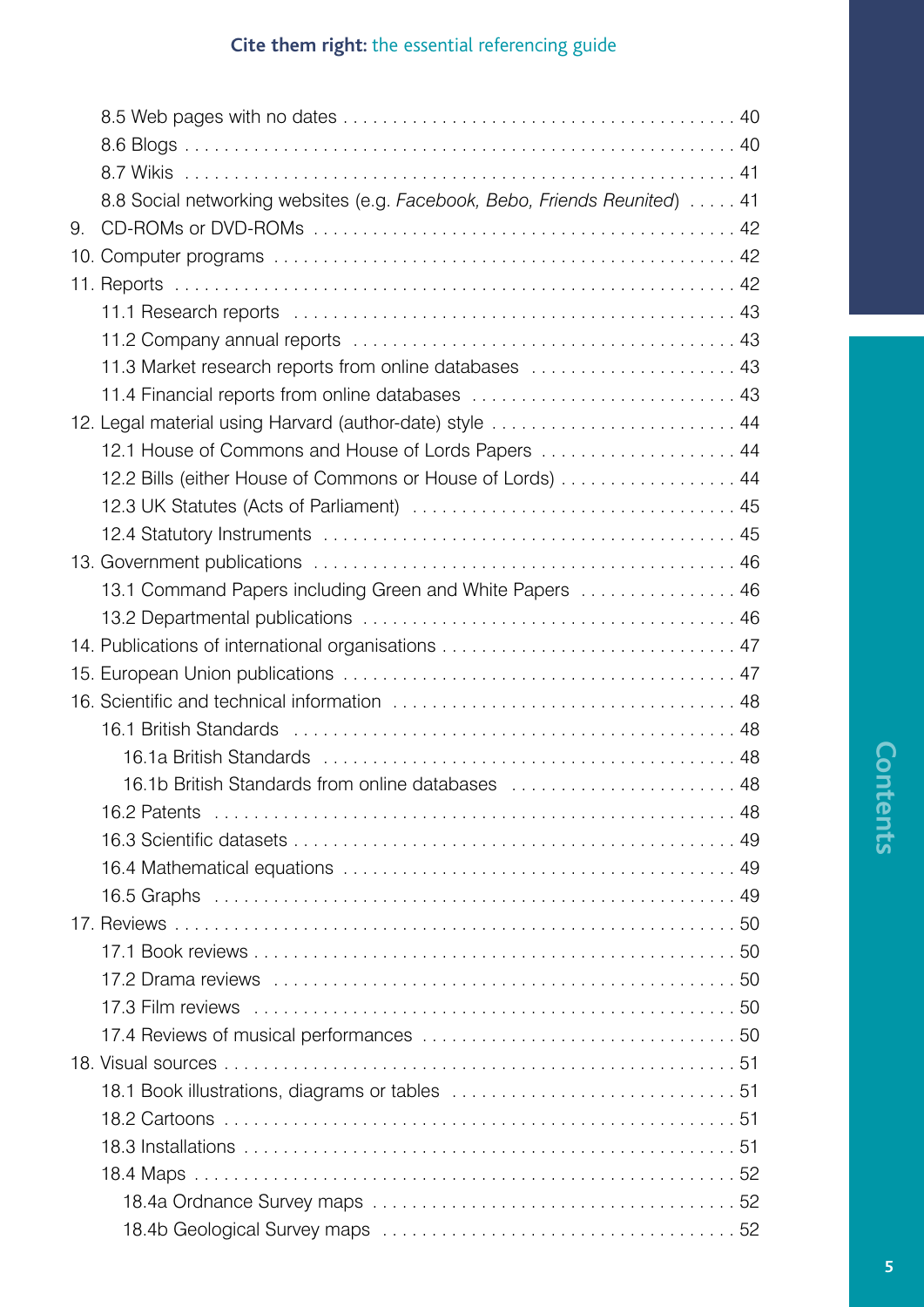| 18.6c Photographs in online collections (e.g. Flickr) 54           |  |
|--------------------------------------------------------------------|--|
|                                                                    |  |
|                                                                    |  |
|                                                                    |  |
|                                                                    |  |
|                                                                    |  |
|                                                                    |  |
|                                                                    |  |
|                                                                    |  |
|                                                                    |  |
|                                                                    |  |
|                                                                    |  |
|                                                                    |  |
|                                                                    |  |
|                                                                    |  |
| 20.2c Television programmes/series on DVDs  58                     |  |
|                                                                    |  |
| 20.2e Television programmes viewed on the Internet 58              |  |
|                                                                    |  |
| 20.4 Music or spoken word recordings on audio CDs/audio CD-ROMs 59 |  |
| 20.5 Music or spoken word recordings on audio cassettes 59         |  |
|                                                                    |  |
|                                                                    |  |
|                                                                    |  |
|                                                                    |  |
|                                                                    |  |
|                                                                    |  |
|                                                                    |  |
|                                                                    |  |
|                                                                    |  |
|                                                                    |  |
|                                                                    |  |
|                                                                    |  |
|                                                                    |  |
|                                                                    |  |
|                                                                    |  |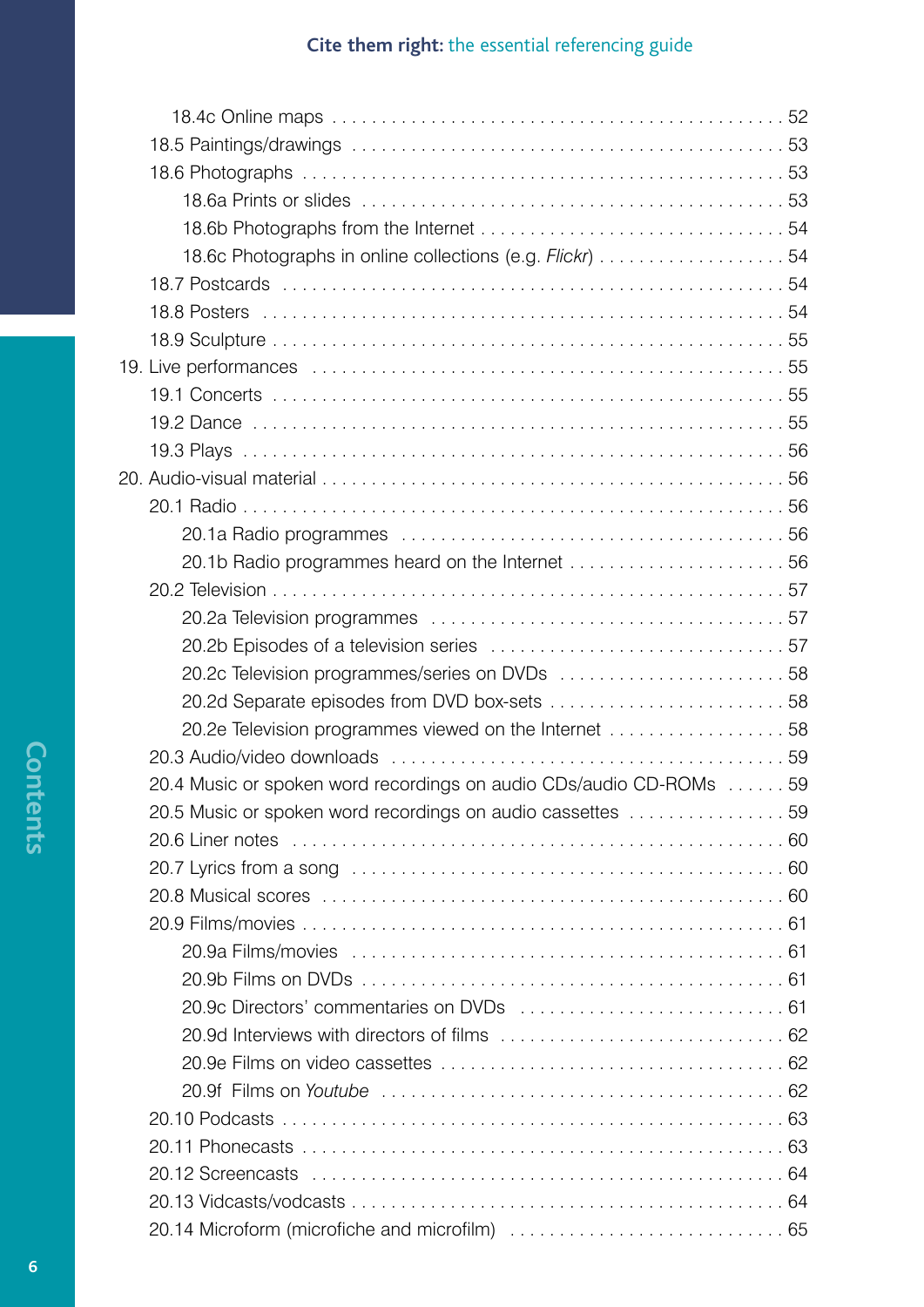| 22.1 Lectures/seminars/webinars/videoconferences  66<br>E1. Oxford Standard for the Citation Of Legal Authorities (OSCOLA)  73 |
|--------------------------------------------------------------------------------------------------------------------------------|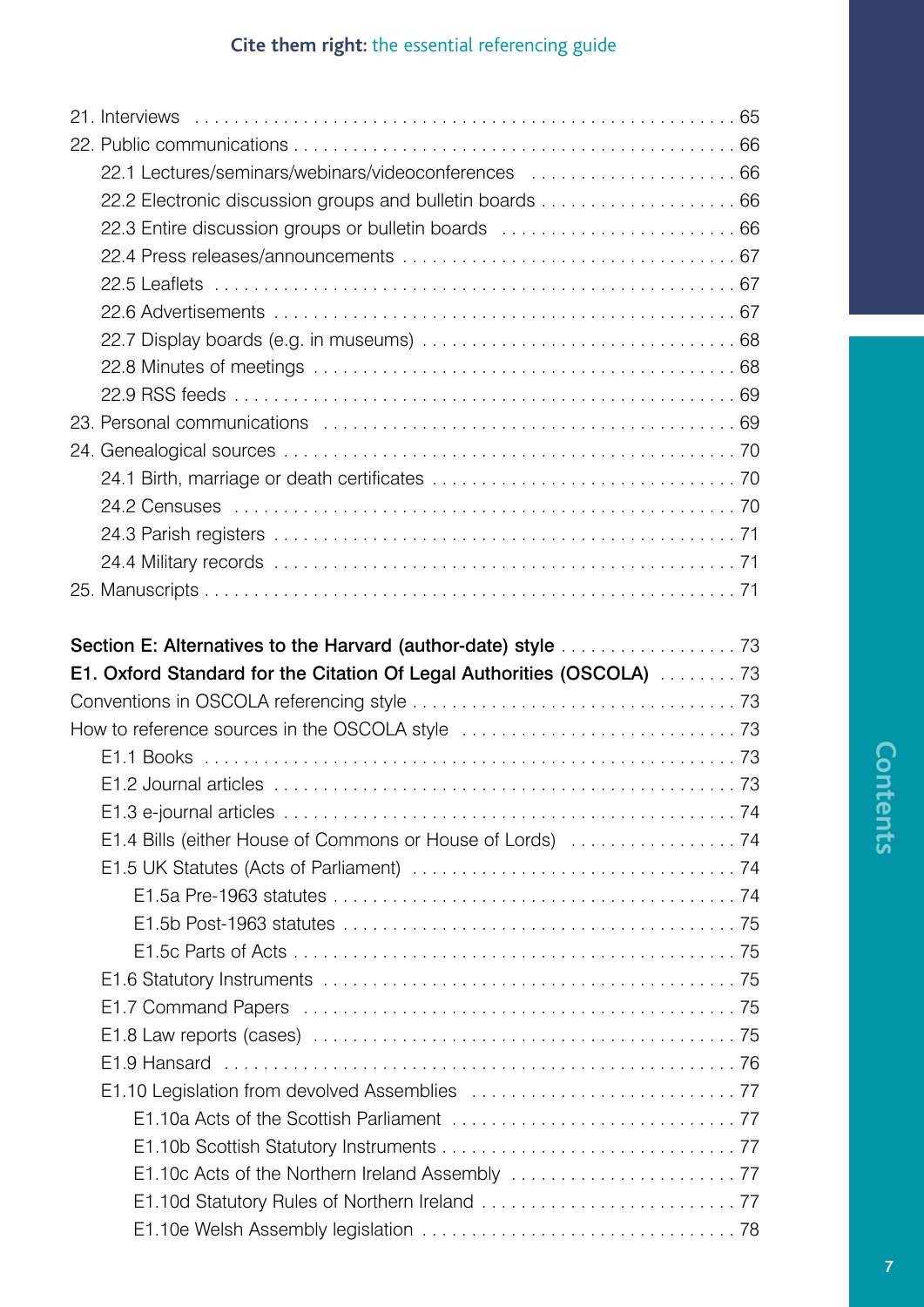| E3. Modern Language Association (MLA) referencing style  82<br>Conventions when using the MLA referencing style  82<br>How to reference common sources in the Cited Works list 83            |
|----------------------------------------------------------------------------------------------------------------------------------------------------------------------------------------------|
| E4. Modern Humanities Research Association (MHRA) referencing style  86<br>Conventions when using the MHRA referencing style  86<br>How to reference common sources in your bibliography  87 |
|                                                                                                                                                                                              |
|                                                                                                                                                                                              |
|                                                                                                                                                                                              |
|                                                                                                                                                                                              |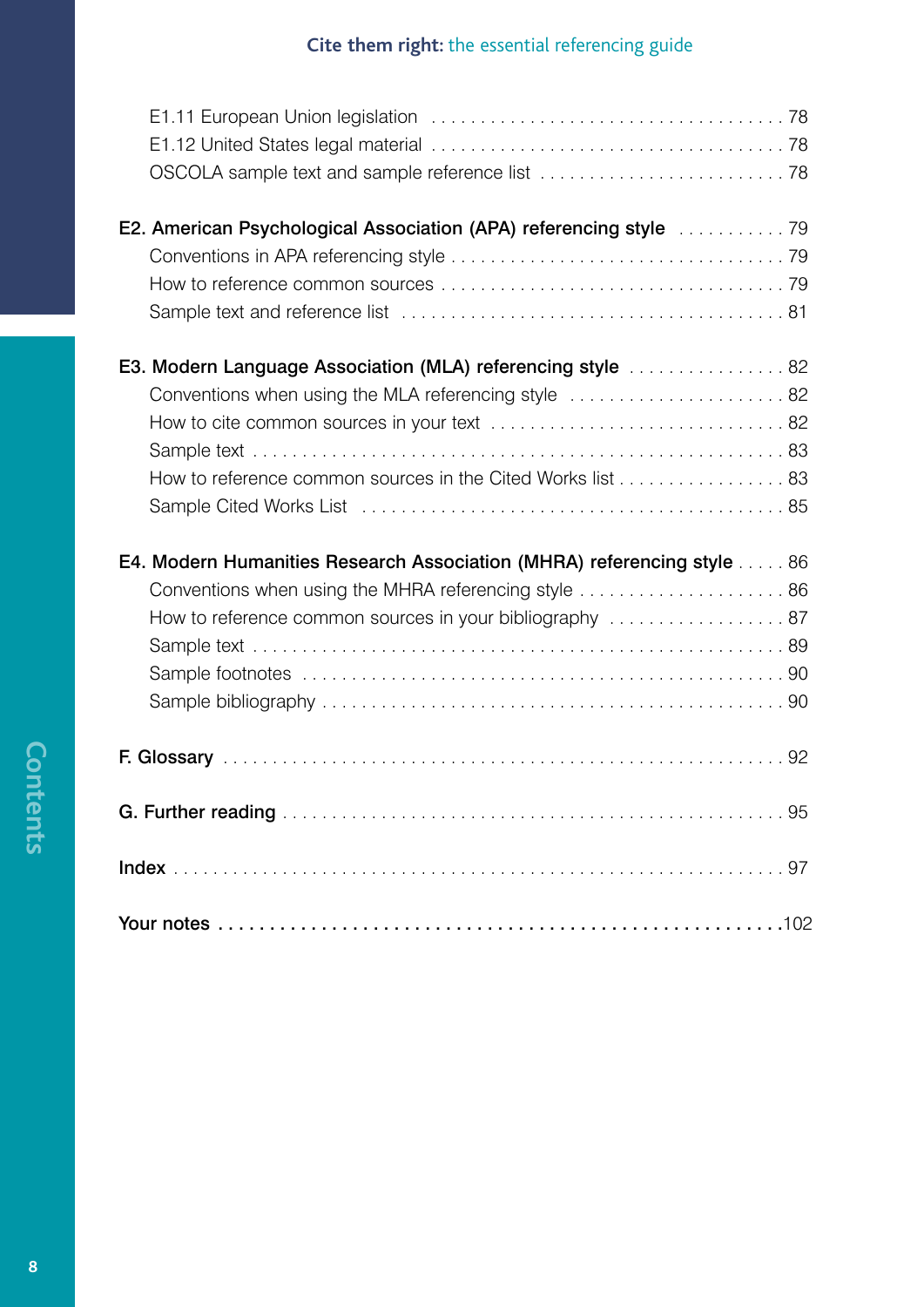## **Foreword**

Welcome to the new edition of *Cite them right: the essential referencing guide. Cite them right* offers advice on how to develop lifelong academic skills in categorising sources of information and providing evidence to support your arguments. This book will support you from secondary-school assignments through to postgraduate research, in writing reports for employers or writing your own publications.

Since the previous edition of *Cite them right* was published in 2005, the scale of electronic publishing has exceeded all predictions. The Internet has become a medium through which anyone can publish and communicate. It is now more likely that with the exception of books (and even here e-books are making a significant impact), most students will be locating information online. Journal and newspaper articles are available online, as are growing collections of audio-visual material, archival sources, scientific data and legal, business and government publications. New sources of information have appeared since the previous edition, whilst readers requested examples of artistic and genealogical sources; examples have been provided for these.

New referencing criteria have emerged, including Digital Object Identifiers (DOIs), stable URLs and article numbers rather than the traditional volume, issue and page numbers. These developments are not uniformly practised in all subjects, with the sciences employing these new referencing methods more frequently than the humanities. As the world of information moves from print to online predominance both the traditional volume, issue, page numbers and the DOI or article number forms are acceptable. This book provides examples for referencing sources of information in print and online versions where possible. Please note that a few of

these examples are fictitious and are used to illustrate as clearly as possible what you need to include in citations and references.

#### **How to use** *Cite them right*

Section A provides an overview of what referencing is and how to avoid plagiarism. Sections B and C introduce the conventions for citing information sources in your writing and in the reference list or bibliography that you are expected to provide at the end of each piece of work. Section D is a comprehensive list of sources of information with examples of how to cite these in the text of your work and in a reference list or bibliography. You are not expected to read *Cite them right* from cover to cover. Use the contents and index pages to identify where in the book you will find advice on referencing each type of source.

Most of the examples in *Cite them right* are given in an author-date referencing style commonly known as Harvard style. This style emphasises names of authors and the publication years of their work. There is no single authority to define "Harvard" style, hence there are many versions of Harvard in use. *Cite them right* brings together the most commonly used format for author-date references and the most comprehensive range of sources used by today's students and researchers.

Readers have also asked for examples of referencing styles other than Harvard, so in Section E examples are provided for referencing the most commonly used sources (books, articles and web pages) in American Psychological Association, Modern Language Association and Modern Humanities Research Association referencing styles. There is also a guide to using the Oxford Standard for Citing of Legal Authorities (OSCOLA ) used by many law schools.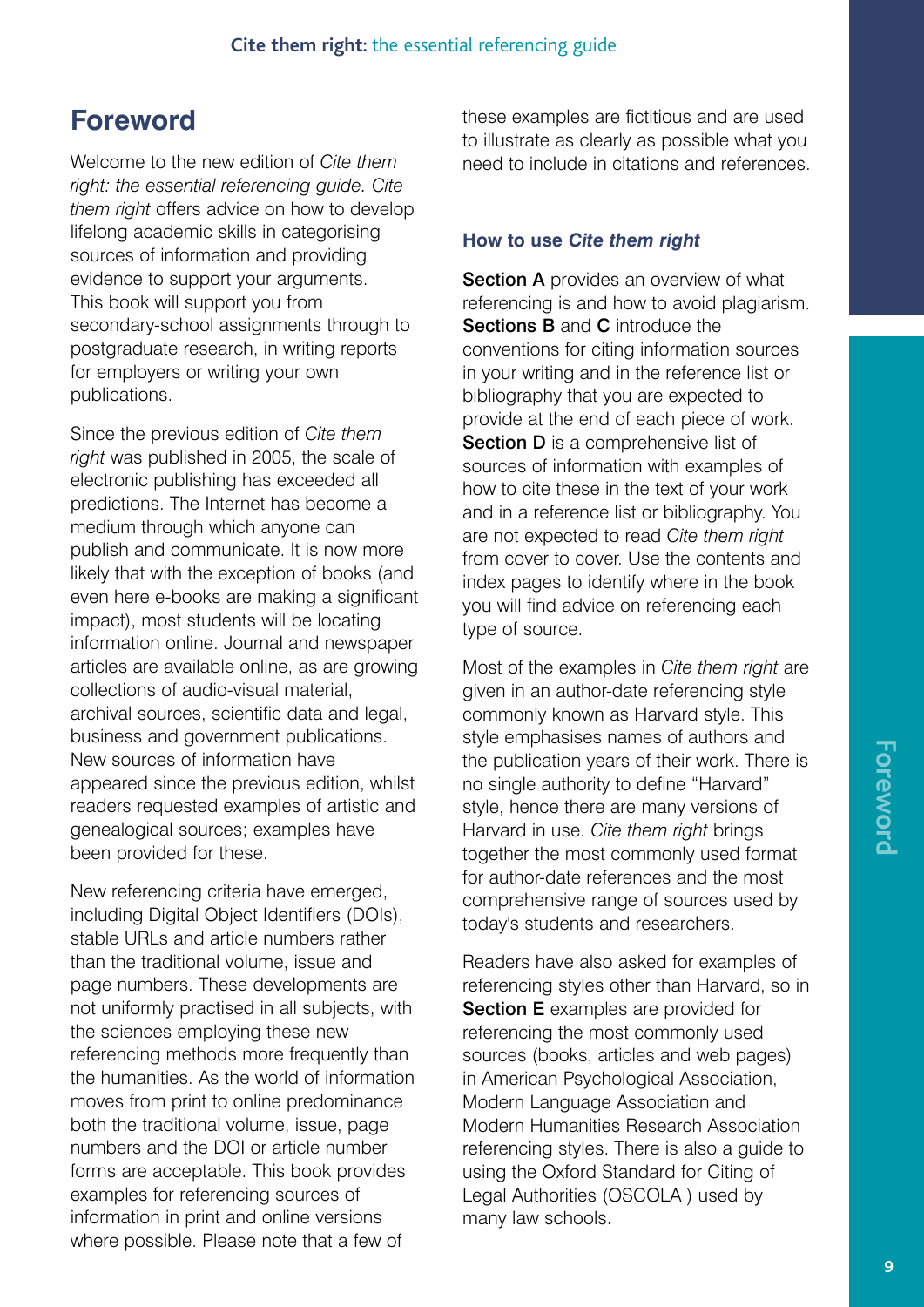For advice on referencing other sources in these styles, check the examples in the Harvard section for which elements of a reference to include and format these in your preferred referencing style. Once you have established which referencing style to use, stick to it consistently.

The authors welcome any comments on improving the functionality of *Cite them righ*t and suggestions of new sources to include. Thank you for using this guide.

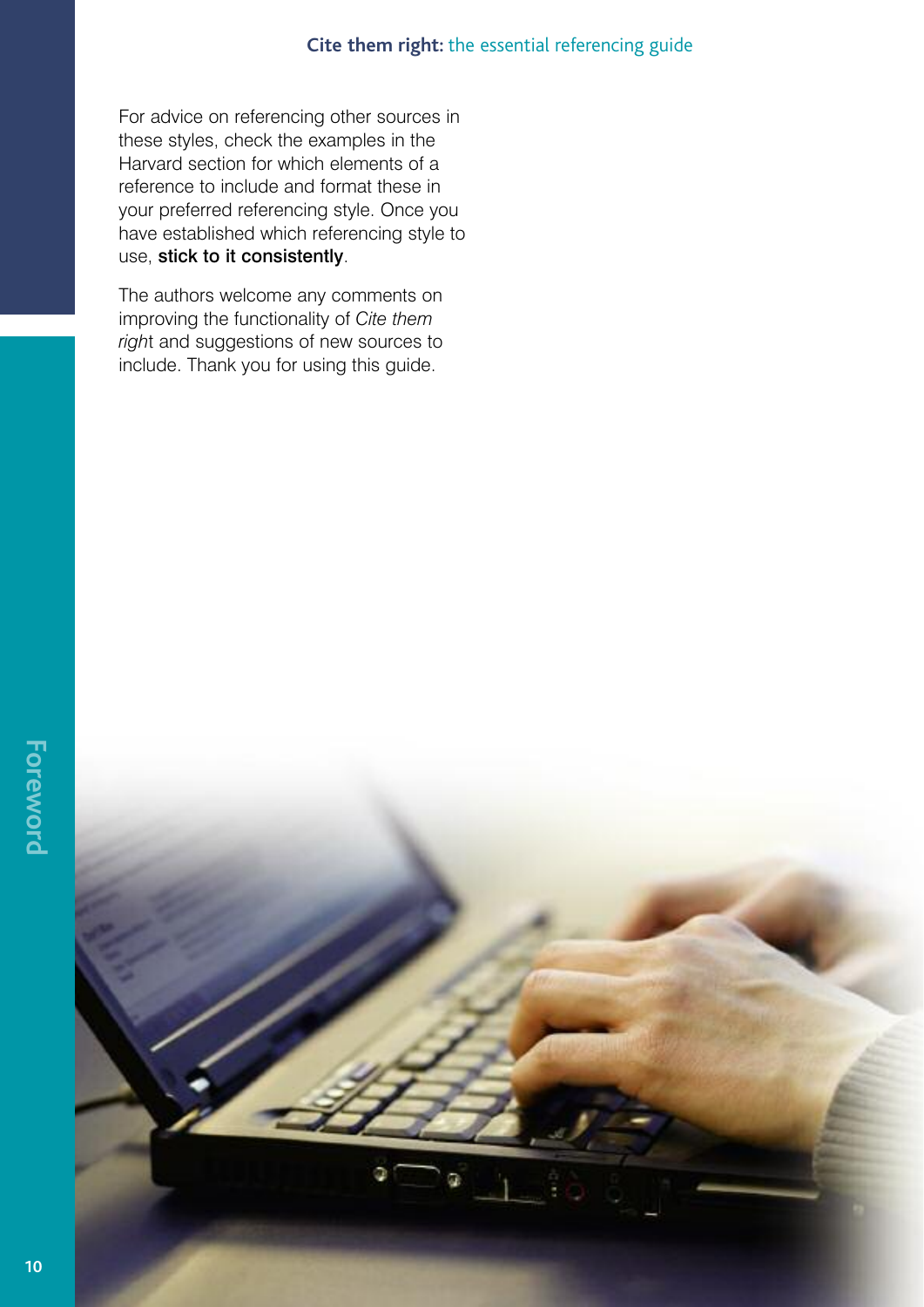## **Section A. An introduction to referencing and how to avoid plagiarism**

#### **What is referencing?**

The ability to present your ideas to other people is a key lifelong skill. It calls for time and practice to gather information, assess its relevance to your task, read and form your opinions and then share your contribution, verbally or in writing, with others. Within the process of researching and presenting your own work is another key skill: how to represent what you have learned from earlier authors.

When writing a piece of work, whether essay, seminar paper, dissertation, project or article, it is essential that detailed and precise information on all sources consulted is included in your text and in the reference list at the end of your work. This allows the reader to locate the information used and to check, if necessary, the evidence on which your discussion or argument is based. References should, therefore, enable the user to find the source of documents as quickly and easily as possible. You need to identify these documents by citing them in the text of your assignment (called citations or in-text citations) and referencing them at the end of your assignment (called the reference list or end-text citations). The reference list only includes sources cited in the text of your assignment as in-text citations. It is not the same thing as a **bibliography**, which uses the same format or reference system as a reference list, but also includes all material used in the preparation of your work. See the Glossary in Section F for more information on these terms.

#### **Why should I cite and reference sources?**

Besides the reasons given above, there are a number of other important reasons why you should cite and reference your sources. In addition to adding weight to your discussion and arguments, references also show that you have read widely on the subject and considered and analysed the writings of others. Appropriately used, references can strengthen your writing and can help you attain a better mark or grade.

They can also:

- Show your tutor/reader what you have read and allow them to appreciate your contribution to the subject
- Establish the credibility and authority of your ideas and arguments
- Demonstrate that you have spent time in locating, reading and analysing material and formed your own views and opinions

#### **What is plagiarism?**

Plagiarism is a specific form of cheating and is generally defined as presenting someone else's work or ideas as your own. These works or ideas may be in printed or electronic format and, in all cases, giving credit to the original authors by citing and referencing your sources is the only way to use other people's work without plagiarising.

All of the following are considered forms of plagiarism:

- Using another person's work or ideas (for example, copying and pasting text or images from the Internet) without crediting (citing) the original source
- Passing off someone else's work as your own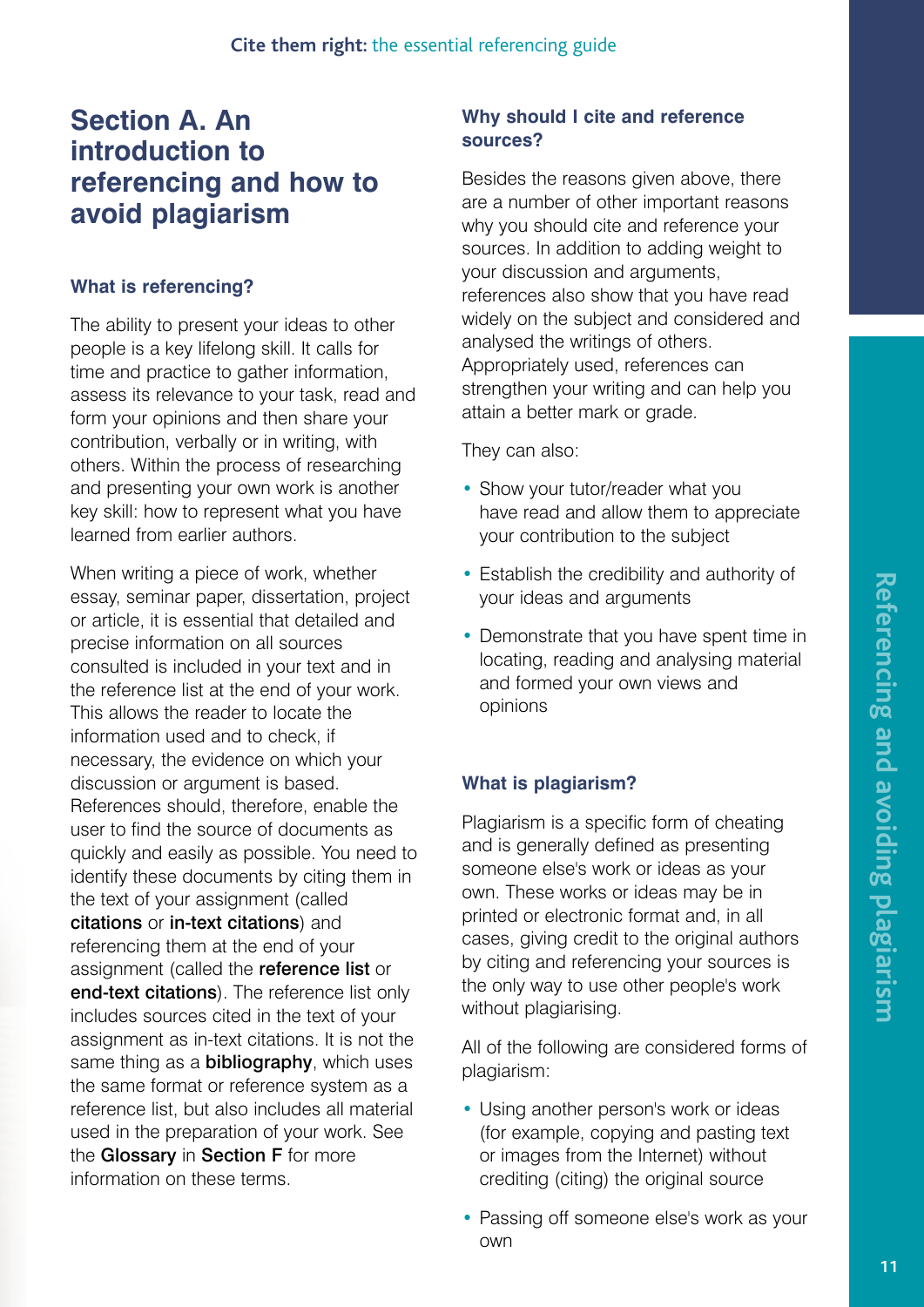- Failing to put a quotation in quotation marks
- Quoting, summarising or paraphrasing (see Glossary in Section F for definitions of these terms) material in your work without citing the original source
- Changing words or phrases but copying the sentence structure of a source and not crediting the original author
- Citing sources you did not use.

It is even possible to plagiarise yourself if you paraphrase or copy from work you submitted elsewhere without acknowledging the fact through citation and referencing!

#### **How to avoid plagiarism**

The fundamental principle is to acknowledge the work of others by providing citations to your references so that the reader can refer to these and other works if they want. It is also helpful to note the following points:

- Manage your time and plan your work ensure you have time to prepare, read and write
- Use your own ideas and words
- Use the ideas of others sparingly and only to support or reinforce your own argument
- When taking notes, include complete reference information for each item you use
- When using material on the Internet make a note of the source (author, title, URL etc.) and the date that you accessed the page
- Use quotation marks when directly stating another person's words and include the source in your list of references. Doing none or only one of these is not acceptable
- Avoid using someone else's work with only minor cosmetic changes, e.g. using "strong" for "robust" or changing a sentence around
- When paraphrasing, use words or a sentence structure different from the original work and acknowledge the source through in-text citation immediately following the paraphrase
- Save all your notes, printouts etc. until you receive your final mark or grade for the assignment
- Remember that your list of references (sources you have cited) at the end of your assignment is not the same as a bibliography which also includes items (books, articles, web pages etc.) that you used for your research but did not cite directly. Remember, ultimate responsibility for avoiding plagiarism rests with you!

#### **What about common knowledge?**

In all academic or professional fields, experts regard some ideas as "common knowledge". This is generally defined as facts, dates, events and information that are expected to be known by someone studying or working in a particular field. The facts can be found in numerous places and are likely to be known by many people: for example, that Margaret Thatcher was a British Prime Minister. Such information does not generally have to be referenced. However, as a student you may only have just started to study a particular subject so the material you are reading may not yet be "common knowledge" to you. In order to decide if the material you want to use in your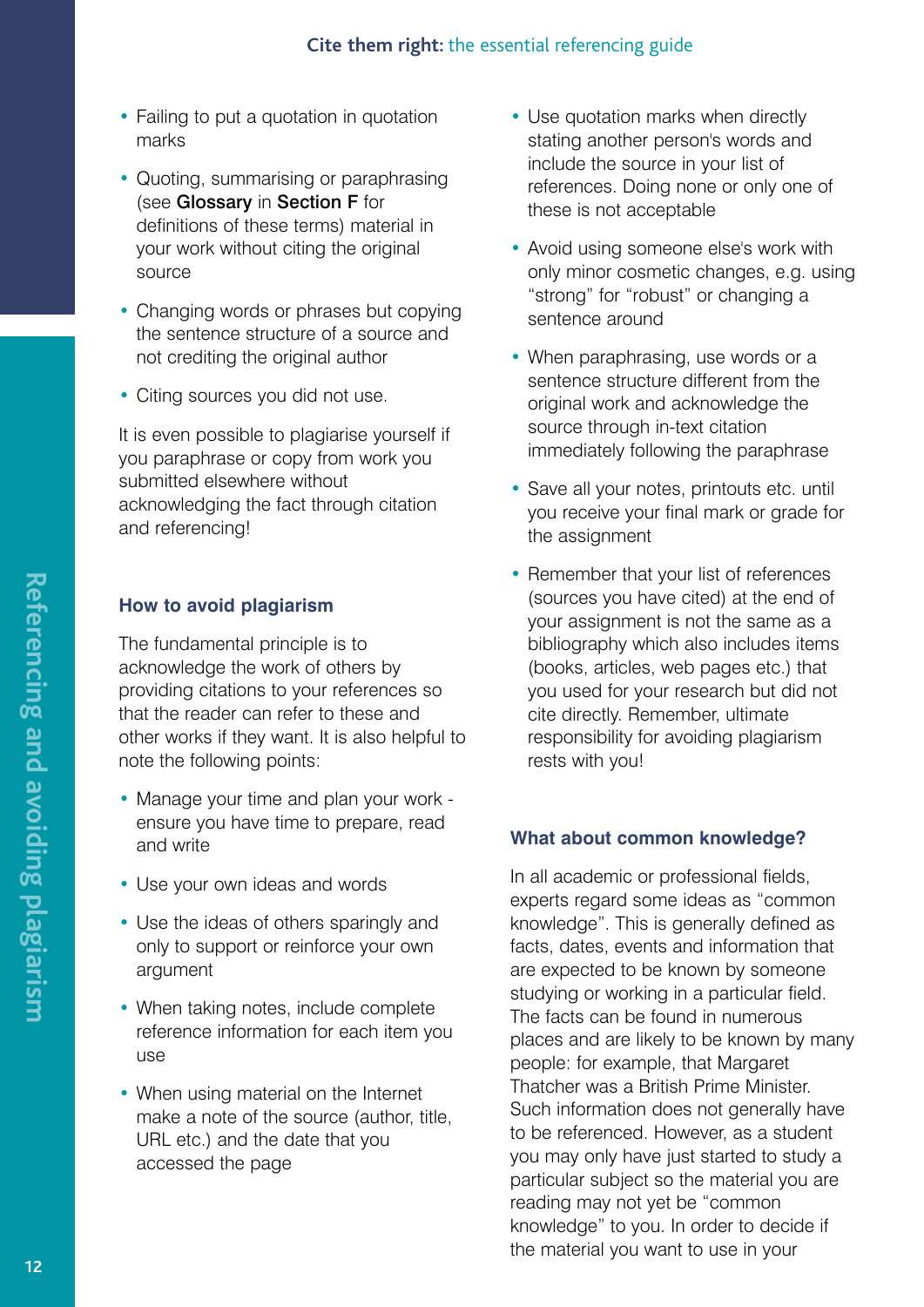assignment constitutes "common knowledge" you need to ask yourself the following questions:

- Did I know this information before I started my course?
- Did this information/idea come from my own brain?

If the answer to either or both of the questions is "no" then the information is not "common knowledge" to you. In these cases you need to cite and reference your source(s).

#### **What about confidential information?**

If you wish to use source material that is confidential (for example, some legal or medical information) you must obtain permission from all those who might be affected by its publication. If material is in the public domain you are usually free to reference it but, if in any doubt, ask whoever produced or published the information for permission to use it.

#### **Which referencing style should I use?**

There are many styles of referencing and this is a cause of understandable confusion for many students and authors who may be asked to use different styles for different pieces of work. There are two principal methods of referencing:

- Author-date referencing styles (such as Harvard and APA) which emphasise the name of the author and publication year in the text and full bibliographic details in a reference list
- Numeric styles (such as MHRA and OSCOLA) which provide a superscript number (see Glossary) in the text with full bibliographic details in footnotes and bibliographies

You will need to check which style is required for your work. In further and higher education your department or faculty may have decided to use a certain style. Others may follow a referencing style agreed by professional authorities, for example the American Psychological Association (known as APA) or the Oxford Standard for Citation of Legal Authorities (known as OSCOLA) which is used by many Law departments in the United Kingdom. If you are writing for an academic journal or newspaper you will need to establish the preferred style of writing and referencing: this information is often given on the publisher's website or will be available from the editor. Once you have established the referencing style required, use it consistently throughout your piece of work.

Despite the many referencing styles used in education and literature, the reasons for referencing your sources and the details that you will need to give your readers remain the same. Your aim will be to give the reader all of the information required to find the sources you have used.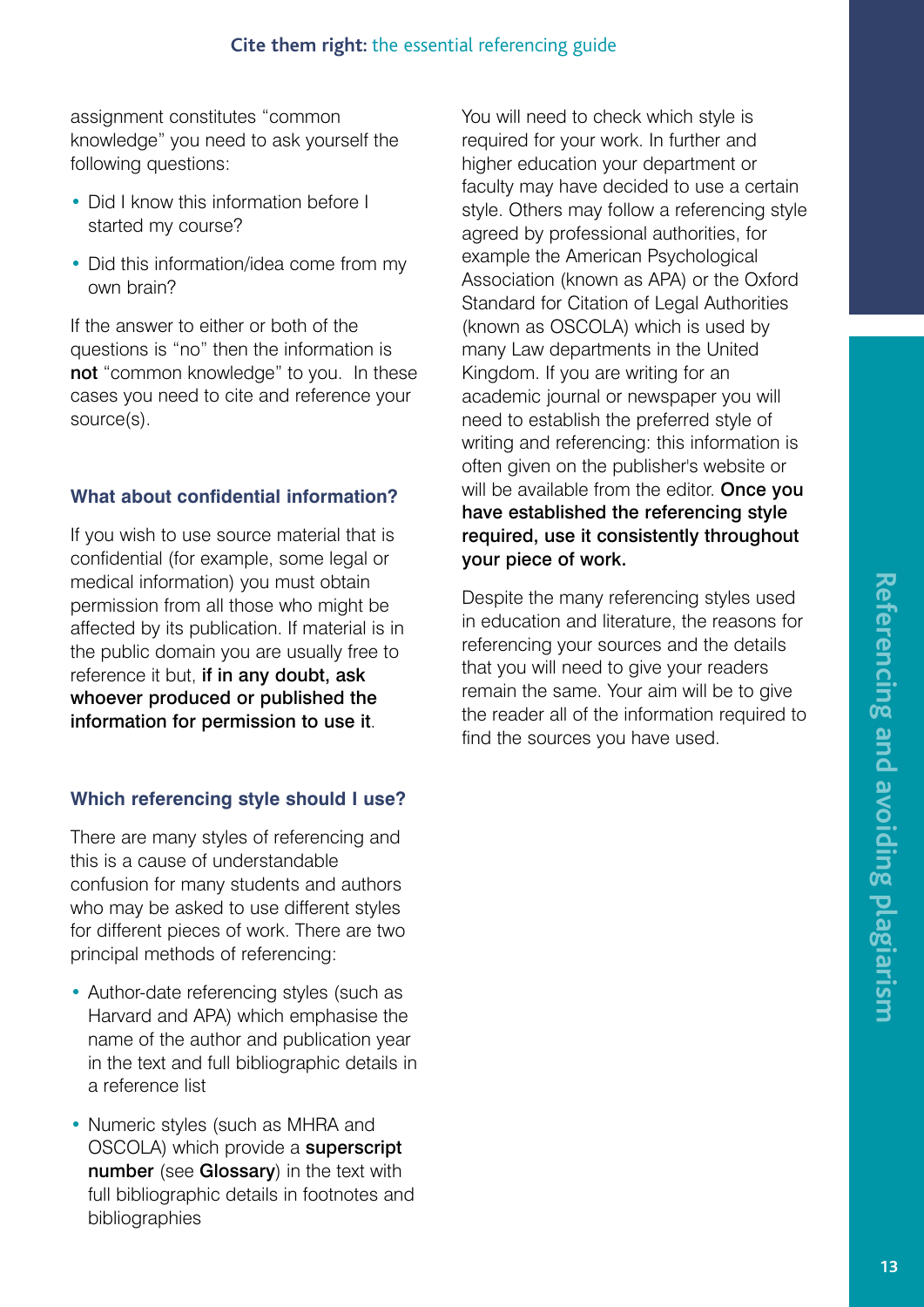## **Section B. How should I set out citations and quotations in my text?**

In-text citations give the brief

(abbreviated) details of the work which you are quoting from, or to which you are referring in your text. These citations will then link to the full reference in your reference list and bibliography at the end of your work, which is arranged in alphabetical order by author.

Your citations should follow this format:

- Author or editor's surname
- Year of publication, followed by a comma
- Page number(s).

If you are quoting directly from a specific page or pages of a work you must include the page number(s). Insert the abbreviation p. (or pp.) before the page number(s).

If your citation refers to a complete work or to ideas that run through an entire work your citation would simply use the author and date details (see the second example below).

#### Examples

Harris (2008, p.56) argued that "nursing staff "

In a recent study (Evans, 2008), qualifications of school-leavers were analysed ...

on their preferred format for including citations in your sentences. However, as shown by the examples above and below, there are several ways in which you can put them in your text.

#### When citing publications by up to three authors or editors, all are listed:

#### Examples

Recent educational research (Lewis and Jones, 2008) has shown that ...

In a newly-published survey Hill, Smith and Reid (2008, p.93) argue that ...

It has been found that "newly-qualified teachers are more likely to become involved in extra-curricular activities than their longer-serving colleagues" (Hill, Smith and Reid, 2008, p.142).

For publications by more than three authors or editors, cite the first name listed in the work followed by *et al*. (see Glossary)

#### Example

New research on health awareness (Tipton *et al*., 2008, p.124) …

N.B. All authors'/editors' names would be given in your reference list (no matter how many there are) so that each author or editor can receive credit for their research and published work.

#### Citing multiple sources

If you need to refer to two or more publications at the same time, these can be listed separated by semicolons (;).

<u>ဟ</u>

**e t tin**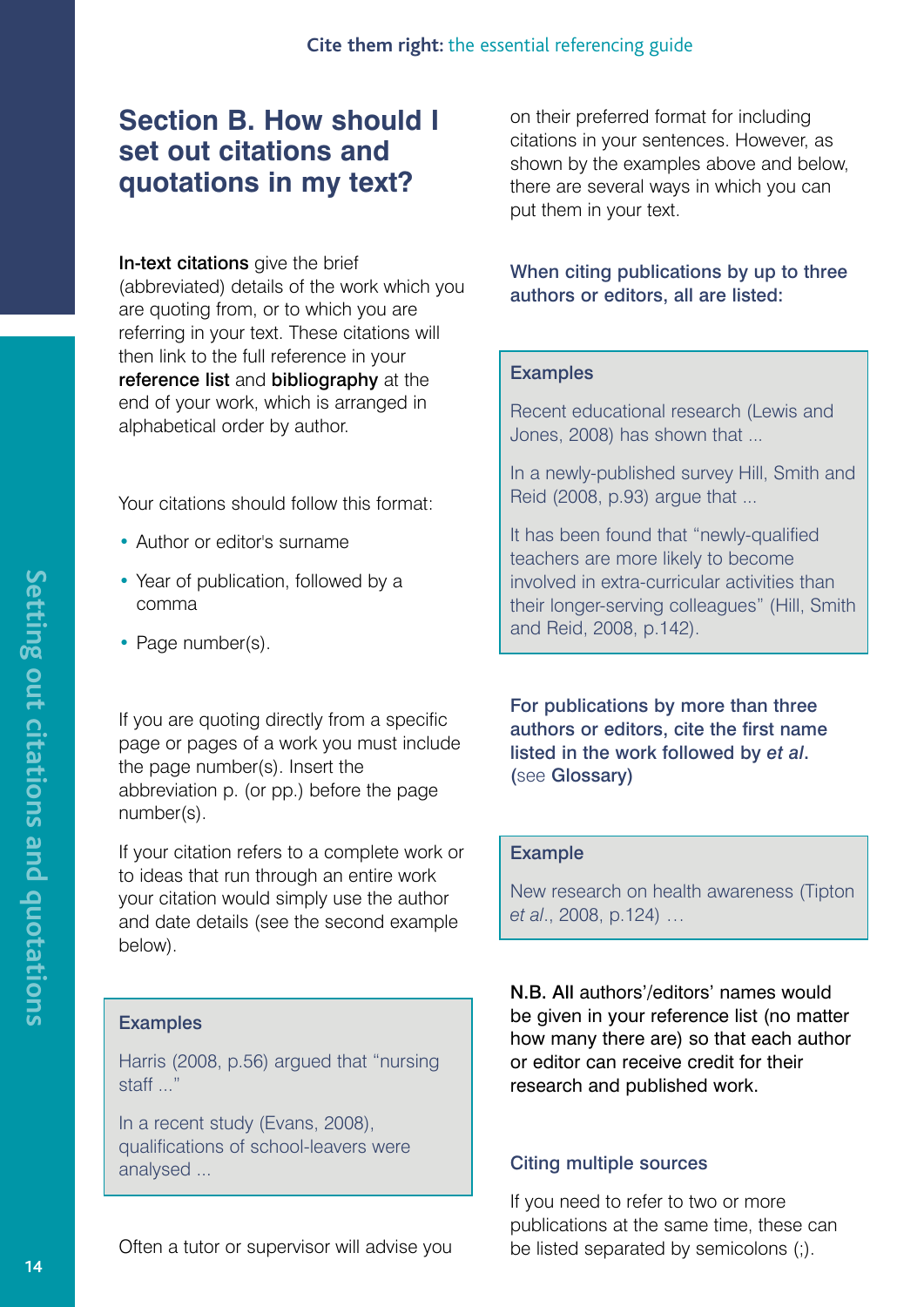The publications should be cited chronologically by year of publication with the most recent source first. If more than one work is published in the same year then they should be listed alphabetically by author/editor.

#### Example

Recent environmental studies (Williams, 2007; Andrews *et al.*, 2005; Martin and Richards, 2004; Town, 2004) considered ...

#### Citing multiple-author edited publications

If you want to cite a book edited by Holmes and Baker which has, for example, ten contributors and does not specify who wrote each section or chapter, follow the format of citing using the editors' names.

#### Example

Recent research (Holmes and Baker 2008, pp.411-428) proved …

#### N.B. See Section D1.6 -

Chapters/sections of edited books for the relevant information on citing and referencing when the author's name is given for a specific chapter or section.

#### Citing multiple publications published in the same year by the same author(s)

Sometimes you may need to cite two (or more) publications by an author (or authors/editors) published in the same year. You will need to distinguish between multiple items in the text and in the reference list. You do this by allocating lower case letters in alphabetical order after the publication date.

#### Example

In his study of the work of Rubens, Miller (2006a, p.18) emphasised the painter's mastery of drama in his larger compositions. However, his final analysis on this subject (Miller, 2006b, pp. 143-152) argued that …

In your reference list, the publications would be shown thus:

#### Example

Miller, S. (2006a) *The Flemish masters*. London: Phaidon Press.

Miller, S. (2006b) *Rubens and his art*. London: Killington Press.

To cite different editions of the same work by the same author, separate the dates of publication with a semicolon.

#### Example

In both editions (Hawksworth, 2007; 2002) …

Where the name of an author/editor cannot by identified, use the title.

#### Example

In a recent study (*Health of the nation*, 2008, p.94), statistics showed …

Where the date of a work cannot be identified, use the phrase 'no date' (see example overleaf).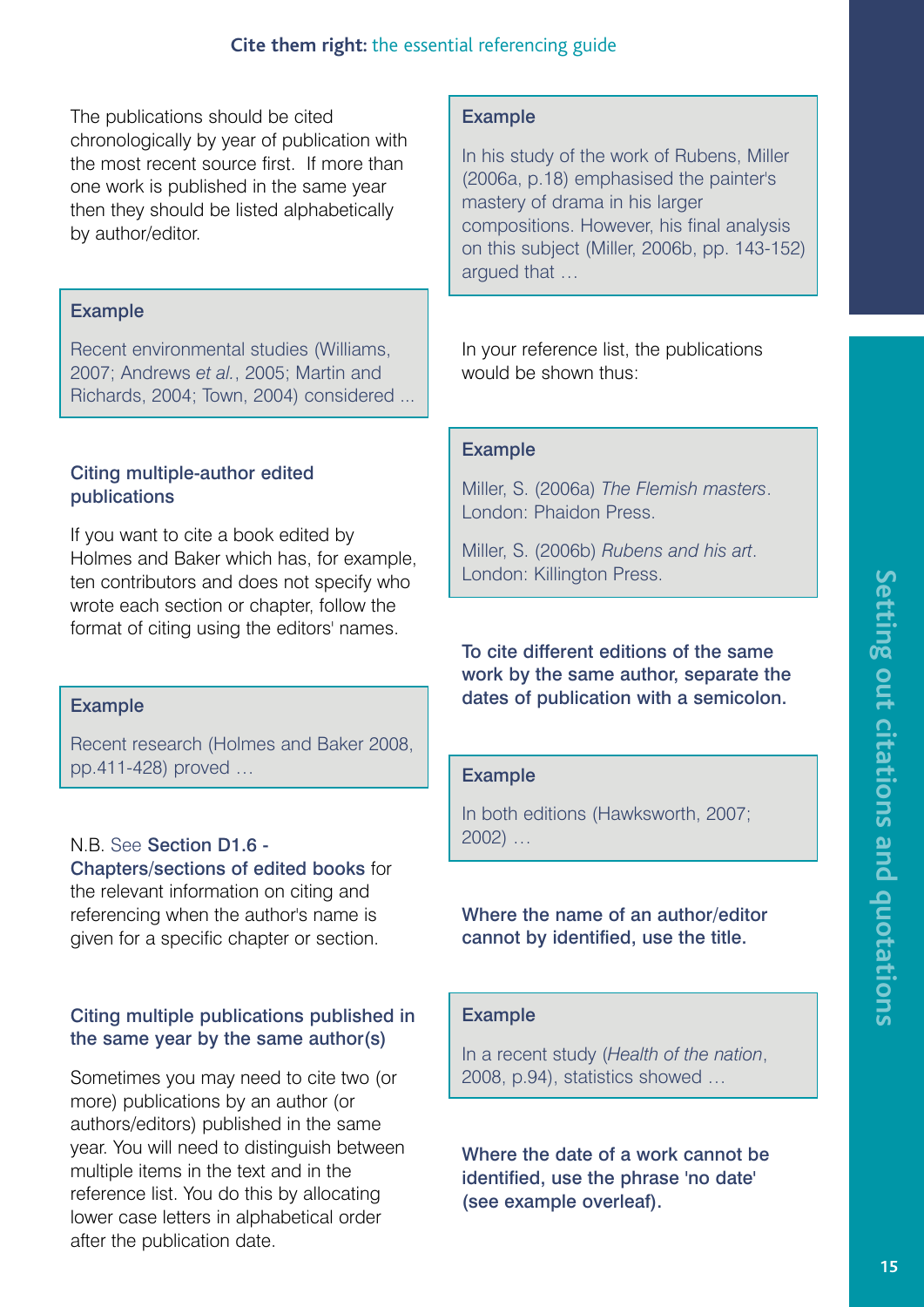#### Example

In an interesting survey of youth participation in sport, the authors (Harvey and Williams, no date, pp. 243-245) conclude that much research has concentrated on ...

Where both author and date are unknown, the citation would look like this:

#### Example

Integrated transport systems clearly work (*Trends in European transport systems*, no date, p. 49).

If you are citing a web page it should follow the guidelines above, citing by: author and date where possible; by title and date if there is no identifiable author or by URL (see **Glossary**) if neither author nor title can be identified.

#### Example

The latest survey of health professionals (http://www.onlinehealthsurvey.org, 2008) reveals that ...

For more details on how to cite and reference web pages see Section D8.

#### Setting out quotations in your text

Quotations should be relevant to your argument and used judiciously in your text. Excessive use of quotations can disrupt the flow of your writing and prevent the reader from following the logic of your reasoning.

**Short quotations**, up to two or three lines, can be set in quotation marks (single or double - be consistent) and included in the body of your text.

#### Example

Bryson (2004, p.156) commented that "If you need to illustrate the idea of nineteenth century America as a land of opportunity, you could hardly improve on the life of Albert Michelson".

Longer quotations should be entered as a separate paragraph and indented from the main text. Quotation marks are not required.

#### Example

King (1997) describes the intertwining of fate and memory in many evocative passages, such as:

So the three of them rode towards their end of the Great Road, while summer lay all about them, breathless as a gasp. Roland looked up and saw something that made him forget all about the Wizard's Rainbow. It was his mother, leaning out of her apartment's bedroom window: the oval of her face surrounded by the timeless gray stone of the castle's west wing. (King, 1997, pp.553-554).

#### Paraphrasing

When you paraphrase, you express someone else's writing in your own words, usually to achieve greater clarity. This is an alternative way of referring to an author's ideas or arguments without using direct quotations from their text. Used properly, it has the added benefit of fitting more neatly into your own style of writing and allows you to demonstrate that you really do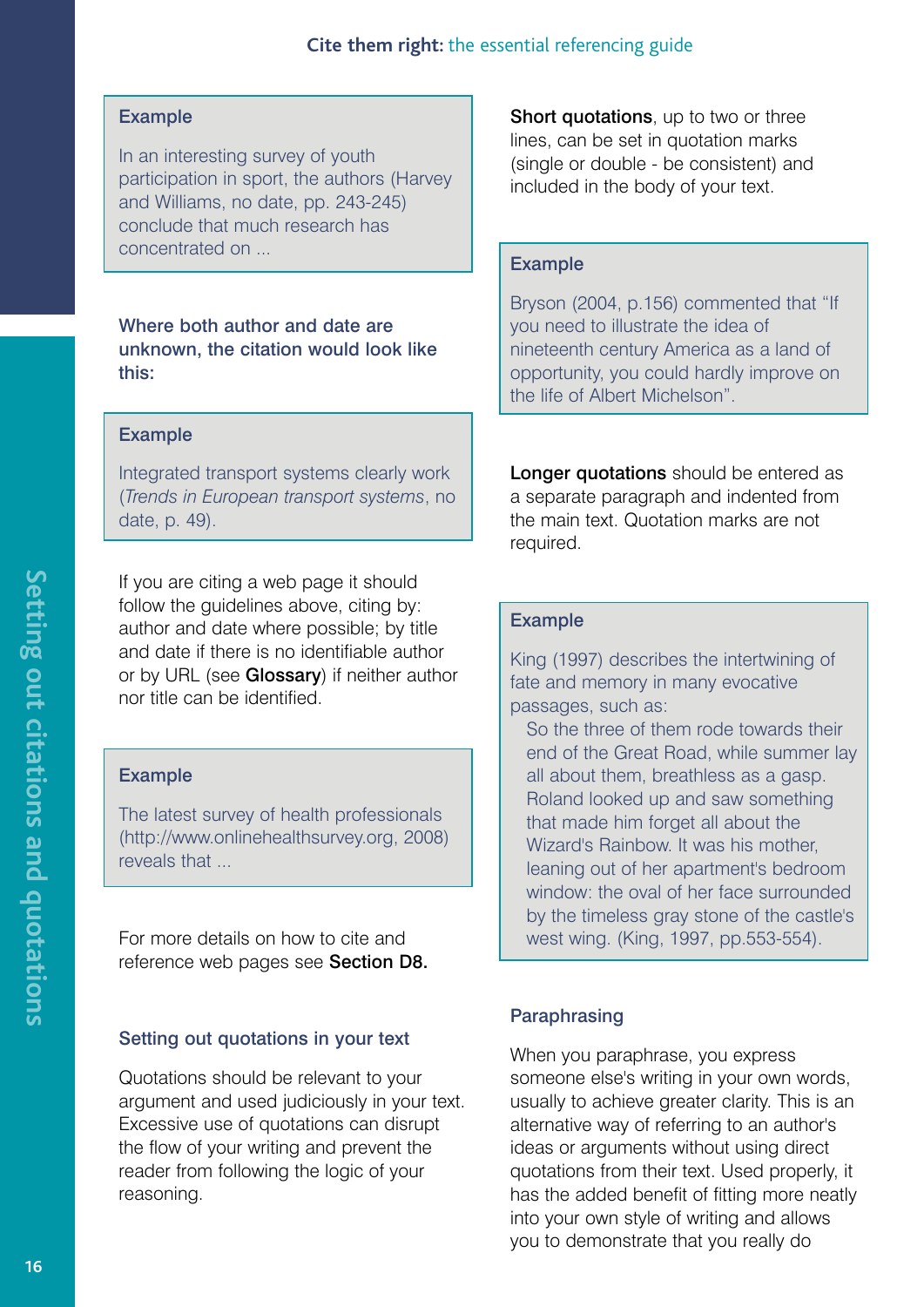understand what the author is saying. However, you must ensure that you do not change the original meaning and you must still cite and reference your source of information.

#### Example

Harrison (2007, p.48) clearly distinguishes between the historical growth of the larger European nation states and the roots of their languages and linguistic development, particularly during the fifteenth and sixteenth centuries. At this time, imperial goals and outward expansion were paramount for many of the countries, and the effects of spending on these activities often led to internal conflict.

#### **Summarising**

When you summarise, you provide a brief statement of the main points of an article, web page, chapter or book. This differs from paraphrasing as it only lists the main topics or headings, with most of the detailed information being left out.

#### Example

Nevertheless, one important study (Harrison, 2007) looks closely at the historical and linguistic links between European races and cultures over the past five hundred years.

#### Making changes to quotations

If you omit part of the quotation, this is indicated by using three dots … (called ellipsis).

#### Example

"Drug prevention … efforts backed this up" (Gardner, 2007, p.49).

If you want to insert your own words, or different words, into a quotation, put them in square brackets [ ].

#### Example

"In this field [crime prevention], community support officers ..." (Higgins, 2008, p.17).

If you want to point out an error in a quotation (for example, a spelling mistake) do not correct it; instead write [*sic*].

#### Example

Williams (2008, p.86) noted that "builders maid [*sic*] bricks".

NB. If you are quoting from historical material, before spellings were standardised, decide to either retain the original spelling, or modernise the spelling and note this in your text.

#### **Examples**

"Hast thou not removed one Grain of Dirt and Rhubbish?" (Kent, 1727, p.2).

"Have you not removed one grain of dirt or rubbish?" (Kent, 1727, p.2, spelling modernised).

If you want to emphasise something in a quotation, you can put the emphasised words in italics and state that you have added the emphasis.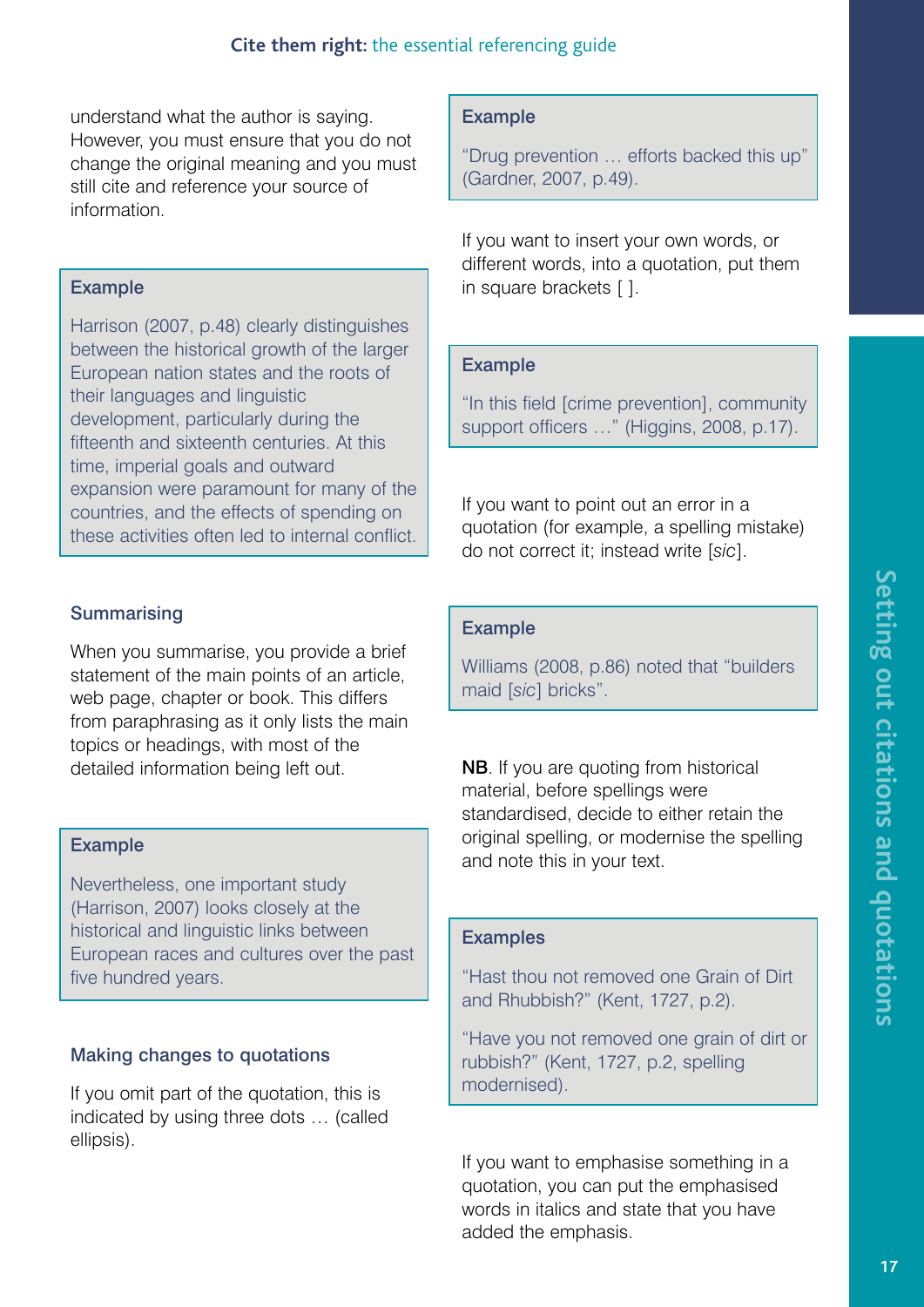#### Example

"Large numbers of *women* are more prepared to support eco-friendly projects" (Denby, 2006, p.78, my italics).

If the original text uses italics, state that the italics are in the original source.

#### Example

"The dictionary is based on *rigorous analysis* of the grammar of the language" (Soanes, 2004, p.2, italics in original).

#### Secondary referencing - citing the work of one author when it has been cited in the work of another author

In some cases you will read a source which refers to the work of someone else. This can be shown in your citation by using the phrase "cited in" or other variations, and by giving the page number on which your source cited that information.

#### Examples

Murray's conclusion (2007, p.82) supports the views of White (2001, cited in Murray, 2007, p. 82) on genetic abnormalities in crops.

There was further evidence to support researchers' views on genetic abnormalities in crops (White, 2001, cited in Murray, 2007, p.82).

Murray (2007, p.82), citing White's views on genetic abnormalities in crops (2001), supports the view that ...

If you have only read Murray's work, then you can only provide full details of Murray's publication in your reference list or bibliography. You cannot include full details of White's work in your reference list unless you have read his/her work yourself and corroborated the facts to which Murray refers. Ideally, you should try to read both Murray's and White's publications so that you can cite and reference both fully.

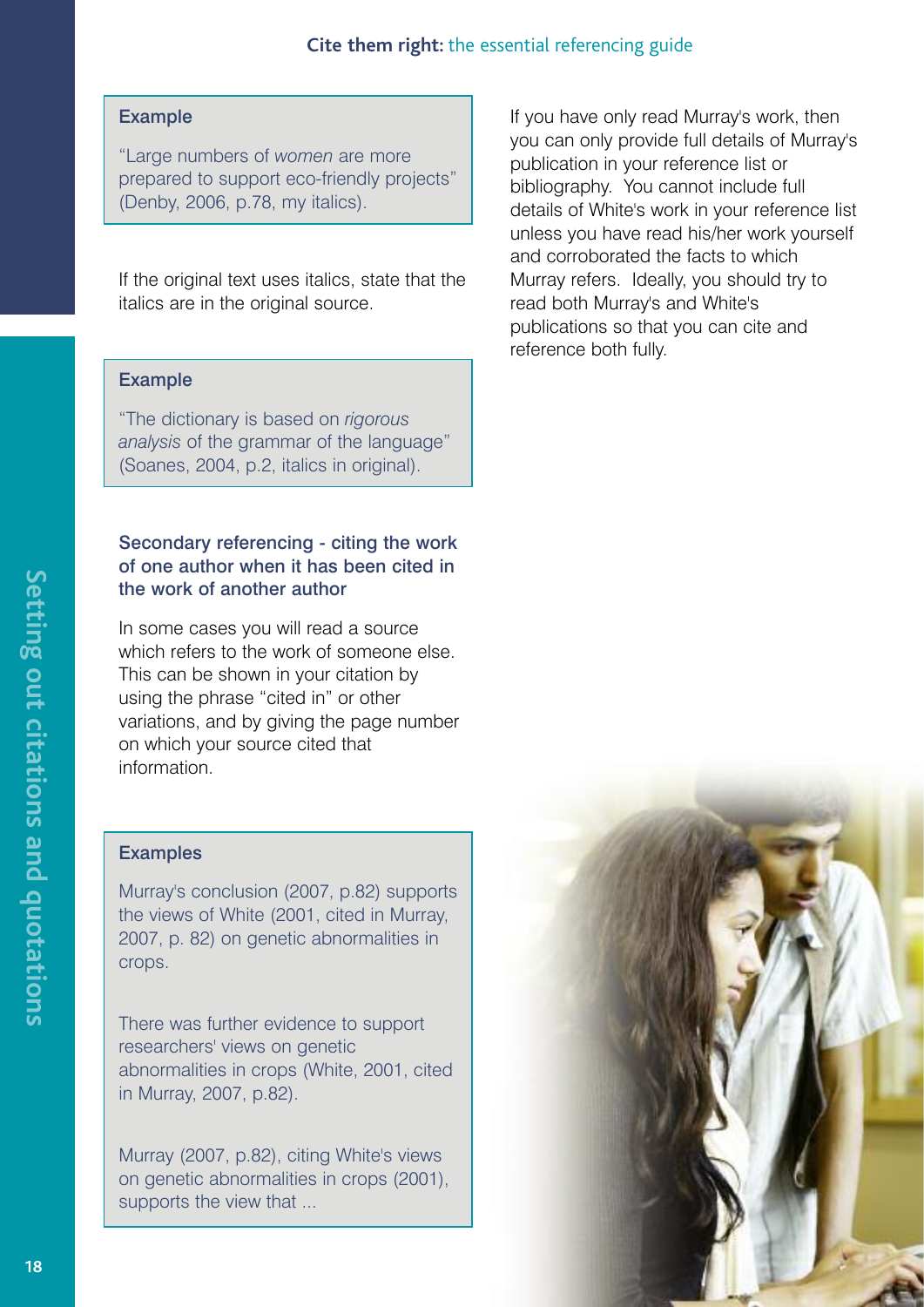## **Section C. How should I set out references in my reference list and bibliography?**

#### What to include in your references

In the Harvard (author-date) system, your references link with your in-text citations so that the reader can confirm the full publication details of the work cited in your text and be able to locate it.

#### Example

#### In-text citation:

In a recently published survey (Hill, Smith and Reid, 2008, p.93) the authors argue that ...

#### Reference list:

Hill, P., Smith, R. and Reid, L. (2008) *Education in the 21st century*. London: Educational Research Press.

Works cited in appendices, but not in the main body of your text, should still be included in your reference list/ bibliography.



#### Authors/Editors

- Put the surname/last name first, followed by the initial(s) of forenames/ first names - for example, Smith, G. R.
- Include **all** contributing names in the order they appear on the title page - for example, Hill, P., Smith, R. and Reid, L.
- Some publications are written/produced by corporate bodies or organisations and you can use this name as the author - for example, University of Cumbria Learning and Information Services. Note that the corporate author may also be the publisher
- If the publication is compiled by an editor or editors, signify this by using the abbreviation (ed.) or (eds.) - for example, Parker, G. and Rouxeville, A. (eds.)
- Do not use "Anon" if the author/editor is anonymous or no author/editor can be indentified. Use the title of the work.

#### Year of publication

- The year of publication (or year when a web page was last updated) is given in round brackets (parentheses) after the author's/editor's name - for example, (2007)
- Other date information (e.g. volume, part number or day and month of publication for journal or newspaper articles, or for forms of personal correspondence) is given after the publication's title - for example, for journal articles: 84(5); or for newspaper articles: 15 August. This information is generally found on the cover or title page of the publication. More detailed examples relating to specific sources are given in Section D
- If no date of publication can be identified, use (no date) - for example, Smith, L. (no date).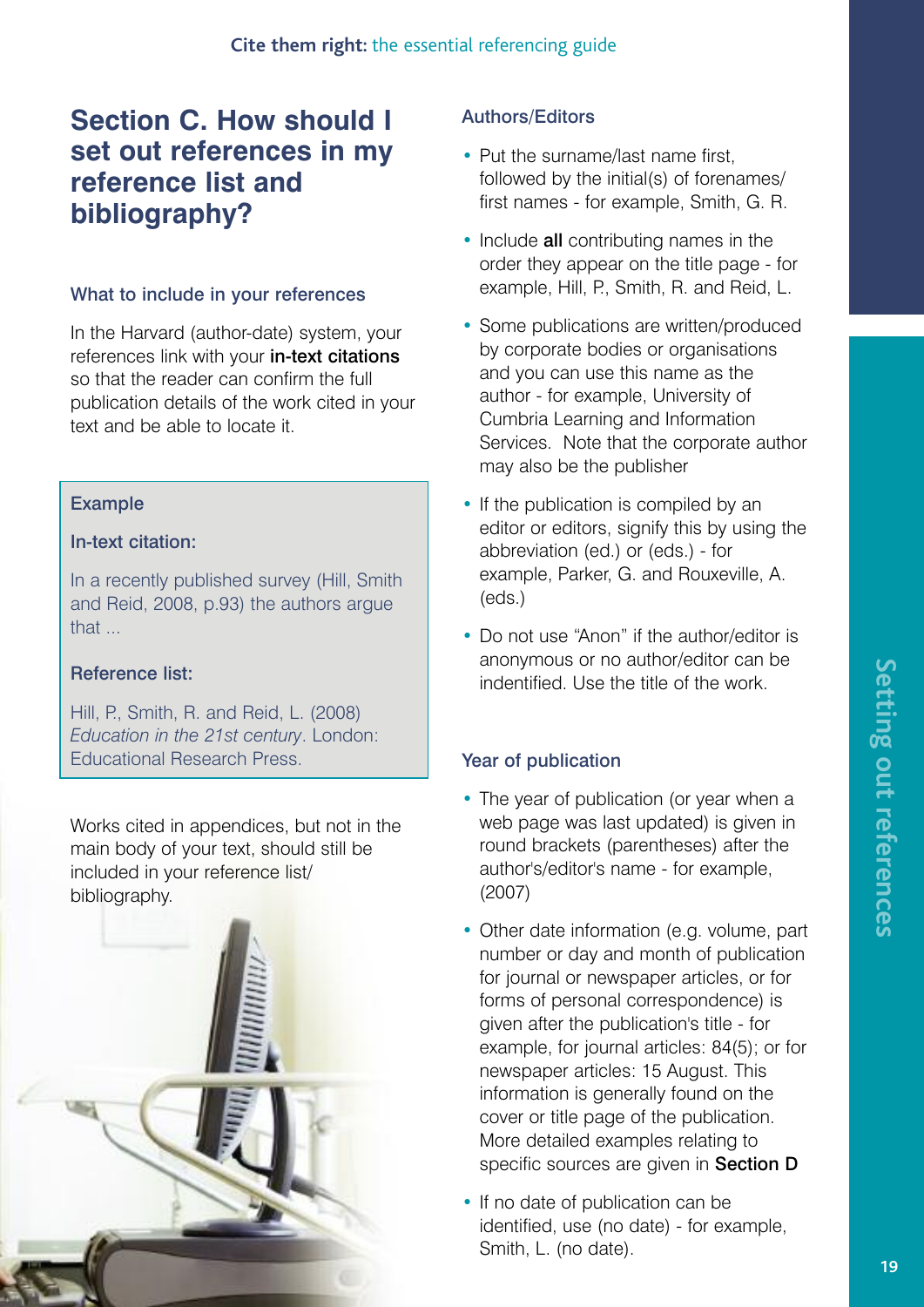#### **Title**

- Use the title as given on the title page of the book, together with the subtitle (if any) - for example, *Studying and working in Spain: a student guide*
- Capitalise the first letter of the first word of the title and any **proper nouns** (see Glossary) - for example, *A history of Shakespearean England*
- In most cases (title of book, journal etc) you would use italics for the publication title - for example, *A brief history of time.*

See further information below regarding journal/newspaper article titles and journal/newspaper titles.

#### **Edition**

- Only include the edition number if it is not the first edition
- Edition is abbreviated to edn. (to avoid confusion with the abbreviation ed. or eds. for editor or editors) - for example 3rd edn.

#### Place of publication and publisher

• These are included (for books) in the order, Place of publication: publisher and are separated by a colon - for example, London: Initial Music Publishing. Usually, you will find the details of place of publication and publisher on the back of the title page.

#### Page reference

• Usually you do not need to include the number of pages for a book, etc., in the reference list as your in-text citation will either note the exact page(s) of a quotation or simply note the author and date if you are referring to the whole

work. However, if you are referring to a specific chapter/section by the author(s), include the page numbers of the chapter after the publisher's details, for example, London: River Press, pp. 90-99.

#### Series

• Include series and individual volume number, if relevant, in round brackets after the publisher - for example, Oxford: Clio Press (World Bibliographical Series, 60).

#### Title of journal/newspaper article

- Use the title given at the beginning of the article
- Capitalise the first letter of the first word of the title and any proper nouns (see Glossary)
- Put the title of the article in single quotation marks - for example, 'Britain, Spain and the Gibraltar question'.

#### Title of journal/newspaper

- Use the title given on the journal/ newspaper front cover
- Capitalise the first letter of each word in the title, except for linking words such as and, of, the, for
- Put the title of the journal/newspaper in italics - for example, *Bulletin of Hispanic Studies, New York Times*
- It is common in the sciences to abbreviate the titles of journals, for example *Journal of Physics D: Applied Physics* is abbreviated to *J. Phys. D: Appl. Phys*. These abbreviations are given on the title page of the article. Check with your assessors if they prefer the abbreviated or full title of journals in your references.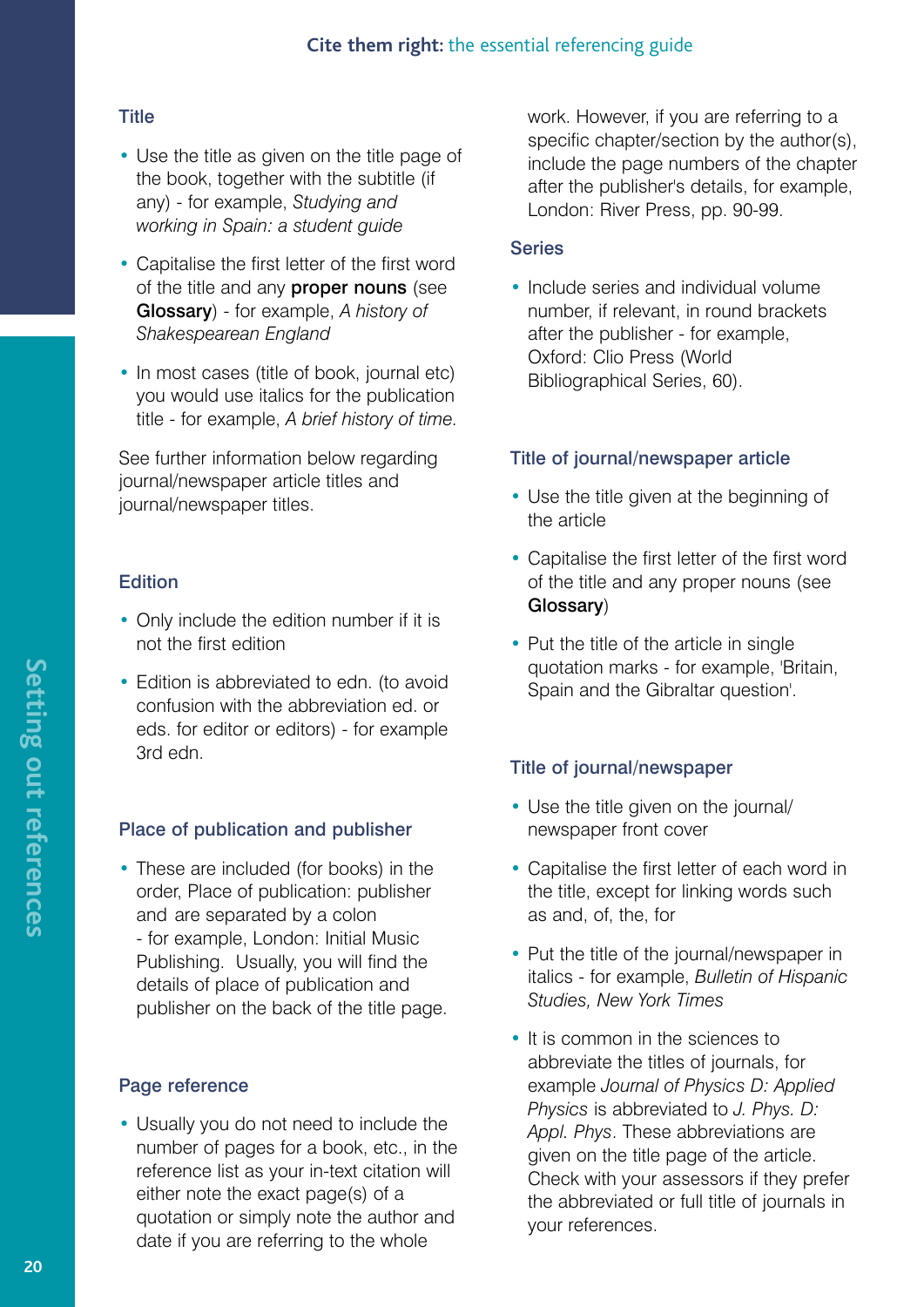#### Issue information

• For serial publications (journals, newspapers etc.) you need to include the following information, when given, in the order volume number, followed by issue/part number in round brackets, date or season - for example, 87(3), Summer; or 238(3), 19 July.

#### URL (Uniform/Universal Resource Locator)

- When referencing a web page you include the same details as you would for a book (author, title, publisher/ producer etc.). Similarly, if some details are not available you simply use the next unique element that is provided - for example, if there is no author noted you would reference (and cite) by title - for example, *Trends in tourism* (2008)..
- When referencing web pages or any other Internet documents you must include the full URL as it appears in the address bar (see Glossary) to avoid any confusion when someone tries to check your reference - for example, http://en.wikipedia.org/wiki/Harvard\_ referencing (Accessed: 28 June 2008)
- Include the date you accessed a web page, as in the example above.

#### Online information using Digital Object Identifiers (DOIs)

Internet pages are identified by a Uniform Resource Locator (URL) but these may change if the owner of the Internet site moves the pages to another host. A system of Digital Object Identifiers is being introduced, which tag individual digital (online) sources. These sources can be anything from journal articles, conference papers and presentations to videos. In the case of a journal article, the DOI includes

a number identifying the publisher, the publication, the volume, issue and first page number of an article. This example from the *Astronomical Journal* shows how the DOI replaces the URL in the reference:

#### Example

Horch, E.P., van Altena, W.F., Cyr, W.M., Kinsman-Smith, L., Srivastava, A. and Zhou, J. (2008) 'Charge-coupled device speckle observations of binary stars with the WIYN telescope. V. Measures during 2001-2006', *Astronomical Journal*, 136, pp. 312-322. DOI: 10.1088/0004- 6256/136/1/312 (Accessed: 7 July 2008).

You can locate a source by entering its DOI in an Internet search engine. At present the use of DOIs is more common in the sciences than in other subjects, but the system is likely to expand in future to cover all subjects.

For more information on DOIs see the website of the International Digital Object Identifier Foundation at http://www.doi.org/

#### Journal articles using article numbers and DOIs

With many journals published on the Internet some publishers, particularly in the sciences, use article numbers instead of issue and page numbers. Each article has a new set of page numbers, rather than the traditional model of a single set of page numbers running through all of the articles in an issue. The reference to the article includes the number of pages in the article. If you are quoting from a specific page in the article, use the page number within the article. The example below uses an article number and a Digital Object Identifier in the reference: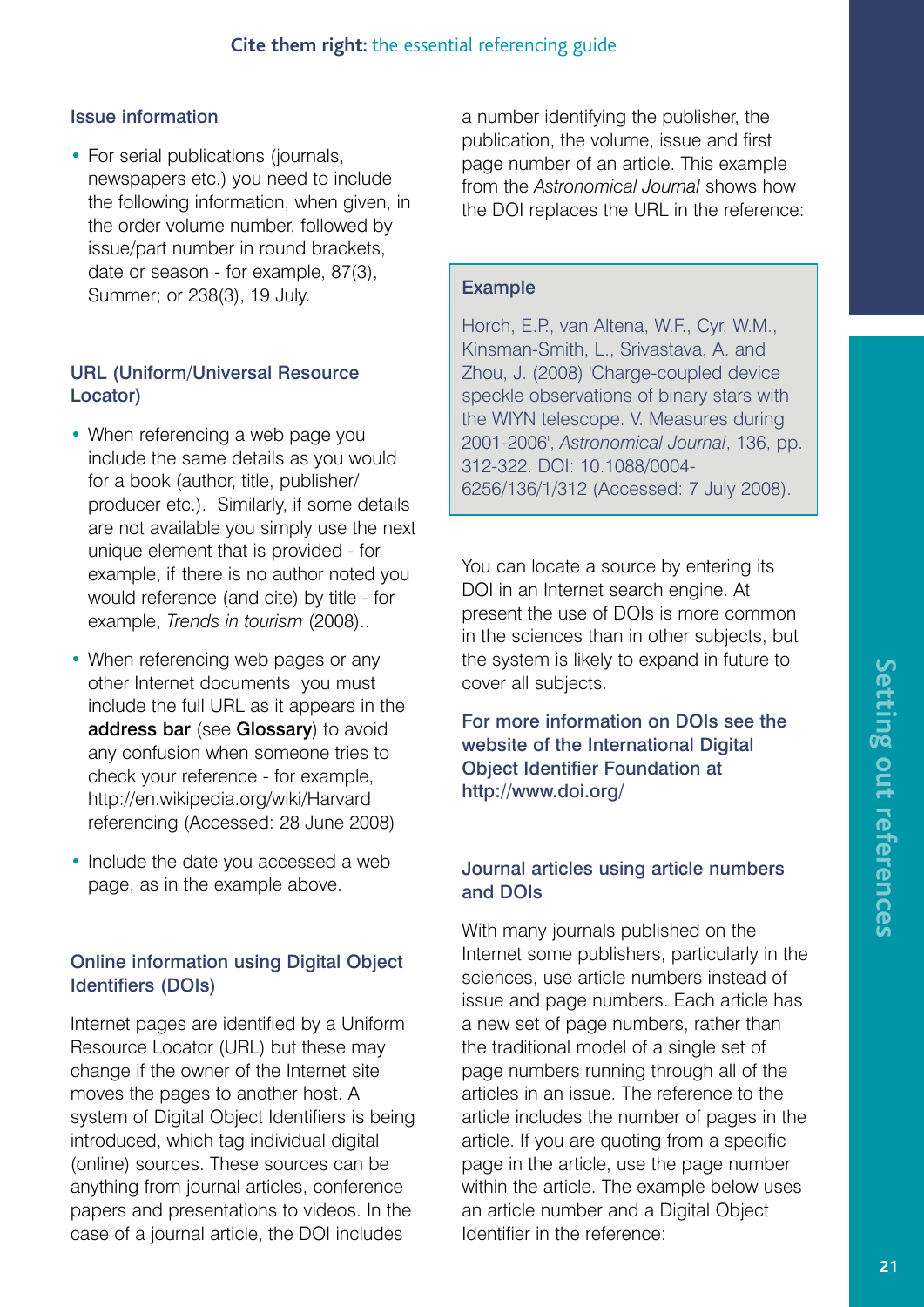

#### Unpublished works

You can cite and reference unpublished documents, research etc. just as you do for published works, including all available information. You must make it clear however that the work remains unpublished - for example, Wendell, R. (2007) *Training for primary healthcare*. Unpublished PhD thesis. University of Blaydon.

For examples of how all this information looks in references, see the sample text and reference list below.

#### Sample text using Harvard (author-date) referencing style

The latest survey of health professionals (http://www.onlinehealthsurvey.org, 2008) reveals that over 65% are concerned by standards of care for young people in care. This confirms the findings of

Goddard and Barrett (2007) and Franklin (2002). Care workers need additional support (Thomas, 2007, pp.37-46) and Liu *et al.* (2008, p.31-2) have suggested additional measures that could be introduced.

#### Harvard (author-date) reference list for the above text:

Franklin, A.W. (2002) 'Management of the problem', in Smith, S.M. (ed.) *The maltreatment of children*. Lancaster: MTP, pp. 83-95.

Goddard, J. and Barrett, S. (2007) *The health needs of young people leaving care*. Norwich: School of Social Work and Psychosocial Studies, University of East Anglia.

http://www.onlinehealthsurvey.org (2008).

Liu, B.C., Ivers, R., Norton, R., Boufous, S., Blows, S. and Lo, S.K. (2008) 'Review of professional training', *Cochrane Database of Systematic Reviews*, 2, *Ovid* [Online]. Available at:

http://ovidsp.uk.ovid.com/spb/ovidweb.cgi (Accessed: 23 June 2008).

Thomas, R. (2007) *Training for care workers*. Unpublished PhD thesis. University of Blaydon.

|                            | Author       | Year of<br>publication | <b>Title of</b><br>article/<br>chapter | Title of<br>publication | <b>Issue</b><br>information publication |   | Place of Publisher Edition |   | Page<br>number(s) | URL | Date<br>accessed |
|----------------------------|--------------|------------------------|----------------------------------------|-------------------------|-----------------------------------------|---|----------------------------|---|-------------------|-----|------------------|
| <b>Book</b>                | √            | ✓                      |                                        | ✓                       |                                         | ✓ | ✓                          | ✓ |                   |     |                  |
| Chapter from book          | ✓            | $\checkmark$           | $\checkmark$                           | ✓                       |                                         | ✓ | $\sqrt{}$                  | ✓ | ✓                 |     |                  |
| Journal article            | $\checkmark$ | ✓                      | $\checkmark$                           | ✓                       | ✓                                       |   |                            |   |                   |     |                  |
| Electronic journal article | $\checkmark$ | ✓                      | ✓                                      | ✓                       | $\sqrt{}$                               |   |                            |   |                   | ✓   |                  |
| Internet site              | J            | ✓                      |                                        | ✓                       |                                         |   |                            |   |                   | ✓   |                  |
| Newspaper article          | √            | ✓                      | $\sqrt{}$                              | $\checkmark$            |                                         |   |                            |   | ✓                 |     |                  |

#### Checklist of what to include for most common information sources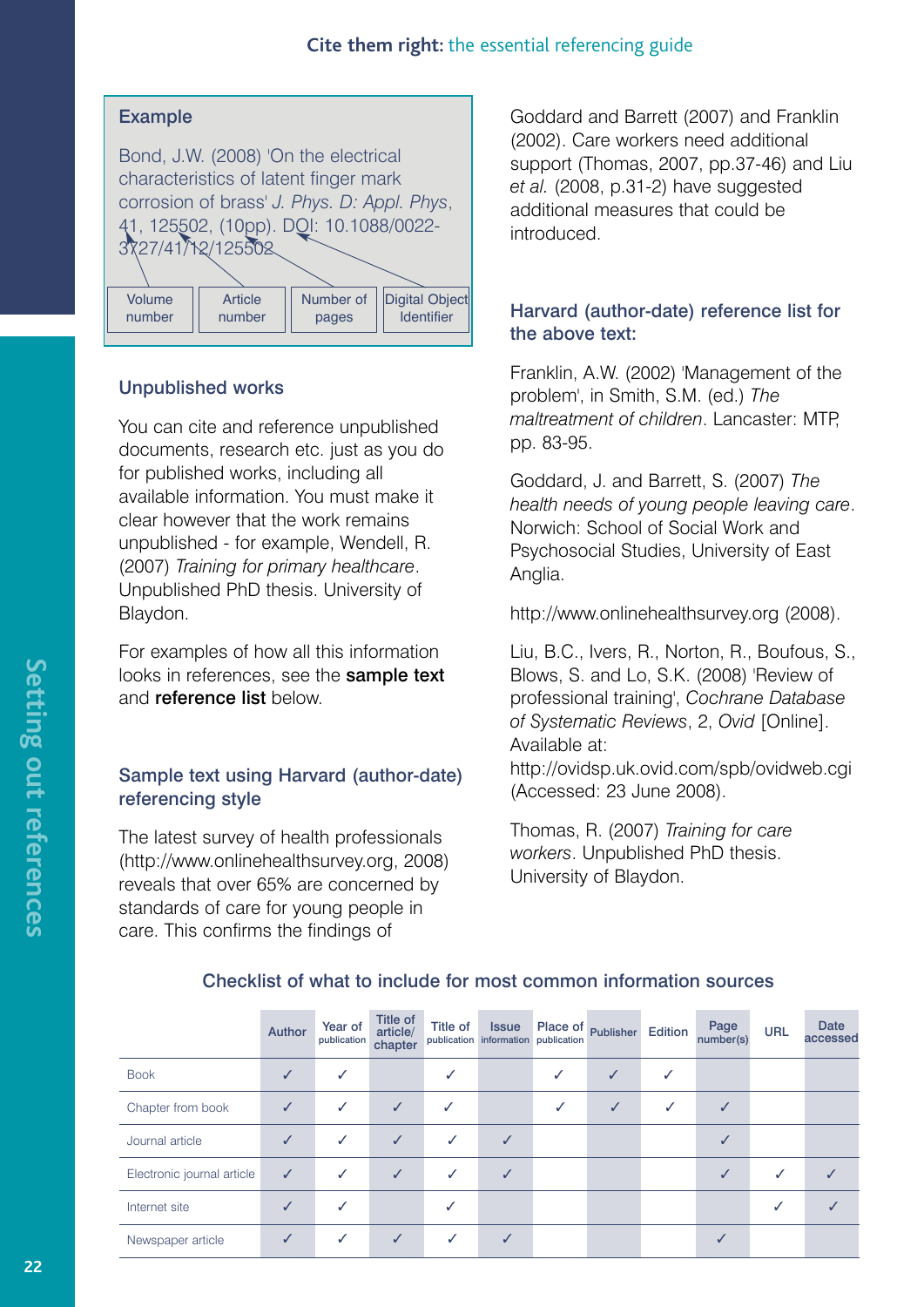## **Section D. How to cite and reference sources using the Harvard (author-date) style**

NB Before looking at specific examples in this section you should ensure that you have read about the basics of content and layout in Sections B and C.

## **1. Books**

#### 1.1 Information in books

Citation order:

- Author/editor
- Year of publication (in round brackets)
- Title (in italics)
- Edition (only include the edition number if it is not the first edition)
- Place of publication: Publisher
- Series and volume number (where relevant)

#### Example: book with one author

#### In-text citation:

According to Bell (2005, p.23) the most important part of the research process is …

#### Reference list:

Bell, J. (2005) *Doing your research project*. 4th edn. Maidenhead: Open University Press.

#### Example: book with two or three authors

#### In-text citation:

Goddard and Barrett (2007) suggested …

#### Reference list:

Goddard, J. and Barrett, S. (2007) *The health needs of young people leaving care*. Norwich: University of East Anglia, School of Social Work and Psychosocial Studies.

#### Example: book with more than three authors

#### In-text citation:

This was proved by Young *et al*. (2005) …

#### Reference list:

Young, H.D., Freedman, R.A., Sandin, T. and Ford, A. (2000) *Sears and Zemansky's university physics*. 10th edn. San Francisco: Addison-Wesley.

#### Example: book with an editor

#### In-text citation:

The formation of professions was examined in Prest (1987).

#### Reference list:

Prest, W. (ed.) (1987) *The professions in early modern England*. London: Croom Helm.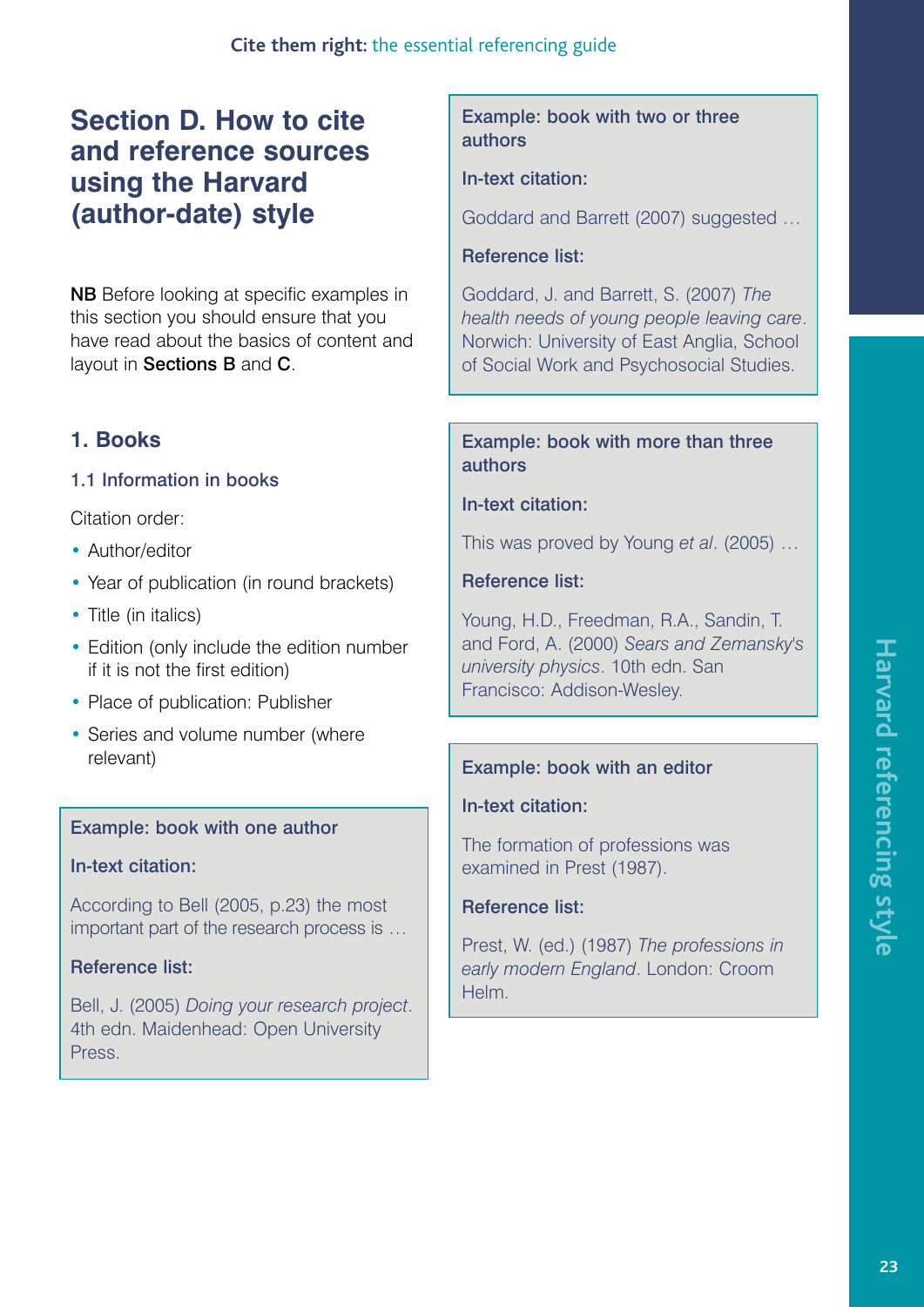#### Example: book with no author

#### In-text citation:

The Percy tomb has been described as "one of the master-pieces of medieval European art" (*Treasures of Britain*, 1990, p.84).

#### Reference list:

*Treasures of Britain and treasures of Ireland* (1990) London: Reader's Digest Association Ltd.

## **1.2 Electronic books (e-books)**

Citation order:

- Author
- Year of publication of book (in round brackets)
- Title of book (in italics)
- Name of e-book collection (in italics)
- [Online]
- Available at: URL
- (Accessed: date)

#### Example

#### In-text citation:

In their analysis Graham and Marvin (2001, pp.36-92) …

#### Reference list:

Graham, S. and Marvin, S. (2001) *Splintering urbanism: networked infrastructures, technological mobilities and the urban condition. NetLibrary* [Online]. Available at: http://www.netlibrary.com (Accessed: 23 June 2008).

#### **1.3 Historical books in online collections**

Citation order:

- Author
- Year of publication (in round brackets)
- Title of publication (in italics)
- Title of online collection (in italics)
- [Online]
- Available at: URL
- (Accessed: date)

#### Example

#### In-text citation:

Adam's measured plans, (Adam, 1764) …

#### Reference list:

Adam, R. (1764) *Ruins of the palace of the Emperor Diocletian at Spalatro in Dalmatia. Eighteenth Century Collections Online* [Online]. Available at: http://galenet.galegroup.com/servlet/ECCO (Accessed: 2 June 2008).

#### Example

#### In-text citation:

An early contribution by Henry (1823) …

#### Reference list:

Henry, W. (1823) *The elements of experimental chemistry. Google Books* [Online]. Available at: http://books.google.com/books?id=shcAA AAAQAAJ&dq=chemistry&lr=&as\_brr=1 (Accessed: 2 June 2008).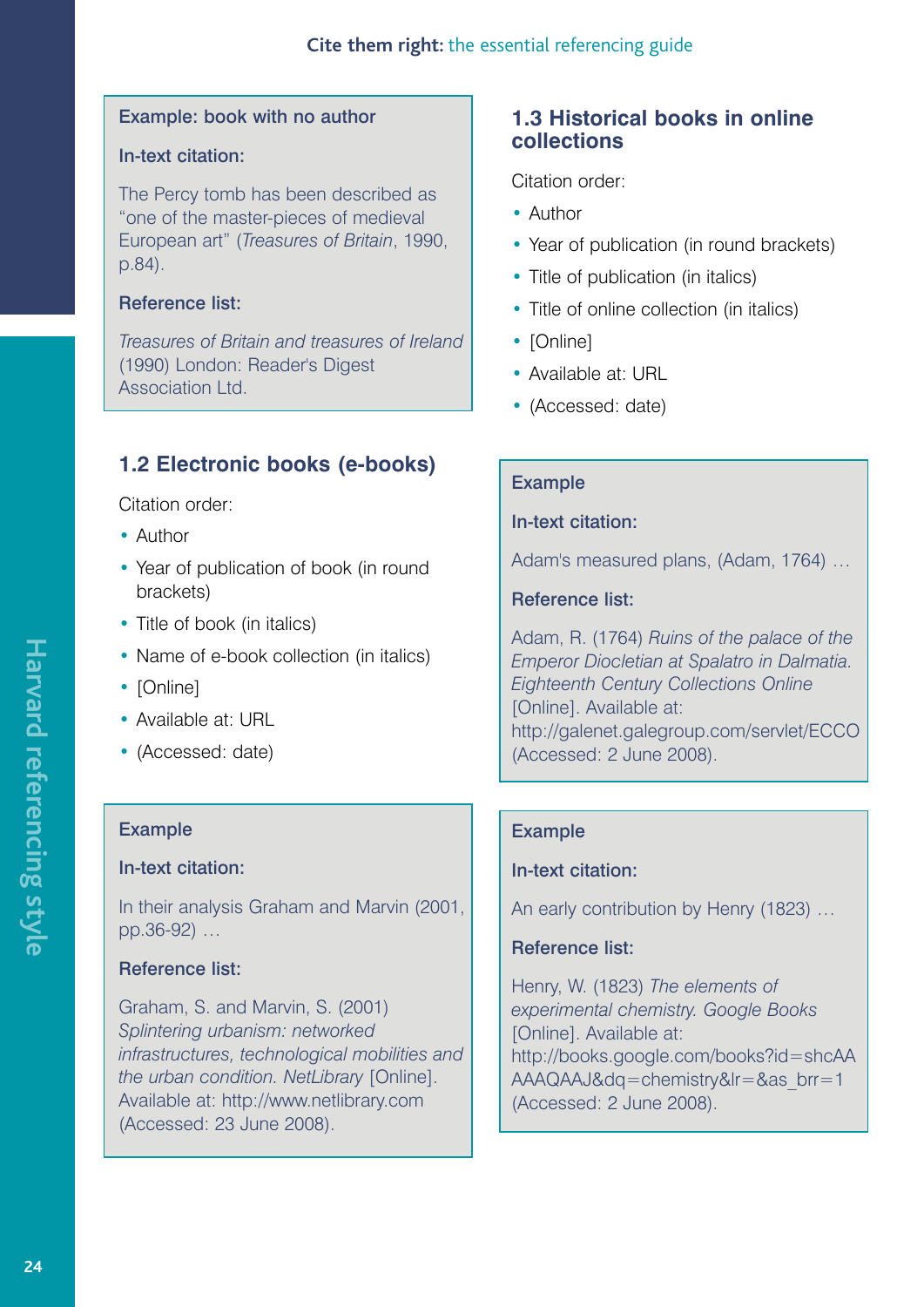## **1.4 Reprint editions**

For reprints of old books, usually only the year of the original publication (not the publisher) is given along with the full publication facts of the reprint.

#### Example

#### In-text citation:

One of the first critics of obfuscation (David, 1968) …

#### Reference list:

David, M. (1968) *Towards honesty in public relations*. Reprint, London: B.Y. Jove, 1990.

#### **1.5 Translated books**

#### Example

#### In-text citation:

In his biography of Bach, Schweitzer (1911, p.32) considered …

#### Reference list:

Schweitzer, A. (1911) *J.S. Bach*. Translated by Ernest Newman. Reprint, New York: Dover Publications, 1966.

#### **1.6 Chapters/sections of edited books**

Citation order:

- Author of the chapter/section (surname followed by initials)
- Year of publication (in round brackets)
- Title of chapter/section (in single quotation marks)
- 'in' plus author/editor of book

#### • Title of book (in italics)

- Place of publication: Publisher
- Page reference

#### Example

#### In-text citation:

The view proposed by Franklin (2002, p.88) …

#### Reference list:

Franklin, A.W. (2002) 'Management of the problem', in Smith, S.M. (ed.) *The maltreatment of children*. Lancaster: MTP, pp. 83-95.

## **1.7 Multi-volume works**

Citation order:

- Author or editor
- Year of publication (in round brackets)
- Title of book (in italics)
- Volumes (in round brackets)
- Place of publication: Publisher

#### Example

In-text citation:

Butcher's (1961) guide …

#### Reference list:

Butcher, R. (1961) *A new British flora*. (2 vols.) London: Leonard Hill.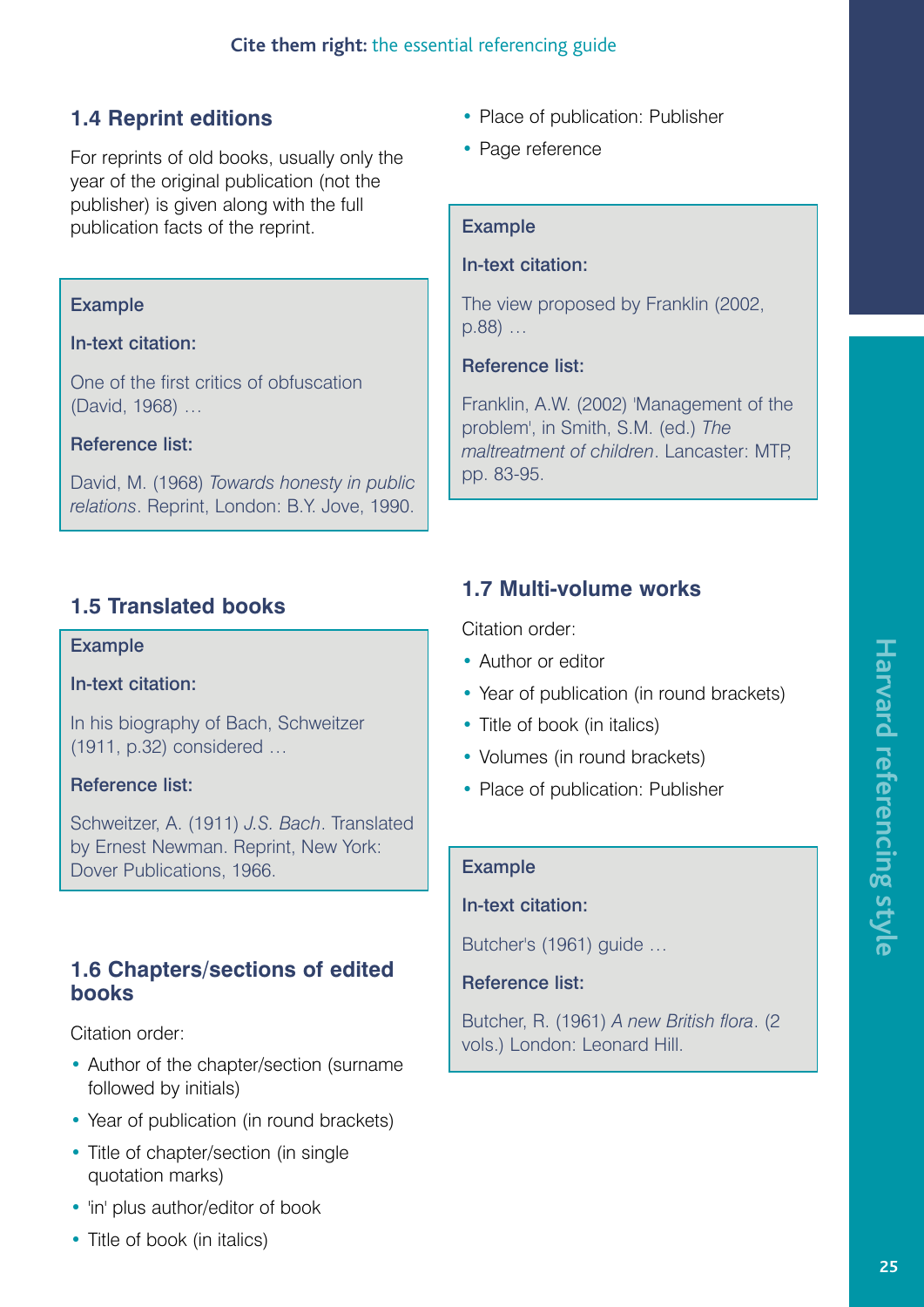#### Citing a single volume of a multi-volume work

Add the title of the relevant volume to your reference list.

#### Example

#### In-text citation:

*Part 1* of Butcher's work (1961) …

#### Reference list:

Butcher, R. (1961) *A new British flora. Part I: lycopodiaceae to salicaceae*. London: Leonard Hill.

#### **1.8 Chapters in multi-volume works**

Citation order:

- Author of the chapter/section (surname followed by initials)
- Year of publication (in round brackets)
- Title of chapter/section (in single quotation marks)
- 'in' plus author/editor of book
- Title of book (in italics)
- Place of publication: Publisher
- Page numbers of chapter/section

#### Example

In-text citation:

In analysing ports (Jackson, 2000) …

#### Reference list:

Jackson, G. (2000) 'Ports 1700-1840', in Clark, P. (ed.) *Cambridge urban history of Britain: Vol. 2 1540-1840*. Cambridge: Cambridge University Press, pp.705-731.

#### **1.9 Reference books**

In many cases reference material (e.g. encyclopaedias, bibliographies) does not have an obvious author or editor, and is usually known and therefore cited by its title.

Citation order:

As for 1.1 Information in books

#### Example: with author

In-text citation:

Beal (2008, p.171) identified ...

#### Reference list:

Beal, P. (2008) 'Folio', *A dictionary of English manuscript terminology*: *1450 to 2000*. Oxford: Oxford University Press.

#### Example: with no author

#### In-text citation:

The definition (*Collins beginner's German dictionary*, 2008, p.21) …

#### Reference list:

*Collins beginner's German dictionary* (2008) New York: Collins.

#### **1.10 Online reference books**

As with other print sources, a growing number of reference books are now available as e-books. There are two examples given below. The first is an example of a print book made available online. The second is an example of a reference work that was published in print and online. The online version is being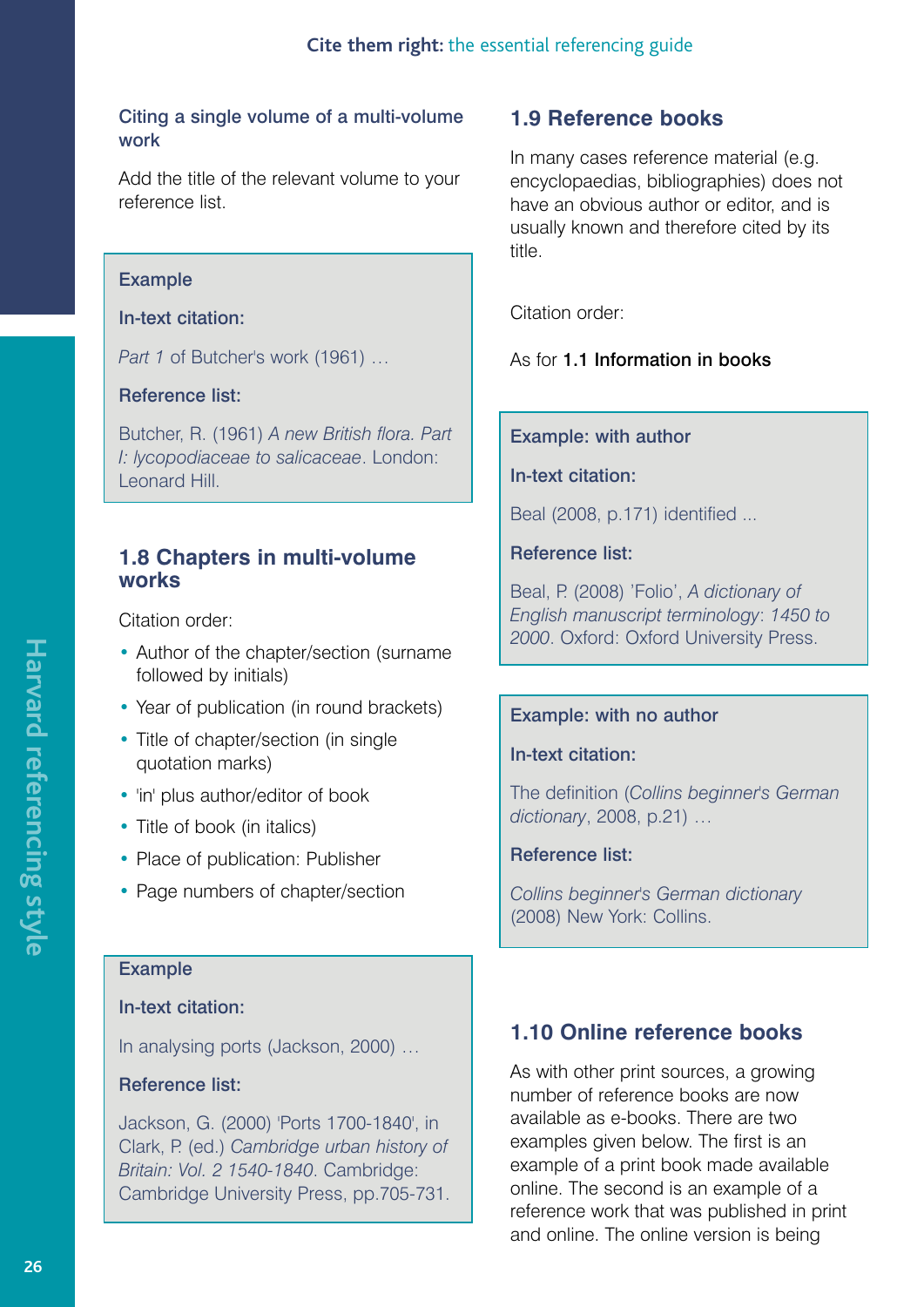updated regularly; the print version will not be updated until a new edition is published. As with other examples where print and online versions exist, be careful to reference the version you have used as this example shows how they can vary.

#### Citation order:

As for 1.6 Chapters/sections of edited **books** but replace Place of publication: Publisher with [Online] Available at: URL (Accessed: date)

#### Example

#### In-text citation:

The process of adaptation is difficult to detect (Rose, 2007, p.19).

#### Reference list:

Rose, M.R. (2007) 'Adaptation' in Levin, S.A. (ed.) *Encyclopedia of biodiversity*, pp.17-23 [Online] Available at: http://www.sciencedirect.com/science/refer enceworks/9780122268656 (Accessed: 5 June 2008).

#### Example of printed reference work that is being updated online:

#### In-text citation for print version:

Rutherford's contribution (Badash, 2004)…

#### Reference list for print version:

Badash, L. (2004) 'Rutherford, Ernest, Baron Rutherford of Nelson (1871-1937)', in *Oxford dictionary of national biography*. Oxford: Oxford University Press, pp. 381- 389.

#### In-text citation for online version:

Rutherford's contribution (Badash, 2008) …

#### Reference list for online version (which is being updated but print is not):

Badash, L. (2008) 'Rutherford, Ernest, Baron Rutherford of Nelson (1871-1937)', in *Oxford dictionary of national biography*, (2004) [Online]. Available at http://www.oxforddnb.com/view/article/358 91 (Accessed: 25 June 2008).

#### **1.11 Atlases** (see also 18.4 Maps)

Citation order:

#### As for 1.1 Information in books

#### Example

#### In-text citation:

As illustrated in the text (*The Times atlas of the world*, 2002, p.201) …

#### Reference list:

*The Times atlas of the world* (2002) London: Times Books.

#### **1.12 Audiobooks**

Citation order:

As for 20.4 Music or spoken word recordings on audio CDs/audio CD-ROMs and 20.5 Music or spoken word recordings on audio cassettes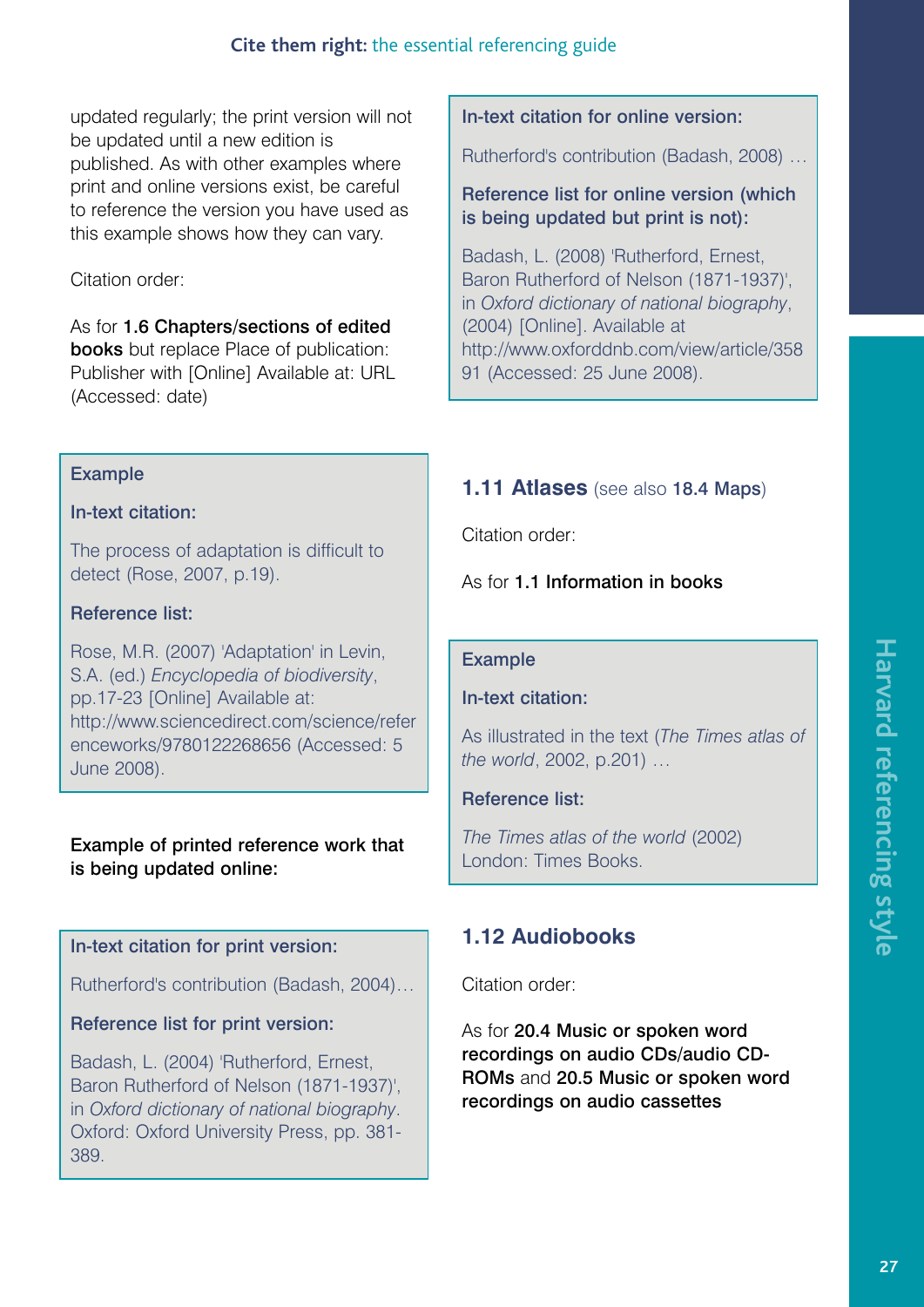## **1.13 Pamphlets**

Citation order:

#### As for 1.1 Information in books

#### Example

#### In-text citation:

Bradley's pamphlet (1994) gave instructions in the use of …

#### Reference list:

Bradley, M. (1994) *CD-ROMs: how to set up your workstation*. London: ASLIB.

## **1.14 Exhibition catalogues**

Citation order:

- Author of catalogue
- Year (in round brackets)
- Title of exhibition (in italics)
- Location and date(s) of exhibition
- [Exhibition catalogue]

#### Example

#### In-text citation:

Urbach (2007, p.8) noted the demands for reform ...

#### Reference list:

Urbach, P. (2007) *Reform! Reform! Reform!* Exhibition held at the Reform Club, London 2005-2006 and at Grey College, Durham University, March 2007 [Exhibition catalogue].

## **1.15 Anthologies**

#### 1.15a Citation order:

- Editor/compiler of anthology (surname followed by initials)
- Year of publication (in round brackets)
- Title of book (in italics)
- Place of publication: Publisher

#### Example

#### In-text citation:

In his collection of humorous poems, West  $(1989)$  ...

#### Reference list:

West, C. (compiler and illustrator) (1989) *The beginner's book of bad behaviour*. London: Beaver Books.

#### 1.15b Citation order for line of a poem within an anthology:

- Author of the poem (surname followed by initials)
- Year of publication (in round brackets)
- Title of poem (in single quotation marks)
- 'in' plus author/editor/compiler of book
- Title of book (in italics)
- Place of publication: Publisher
- Page reference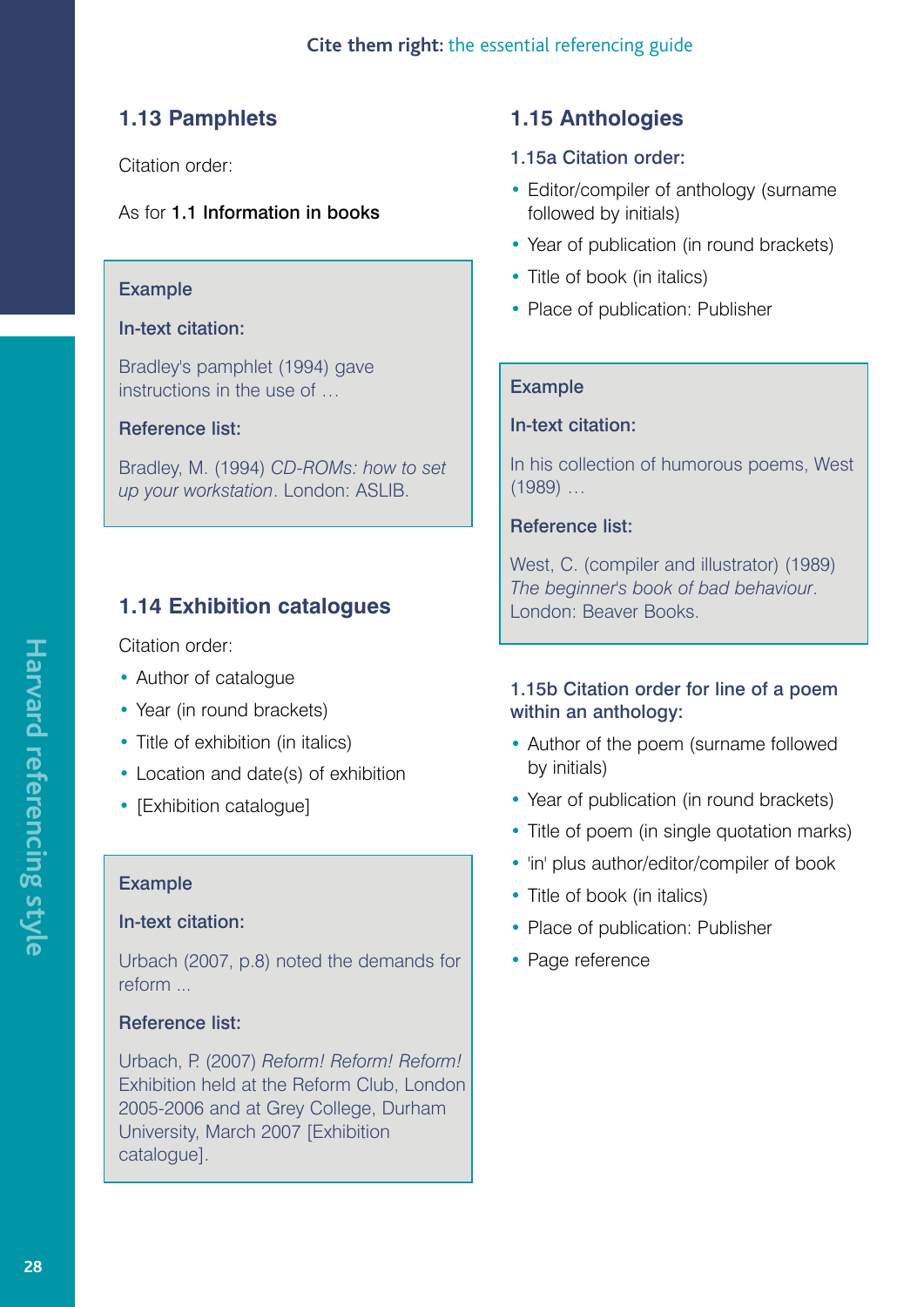#### Example

#### In-text citation:

"The lion made a sudden stop He let the dainty morsel drop" (Belloc,1989, p.89).

#### Reference list:

Belloc, H. (1989) 'Jim', in West, C. (compiler and illustrator) *The beginner's book of bad behaviour*. London: Beaver Books, pp. 88-92.

## **1.16 Lines within a play**

Citation order:

- Author (surname followed by initials)
- Year of publication (in round brackets)
- Title (in italics)
- Edition information
- Place of publication: Publisher
- Act. Scene: line

#### Example

#### In-text citation:

"I prithee do not mock me fellow student" (Shakespeare, 1980, I.2:177).

#### Reference list:

Shakespeare, W. (1980) *Hamlet*. Edited by Spencer, T.J.B. London: Penguin. I.2:177.

NB. If citing from a live performance, see 19.3 Plays.

## **1.17 Sacred texts**

#### 1.17a The Bible

There is a well-established system for citing references from the Bible in your text. This uses the book name, chapter and verse (not page number, as this will vary between printings). It also avoids stating authors, as the actual authorship of some books is unclear.

Citation order:

- Book of the Bible
- Chapter: verse
- Version of the Bible (not in italics)

#### Example

#### In-text citation:

The Beatitudes (Matthew 5: 3-12) …

#### Reference list:

- Add the version of the Bible you have read
- Publisher and publication date are not required, for example:

Matthew 5: 3-12, Revised Standard Version of the Bible.

#### 1.17b. The Torah

Citation order:

- Torah (not in italics)
- Book
- Chapter: verse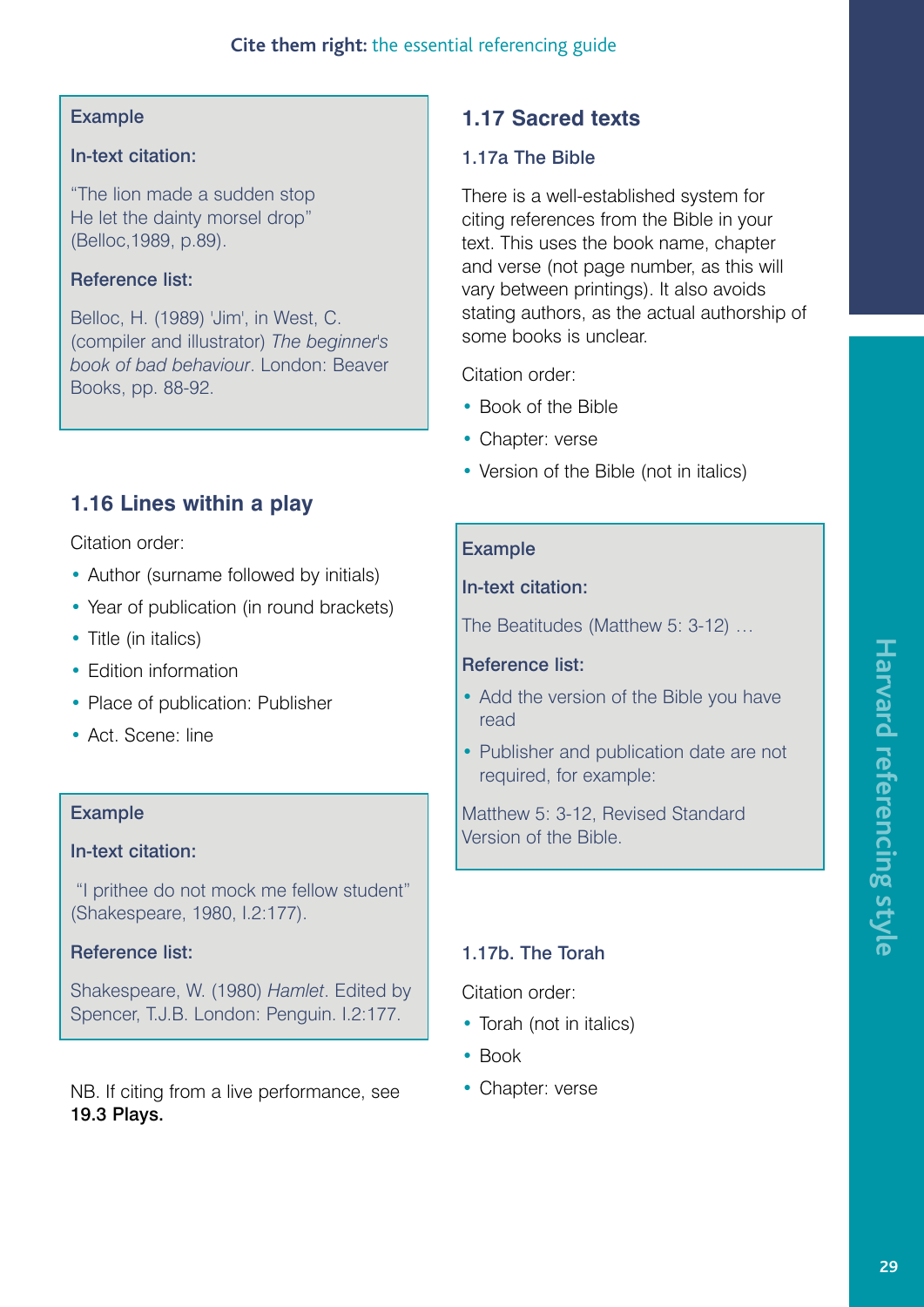#### Example

#### In-text citation:

The reply (Shemot 3:14) is the most profound …

#### Reference list:

Torah. Shemot 3:14.

#### 1.17c. The Qur'an

Citation order:

- Qu'ran (not in italics)
- Surah (or Chapter): verse

#### Example

#### In-text citation:

"They are your brethren in faith" (Qur'an 9:11).

#### Reference list:

Qur'an 9:11.

## **1.18 Bibliographies**

Although print bibliographies have been largely replaced by electronic databases for current information, they may provide commentary and highlight earlier sources not covered by modern databases.

#### Example

#### In-text citation:

Ushpol (1958) noted the key research ...

#### Reference list:

Ushpol, R. (1958) *Select bibliography of South African autobiographies*. Cape Town: University of Cape Town, School of Librarianship.

## **2. Journal articles**

#### 2.1 Articles in printed journals

Citation order:

- Author (surname followed by initials)
- Year of publication (in round brackets)
- Title of article (in single quotation marks)
- Title of journal (in italics capitalise first letter of each word in title, except for linking words such as and, of, the, for)
- Issue information (volume, part number, month or season)
- Page reference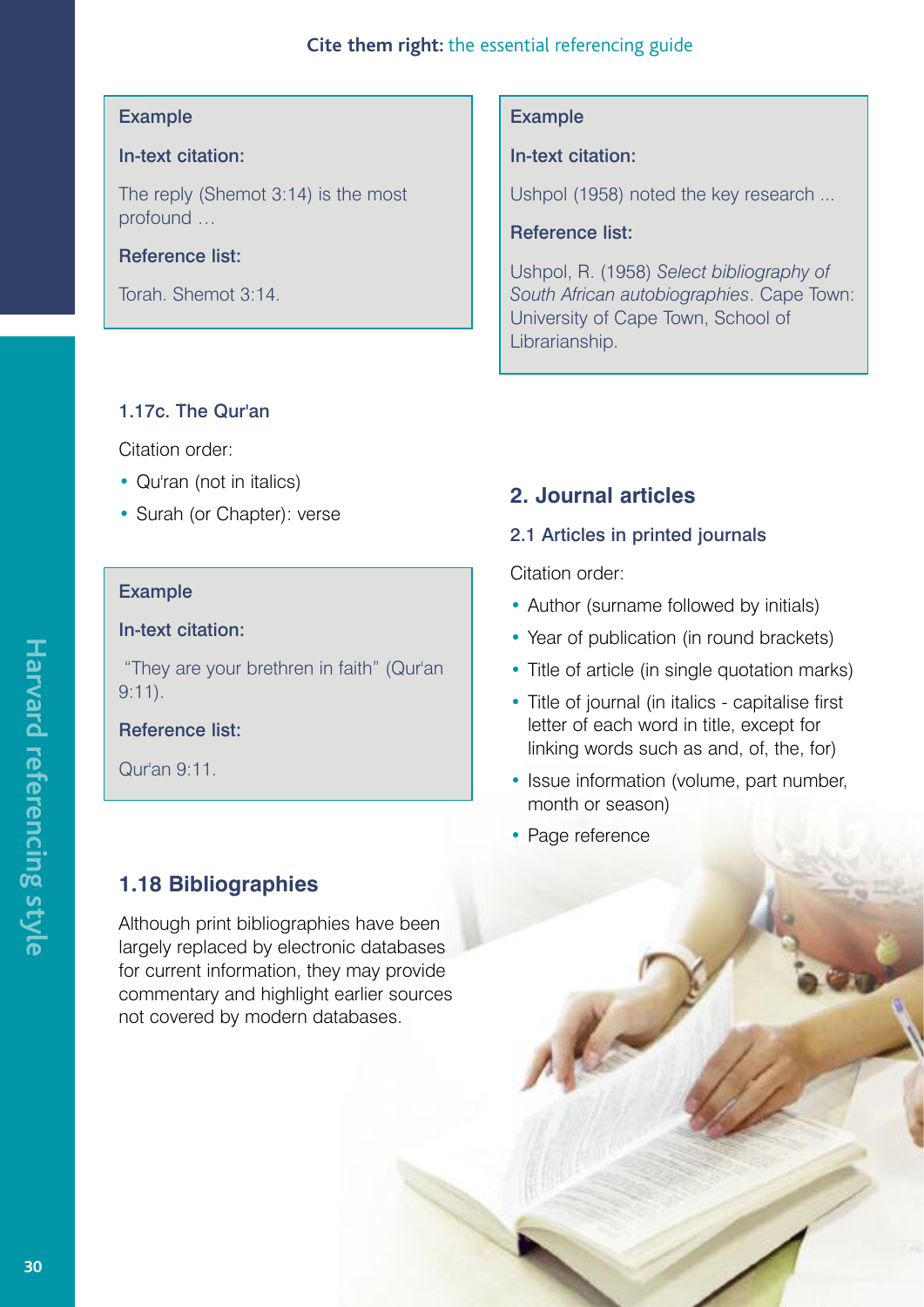#### Example

#### In-text citation:

… the customer playing the part of a partial employee (Dawes and Rowley, 1998, p.352).

#### Reference list:

Dawes, J. and Rowley, J. (1998) 'Enhancing the customer experience: contributions from information technology', *Management Decision*, 36 (5), pp. 350- 357.

#### 2.2 Journal articles in online collections (e-journals)

The great majority of electronic journals available through library web pages are part of journal collections, e.g. *Ebsco, Ingenta, Emerald, Infotrac, JSTOR, Proquest, ScienceDirect*. You should refer to the fact that you obtained the title online, because online versions sometimes omit sections found in the printed version, such as advertisements and letters from readers.



Citation order:

- Author
- Year of publication (in round brackets)
- Title of article (in single quotation marks)
- Title of journal (in italics capitalise first letter of each word in title, except for linking words such as and, of, the, for)
- Volume, issue, page numbers
- Name of collection (in italics)
- [Online]
- Available at: URL of collection or Digital Object Identifier (see p.21) and example over the page
- (Accessed: date)

#### Example: with one author

#### In-text citation:

Bright (1985, p.269) found the word 'poetry' ambiguous …

#### Reference list:

Bright, M. (1985) 'The poetry of art', *Journal of the History of Ideas*, 46 (2), pp. 259-277 *JSTOR* [Online]. Available at: http://uk.jstor.org/ (Accessed: 16 June 2008).

#### Example: with multiple authors

#### In-text citation:

A review by Liu *et al.* (2008) …

#### Reference list:

Liu, B.C., Ivers, R., Norton, R., Boufous, S., Blows, S. and Lo, S.K. (2008) 'Review of professional training', *Cochrane Database of Systematic Reviews*, 2, *Ovid* [Online]. Available at: http://ovidsp.uk.ovid.com/spb/ovidweb.cgi

(Accessed: 23 June 2008)..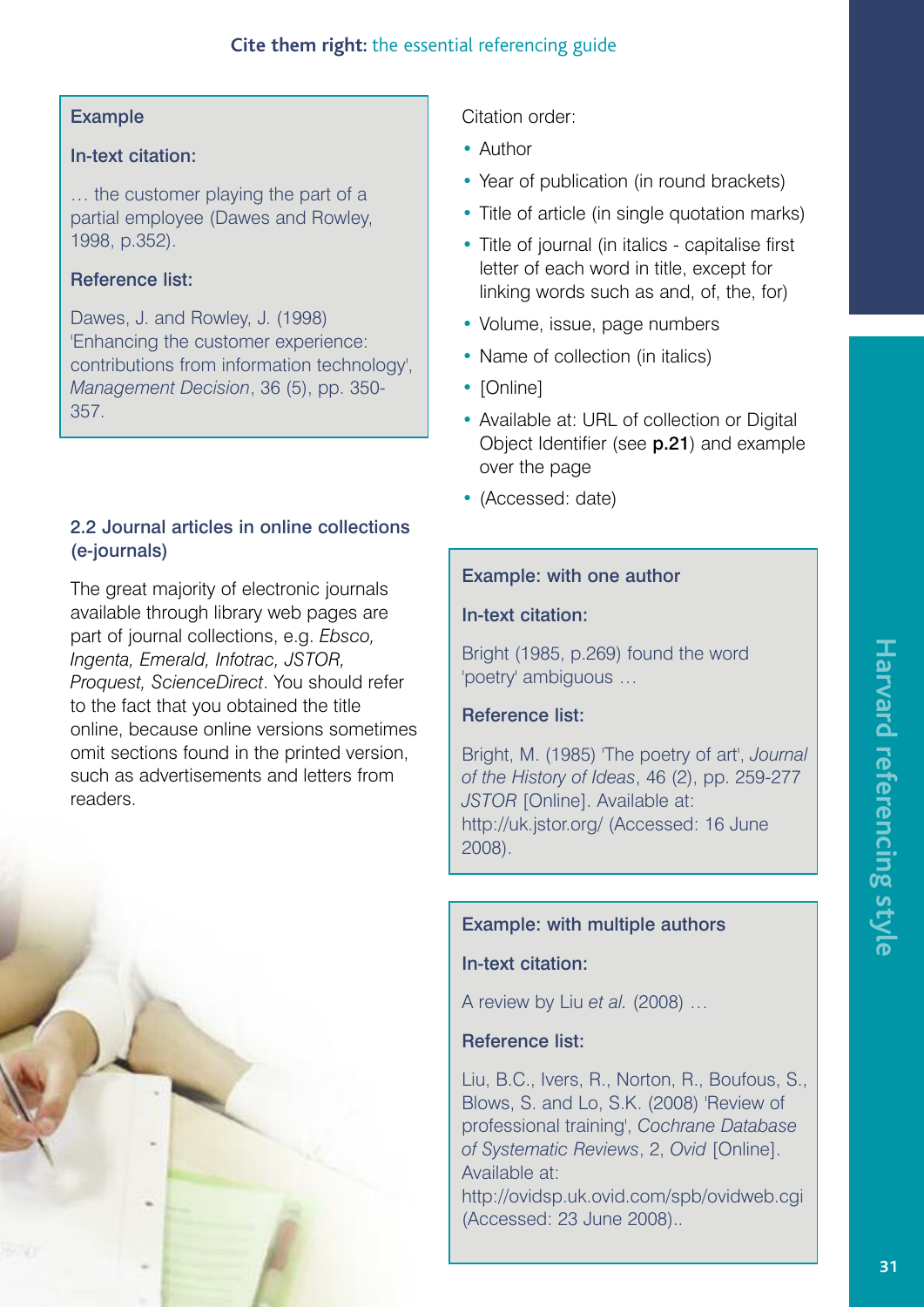#### Example: article with Digital Object Identifier (DOI)

#### In-text citation:

Observations by Horsh *et al*. (2008) …

#### Reference list:

Horsh, E.P., van Altena, W.F., Cyr, W.M., Kinsman-Smith, L., Srivastava, A. and Zhou, J. (2008) 'Charge-coupled device speckle observations of binary stars with the WIYN telescope. V. Measures during 2001-2006', *Astronomical Journal*, 136, pp. 312-322. [Online] DOI: 10.1088/0004- 6256/136/1/312 (Accessed: 7 July 2008).

#### 2.3 Articles in Internet journals (e-journals)

There are a growing number of journals that are published solely on the Internet, with no printed issue available.

Citation order:

- Author
- Year of publication (in round brackets)
- Title of article (in single quotation marks)
- Title of journal (in italics and capitalise first letter of each word in title, except for linking words such as and, of, the, for)
- Volume, issue or month/season
- [Online]
- Available at: URL of web page
- (Accessed: date)

#### Example

#### In-text citation:

… whilst Pauli (2008) reported …

#### Reference list:

Pauli, M.. (2008) 'Libraries of the future', *Ariadne*, 55, April [Online]. Available at: http://www.ariadne.ac.uk/issue55/jiscdebates-rpt/ (Accessed: 16 June 2008).

#### 2.4 Articles in open access journals (e-journals)

The Internet provides a means for high quality academic research to be made available to scholars in open access archives without the involvement of commercial publishers, who often charge educational institutions to access the research. Check the website to see that the journal is **peer-reviewed** (see Glossary) or edited by academic experts who have checked the accuracy of the research.

Citation order:

- Author
- Year (in round brackets)
- Title of article (in single quotation marks)
- Title of journal (in italics capitalise first letter of each word in title, except for linking words such as and, of, the, for)
- Volume, issue numbers and page numbers if known
- Name of open access archive (in italics capitalise first letter of each word in title, except for linking words such as and, of, the, for)
- [Online]
- Available at: URL
- (Accessed: date)

**H a R a r d**

**r e f e r e**

**n cin g s**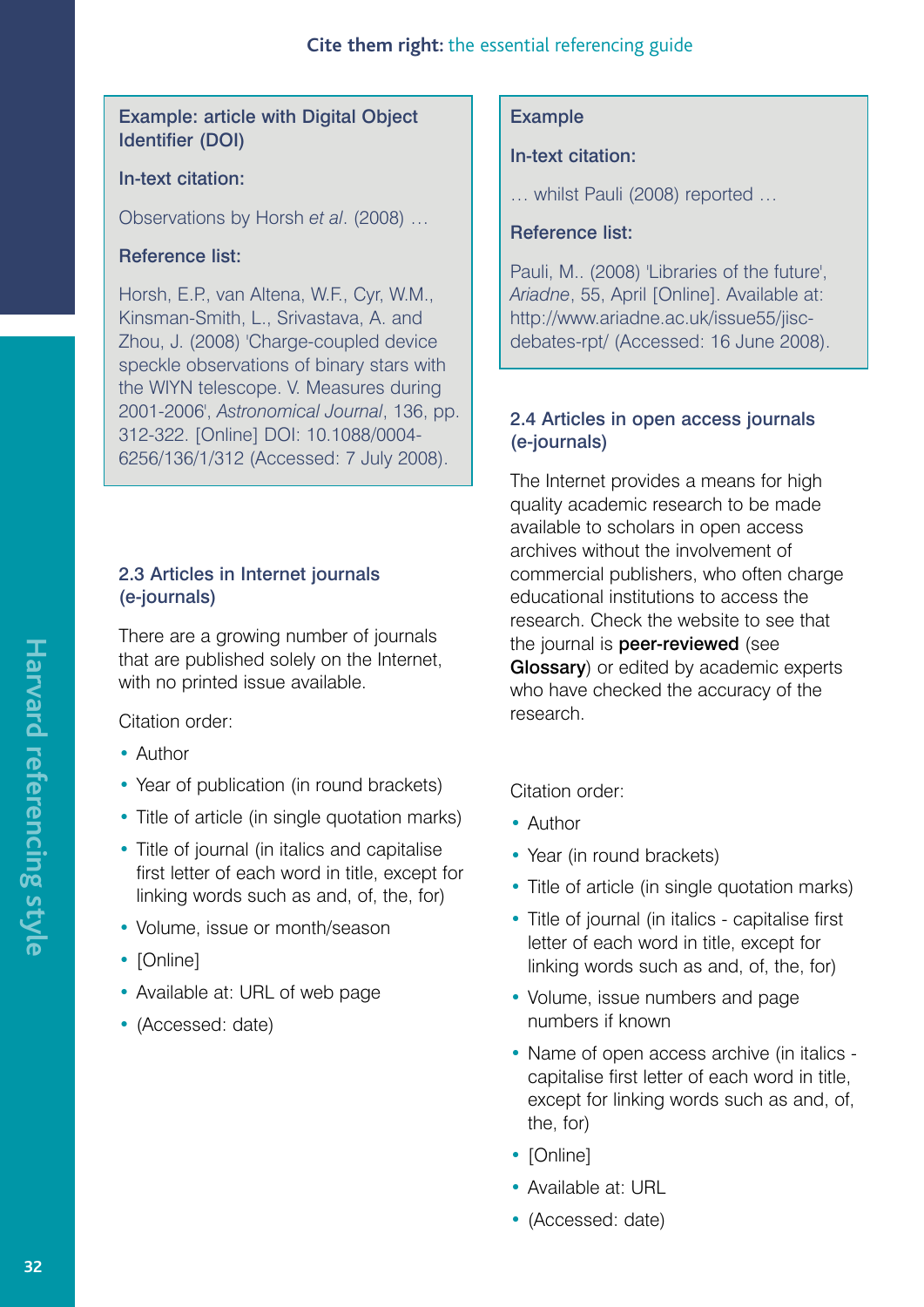#### Example

#### In-text citation:

Zhang, Pare and Sandford (2008) provided an update.

#### Reference list:

Zhang, J., Pare, P.D. and Sandford, A. (2008) 'Recent advances in asthma genetics', *Respiratory Research*, 9(4), *BioMed Central* [Online]. Available at: http://respiratory-research.com/content /9/1/4 (Accessed: 4 July 2008).

#### **3. Newspaper articles**

#### 3.1 Printed newspapers

Where the author of a newspaper article is identified, use the following citation order:

- Author
- Year of publication (in round brackets)
- Title of article (in single quotation marks)
- Title of newspaper (in italics capitalise first letter of each word in title, except for linking words such as and, of, the, for)
- Edition if required (in round brackets)
- Day and month
- Page reference

#### Example

#### In-text citation:

House prices fell by 2.1% last month (Old, 2008).

#### Reference list:

Old, D. (2008) 'House price gloom', *Evening Chronicle* (Newcastle edn.), 26 June, p.25.

When citing a regional newspaper include the edition to distinguish it from others with the same title.

Where no author is given, use the following citation order:

- Title of newspaper (in italics- capitalise first letter of each word in title, except for linking words such as and, of, the, for)
- Year of publication (in round brackets)
- Title of article (in single quotation marks)
- Day and month
- Page reference

#### Example

#### In-text citation:

The article (*The Times*, 2008, p.7) reported …

#### Reference list:

*The Times* (2008) 'Bank accounts', 14 June, p.7.

Note: If you are citing several articles published in the same year use a, b, c, etc after the year, e.g.

*The Times* (2008a) …

#### 3.2 Articles from Internet newspapers

Many printed newspapers produce Internet editions. These are often selections of stories from the printed source and may exclude some material or add other features. You should therefore use [Online] to make it clear that you have used the Internet version.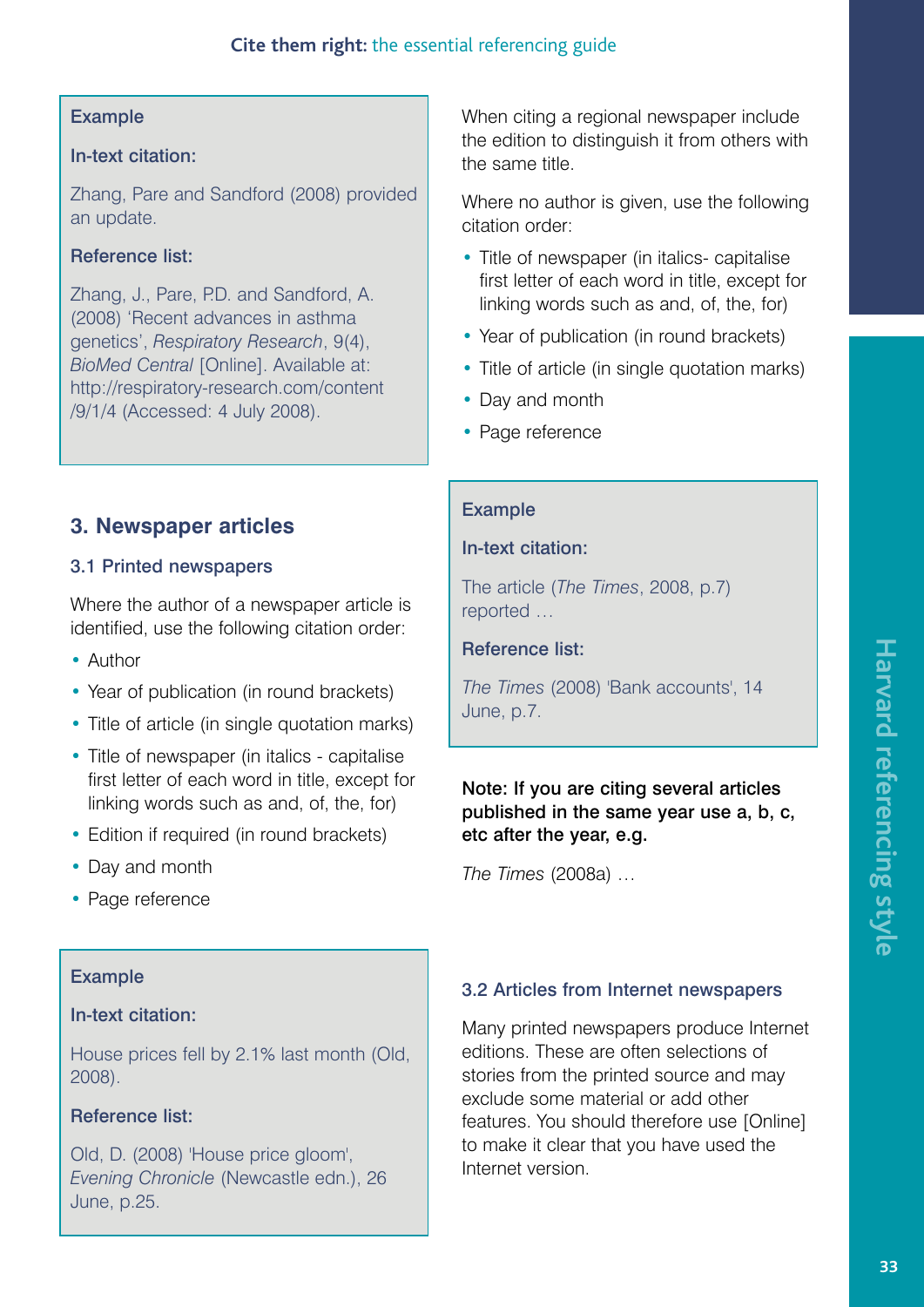#### Citation order:

- Author
- Year of publication (in round brackets)
- Title of article (in single quotation marks)
- Title of newspaper (in italics capitalise first letter of each word in title, except for linking words such as and, of, the, for)
- Day and month
- [Online]
- Available at: URL
- (Accessed: date)

#### Example

#### In-text citation:

Financial incentives were offered to graduates (Mansell and Bloom, 2008).

#### Reference list:

Mansell, W. and Bloom, A. (2008) '£8,000 carrot to tempt maths experts, *Times Educational Supplement*, 20 June [Online]. Available at: http://www.tes.co.uk/2635138 (Accessed: 23 June 2008).

#### 3.3 Journal/newspaper articles from full-text CD-ROM databases

#### Citation order:

- Author
- Year of publication (in round brackets)
- Title of article (in single quotation marks)
- Journal/newspaper title (in italics capitalise first letter of each word in title, except for linking words such as and, of, the, for)
- Volume, date (day/month), page references
- [CD-ROM]
- Producer (where identifiable)
- Available: Publisher/Distributor.

#### Example

#### In-text citation:

The political situation had a detrimental impact on oil exports (Lascelles, 1999, p.18).

#### Reference list:

Lascelles, D. (1999) 'Oil's troubled waters', *Financial Times*, 11 January, p.18 [CD-ROM]. Financial Times. Available: Chadwyck Healey.

## **4. Conferences**

#### 4.1 Full conference proceedings

Citation order:

- Author/editor
- Year of publication (in round brackets)
- Title of conference: subtitle (in italics)
- Location and date of conference
- Place of publication: Publisher

#### Example

#### In-text citation:

The conference (Institute for Small Business Affairs, 2000) …

#### Reference list:

Institute for Small Business Affairs (2000) *Small firms: adding the spark: the 23rd ISBA national small firms policy and research conference*. Robert Gordon University, Aberdeen 15-17 November. Leeds: Institute for Small Business Affairs.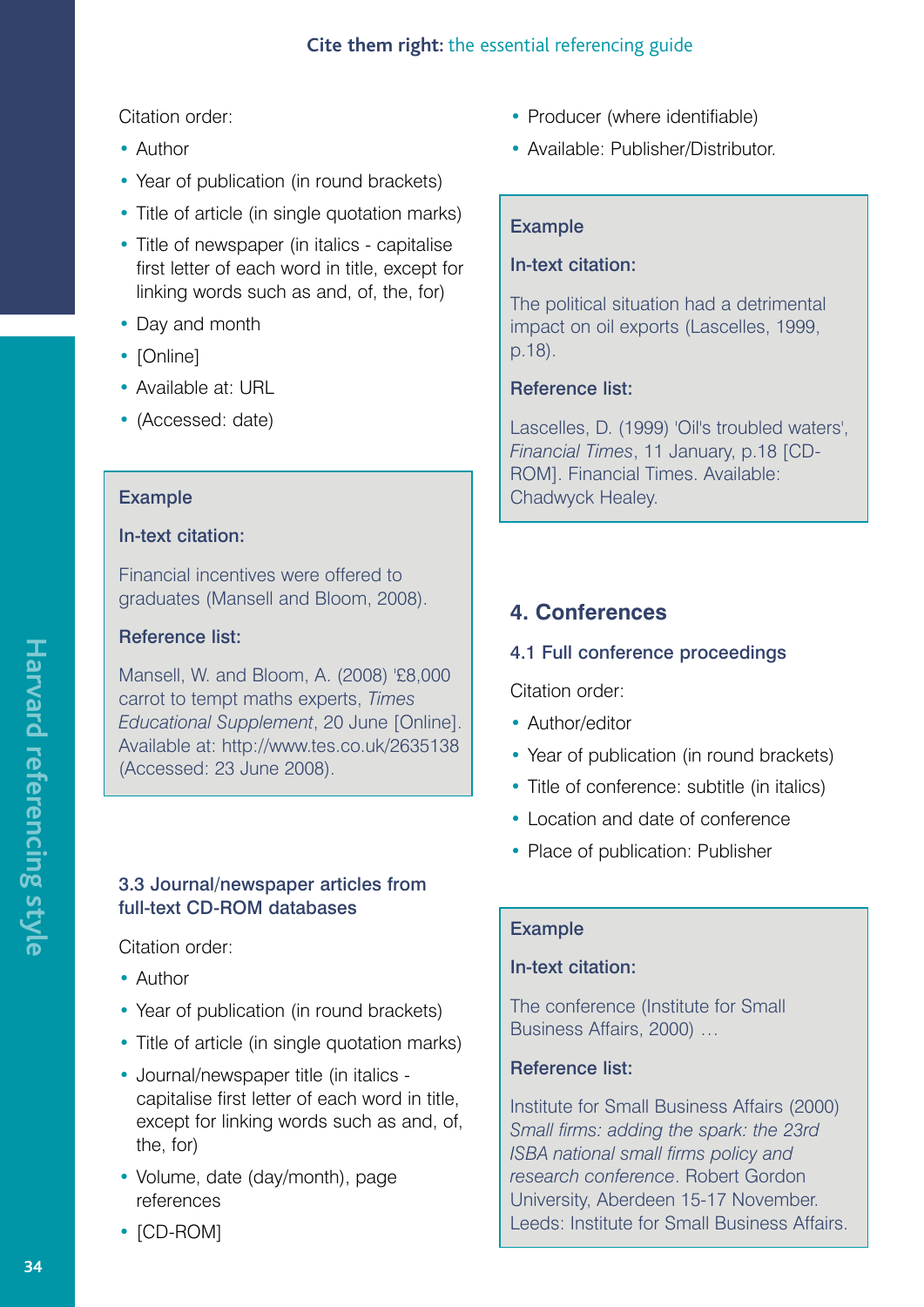#### 4.2 Individual conference papers

Citation order:

- Author of paper
- Year of publication (in round brackets)
- Title of paper (in single quotation marks)
- Title of conference: subtitle (in italics)
- Location and date of conference
- Place of publication: Publisher
- Page references for the paper

#### Example

#### In-text citation:

Cook (2000) highlighted examples …

#### Reference list:

Cook, D. (2000) 'Developing franchised business in Scotland', *Small firms: adding the spark: the 23rd ISBA national small firms policy and research conference*. Robert Gordon University, Aberdeen 15-17 November. Leeds: Institute for Small Business Affairs, pp. 127-136.

#### 4.3 Papers from conference proceedings published on the Internet

Citation order:

- Author
- Year of publication (in round brackets)
- Title of paper (in single quotation marks)
- Title of conference: subtitle (in italics)
- Location and date of conference
- Publisher
- Available at: URL
- (Accessed: date)

#### Example

#### In-text citation:

A recent paper (Lord, 2002) …

#### Reference list:

Lord, J. (2002) 'What do consumers say?' Changing attitudes, changing strategies: reaching China's dynamic consumer markets. American Chamber of Commerce in Shanghai conference, Shanghai 15th October. AMCHAM-Shanghai. Available at: http://www.amcham-shanghai.org/ add-ons/marketingconference/default.aspx (Accessed: 8 August 2003).

## **5. Theses**

.

Citation order:

- Author
- Year of submission (in round brackets)
- Title of thesis (in italics)
- Degree statement
- Degree-awarding body

#### 5.1 Unpublished theses

#### Example

#### In-text citation:

Research by Tregear (2001) …

#### Reference list:

Tregear, A.E.J. (2001) *Speciality regional foods in the UK: an investigation from the perspectives of marketing and social history*. Unpublished PhD thesis. University of Newcastle upon Tyne.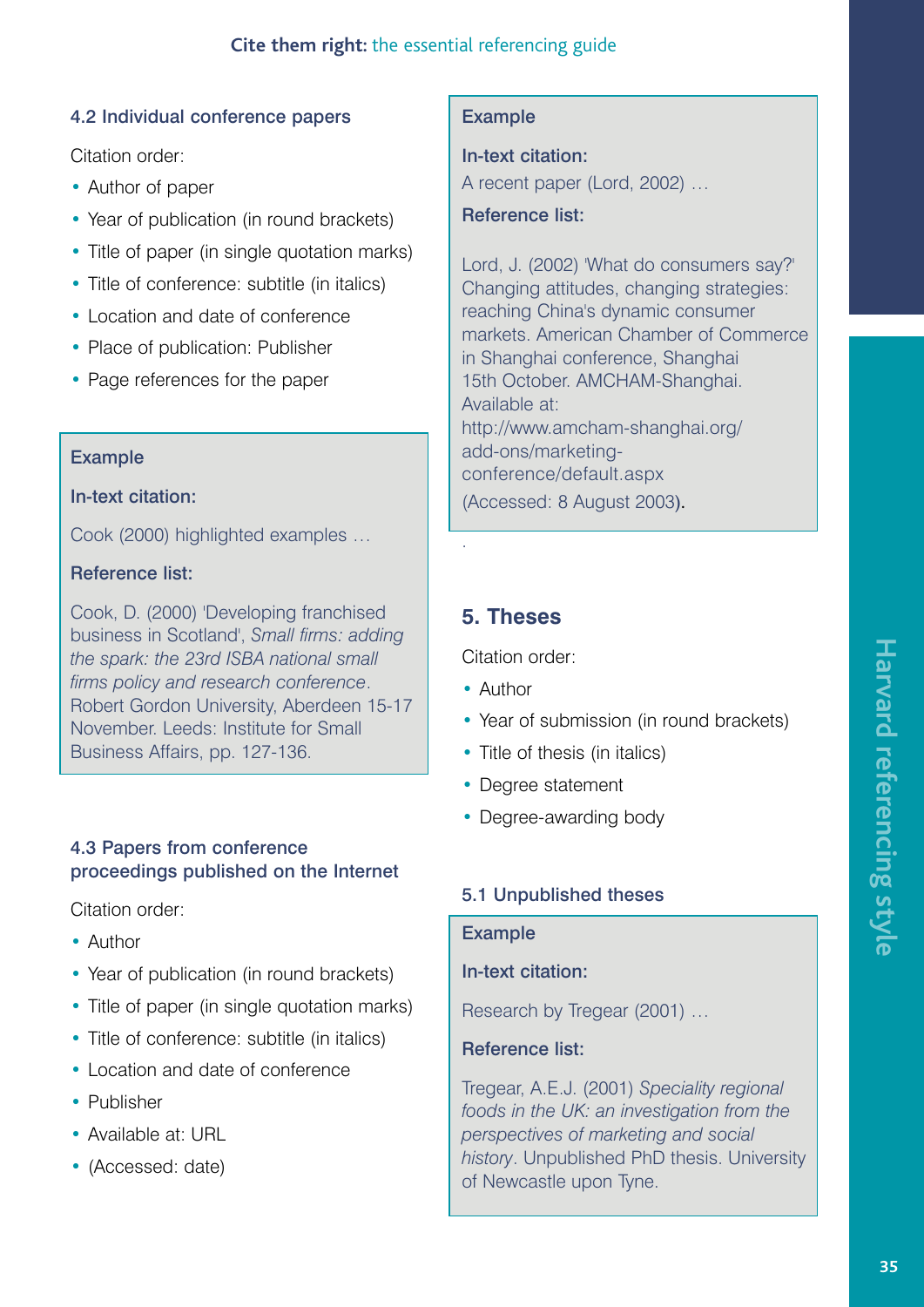#### 5.2 Theses available on the Internet

#### Example

#### In-text citation:

Research by Winkelman (2001) …

#### Reference list:

Winkelman, P. (2001) *Beyond science: an exploration of values in engineering education and practice*. PhD thesis. University of Calgary, Alberta [Online]. Available at: http://www.collectionscanada.gc.ca/obj/s4/

f2/dsk3/ftp04/nq64892.pdf (Accessed: 14 June 2008).

#### **6. Virtual Learning Environments (e.g. Blackboard, WebCT)**

Virtual Learning Environments (e.g. Blackboard and WebCT) are used in further and higher education as stores for course documents and teaching materials, and for discussion between tutors and students and between students. You will need to distinguish what you are citing, for example a tutor's notes, a journal article, text extracted from a book and digitised for use in VLEs, or an item from a discussion board. Note in the examples below that the URL is for the access point to the VLE as a reader would need login details to locate the item being cited.

#### 6.1 Tutors' notes

Citation order:

- Author or tutor
- Year of publication (in round brackets)
- Title of item (in single quotation marks)
- Name of academic module (in italics)
- [Online]
- Available at: URL of Virtual Learning Environment
- (Accessed: date)

#### Example

#### In-text citation:

The need for preparation (Hollis, 2008) …

#### Reference list:

Hollis, K. (2008) 'Week 7: dissertation preparation materials'. *Research methods for MA History* [Online]. Available at: http://duo.dur.ac.uk (Accessed: 2 February 2008).

#### 6.2 Journal articles

Citation order:

- Author
- Year of publication (in round brackets)
- Title of article (in single quotation marks)
- Title of journal (in italics)
- Volume, issue, page numbers
- Name of academic module (in italics)
- [Online]
- Available at: URL of Virtual Learning Environment
- (Accessed: date)

#### Example

#### In-text citation:

Bright (2003, p.262) believed …

#### Reference list:

Bright, M. (2003) 'The advance of learning', *Journal of Ideas*, 46 (2), pp. 259-277. *E-learning in the classroom* [Online]. Available at: http://duo.dur.ac.uk (Accessed: 23 July 2007).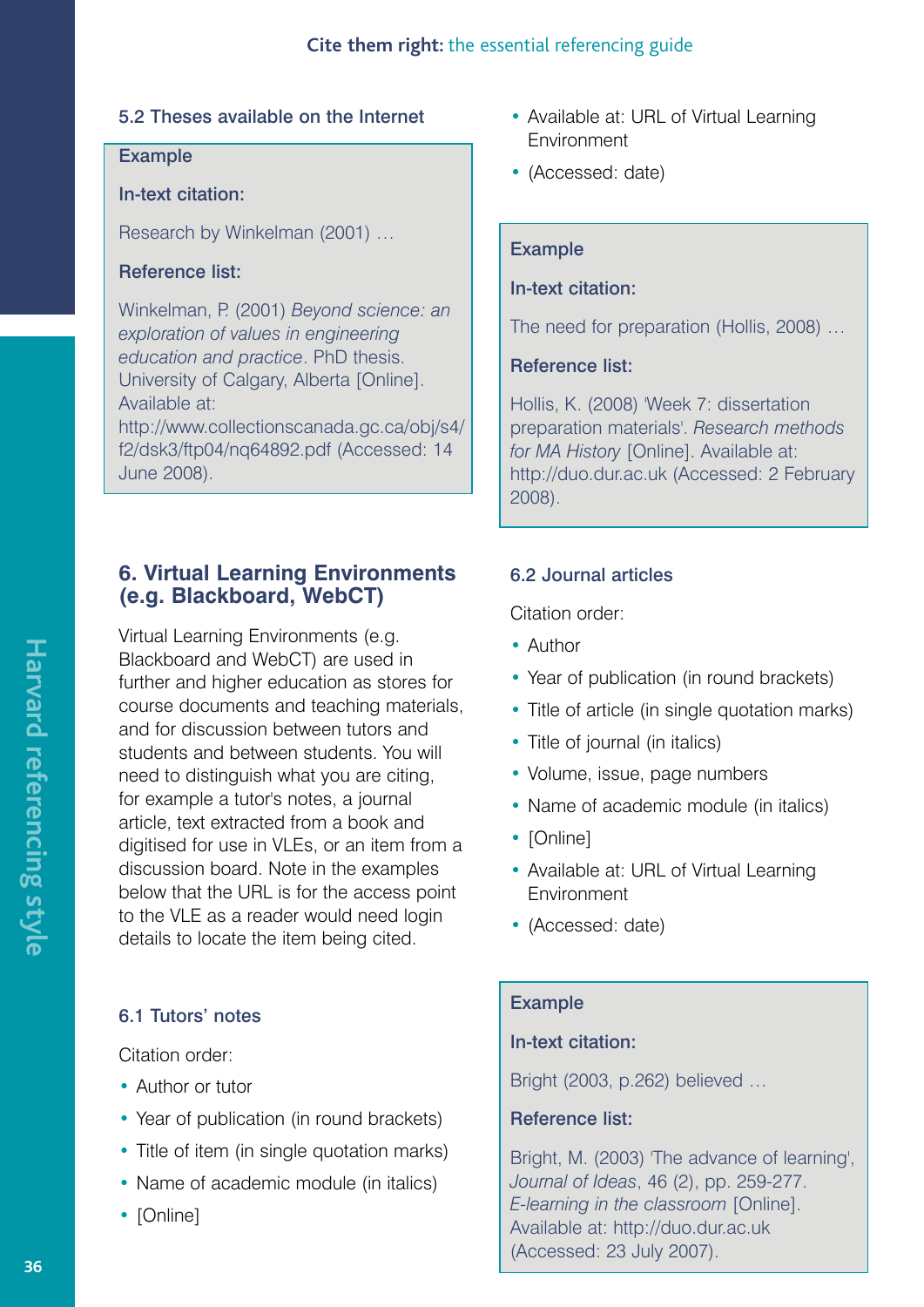## **Cite them right:** the essential referencing guide

#### 6.3 Text extracts from books digitised for use in Virtual Learning Environments

Citation order:

- Author
- Year of publication of book (in round brackets)
- Extract title (in single quotation marks)
- In
- Title of book (in italics)
- Place of publication: Publisher (if available)
- Page numbers of extract
- Name of academic module (in italics)
- [Online]
- Available at: URL of Virtual Learning Environment
- (Accessed: date)

#### Example

#### In-text citation:

At least one author (Fenwick, 2007) …

#### Reference list:

Fenwick, H. (2007). 'The Human Rights Act', in *Civil liberties and human rights*. London: Routledge Cavendish, pp.157- 298. *Legal skills* [Online]. Available at: http://duo.dur.ac.uk (Accessed: 7 June 2008).

#### 6.4 Messages from course discussion boards

Citation order:

- Author
- Year of publication (in round brackets)
- Title of message (in single quotation marks)
- Title of discussion board (in italics)
- Name of academic module (in italics)
- [Online]
- Available at: URL of Virtual Learning Environment
- (Accessed: date)

#### Example

#### In-text citation:

It is advisable to check which referencing style is required (Thomas, 2003).

#### Reference list:

Thomas, D. (2008) 'Word count and referencing style', *Frequently Asked Questions discussion board* in *Housing Studies* [Online]. Available at: http://duo.dur.ac.uk (Accessed: 14 May 2008).

# **7. Preprints or eprints**

Many academic institutions maintain digital repositories of the research undertaken by their staff and make digital copies (eprints) of book chapters, journal articles and conference papers available via the Internet. If these are available before the item has been peer-reviewed (see Glossary) they are known as preprints. If they are made available after peer-review they are called postprints. Preprints and postprints are both forms of eprints. They are very useful sources of new research and are often heavily cited in scientific literature. As with all Internet-based sources, be clear what you are referencing. If it is a publication, include all information that you would if referencing the printed source, as in the book example below. If it is a prepublication article, conference, working paper or presentation that has not been peer-reviewed or formatted by publishers, or is a draft of work that was published later, be clear that you are referencing the preprint.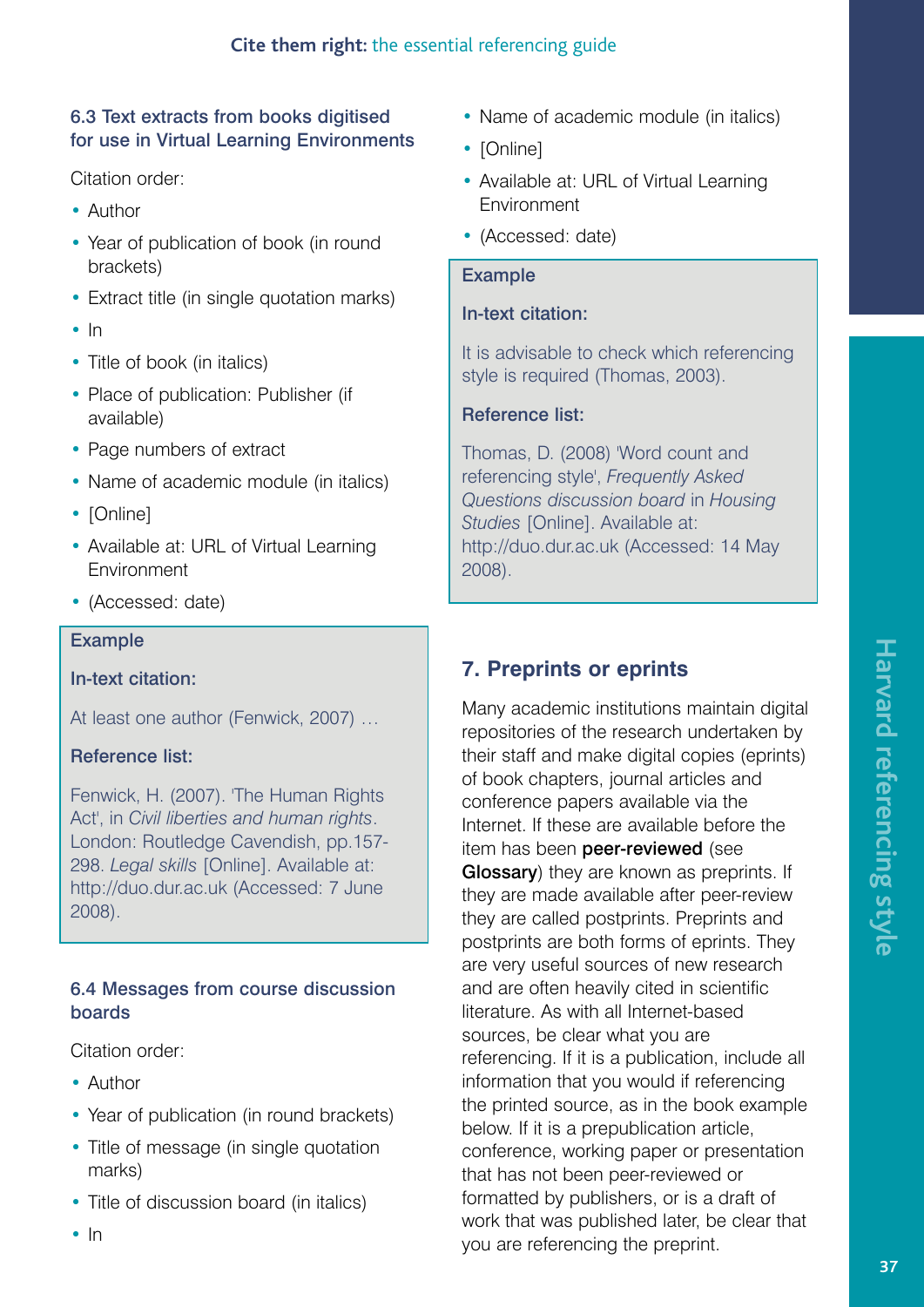# 7.1 Books in digital repositories

Citation order:

- Author
- Year (in round brackets)
- Title (in italics)
- Place of publication: Publisher (if stated)
- Name of digital repository (in italics)
- [Online]
- Available at: URL
- (Accessed: date)

#### Example

#### In-text citation:

Previous PhD candidates provided useful advice (Cook and Crang, 1995).

## Reference list:

Cook, I. and Crang, M. (1995) *Doing ethnographies*. Norwich: Geobooks. *Durham Research Online* [Online]. Available at: http://dro.dur.ac.uk/202/ (Accessed: 29 June 2008).

# 7.2 Pre-publication journal articles in digital repositories

Citation order:

- Author
- Year (in round brackets)
- Title of article (in single quotation marks)
- To be published in (if this is stated)
- Title of journal (in italics and capitalise first letter of each word in title, except for linking words such as and, of, the, for)
- Volume and issue numbers (if stated)
- Name of repository (in italics)
- [Preprint]
- Available at: URL
- (Accessed: date)

## Example

#### In-text citation:

Canal surface research by Dohm and Zube (2008) …

# Reference list:

Dohm, M. and Zube, S. (2008) 'The implicit equation of a canal surface'. To be published in *Journal of Symbolic Computation. Arxiv* [Preprint]. Available at: http://arxiv.org/abs/0806.4127v1 (Accessed: 29 June 2008).

## 7.3 Conference papers in digital repositories

Citation order:

- Author
- Year of publication (in round brackets)
- Title of paper (in single quotation marks)
- Title of conference: subtitle (in italics)
- Organisation or company (if stated)
- Location and date of conference
- Name of repository (in italics)
- [Online]
- Available at: URL
- (Accessed: date)

## Example

## In-text citation:

Price (2001) disputed the theory …

## Reference list:

Price, P. B. (2001) 'Life in solid ice?' *Workshop on life in ancient ice*, Westin Salishan Lodge, Gleneden Beach, Oregon, 30 June - 2 July 2001. *Arxiv* [Online]. Available at: http://arxiv.org/abs/qbio/0507004 (Accessed: 30 June 2008).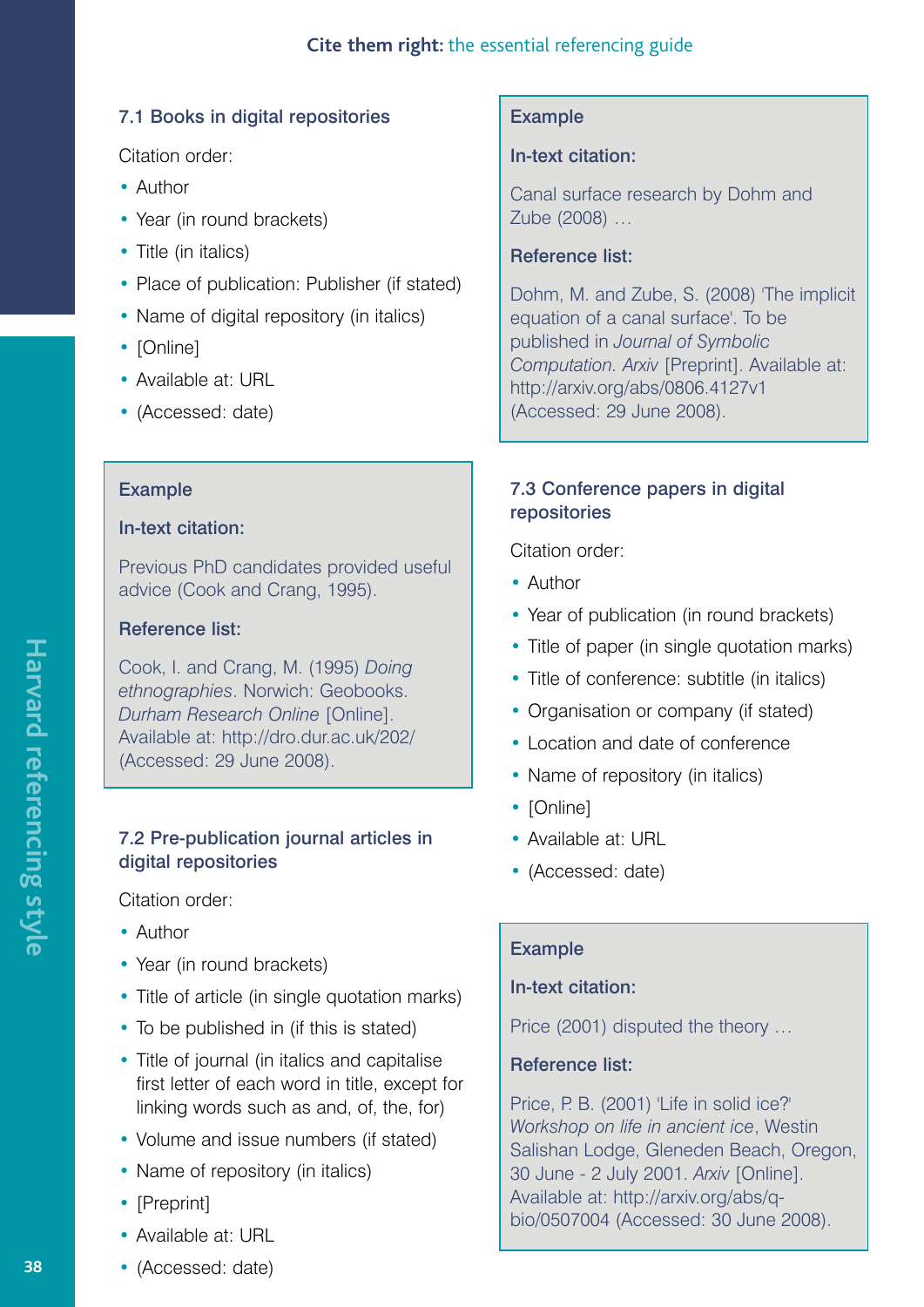# **8. The Internet**

#### When referencing information you have retrieved from the Internet you must distinguish what you are referring to.

The Internet is made up of journal articles, organisation Internet sites, personal Internet sites, government publications, images, company data, presentations - a vast range of material. Examples of how to reference individual sources, such as journal articles, e-books and images, are given with the entries for those sources. You will find below examples of how to cite and reference Internet sites or web pages produced by individuals and organisations. The nature of what you are referring to will govern how you cite or reference it. You should aim to provide all of the data that a reader would require to locate your information source. As material on the Internet can be removed or changed, you should also note the date when you accessed/viewed the information - it might not be there in a few months time! Remember to evaluate all Internet information for accuracy, authority, currency, coverage and objectivity. The ability to publish information on the Internet bears no relation to the author's academic abilities!

The defining element in referencing a web page is its Uniform Resource Locator, or URL. This should be included in your reference list, but do not include the URL in your in-text citation, unless this is the only piece of information you have.

# Citing and referencing organisation or personal web pages

#### 8.1 Web pages with individual authors

Citation order:

- Author
- Year that the site was published/last updated (in round brackets)
- Title of Internet site (in italics)
- Available at: URL
- (Accessed: date)

#### Example

#### In-text citation:

Yau (2001) provided information about the Chinese community.

#### Reference list:

Yau, T. (2001) *Dragon project*. Available at: http://www.geocities.com/dragonproject20 00/ (Accessed: 14 June 2008).

#### 8.2 Web pages with organisations as authors

#### Example

#### In-text citation:

The *Open gardens* scheme (British Red Cross, 2008) …

#### Reference list:

British Red Cross (2008) *Open gardens*. Available at: http://www.redcross.org.uk/index.asp?id= 39992 (Accessed: 17 June 2008).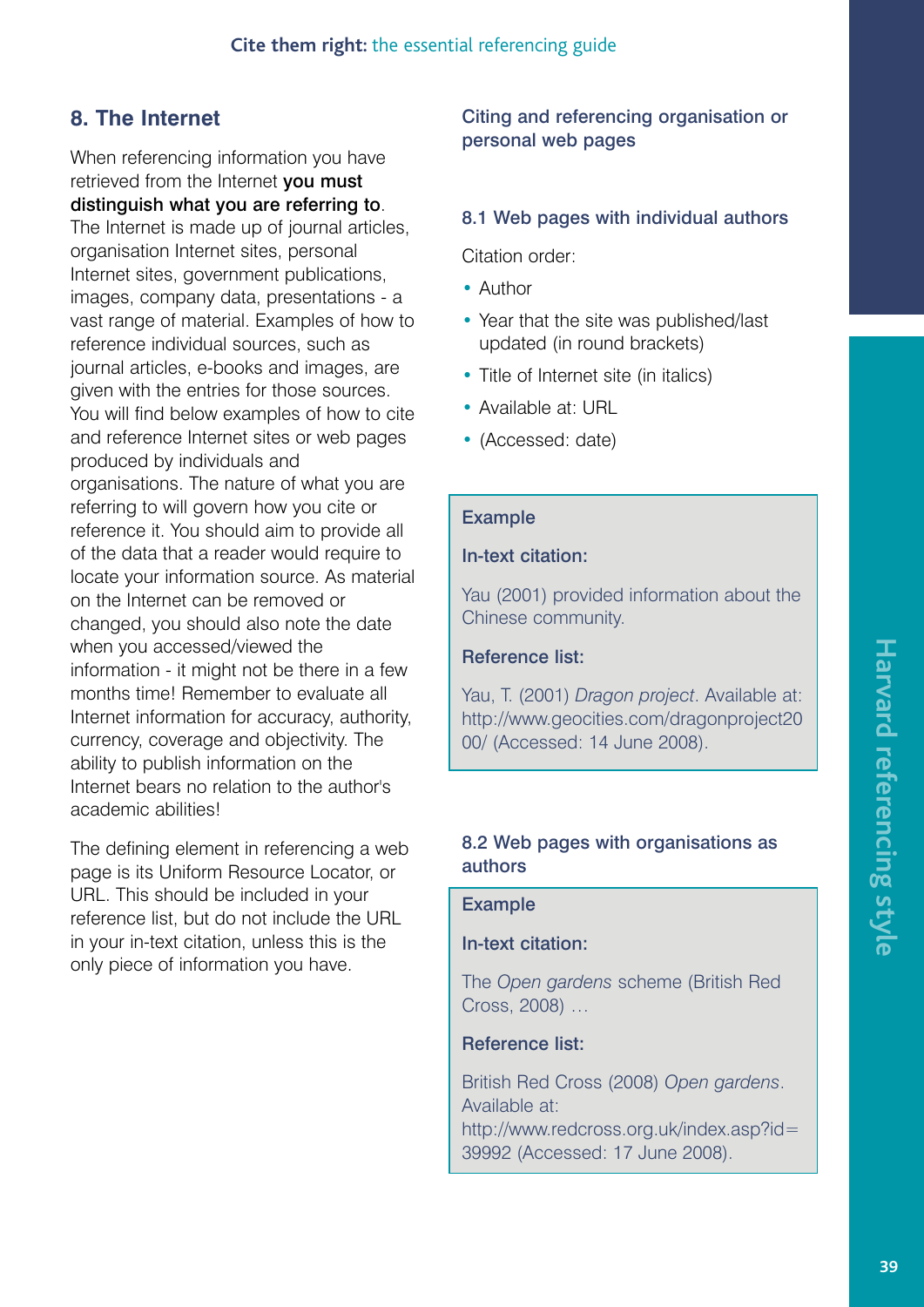#### 8.3 Web pages with no authors

Use the title of the site.

#### Example

#### In-text citation:

Illustrations of the houses can be found online (*Palladio's Italian villas*, 2005).

#### Reference list:

*Palladio's Italian villas* (2005) Available at: http://www.boglewood.com/palladio/ (Accessed: 2 June 2008).

#### 8.4 Web pages with no authors or titles

If no author or title can be identified, you should use the site's URL. It may be possible to truncate a very long URL, so long as the route remains clear, but it may be necessary to give the full URL even in your text. If a web page has no author or title you might question whether or not it is suitable for academic work.

#### Example

#### In-text citation:

Video files may need to be compressed (http://www.newmediarepublic.com/dvideo /compression.html, 2008).

## Reference list:

http://www.newmediarepublic.com/dvideo/ compression.html (2008) (Accessed: 14 June 2008).

## 8.5 Web pages with no dates

If the web page has no obvious date of publication/revision, use the URL (no date) and the date you accessed the page. You might question how useful undated information is to your research as it may be out of date!

## Example

#### In-text citation:

Compression may be required (http://www.newmediarepublic.com/dvideo /compression.html, no date).

#### Reference list:

http://www.newmediarepublic.com/dvideo/ compression.html (no date) (Accessed: 14 June 2008).

# 8.6 Blogs

Weblogs, or 'blogs' as they are usually called, are produced by individuals and organisations to provide updates on issues of interest or concern. Beware that as blogs are someone's opinions they may not provide objective, reasoned discussion of an issue. Use blogs in conjunction with reputable sources. Note that due to the informality of the Internet, many authors give first names or aliases. Use the name they have used in your reference.

- Author of message
- Year that the site was published/last updated (in round brackets)
- Title of message (in single quotation marks)
- Title of Internet site (in italics)
- Day/month of posted message
- Available at: URL
- (Accessed: date)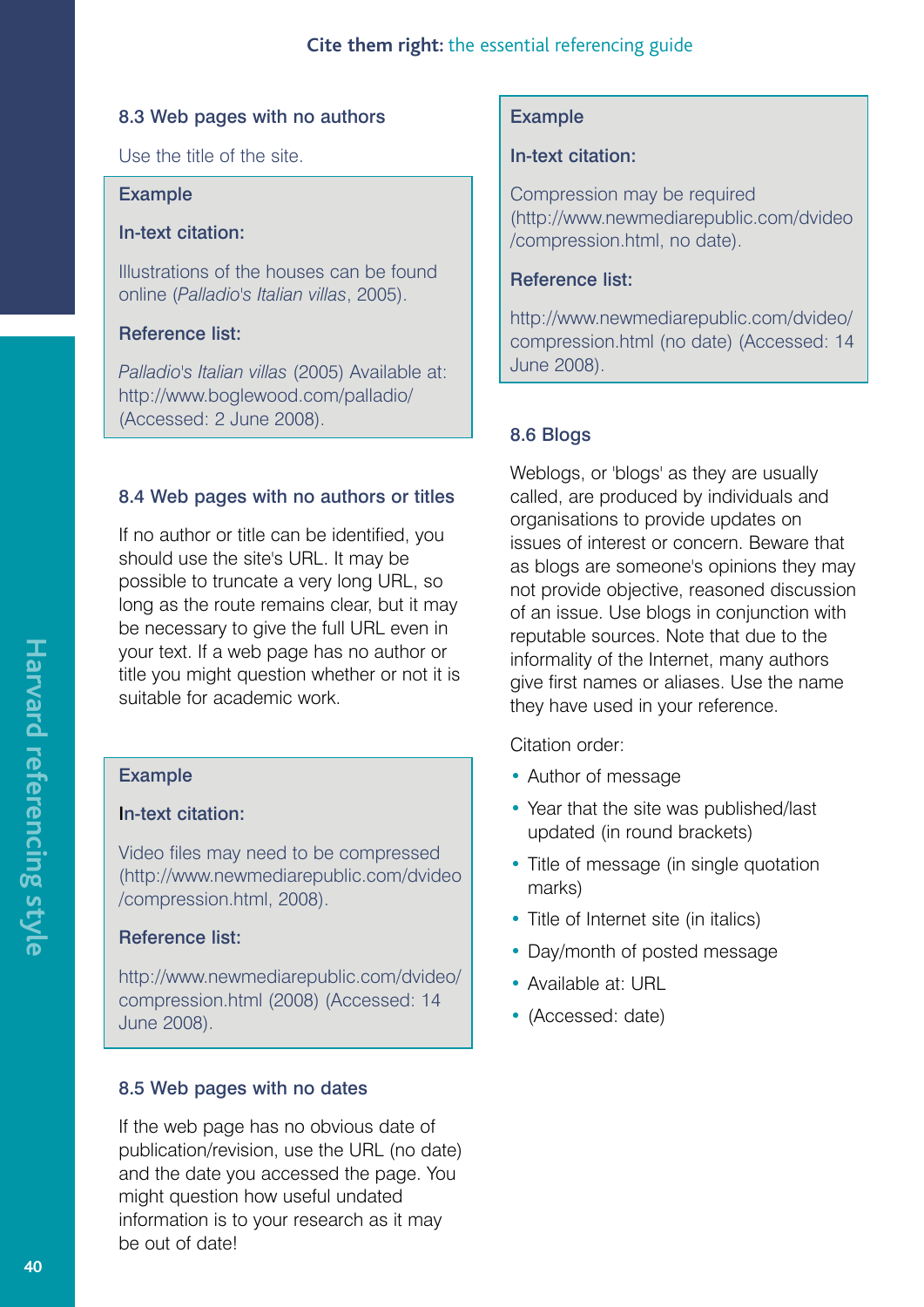# Example

## In-text citation:

Nick Robinson (2008) noted the "Cameron Direct" phenomenon.

# Reference list:

Robinson, N. (2008) 'Cameron Direct', *Nick Robinson's newslog*, 4 June. Available at: http://www.bbc.co.uk/blogs/nickrobinson/ (Accessed: 11 June 2008).

# 8.7 Wikis

Wikis are collaborative websites in which several (usually unidentified) authors can add and edit the information presented. What you read today may have changed by tomorrow. There have also been instances of false information being presented, though wiki editors try to ensure that the information is authentic. If you are going to use information from a wiki, make sure that it is thoroughly referenced. As with other websites, if there are no authors or references given the information is unlikely to be suitable for academic work. Evaluate wiki information against sources of proven academic quality such as books and journal articles.

Citation order:

- Title of article (in single quotation marks)
- Year that the site was published/last updated (in round brackets)
- Title of Internet site (in italics)
- Available at: URL
- (Accessed: date)

# Example

#### In-text citation:

Telford introduced new techniques of bridge construction ('Thomas Telford', 2008).

## Reference list:

'Thomas Telford' (2008) *Wikipedia*. Available at: http://en.wikipedia.org/wiki/Thomas\_Telford (Accessed: 11 June 2008).

## 8.8 Social networking websites (e.g. *Facebook, Bebo, Friends Reunited*)

These are web pages and can be referenced as such. Note that as these sites require registration and then acceptance of friendship by other members, it is suggested that the main web address be used. You may wish to include a copy of the member-to-member discussion you are referring to as an appendix to your work, so that readers without access to the original can read it.

- Author
- Year that the site was published/last updated (in round brackets)
- Title of page (in single quotation marks)
- Title of Internet site (in italics)
- Day/month of posted message
- Available at: URL
- (Accessed: date)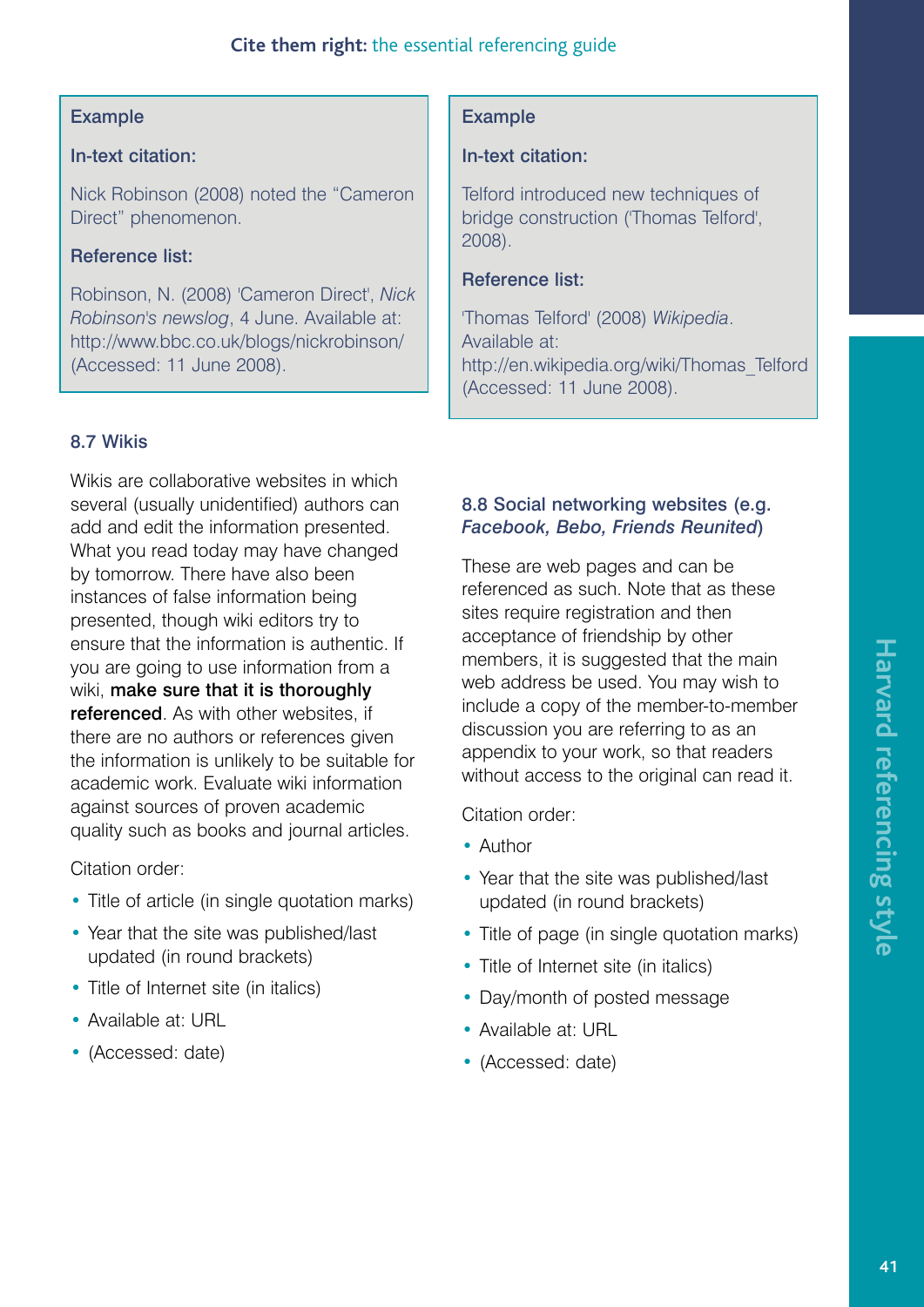## **Cite them right:** the essential referencing guide

#### Example

#### In-text citation:

One student (Thomas, 2008) sent his contribution from Paris.

## Reference list:

Thomas, J. (2008) 'Northumbria Group', *Facebook*, 3 June. Available at: http://www.facebook.com (Accessed: 13 June 2008).

# **9. CD-ROMs or DVD-ROMs**

Citation order:

- Title of publication (in italics)
- Year of publication (in round brackets)
- [CD-ROM] or [DVD-ROM]
- Producer (where identifiable)
- Available: Publisher/Distributor

## Example

## In-text citation:

The student made extensive use of an authoritative source (*World development indicators*, 2002) …

## Reference list:

*World development indicators* (2002) [CD-ROM]. The World Bank Group. Available: SilverPlatter.

# **10. Computer programs**

Citation order:

- Author (if given)
- Date (if given)
- Title of program (in italics and capitalise)
- Version (in round brackets)
- Form i.e. Computer program (in square brackets)
- Availability i.e. Distributor, address, order number (if given) OR URL if downloaded from the Internet

## Example

## In-text citation:

*Camtasia Studio* (TechSmith, 2008) can be used to record tutorials.

# Reference list:

TechSmith Corporation (2008) *Camtasia Studio* (Version 3) [Computer program]. Available at: http://www.techsmith.com/download/trials. asp (Accessed: 21 June 2008).

# **11. Reports**

Citation order:

- Author or organisation
- Year of publication (in round brackets)
- Title of report (in italics)
- Place of publication: Publisher

OR if accessed on the Internet:

- [Online]
- Available at: URL
- (Accessed: date)

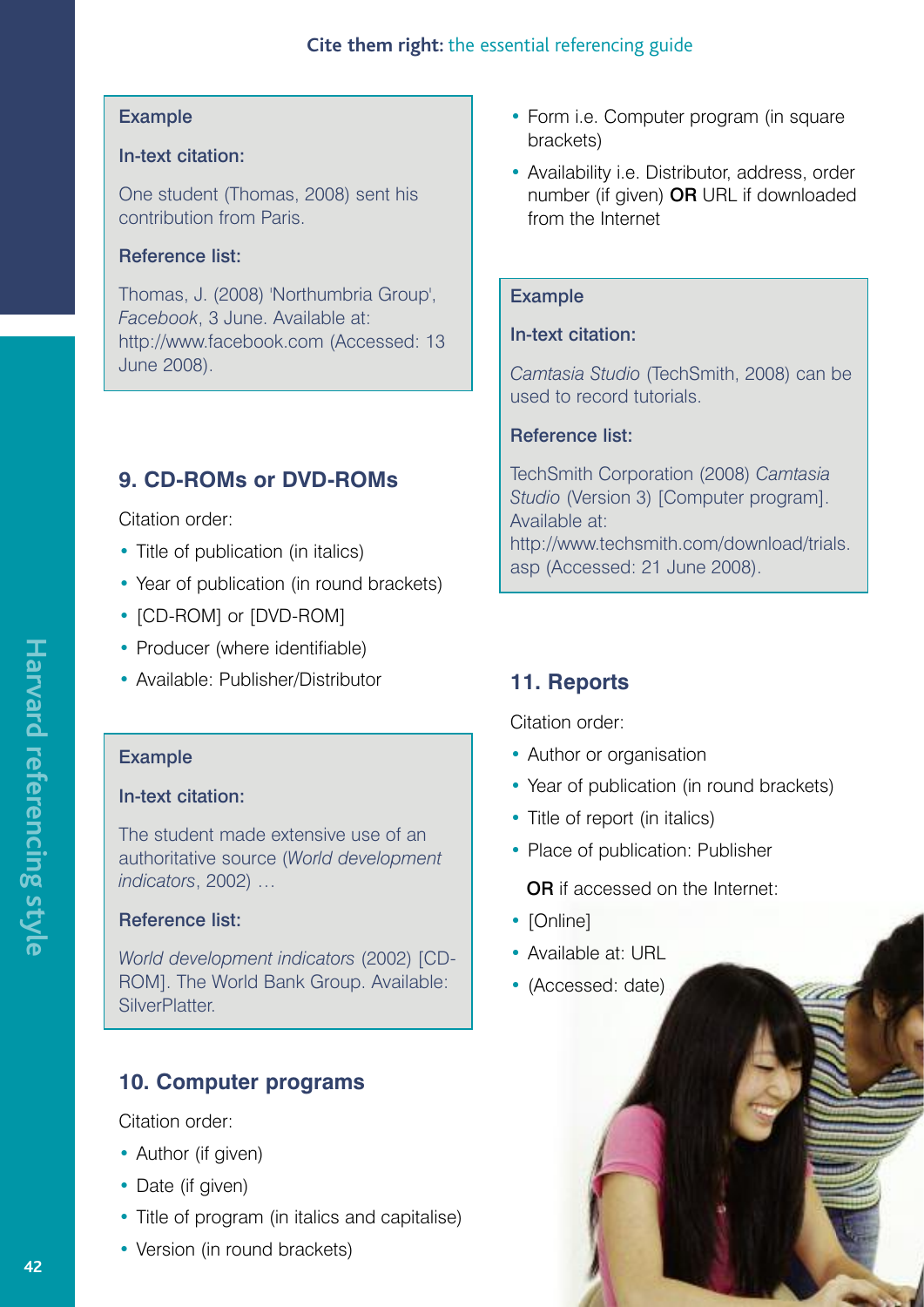## 11.1 Research reports

#### Example

#### In-text citation:

The minimum cost of living in Britain is £13,400 (Bradshaw *et al*., 2008, p.32).

#### Reference list:

Bradshaw, J., Middleton, S., Davis, A., Oldfield, N., Smith, N., Cusworth, L. and Williams, J. (2008) *A minimum income standard for Britain: what people think*. [Online]. Available at: http://www.jrf.org.uk/bookshop/eBooks/222 6-income-poverty-standards.pdf (Accessed: 3 July 2008).

# 11.2 Company annual reports

#### Example

#### In-text citation:

The company's profits expanded (British Sky Broadcasting Group plc, 2007) ...

#### Reference list:

British Sky Broadcasting Group plc (2007) *Annual report* [Online]. Available at: http://library.corporate-ir.net/library/10/104/ 104016/items/258443/AR07.pdf (Accessed: 3 July 2008).

# 11.3 Market research reports from online databases

#### Example

#### In-text citation:

Mintel (2008) noted problems in the market ...

#### Reference list:

Mintel (2008) 'Car insurance UK', *Mintel oxygen reports platform* [Online]. Available at: http://academic.mintel.com (Accessed: 5 July 2008).

**NB** The section of the report collection is given in single quotation marks.

# 11.4 Financial reports from online databases

Citation order:

- Publishing organisation
- Year of publication/last updated (in round brackets)
- Title of extract (in single quotation marks)
- Database title (in italics)
- [Online]
- Available at: URL
- (Accessed: date)

## Example

#### In-text citation:

"BT's profit margin rose by over 2% in the financial year 2006-2007 (Bureau van Dijk, 2008)."

## Reference list:

Bureau van Dijk (2008) 'BT Group plc company report', *FAME* [Online]. Available at: http://fame.bvdep.com (Accessed: 2 July 2008).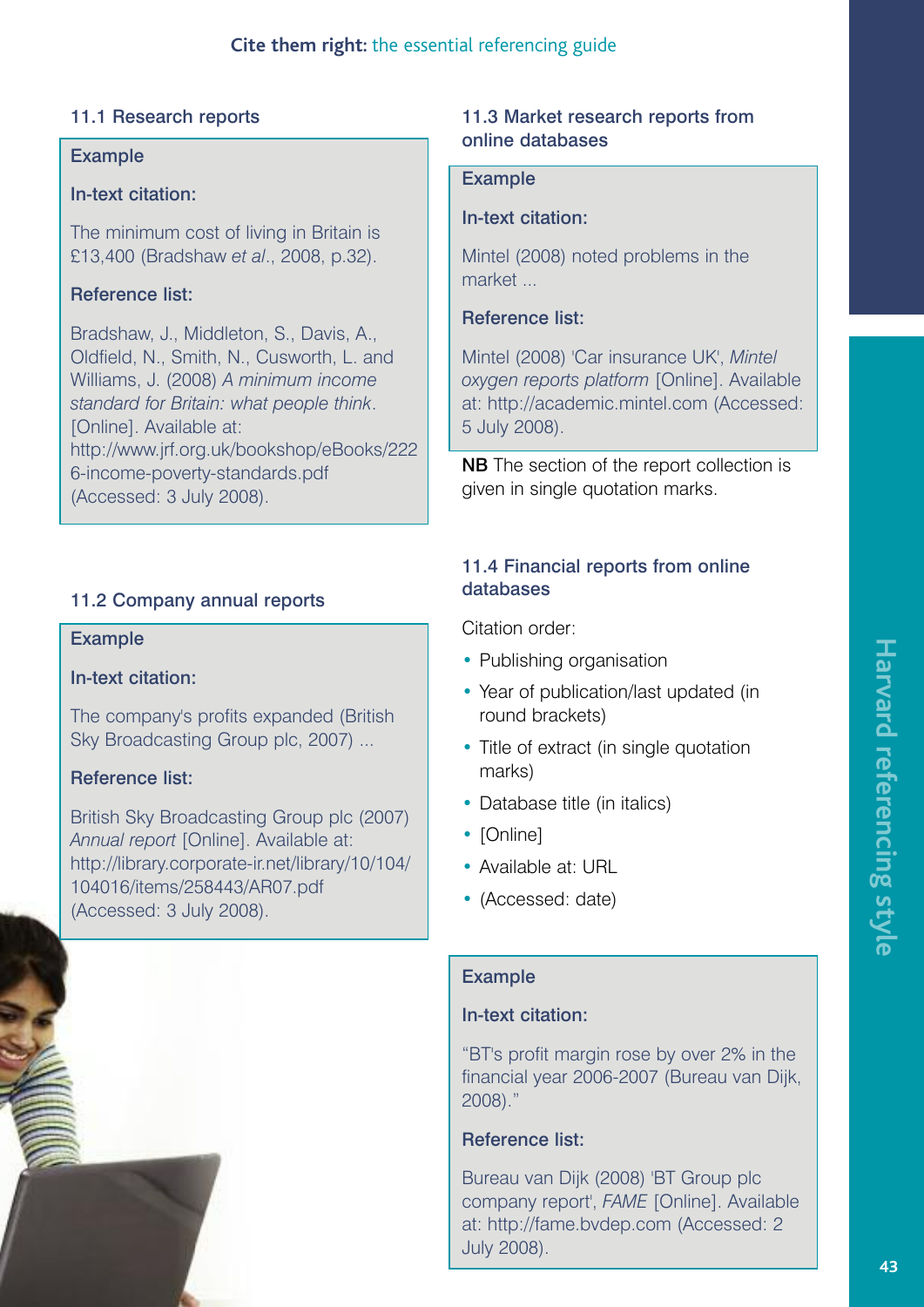# **12 Legal material using the Harvard (author-date) style**

In many instances there are established guidelines for referencing legal material which are different to the procedures used in Harvard style. Some examples of how to cite and reference legal sources in Harvard style are given below. For other legal sources refer to the examples in Section E1: OSCOLA referencing style.

#### 12.1 House of Commons and House of Lords Papers

Citation order:

- Great Britain
- Parliament. House of...
- Year of publication (in round brackets)
- Title (in italics)
- Place of publication: Publisher
- Paper number (in brackets). For House of Lords papers the paper number is also in round brackets to distinguish it from identical House of Commons paper numbers (see example below)

## **Examples**

#### In-text citation:

Parliamentary reports for the year included the criminal justice system (Great Britain. Parliament. House of Commons, 1999) and renewable energy (Great Britain. Parliament. House of Lords, 1999).

# Reference list:

Great Britain. Parliament. House of Commons. (1999) *Criminal justice: working together*, Session 1999-2000. London:The Stationery Office. (HC 1999-2000 29).

Great Britain. Parliament. House of Lords. (1999) *Electricity from renewables: first report from the Select Committee on the European Union*. London: The Stationery Office. (HL 1999-2000 (18)).

# 12.2 Bills (either House of Commons or House of Lords)

Citation order:

- Great Britain
- Parliament. House of...
- Year of publication (in round brackets)
- Title (in italics)
- Place of publication: Publisher
- Bill number (in brackets)

## Example

## In-text citation:

Haulage companies expressed concern about the provisions of the *Transport Bill* (Great Britain. Parliament. House of Commons, 1999).

## Reference list:

Great Britain. Parliament. House of Commons. (1999) *Transport Bill*. London: The Stationery Office. (Bills 1999-2000 8).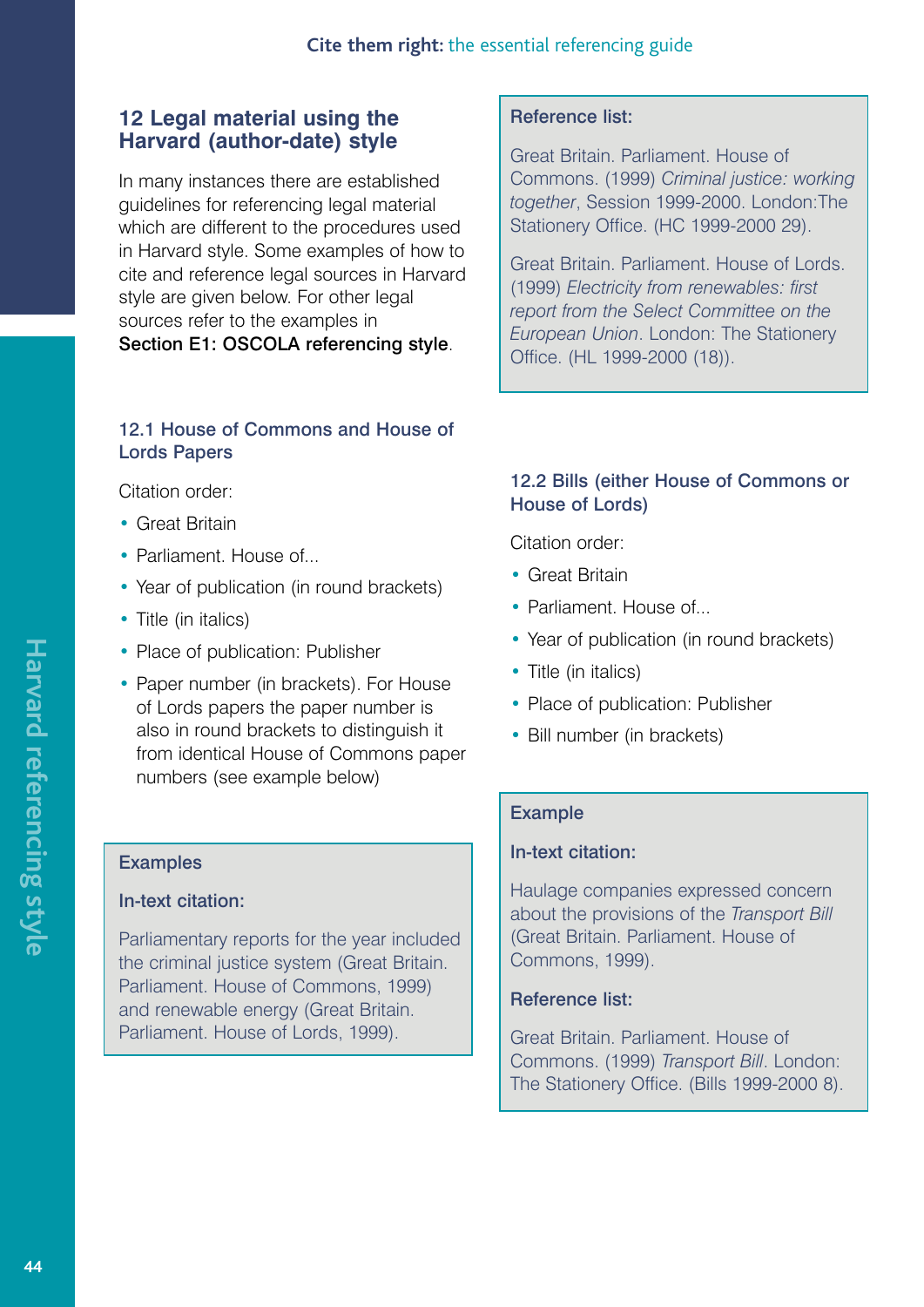# 12.3 UK Statutes (Acts of Parliament)

A major change in the citation of UK legal sources took place in 1963. Before this, an Act was cited according to the regnal year (i.e. the number of years since the monarch's accession).

For pre-1963 statutes use

Citation order:

- Short title of Act and year (in italics)
- Regnal year
- Name of sovereign
- Chapter number

#### Example: pre-1963 Act

#### In-text citation:

With the *Act of Supremacy 1534* (26 Hen.8, c.1) …

#### Reference list:

*Act of Supremacy 1534* (26 Hen.8, c.1)

For post-1963 statutes use the short title of an Act, with the year in which it was enacted.

#### Citation Order:

- Great Britain
- Name of Act: Name of sovereign. Chapter number (in italics)
- Year of publication (in round brackets)
- Place of publication: Publisher

#### Example: post -1963 Act

#### In-text citation:

The statute (Great Britain. *Access to Justice Act 1999*) laid down …

#### Reference list:

Great Britain. *Access to Justice Act 1999: Elizabeth II. Chapter 22*. (1999) London: The Stationery Office.

#### Example: section of an Act

Authority, as defined in s.10(4)(6) of the Act (Great Britain. *Children Act 2004*) ...

#### Reference list:

Great Britain. *Children Act 2004: Elizabeth II. Chapter 31*. London: The Stationery Office.

#### 12.4 Statutory Instruments

Citation order:

- Name/title including year (in italics)
- SI year and number (in round brackets)

#### Example

#### In-text citation:

The *Terrorism (United Nations Measures) Order 2001 …*

#### Reference list:

*Terrorism (United Nations Measures) Order 2001* (SI 2001/3365).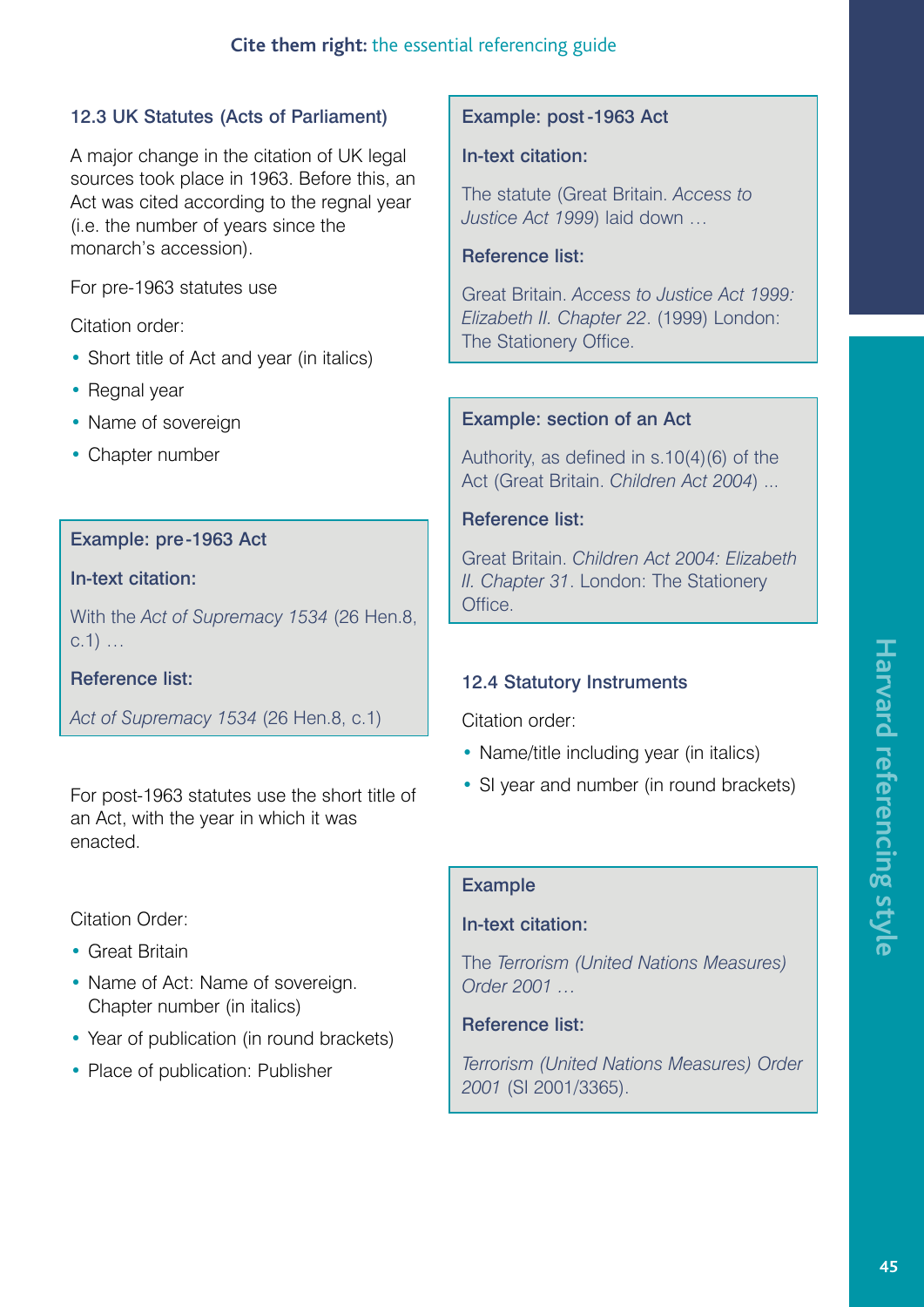# **13. Government publications**

These include Green and White Papers (published as Command Papers) which propose policies, and publications by individual departments giving advice or information.

#### 13.1 Command Papers including Green and White Papers

Citation order:

- Great Britain
- Name of Committee or Royal Commission
- Year of publication (in round brackets)
- Title (in italics)
- Place of publication: Publisher
- Paper number (in brackets)

#### Example

#### In-text citation:

The latest advice (Great Britain. Lord Chancellor's Department, 1999) …

## Reference list:

Great Britain. Lord Chancellor's Department (1999) *Government policy on archives*. London: The Stationery Office. (Cm. 4516).

## 13.2 Departmental publications

Citation order:

- Country
- Name of government department
- Year of publication (in round brackets)
- Title (in italics)
- Place of publication: Publisher
- Series (in brackets) if applicable

If referencing an online version replace Place of publication: Publisher with:

- [Online]
- Available at: URL
- (Accessed: date)

# Examples

#### In-text citations:

Prison numbers increased last year (Great Britain. Ministry of Justice, 2007) as did the disparity in medical care (Great Britain. Department of Health, 2008; 2004).

## Reference list:

Great Britain. Department of Health (2004) *Primary medical services allocations 2004/05*. Health Service Circular HSC 2004/003 [Online]. Available at: http://www. dh.gov.u/en/Publicationsandstatistics/Lette rsandcirculars/Healthservicecirculars/DH\_4 071269 (Accessed: 21 June 2008).

Great Britain. Department of Health (2008) *Health inequalities: progress and next steps* [Online]. Available at: http://www.dh .gov.uk/en/Publicationsandstatistics/Public ations/PublicationsPolicyAndGuidance/DH \_085307 (Accessed: 18 June 2008).

Great Britain. Ministry of Justice (2007) *Sentencing statistics* (*annual*) [Online]. Available at: http://www.justice.gov.uk/publications/sent encingannual.htm (Accessed: 3 June 2008).

It is important to include the country of origin as publications from many governments are available on the Internet:

**H a R a r d**

**r e f e r e**

**n cin g s tyle**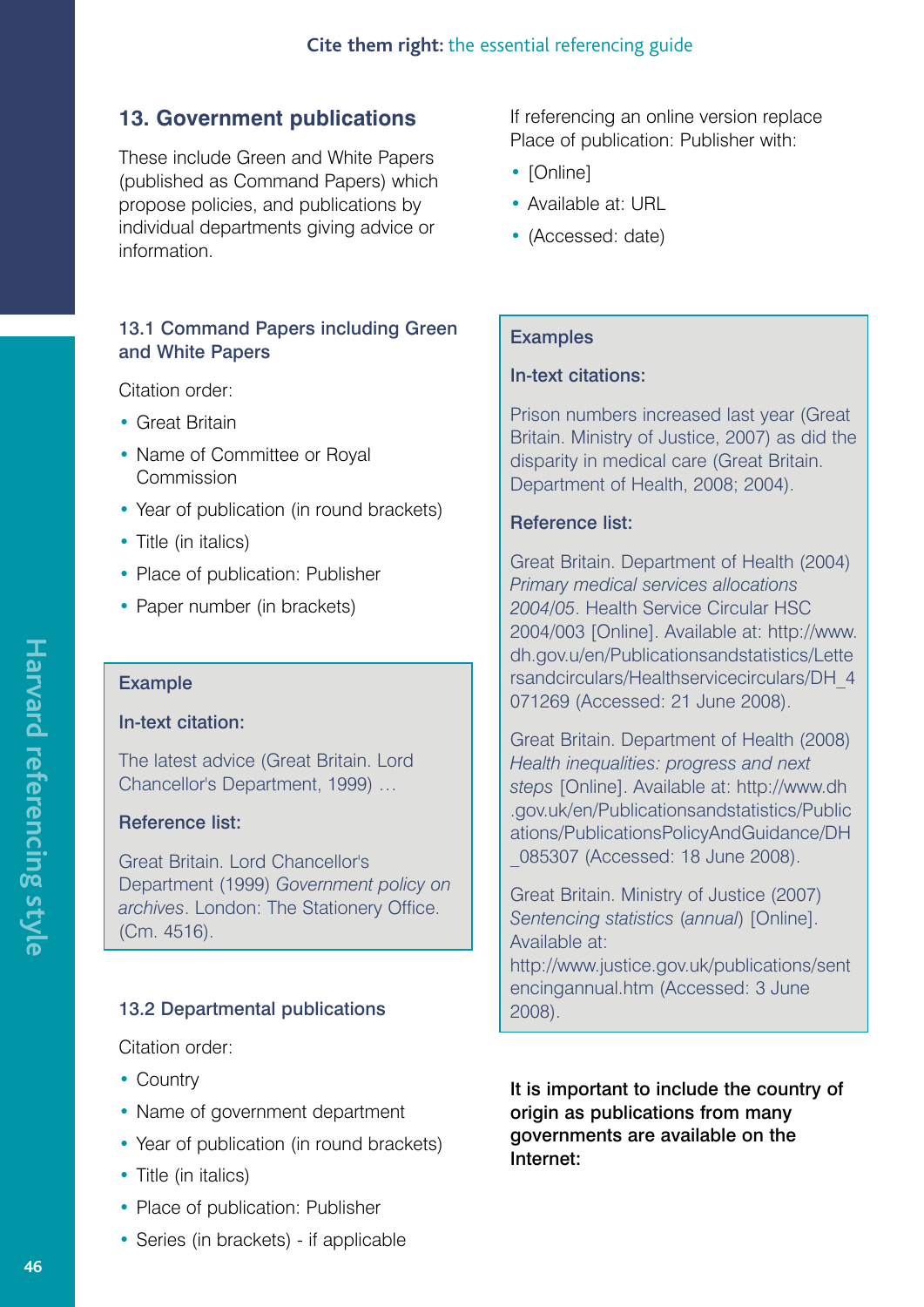## Example

## In-text citation:

One country which has taken a tough stance is Canada (Canada. Department of Foreign Affairs and International Trade, 2001).

# Reference list:

Canada. Department of Foreign Affairs and International Trade (2001) *Re-affirming the commitment: 2000-2001 report on the Canadian Landmine Fund* [Online]. Available at: http://www.dfaitmaeci.gc.ca/foreign\_policy/mines/ar-00- 01-en.asp (Accessed: 3 July 2008).

# **14. Publications of international organisations**

Citation order:

- Name of organisation or institution
- Year of publication (in round brackets)
- Title (in italics)
- Place of publication: Publisher

## Example

# In-text citation:

A report by the United Nations (2005) …

# Reference list:

United Nations (2005) *Yearbook of the United Nations, 2003 vol. 57*. New York: United Nations Department of Public Information.

NB If you have retrieved a document from the Internet, omit the place of publication and add the following to the citation order:

- [Online]
- Available at: URL
- (Accessed: date)

# Example

## In-text citation:

At least one transport organisation (International Chamber of Commerce, Commission for Air Transport, 2000) …

# Reference list:

International Chamber of Commerce, Commission for Air Transport (2000) *The need for greater liberalization in international air transport*. International Chamber of Commerce (310/504 Rev.3) [Online]. Available at:

http://www.iccwbo.org/home/statements\_r ules/statements/2000/need for greater lib eralization.asp (Accessed: 9 Feb 2005).

# **15. European Union publications**

Citation order:

- Name of EU Institution (e.g. Council of the European Union, European Commission)
- Year of publication (in round brackets)
- Title (in italics)
- Place of publication: Publisher

# Example

## In-text citation:

The predicted migration of labour (European Commission, 2003) …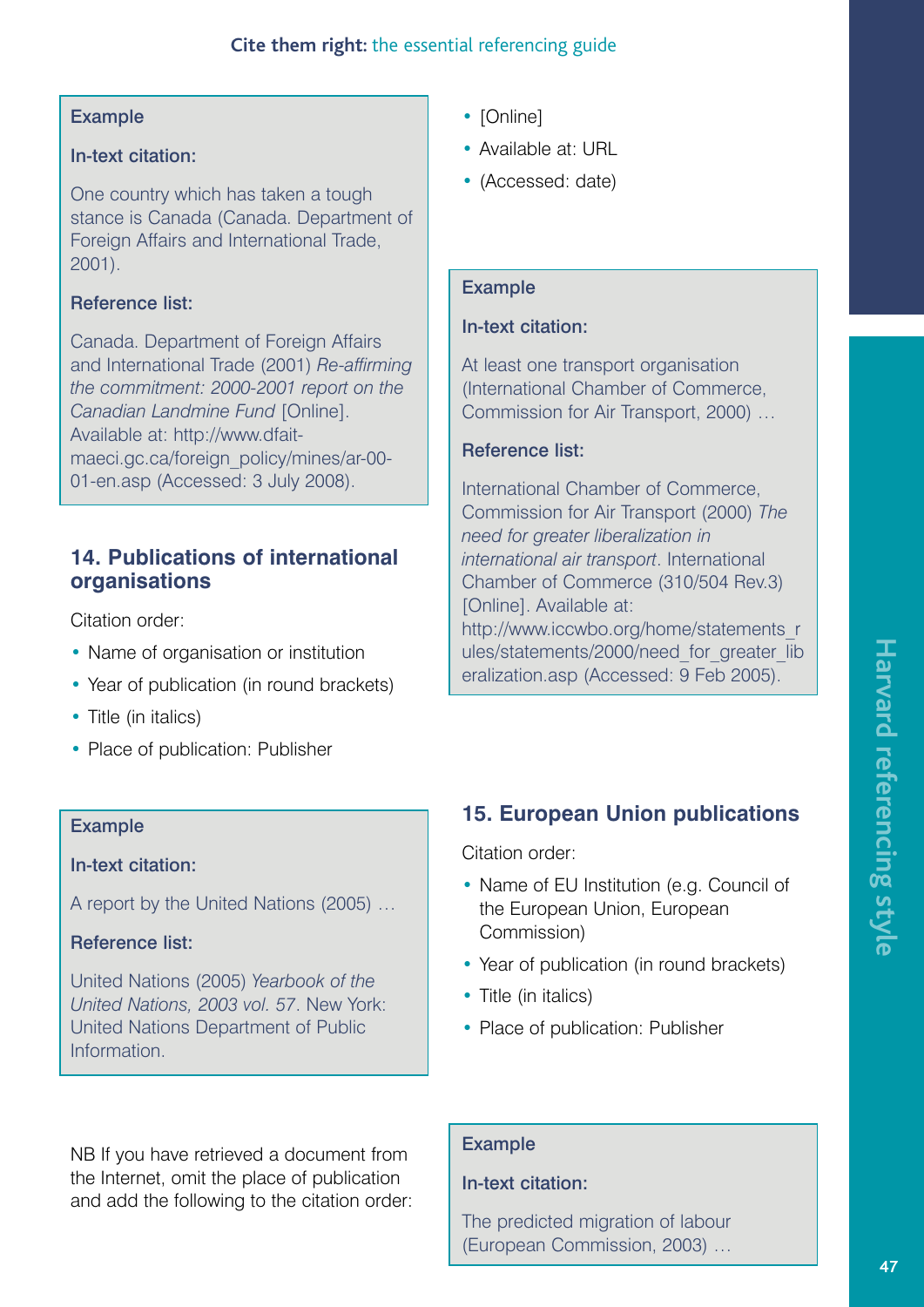#### Reference list:

European Commission (2003) *Making globalisation work for everyone*. Luxembourg: Office for Official Publications of the European **Communities** 

# **16. Scientific and technical information**

## 16.1 British Standards

## 16.1a British Standards

Citation order:

- Name of authorising organisation
- Year of publication (in round brackets)
- Number and title of standard (in italics)
- Place of publication: Publisher

## Example

## In-text citation:

Loft conversions are subject to strict controls (British Standards Institute, 1989).

# Reference list:

British Standards Institute (1989) *BS5268- 7.4: Structural use of timber: ceiling binders*. London: British Standards **Institute** 

# 16.1b British Standards from online databases

Citation order:

• [Online]

- Name of authorising organisation
- Year of publication (in round brackets)
- Number and title of standard (in italics)
- Title of database (in italics)
- Available at: URL
- (Accessed: date)

# Example

# In-text citation:

Standards also apply to the use of timber (British Standards Institute, 1989) …

# Reference list:

British Standards Institute (1989) BS5268- 7.4: *Structural use of timber: ceiling binders. StandardsUK.com* [Online]. Available at: http://www.standardsuk.com/ (Accessed: 30 June 2008).

# 16.2 Patents

Citation order:

- Inventor(s)
- Year of publication (in round brackets)
- Title (in italics)
- Authorising organisation
- Patent number
- [Online]
- Available at: URL
- (Accessed: date)

# Example

# In-text citation:

Dear (2007) proposed a solution.

# Reference list:

Dear, A.G. (2007) *Plastic bag carrier*. UK Intellectual Property Office Patent no. GB2439278 [Online]. Available at: http://www.ipo.gov.uk/p-find-publication (Accessed: 1 July 2008).

**H a R a r d**

**r e f e r e**

**n cin g s tyle**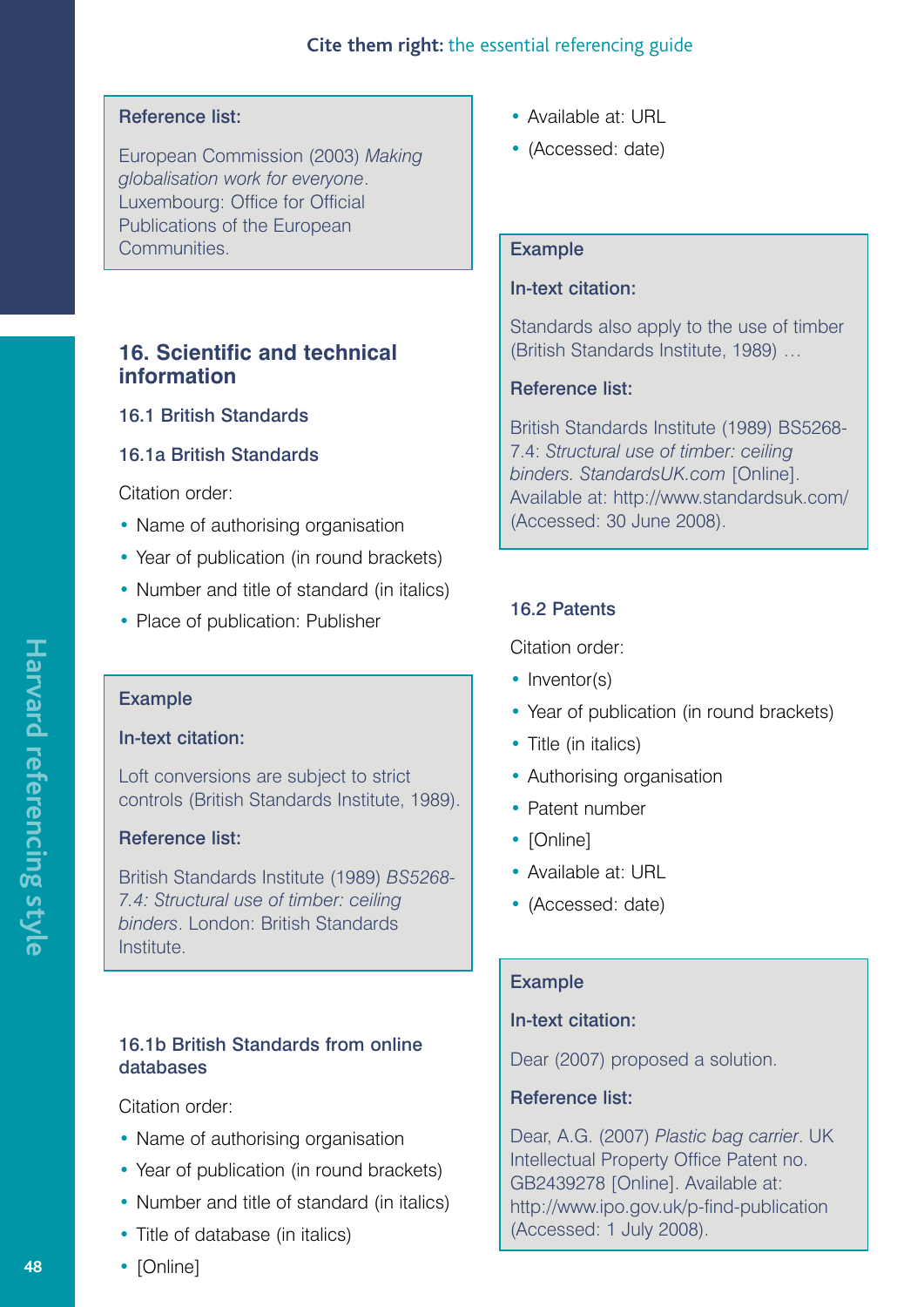# 16.3 Scientific datasets

Reference where you located the data, e.g. journal article/book/online.

Citation order:

- Authors
- Date (in round brackets)
- Title of data (in single quotation marks)
- Title of database(in italics)
- Version
- [Online]
- Available at: URL
- (Accessed: date)

# Example

# In-text citation:

The data (Ralchenko *et al*., 2008) proved …

# Reference list:

Ralchenko, Y., Kramida, A.E., Reader, J., and NIST ASD Team (2008) 'Na spectrum data', *National Institute of Standards and Technology atomic spectra database* (version 3.1.5) [Online]. Available at: http://physics.nist.gov/asd3 (Accessed: 2 July 2008).

# 16.4 Mathematical equations

Reference where you located the equation, e.g. journal article online.

- Author
- Year of publication (in round brackets)
- Title of article (in single quotation marks)
- Title of journal (in italics and capitalise first letter of each word in title, except for linking words such as and, of, the, for)
- Volume, issue, page numbers
- [Online]
- Available at: URL of web page or DOI

• (Accessed: date)

# Example

# In-text citation:

Fradelizi and Meyer (2008, p.1449) noted that for  $z>0$ 

$$
P(K)\!\geqslant\frac{\mathrm{e}^{n+1\text{-}z}z^{n+1}}{(n!)^2}
$$

# Reference list:

Fradelizi, M. and Meyer, M. (2008) 'Some functional inverse Santaló inequalities', *Advances in Mathematics*, 218 (5), pp.1430-1452 [Online]. DOI: 10.1016/j.aim.2008.03.013 (Accessed: 3 July 2008).

# 16.5 Graphs

Reference where you located the graph, e.g. graph in a book (give book details).

- Author
- Year of publication (in round brackets)
- Title of book (in italics)
- Place of publication: Publisher
- Page number or figure number for graph
- Graph

# Example

## In-text citation:

The effects of the compounds (Day and Gastel, 2006, p.95) …

# Reference list:

Day, R. and Gastel, B. (2006) *How to write and publish a scientific paper.* Cambridge: Cambridge University Press, p.95, graph.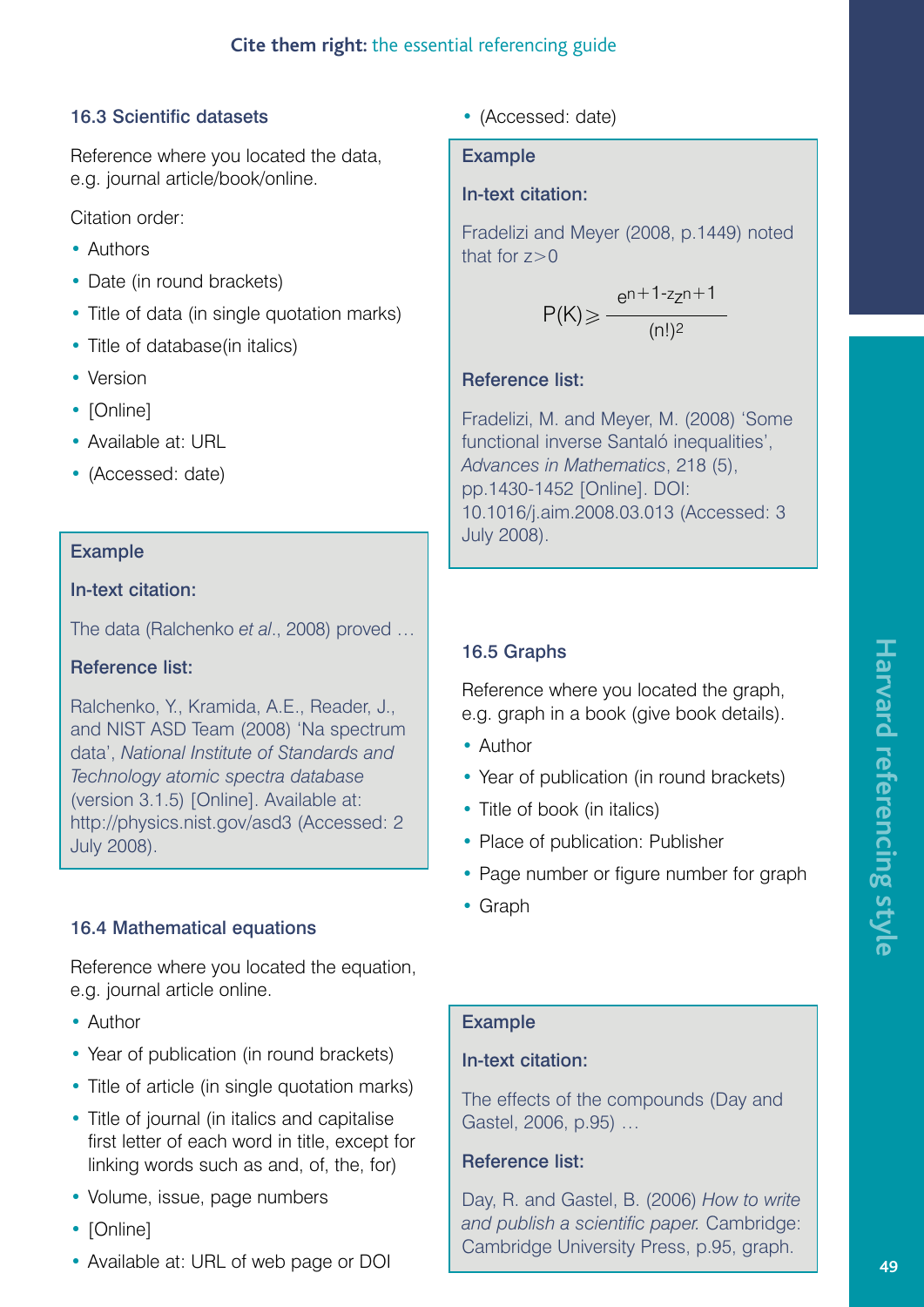# **17. Reviews**

Citation order:

- Name of the reviewer (if indicated)
- Year of publication of the review (in round brackets)
- Title of the review (in single quotation marks)
- Review of ...
- Identification of the work reviewed (in italics)
- Author/director of work being reviewed
- Publication details (in italics)

## 17.1 Book reviews

#### Example

#### In-text citation:

Darden (2007) considered the book ...

## Reference list:

Darden, L. (2007) 'New cell research'. Review of *Discovering cell mechanisms: the creation of modern cell biology*, by William Bechtel. *Journal of the History of Biology,* 40 (1), pp.185-7.

# 17.2 Drama reviews

#### Example

## In-text citation:

One reviewer (Billington, 2008, p.19) wrote…

## Reference list:

Billington, M. (2008) 'The main event'. Review of *On the rocks*, by D.H. Lawrence. Hampstead Theatre, London. *The Guardian* (Review section), 5 July, p.19.

## 17.3 Film reviews

#### Example

## In-text citation:

Barnes (1989) and Ward (2003) thought it a classic film.

## Reference list:

## Example: magazine review

Barnes, L. (1989) 'Citizen Kane'. Review of *Citizen Kane*, directed by Orson Welles. (RKO). *New Vision*, 9 October, p. 24-25.

# Example: Internet review

Ward, M. (2003) 'A unique and well done movie'. Review of *Citizen Kane*, directed by Orson Welles. (RKO) *Internet movie database*. Available at: http://www.imdb.com/title/tt0033467/userc omments (Accessed: 5 July 2008).

# 17.4 Reviews of musical performances

Example

# In-text citation:

Hickling (2008) thought it "a little touch of magic".

# Reference list:

Hickling, A. (2008) 'The opera'. Review of *Don Giovanni*, by Mozart, New Vic, Newcastle-under-Lyme. *The Guardian* (Review section), 5 July, p.19.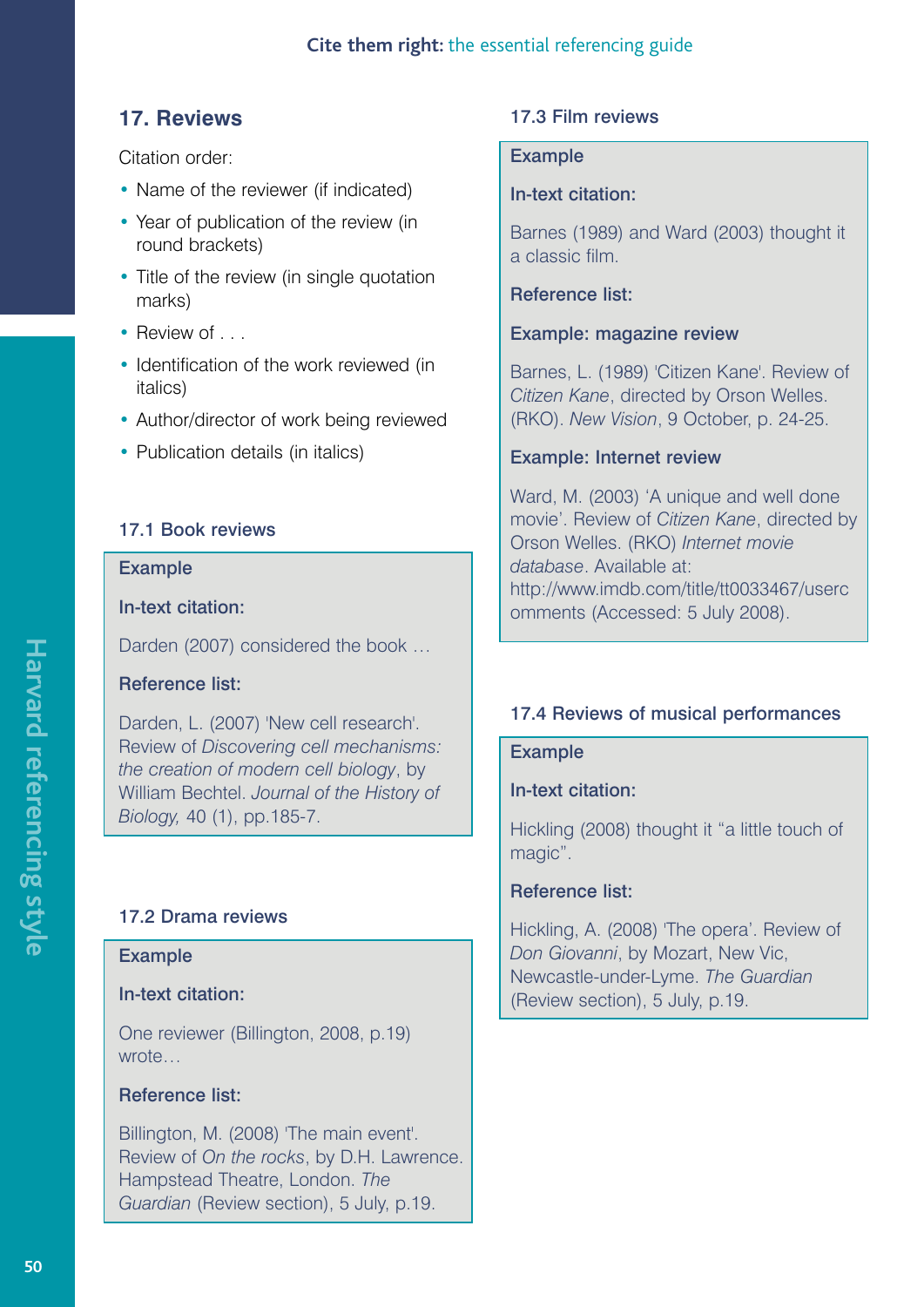# **18. Visual sources**

The Internet has revolutionised the availability of visual sources such as images, maps and artistic works. Some examples below (listed in alphabetical order) will show how to cite and reference the original works and online versions.

# 18.1 Book illustrations, diagrams or tables

Citation order:

- Author of book
- Year of publication (in round brackets)
- Title of book (in italics)
- Place of publication: Publisher
- Page reference of illustration, etc.
- Illus./fig./table

## Example

#### In-text citation:

Holbein's painting illustrated the prelate's ornate mitre (Strong, 1990, pp.62-3).

#### Reference list:

Strong, R. (1990) *Lost treasures of Britain*. London: Viking, pp.62-3, illus.

# 18.2 Cartoons

Citation order:

- Artist
- Date (if available)
- Title of cartoon (in single quotation marks))
- [Cartoon]
- Title of publication (in italics)

• Day and month

If seen online add:

- [Online]
- Available at: URL
- Accessed: date

#### Example

#### In-text citation:

Steve Bell (2008) warned of the danger …

#### Reference list:

Bell, S. (2008) 'Don't let this happen' [Cartoon]. *The Guardian*, 19 June [Online]. Available at: http://www.guardian.co.uk/world/cartoon/2 008/jun/19/steve.bell.afghanistan.troops (Accessed: 2 July 2008).

## 18.3 Installations

Citation order:

- Artist
- Year (in round brackets)
- Title of installation (in italics)
- [Installation]
- Location
- Date seen

## Example

#### In-text citation:

*My bed* by Tracey Emin (1999) …

#### Reference list:

Emin, T. (1999) *My bed* [Installation]. Tate Gallery, London, 31 October.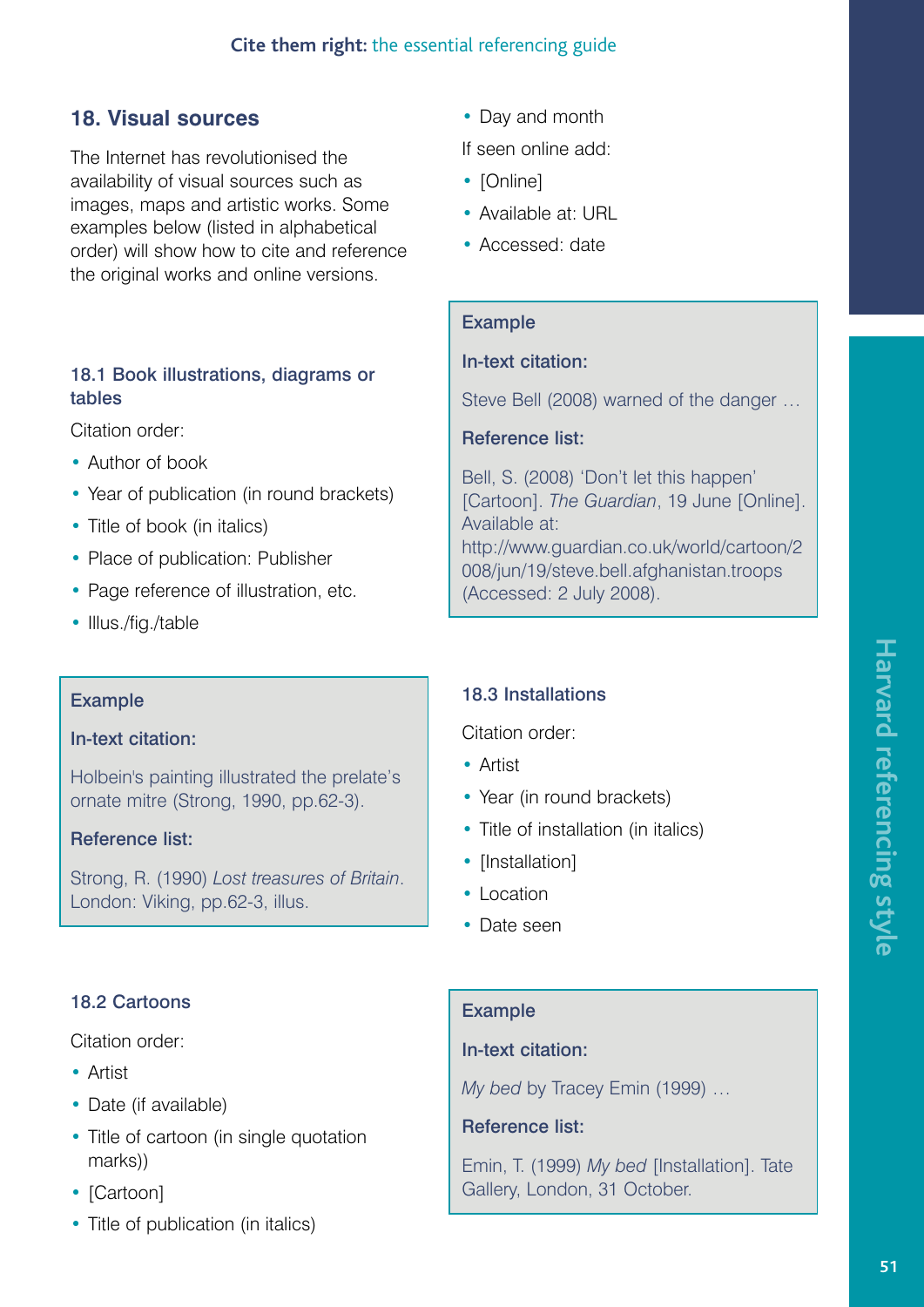## 18.4 Maps

#### 18.4a Ordnance Survey maps

Citation order:

- Ordnance Survey
- Year of publication (in round brackets)
- Title (in italics)
- Sheet number, scale
- Place of publication: Publisher
- Series (in brackets)

#### Example

#### In-text citation:

Archaeological sites are italicised (Ordnance Survey, 2002).

#### Reference list:

Ordnance Survey (2002) *Preston and Blackpool*, sheet 102, 1:50,000. Southampton: Ordnance Survey. (Landranger series).

## 18.4b Geological Survey maps

Citation order:

- Corporate author and publisher
- Year of publication (in round brackets)
- Title (in italics)
- Sheet number, scale
- Place of publication: Publisher
- Series (in round brackets)

# Example

#### In-text citation:

The landscape has undergone profound changes since the map (Ordnance Survey,1980) was printed.

# Reference list:

Ordnance Survey (1980) *Bellingham, (solid)*, sheet 13, 1:50,000. Southampton: Ordnance Survey. (Geological Survey of Great Britain [England and Wales]).

# 18.4c Online maps

Citation order:

- Map publisher
- Year of publication (in round brackets)
- Title of map section (in single quotation marks)
- Sheet number or tile, scale
- Title of online source (in italics)
- [Online]
- Available at: URL
- (Accessed: date)

# Example

## In-text citation:

The leisure centre is close to Tiddenfoot Lake (Ordnance Survey, 2008).

## Reference list:

Ordnance Survey (2008) 'Tiddenfoot Lake', Tile sp92sw, 1:10,000. *Digimap* [Online]. Available at: http://edina.ac.uk/digimap/ (Accessed: 3 July 2008).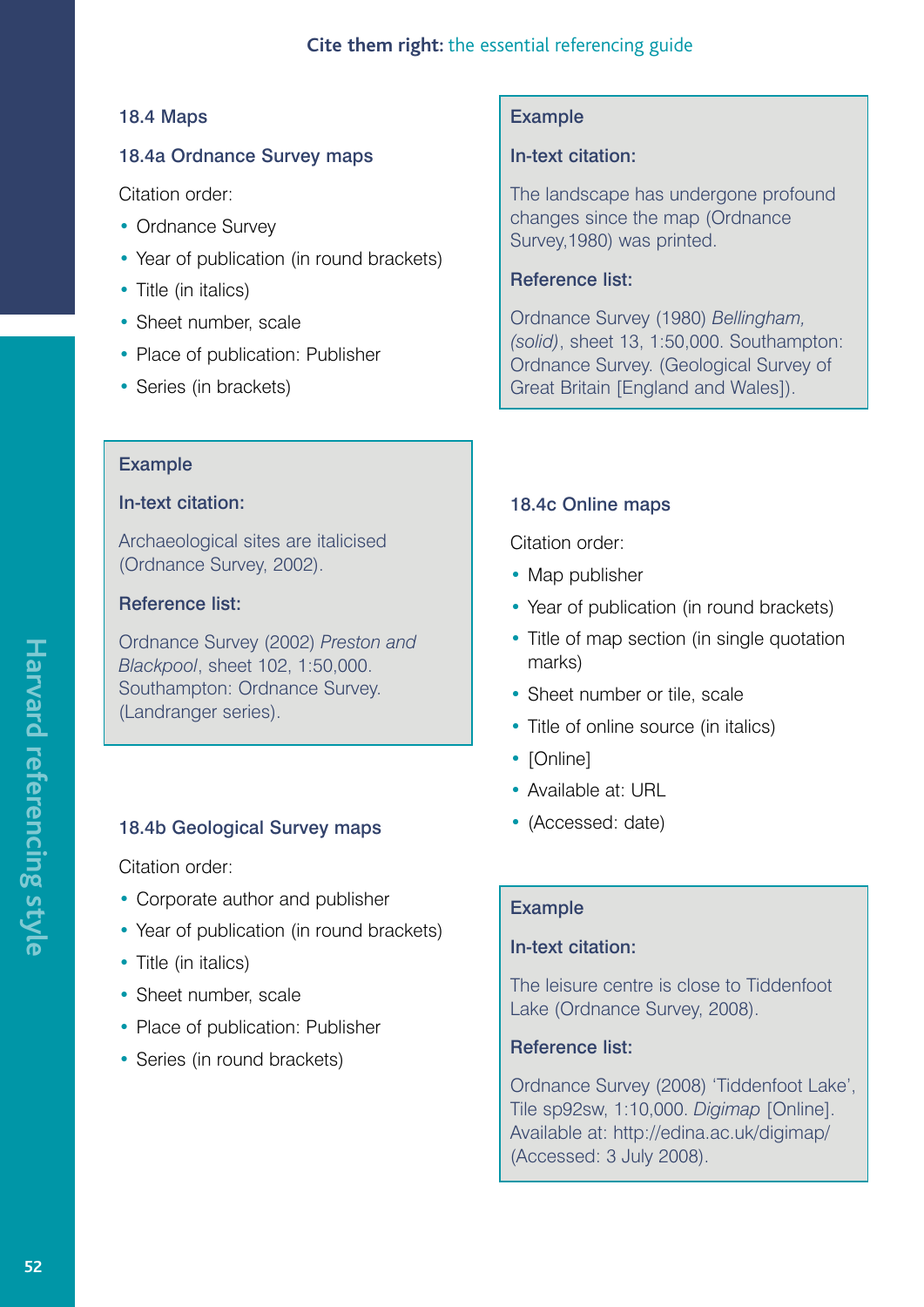# Example

## In-text citation:

The dock layout and road network can be seen using *Google Maps* (Tele Atlas, 2008).

# Reference list:

Tele Atlas (2008) 'Cardiff Bay', *Google Maps* [Online]. Available at: http://maps.google.co.uk (Accessed: 5 July 2008).

# 18.5 Paintings/drawings

Citation order:

- Artist
- Date (if available)
- Title of the work (in italics)
- [Medium]
- Institution or collection that houses the work, followed by the city

OR if seen online:

- Name of collection (in italics)
- [Online]
- Available at:
- (Accessed: date)

## Example: painting in gallery

## In-text citation:

*The triumph of St Augustine* was one of the finest works by Coello (1664).

## Reference list:

Coello, C. (1664) *The triumph of St. Augustine* [Oil on canvas]. Museo del Prado, Madrid.

# Example: painting in online collection

#### In-text citation:

Dali's *Madonna* (1958) is seated in an ear.

## Reference list:

Dali, S. (1958) *Madonna* [Oil on canvas] *Oxford art online* [Online]. Available at: http://www.oxfordartonline.com (Accessed: 9 July 2008).

# 18.6 Photographs

## 18.6a Prints or slides

Citation order:

- Photographer
- Year (in round brackets)
- Title of photograph (in italics)
- [Photograph]
- Place of publication: Publisher (if available)

## Example

## In-text citation:

The seasonal and architectural changes were captured on film (Thomas, 2003; Bailey, 1996).

## Reference list:

Bailey, P. (1996) *Snow scene* [Photograph]. Sunderland: Centre for Visual Effects.

Thomas, T. (2003) *Redevelopment in Newcastle* [Photograph]. Newcastle upon Tyne:Then & Now Publishing.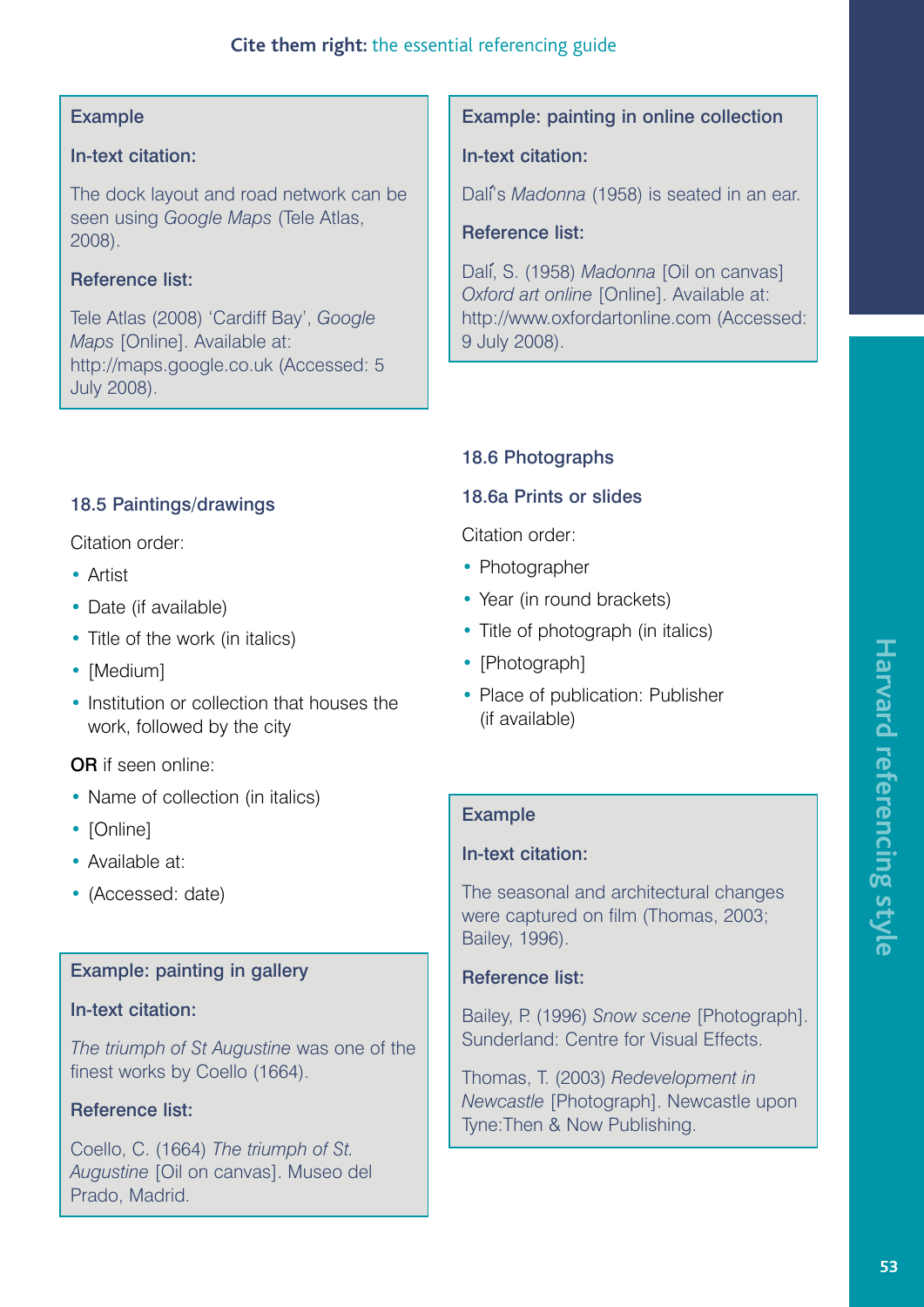# 18.6b Photographs from the Internet

Citation order:

- Photographer
- Year of publication (in round brackets)
- Title of photograph (in italics)
- [Online]
- Available at: URL
- (Accessed: date)

## Example

#### In-text citation:

His beautiful photograph (Kitto, 2008) …

## Reference list:

Kitto, J. (2008) *Golden sunset* [Online]. Available at: http://www.jameskitto.co.uk/photo\_182778 6.html (Accessed: 14 June 2008).

# 18.6c Photographs in online collections (e.g. *Flickr*)

Citation order:

- Photographer
- Year of publication (in round brackets)
- Title of photograph (in italics)
- Title of online collection (in italics)
- [Online]
- Available at: URL
- (Accessed: date)

# Example

## In-text citation:

The deep hues in Kamuro's photo (2008) …

# Reference list:

Kamuro (2008) *Calmness. Flickr* [Online]. Available at: http://www.flickr.com/photos/kamuro/2624 443012/in/pool-ysplix (Accessed: 30 June 2008).

# 18.7 Postcards

- Artist (if available)
- Date (in round brackets if available)
- Title (in italics)
- [Postcard]
- Place of publication: Publisher

#### Example

## In-text citation:

The flat sandy beach (Corrance, no date) ...

## Reference list:

Corrance, D. (no date) *Gairloch, Wester Ross* [Postcard]. Scotland: Stirling Gallery.

## 18.8 Posters

- Artist (if known, or use title)
- Year (in round brackets)
- Title (in italics)
- [Poster]
- Exhibited at
- Location and date(s) of exhibition
- Dimensions (if relevant and available)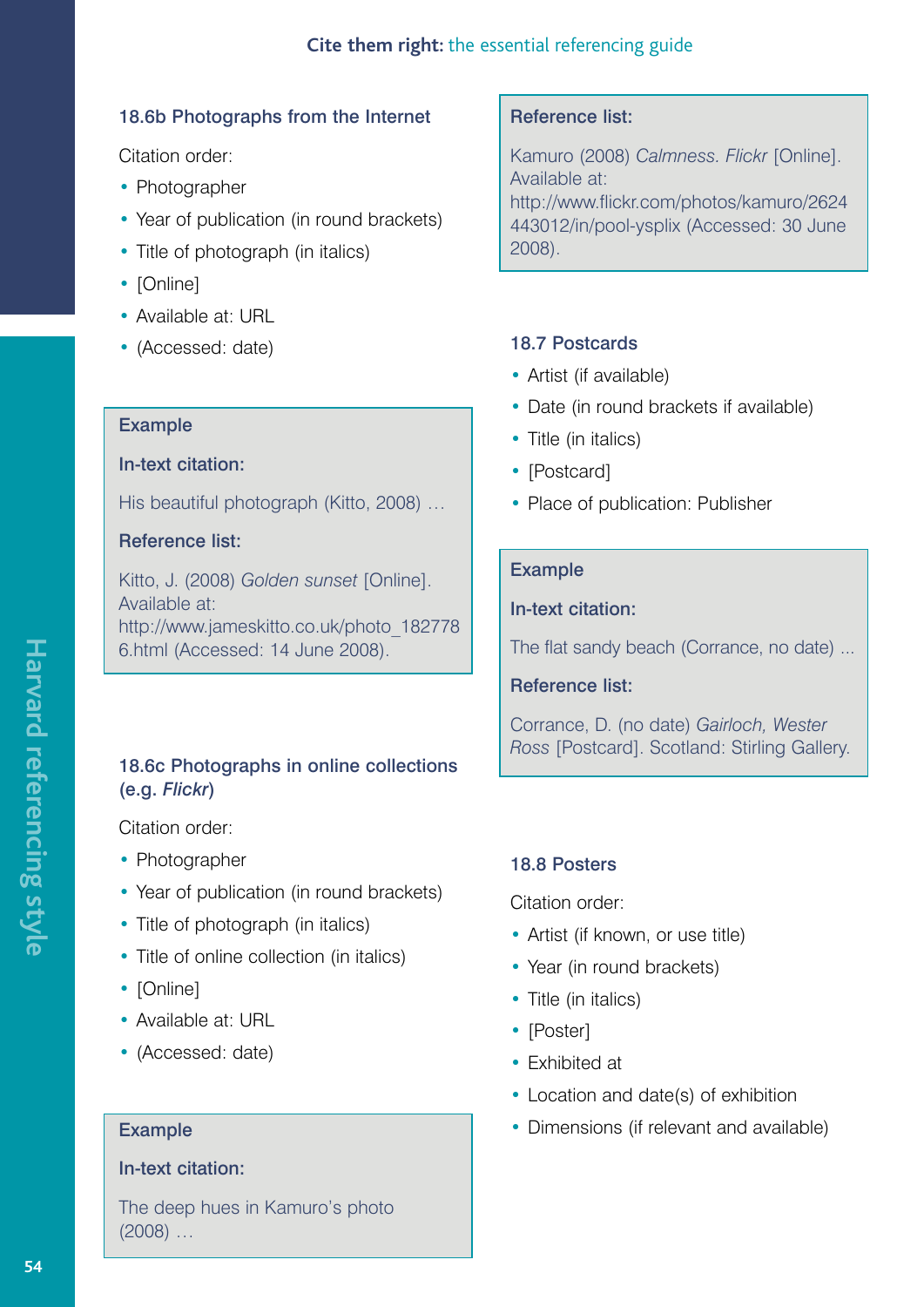## Example: poster copy of painting

#### In-text citation:

The image (Chagall, no date) ...

## Reference list:

Chagall, M. (no date) *Le violiniste* [Poster]. 84 cm x 48cm / 33" x 19".

#### Example: poster for exhibition

#### In-text citation:

Smith's poster (2003)…

## Reference list:

Smith, K. (2003) *Prints, books and things* [Poster]. Exhibited at New York, Museum of Modern Art. 5 December 2003 - 8 March 2004.

# 18.9 Sculpture

Citation order:

- Sculptor
- Year (in round brackets)
- Title (in italics)
- [Sculpture]
- Name of collection

## Example

## In-text citation:

His talents were proven with *The lovers* (Rodin, 1886).

## Reference list:

Rodin, A. (1886) *The lovers*. [Sculpture]. Private collection.

If viewed online, reference the URL and date accessed.

# **19. Live performances**

# 19.1 Concerts

Citation order:

- Composer
- Year of performance (in round brackets)
- Title (in italics)
- Performed by ... conducted by ...
- Location. Date seen [in square brackets]

#### Example

## In-text citation:

A wonderful premiere (Lord, 2007) ...

#### Reference list:

Lord, J. (2007) *Durham Concerto.* Performed by the Liverpool Philharmonic Orchestra conducted by Mischa Damev [Durham Cathedral, Durham. 20 October].

## Example: band concert

#### In-text citation:

The Kings of Leon (2008) wowed the crowd …

## Reference list:

Kings of Leon (2008) [Glastonbury Festival. 27 June].

## 19.2 Dance

- Composer or choreographer
- Year of premiere (in round brackets)
- Title (in italics)
- Location. Date seen [in square brackets]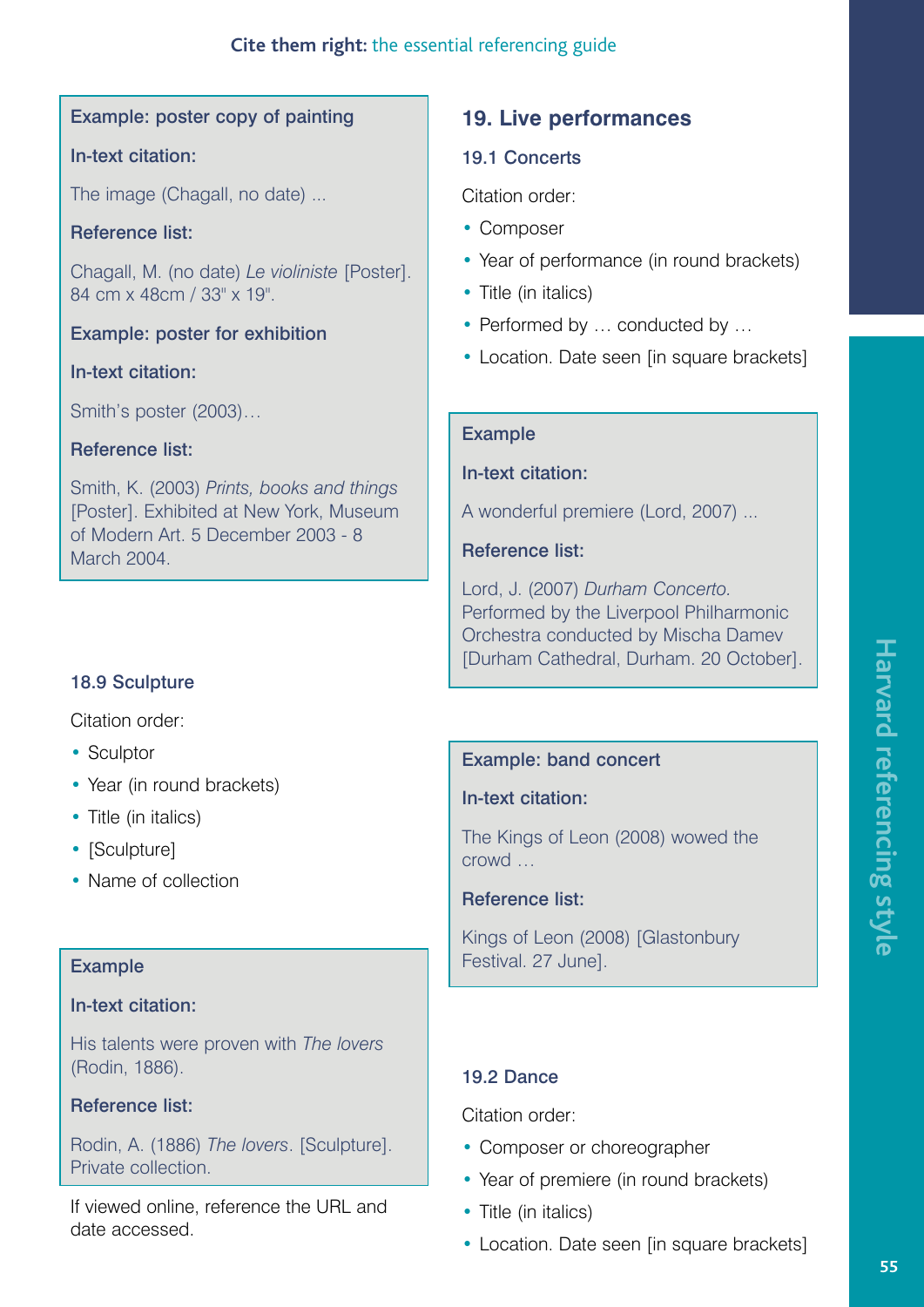#### Example

#### In-text citation:

The performance was true to the intentions of its creator (Ashton, 1937).

## Reference list:

Ashton, F. (1937) *A wedding bouquet.* [Royal Opera House, London. 22 October 2004].

# 19.3 Plays

Citation order:

- Title (in italics)
- by Author
- Year of performance (in round brackets)
- Directed by
- Location. Date seen [in square brackets]

# Example

## In-text citation:

One innovation was the use of Sellotape for the fairies' webs (*A midsummer night's dream*, 1995).

# Reference list:

*A midsummer night's dream* by William Shakespeare (1995) Directed by Ian Judge. [Theatre Royal, Newcastle upon Tyne. 26 February].

# **20. Audio-visual material**

The Internet has radically altered access to audio and visual sources and created the means for anyone to produce and

distribute material. The nature of the material and the facts necessary to identify or retrieve it should dictate the substance of your in-text citations and reference list. Examples below will cite and reference traditional and online access routes.

# 20.1 Radio

# 20.1a Radio programmes

Citation order:

- Title of programme (in italics)
- Year of transmission (in round brackets)
- Name of channel
- Date of transmission (day/month)

# Example

## In-text citation:

The latest report (*Today*, 2008) …

Reference list:

*Today* (2008) BBC Radio 4, 15 August.

# 20.1b Radio programmes heard on the Internet

You may listen to radio programmes live on the Internet, or days after the original transmission through services such as the BBC's Listen Again. Specify the full date of the original broadcast as well as the date you accessed the programme.

Citation order:

- Title of programme (in italics)
- Year of original transmission (in round brackets)
- Name of channel

**H**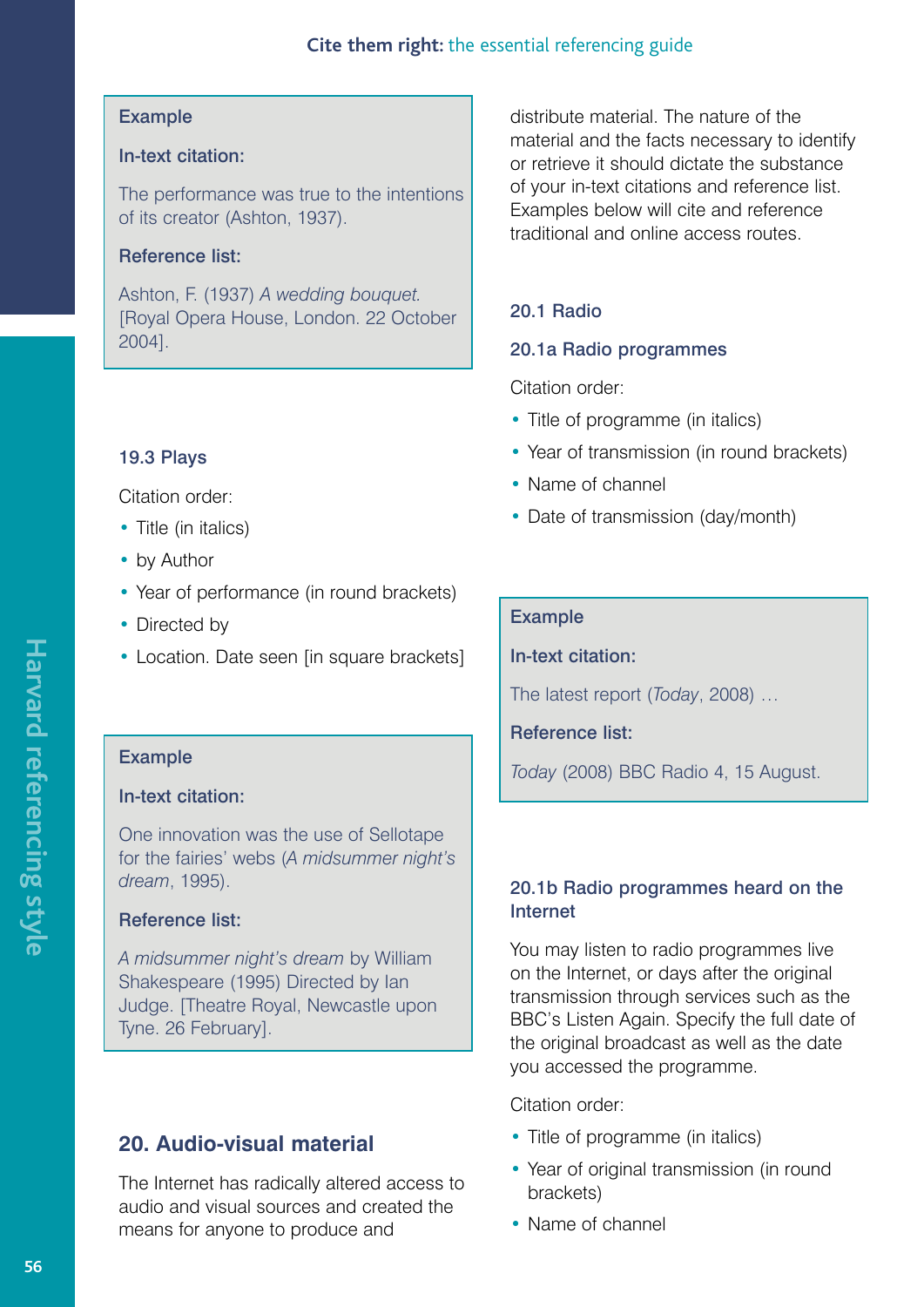## **Cite them right:** the essential referencing guide

- Day and month of original transmission
- Available at: URL
- Accessed: date

#### Example

#### In-text citation:

Technology offers the means to improve human ability (*Redesigning the human body*, 2006) …

#### Reference list:

*Redesigning the human body* (2006) BBC Radio 4, 25 September. Available at: http://www.bbc.co.uk/radio4/redesigninghu manbody/ (Accessed: 15 June 2008).

#### 20.2 Television

#### 20.2a Television programmes

Citation order:

- Title of programme (in italics)
- Year of transmission (in round brackets)
- Name of channel
- Date of transmission (day/month)

#### Example

#### In-text citation:

Vicky Pollard (*Little Britain*, 2005) exemplifies the temperamental teenager.

#### Reference list:

*Little Britain* (2005) BBC 2 Television, 23 June.

To quote something a character has said:

#### Example

#### In-text citation:

"yeah but no but …" (Pollard, 2005)

#### Reference list:

Pollard, V. (2005) *Little Britain*. BBC2 Television, 23 June.

#### 20.2b Episodes of a television series

Citation order:

- Title of episode (in single quotation marks)
- Year of transmission (in round brackets)
- Title of programme (in italics)
- Series and episode numbers
- Name of channel
- Date of transmission (day/month)

#### Example

#### In-text citation:

Being dead gave Owen new opportunities to help the team ('A Day in the Death', 2008).

#### Reference list:

'A Day in the Death' (2008) *Torchwood*, Series 2, episode 10. BBC2 Television, 5 March.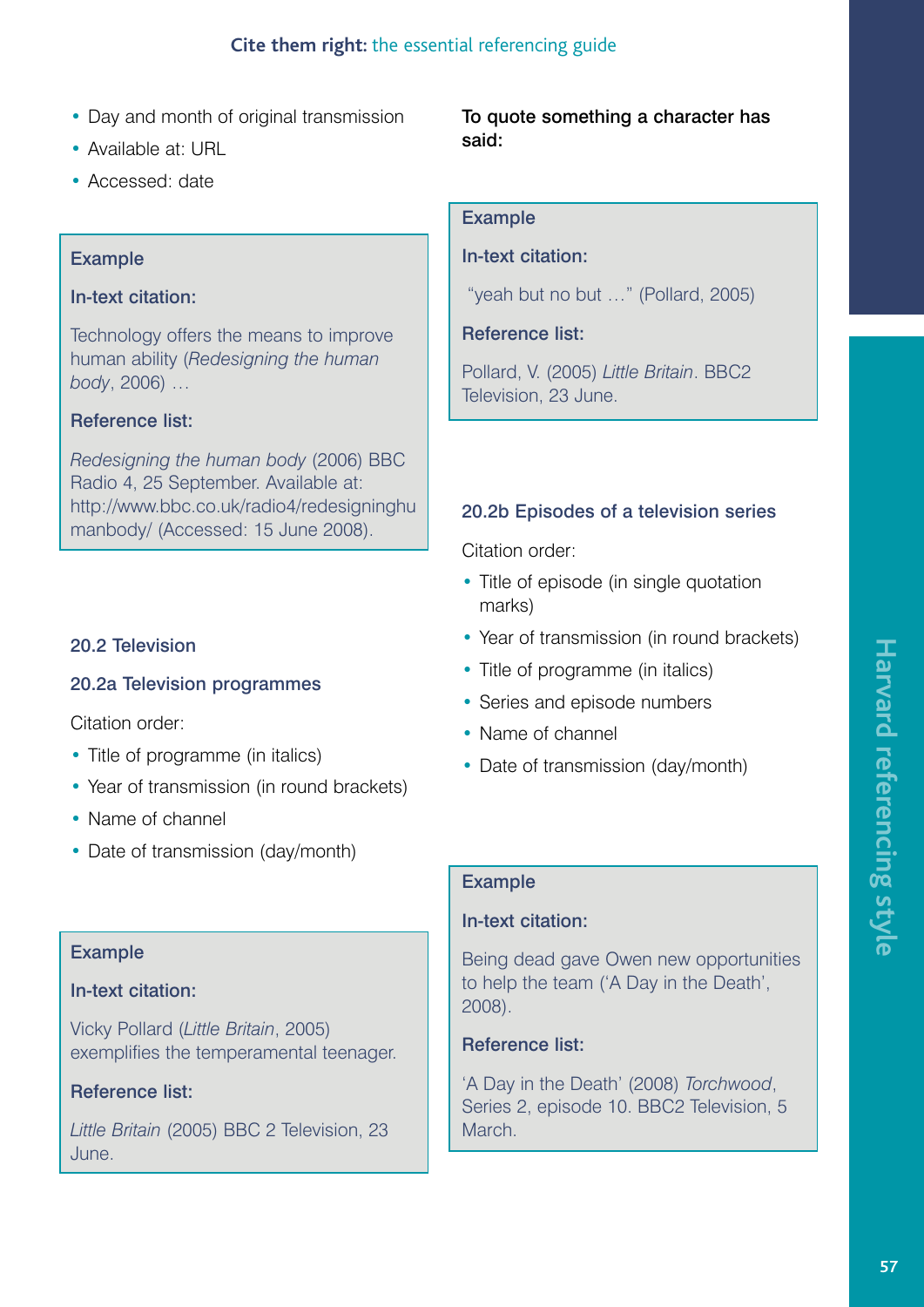#### 20.2c Television programmes/series on DVD

Citation order:

- Title of episode (in single quotation marks)
- Year of distribution (in round brackets)
- Title of programme/series (in italics)
- Series and episode numbers (if known)
- Director and writer
- Date of original broadcast (if known)
- [DVD]
- Place of distribution: Distribution company

#### Example

#### In-text citation:

The origins of the Doctor's most fearsome foe were revealed in 'Genesis of the Daleks' (2006).

#### Reference list:

'Genesis of the Daleks' (2006) *Doctor Who,* episode 1. Directed by David Maloney. Written by Terry Nation. First broadcast 1975 [DVD]. London: BBC DVD.

#### 20.2d Separate episodes from DVD box-sets

Citation order:

- Title of episode (in single quotation marks)
- Year of distribution (in round brackets)
- Title of programme/series (in italics)
- In
- Title of compilation or box-set (in italics)
- [DVD]
- Place of distribution: Distributor

#### Example

#### In-text citation:

Close attention was paid to period details, for example the costumes of the dancers ('Episode 4', 2006).

#### Reference list:

'Episode 4' (2006) *The Mallen streak*. In *Catherine Cookson complete collection* [DVD]. London: ITV.

#### 20.2e Television programmes viewed on the Internet

Citation order:

- Title of episode (in single quotation marks) if known; if not, use title of programme
- Year of transmission (in round brackets)
- Title of programme/series (in italics)
- Series and episode numbers (if known)
- Name of channel
- Day/month of transmission
- [Online]
- Available at: URL
- (Accessed: date)

#### Example

#### In-text citation:

The effects of the accident were portrayed graphically ('Love you', 2008).

#### Reference list:

'Love you' (2008) *Holby City*, Series 10, episode 4, BBC1 Television, 9 June. [Online] Available at: http://www.bbc.co.uk/iplayer/ (Accessed: 15 June 2008).

**H a R a r d**

**r e f e r e**

**n cin g s tyle**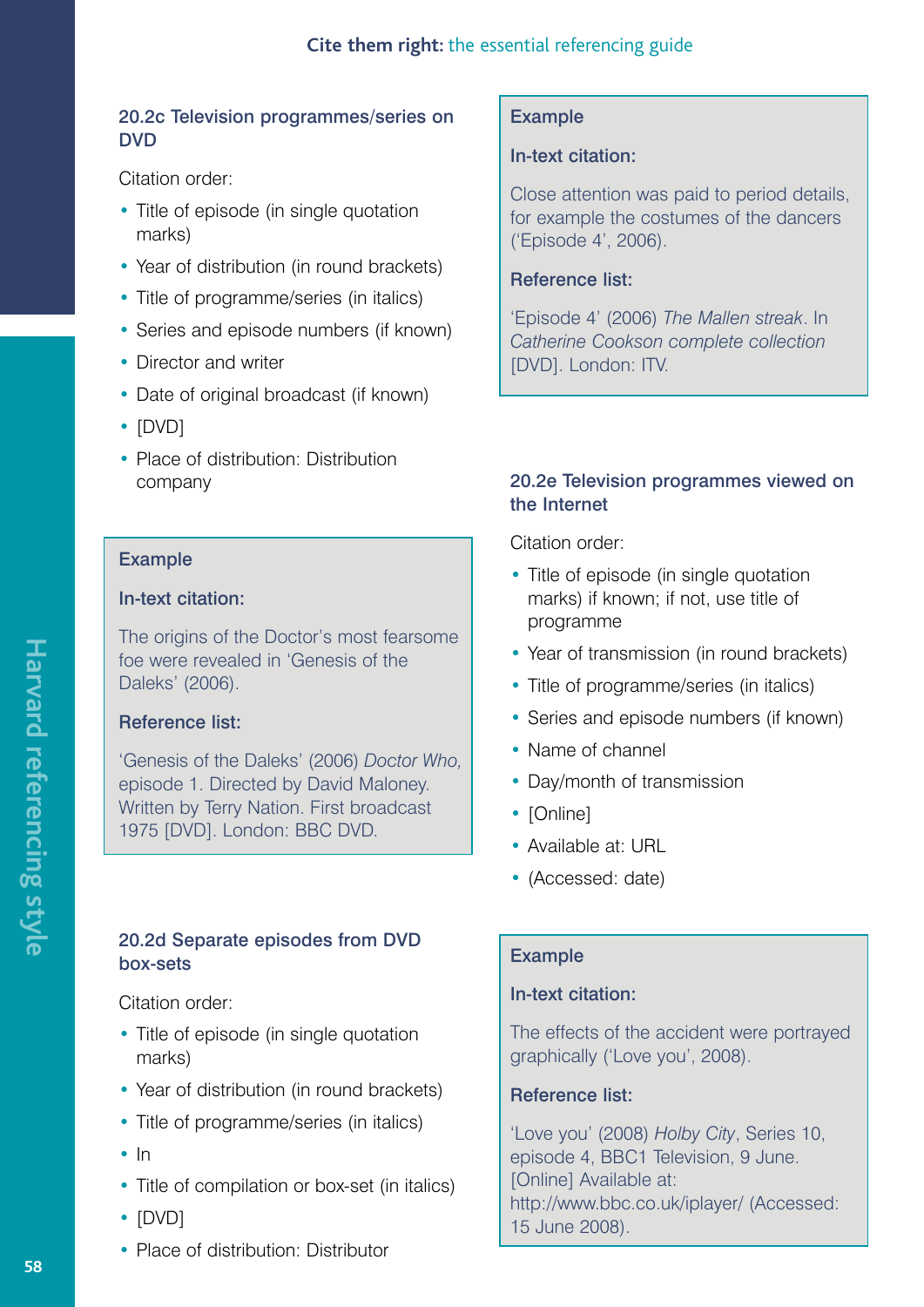# 20.3 Audio/video downloads

Reference where you obtained music or video downloads, e.g. *iTunes.*

Citation order:

- Artist (if available; if not use title first)
- Year of distribution (in round brackets)
- Title of recording (in italics)
- Name of download site (in italics)
- [Download]
- Available at: URL
- Accessed: date

#### Example

#### In-text citation:

*Mr Brightside* was a major success (The Killers, 2004).

## Reference list:

The Killers (2004) *Mr Brightside*. *iTunes* [Download]. Available at: http://www.apple.com/uk/itunes/ (Accessed: 13 November 2007).

# 20.4 Music or spoken word recordings on audio CDs/audio CD-ROMs

Citation order:

- Artist
- Year of distribution (in round brackets)
- Title of recording (in italics)
- [CD]
- Place of distribution: Distribution company

# Example

#### In-text citation:

The band's finest album *(What's the story) Morning glory* (1995) …

# Reference list:

Oasis (1995) *(What's the story) Morning glory* [CD]. London: Creation Records.

## 20.5 Music or spoken word recordings on audio cassettes

Citation order:

- Artist (if available; if not use title first)
- Year of distribution (in round brackets)
- Title of recording (in italics)
- [Audio cassette]
- Place of publication: Publisher

## Example

## In-text citation:

Determination is a key attribute (*It's your choice: selection skills for managers*, 1993).

## Reference list:

*It's your choice: selection skills for managers* (1993) [Audio cassette]. London: Video Arts.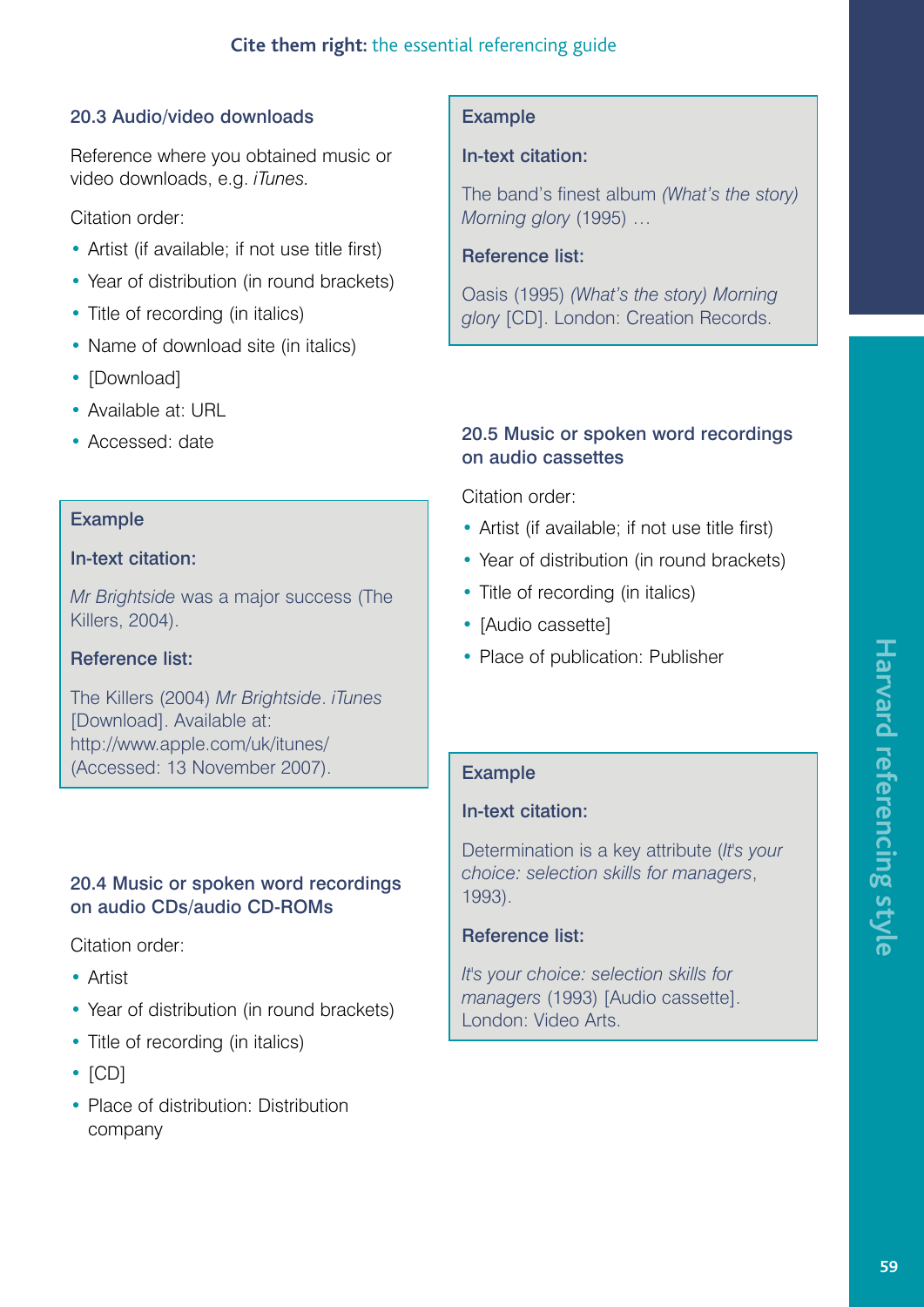# 20.6 Liner notes

The liner notes in CD, DVD, vinyl and cassette containers often have information that can be referenced.

Citation order:

- Author
- Year (in round brackets)
- Title of liner notes text (in single quotation marks)
- In
- Title of recording (in italics)
- **[CD liner notes]**
- Place of distribution: Distribution company

# Example

## In text citation:

Thrills (1997, p.11) described Weller's lyrics as "sheer poetry".

## Reference list:

Thrills, A. (1997) 'What a catalyst he turned out to be'. In *The very best of The Jam*. [CD liner notes]. London: Polydor.

# 20.7 Lyrics from a song

Include details of where you read the lyrics, such as a book, CD liner notes or web page.

Citation order:

- Lyricist
- Year of distribution (in round brackets)
- Title of song (in italics)
- Place of distribution: Distribution company

# Example

## In-text citation:

Lennon and McCartney (1966) expressed the frustration of every new author:

"Dear Sir or Madam will you read my book? It took me years to write, will you take a look?"

# Reference list:

Lennon, J. and McCartney, P. (1966) *Paperback writer*. Liverpool: Northern Songs Ltd.

# 20.8 Musical scores

Citation order:

- Composer
- Year of publication (in round brackets)
- Title of score (in italics)
- Notes
- Place of publication: Publisher

## Example

## In-text citation:

The composer's haunting evocation of the sea in *Fingal's Cave* (Mendelssohn, 1999) …

# Reference list:

Mendelssohn, F. (1999) *Fingal's Cave*. Edited from composer's notes by John Wilson. London: Initial Music Publishing.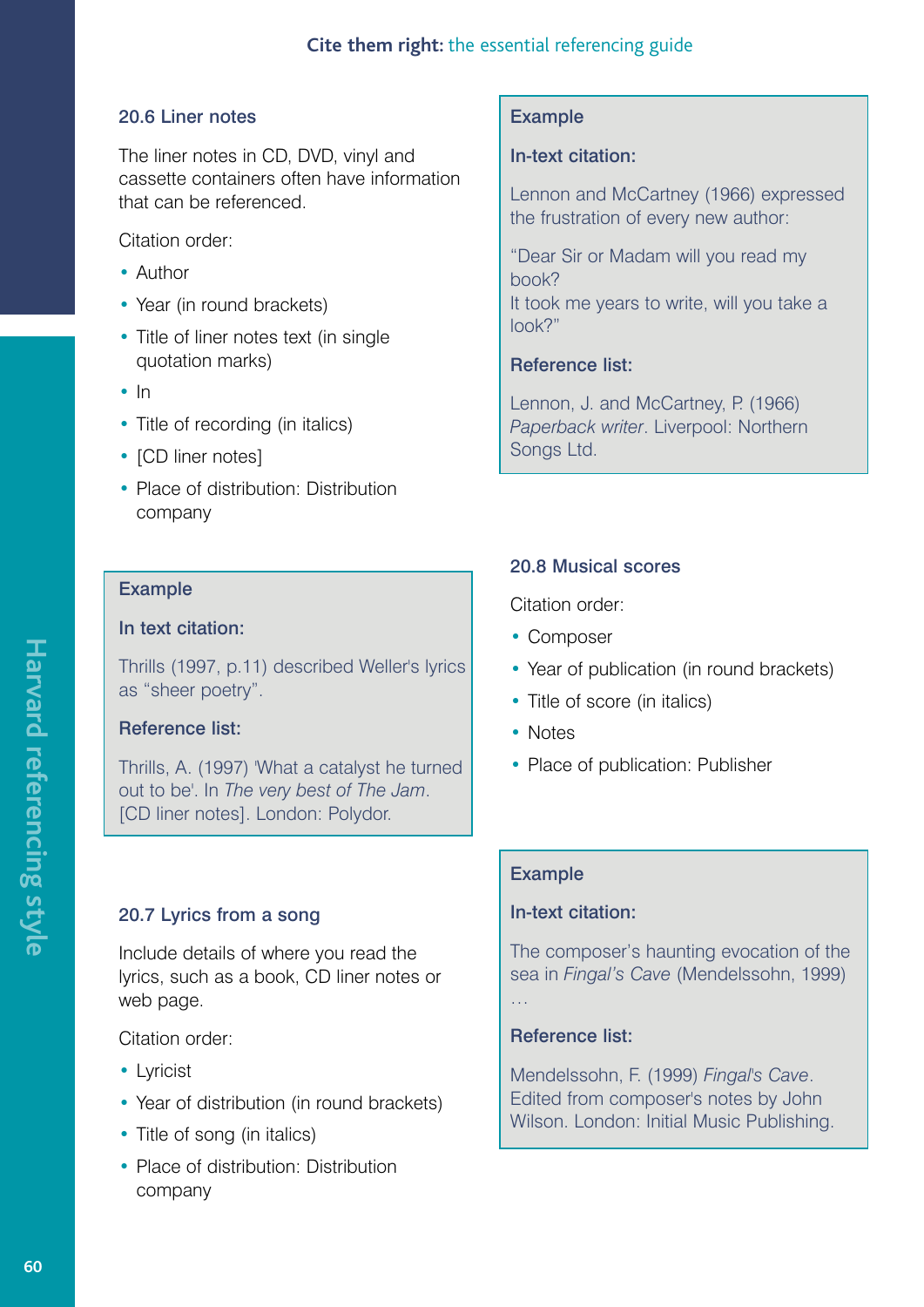# 20.9 Films/movies

# 20.9a Films/movies

Citation order:

- Title of film (in italics)
- Year of distribution (in round brackets)
- Director
- [Film]
- Place of distribution: Distribution company

# Example

## In-text citation:

Movies have been used to attack the President's policies (*Fahrenheit 9/11*, 2004).

# Reference list:

*Fahrenheit 9/11* (2004) Directed by Michael Moore [Film]. Santa Monica, California: Lions Gate Films.

# 20.9b Films on DVDs

Citation order:

- Title of film (in italics)
- Year of distribution (in round brackets)
- Directed by
- [DVD]
- Place of distribution: Distribution company.

# Example

## In-text citation:

Special effects can dominate a film, e.g. *The Matrix reloaded* (2003).

# Reference list:

*The Matrix reloaded* (2003) Directed by A. & L. Wachowski [DVD]. Los Angeles: Warner Brothers Inc.

Many films on DVD come with additional material on other disks, such as interviews with actors and directors and out-takes. Here are examples for referencing some of this material:

# 20.9c Directors' commentaries on DVDs

Citation order:

- Name of commentator
- Year (in round brackets)
- Director's commentary (in single quotation marks)
- Name of film (in italics)
- Directed by ...
- [DVD]
- Place of distribution: Distribution company

# Example

## In-text citation:

The director thought this was a profitable franchise (Wachowski, 2003).

# Reference list:

Wachowski, A. (2003) 'Director's commentary', *The Matrix reloaded*. Directed by A. & L. Wachowski [DVD]. Los Angeles: Warner Brothers Inc.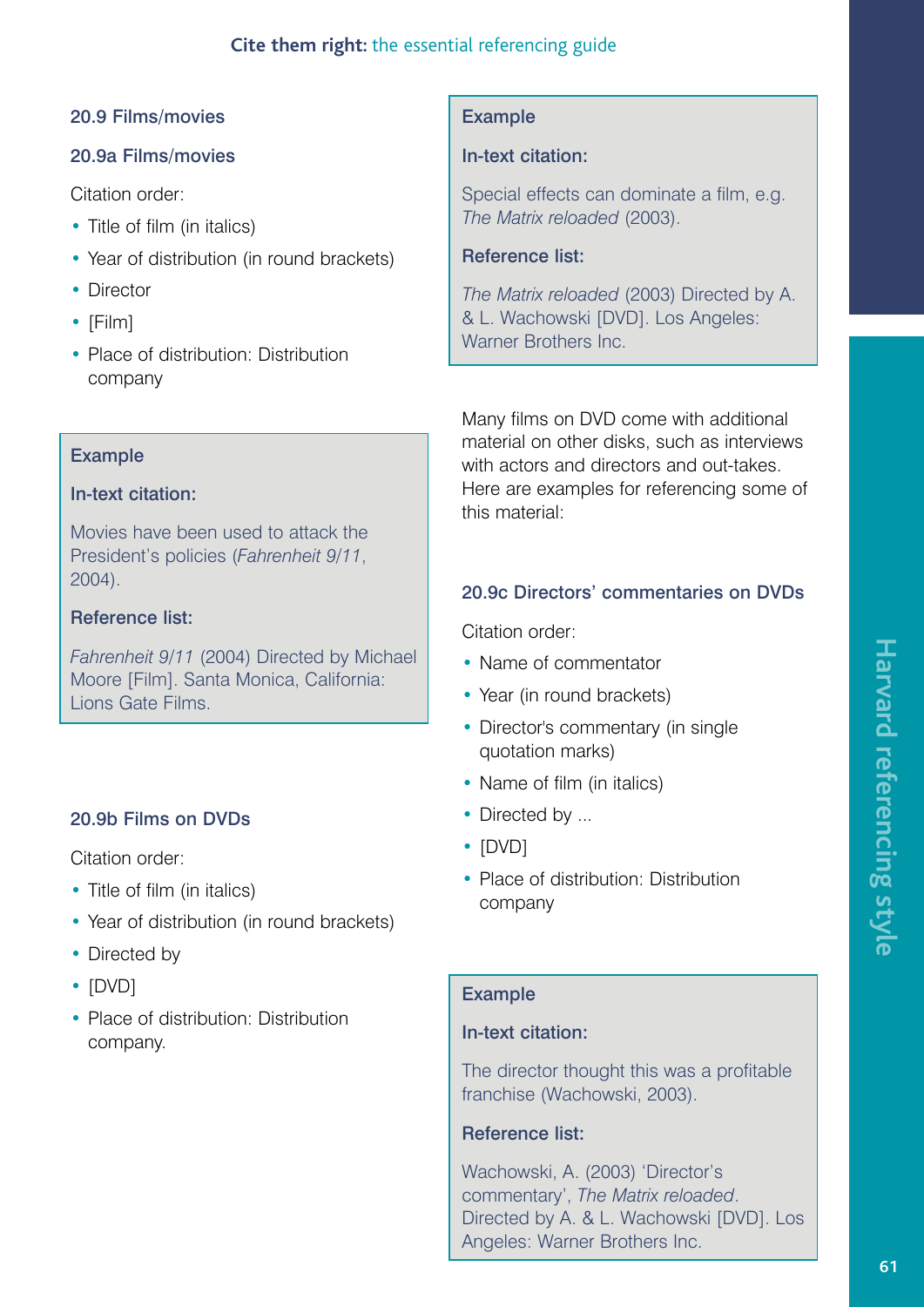#### 20.9d Interviews with directors of films

Citation order:

- Name of person interviewed
- Year of interview (in round brackets)
- Title of the interview (if any) (in single quotation marks)
- Interviewed with/Interviewed by
- Interviewer's name
- Title of film (in italics)
- [DVD]
- Place of distribution: Distribution company

## **Example**

#### In-text citation:

The director thought this was a profitable franchise (Wachowski, 2003).

# Reference list:

Wachowski, A. (2003) 'Interview with A. Wachowski'. Interviewed by L. Jones. *The Matrix reloaded* [DVD]. Los Angeles: Warner Brothers Inc.

## 20.9e Films on video cassettes

Citation order:

- Title of film or programme (in italics)
- Year of distribution (in round brackets)
- Directed by
- [Video cassette]
- Place of distribution: Distribution company

## Example

#### In-text citation:

When the story finally made it to the silver screen (*The Lord of the Rings: the two towers*, 2003) …

# Reference list:

*The Lord of the Rings: the two towers* (2003) Directed by Peter Jackson [Video cassette]. New York: New Line Productions Inc.

# 20.9f Films on *Youtube*

- Name of person posting video
- Year video posted (in round brackets)
- Title of film or programme (in italics)
- Available at: URL
- (Accessed: date)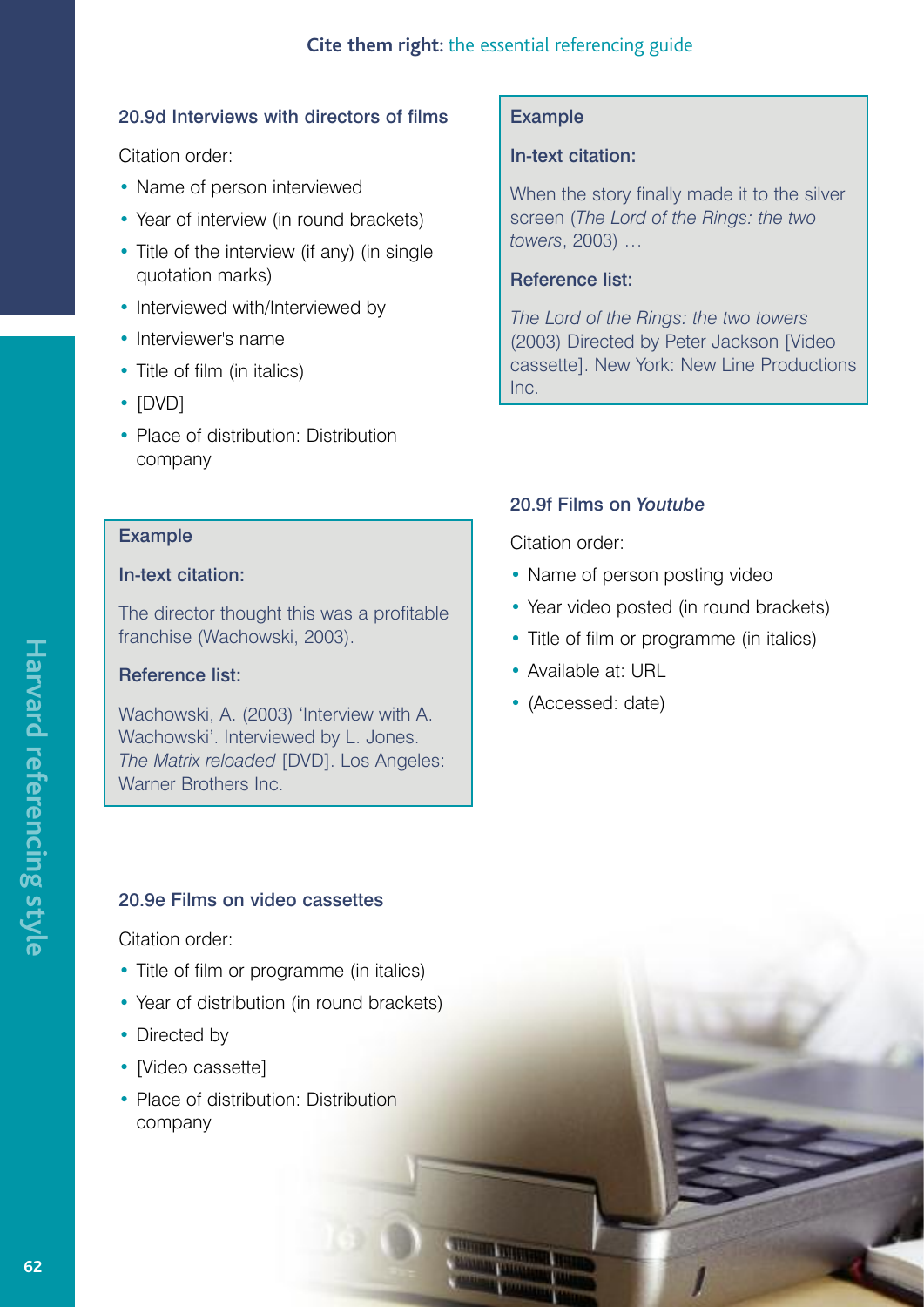## Example

## In-text citation:

Some made light of the discomfort (Raok2008, 2008) …

# Reference list:

Raok2008 (2008) *For a cooler Tube*. Available at: http://www.youtube.com/watch?v=jXE6G9 CYcJs (Accessed: 13 June 2008).

# 20.10 Podcasts

Although podcasts can be downloaded onto portable devices you should reference where it was published or displayed for download rather than trying to give "my iPod" as a source.

Citation order:

- Author/presenter
- Year that the site was published/last updated (in round brackets)
- Title of podcast (in single quotation marks)
- Title of Internet site (in italics)
- [Podcast]
- Day/month of posted message
- Available at: URL
- (Accessed: date)

# Example: with author/presenter

#### In-text citation:

Ben (2005) warned students to evaluate their sources.

# Reference list:

Ben (2005) 'Critical thinking and the Internet', *BBC schools podcast* [Podcast]. 23 June. Available at: http://search.bbc.co.uk/cgibin/search/results.pl?tab=av&q=school% 20podcast&recipe=all&scope=all&edition =(Accessed: 25 June 2005).

## Example: without author

#### In-text citation:

Internal networks are critical ('Structure', 2008) …

#### Reference list:

'Structure' (2008) *Oracle business sense with Guardian Unlimited* [Podcast]. 12 June. Available at: http://www.guardian.co.uk/podcast/0,,3295 09709,00.xml (Accessed: 27 June 2008).

# 20.11 Phonecasts

These are audio or video programmes transmitted to a user's mobile phone. The user dials a number to access the programme. Alternatively phonecasters can broadcast by using their telephones in place of microphones. Although phone calls are personal communications, it is possible to reference phonecasts if the access details are available in a publication or web page.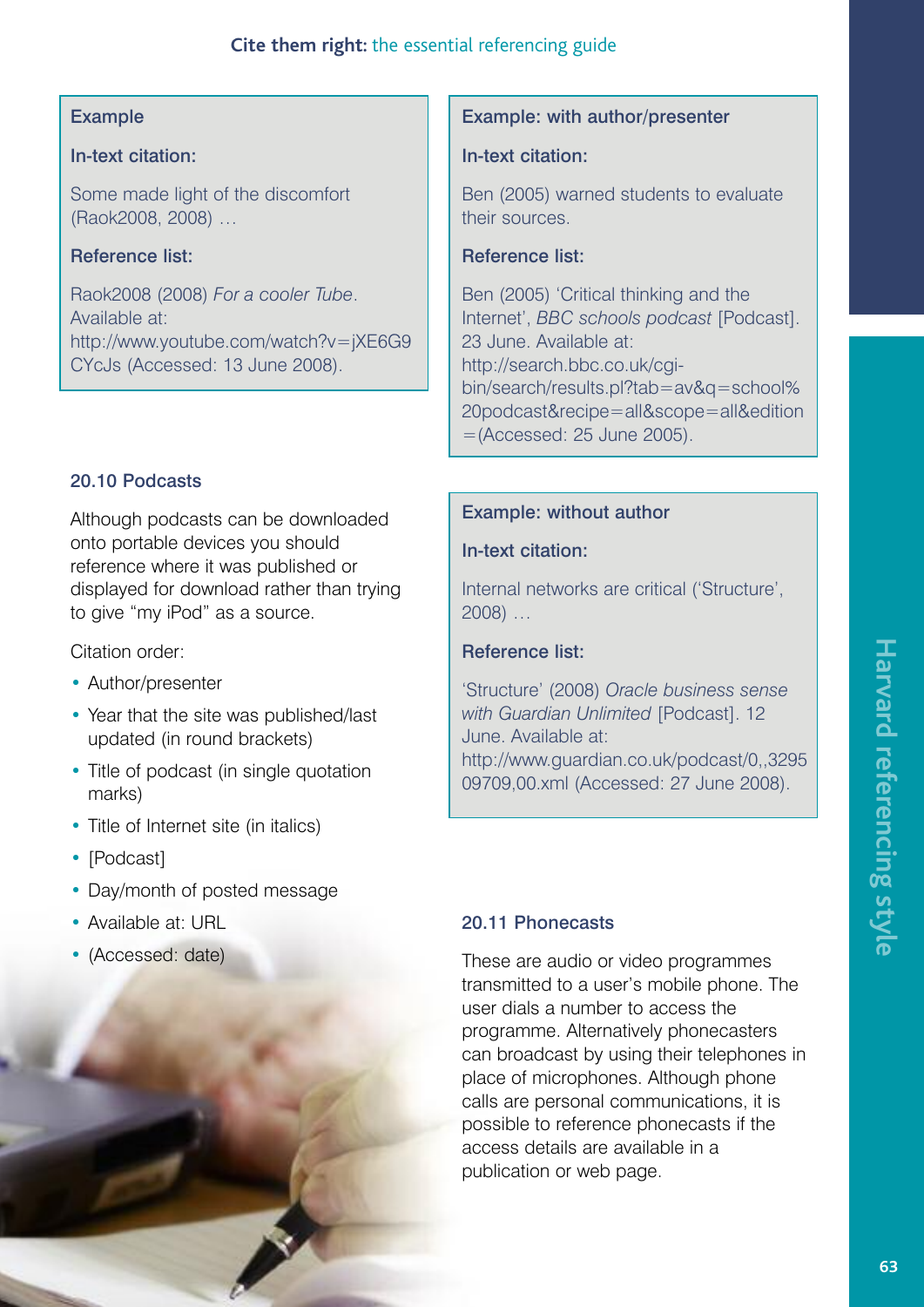Citation order:

- Title of phonecast (in single quotation marks)
- Year of production (in round brackets)
- Title of web page (in italics)
- Available at: URL
- (Accessed: date)

#### Example

## In-text citation:

Zuckerberg created *Facebook* in 2004 ('A conversation with Mark Zuckerberg', 2007).

# Reference list:

'A conversation with Mark Zuckerberg' (2007) *Phonecasting*. Available at: http://www.phonecasting.com/Channel/ ViewChannel.aspx?id=1904 (Accessed: 1 July 2008).

# 20.12 Screencasts

Also called video screen captures, these are digital recordings of computer screen activity. Screencast videos can provide instructions for using software applications.

Citation order:

- Title of screencast (in single quotation marks)
- Year of production (in round brackets)
- Title of web page ( in italics)
- [Screencast]
- Available at: URL
- (Accessed: date)

# Example:

## In-text citation:

An online video demonstrated functions ('Putting *Flickr* on *rails'*, 2008).

# Reference list:

'Putting *Flickr* on *rails*' (2008) *Show, don't tell* [Screencast]. Available at: http://www.rubyonrails.org/screencasts (Accessed: 27 June 2008).

# 20.13 Vidcasts/vodcasts

Video podcasts can be viewed on the Internet or downloaded for later viewing. So that readers can locate the original, cite and reference where you obtained the vidcast.

Citation order:

- Author
- Year that the site was published/last updated (in round brackets)
- Title of vidcast (in single quotation marks)
- Title of Internet site (in italics)
- Available at: URL
- (Accessed: date)

## Example

# In-text citation:

The vidcast was most informative (Walker and Carruthers, 2008).

# Reference list:

Walker, A. and Carruthers, S. (2008) 'Episode 126: Storage on your network', *Lab rats!* Available at: http://www.labrats.tv/episodes/ep126.html (Accessed: 19 June 2008).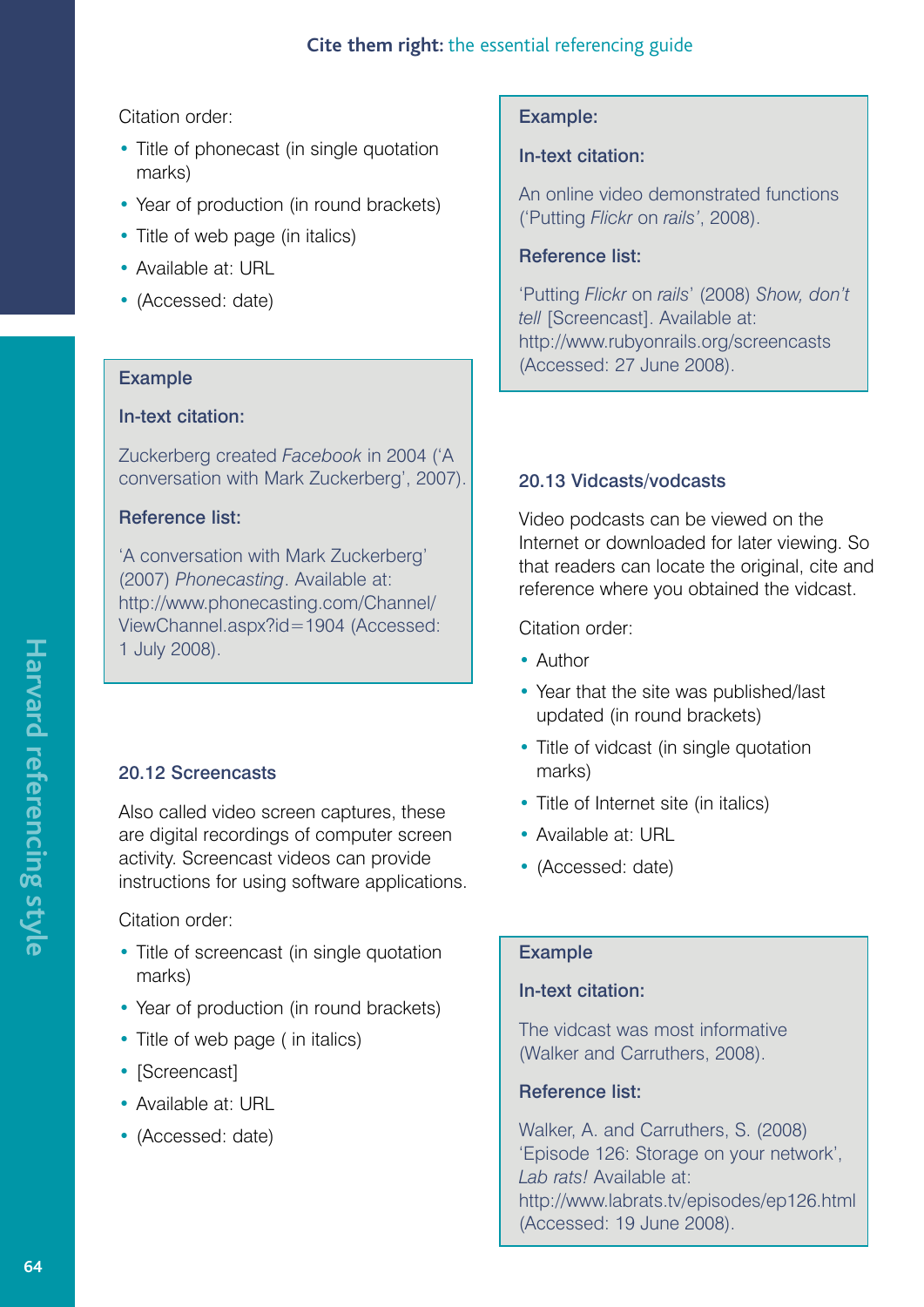#### 20.14 Microform (microfiche and microfilm)

Citation order:

- Author
- Year of publication (in round brackets)
- Title of microform (in italics)
- [Medium]
- Place of publication: Publisher

## Example

# In-text citation:

Data from Fritsch (1987) ...

## Reference list:

Fritsch, F.E. (1987) *The Fritsch collection: algae illustrations on microfiche* [Microfiche]. Ambleside: Freshwater Biological Association.

# 21. Interviews

Citation order:

- Name of person interviewed
- Year of interview (in round brackets)
- Title of the interview (if any) (in single quotation marks)
- Interview with/Interviewed by
- Interviewer's name
- Title of publication or broadcast (in italics)
- Day and month of interview

If published on the Internet add:

- [Online]
- Available at: URL
- (Accessed: date)

# Example: newspaper interview

## In-text citation:

Riley (2008) believed that "imagination has to be captured by reality".

# Reference list:

Riley, B. (2008) 'The life of Riley'. Interview with Bridget Riley. Interviewed by Jonathan Jones for *The Guardian*, 5 July, p.33.

# Example: television interview

## In-text citation:

The Prime Minister avoided the question (Blair, 2003).

# Reference list:

Blair, A. (2003) Interviewed by Jeremy Paxman for *Newsnight*, BBC2 Television, 2 February.

## Example: Internet interview

## In-text citation:

The Democrat appeared confident in the discussion (Obama, 2008).

# Reference list:

Obama, B. (2008) Interviewed by Terry Moran for *ABC News*, 19 March. [Online] Available at: http://abcnews.go.com/Nightline/Vote2008 /Story?id=4480133 (Accessed: 16 June 2008).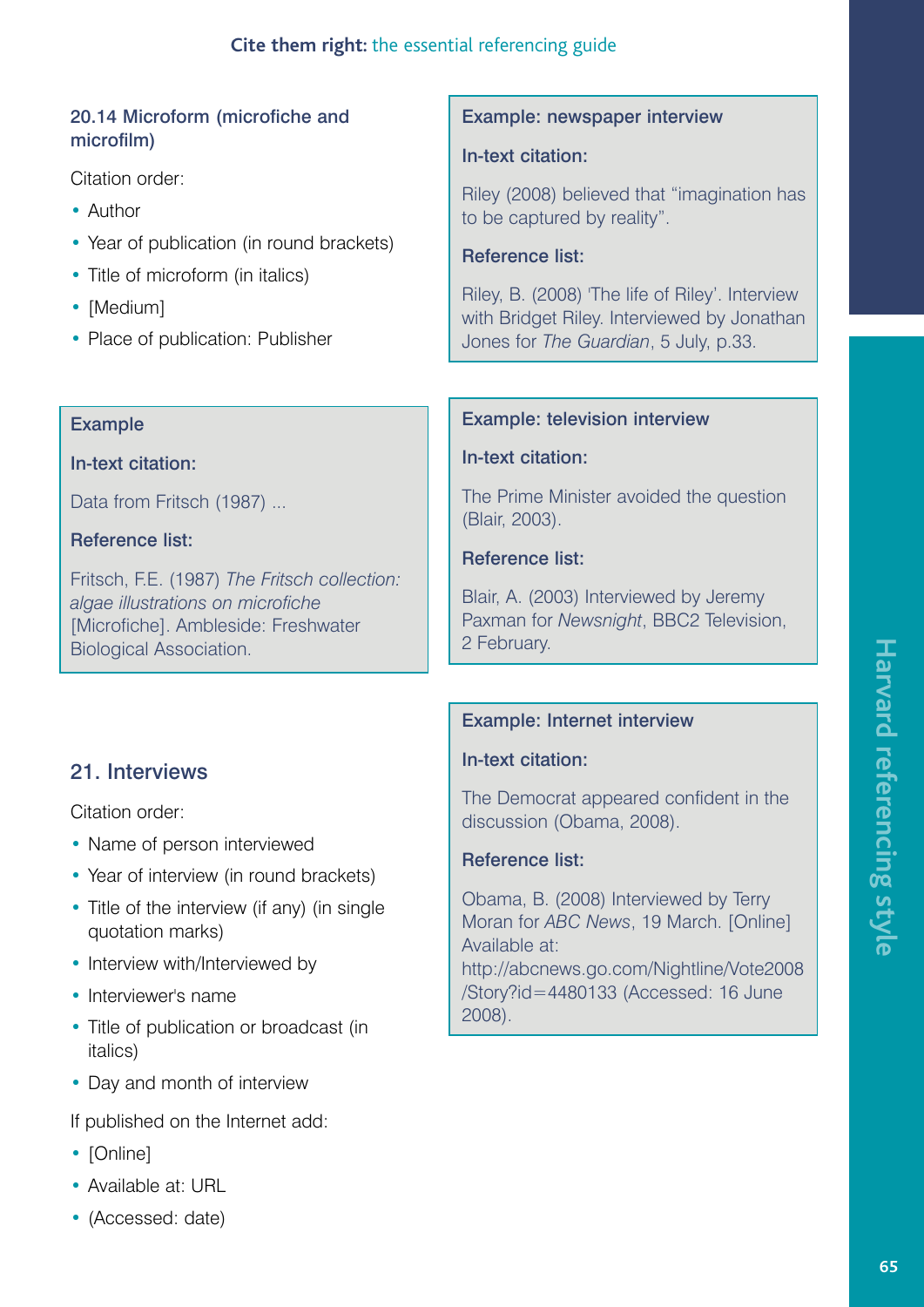# **22. Public communications**

Lectures, seminars, webinars, videoconferences/electronic discussion groups and bulletin boards/press releases, announcements/leaflets, advertisements/ display boards/minutes of meetings/RSS feeds.

## 22.1 Lectures/seminars/webinars/ videoconferences

Citation order:

- Author/speaker
- Year (in round brackets)
- Title of communication (in italics)
- [Medium]
- Day/Month

## Example

#### In-text citation:

Points of interest from the lecture (Brown, 2008) ...

## Reference list:

Brown,T. (2008) *Contemporary furniture*. [Lecture to BSc Design Year 4]. 21 April.

# 22.2 Electronic discussion groups and bulletin boards

For personal e-mail correspondence see 23. Personal communications. The following examples deal with e-mail correspondence made public in electronic conferences, discussion groups and bulletin boards.

Citation order:

- Author of message
- Year of message (in round brackets)
- Subject of the message (in single quotation marks)
- Discussion group or bulletin board (in italics)
- Date posted: day/month
- [Online]
- Available e-mail: e-mail address

## Example

#### In-text citation:

Debt cancellation was discussed by Peters (2008) …

## Reference list:

Peters, W.R. (2008) 'International finance questions', *British Business School Librarians Group discussion list*, 11 August [Online]. Available e-mail: lisbusiness@jiscmail.com

## 22.3 Entire discussion groups or bulletin boards

- Listname (in italics)
- Year of last update (in round brackets)
- [Online]
- Available e-mail: e-mail address
- (Accessed: date)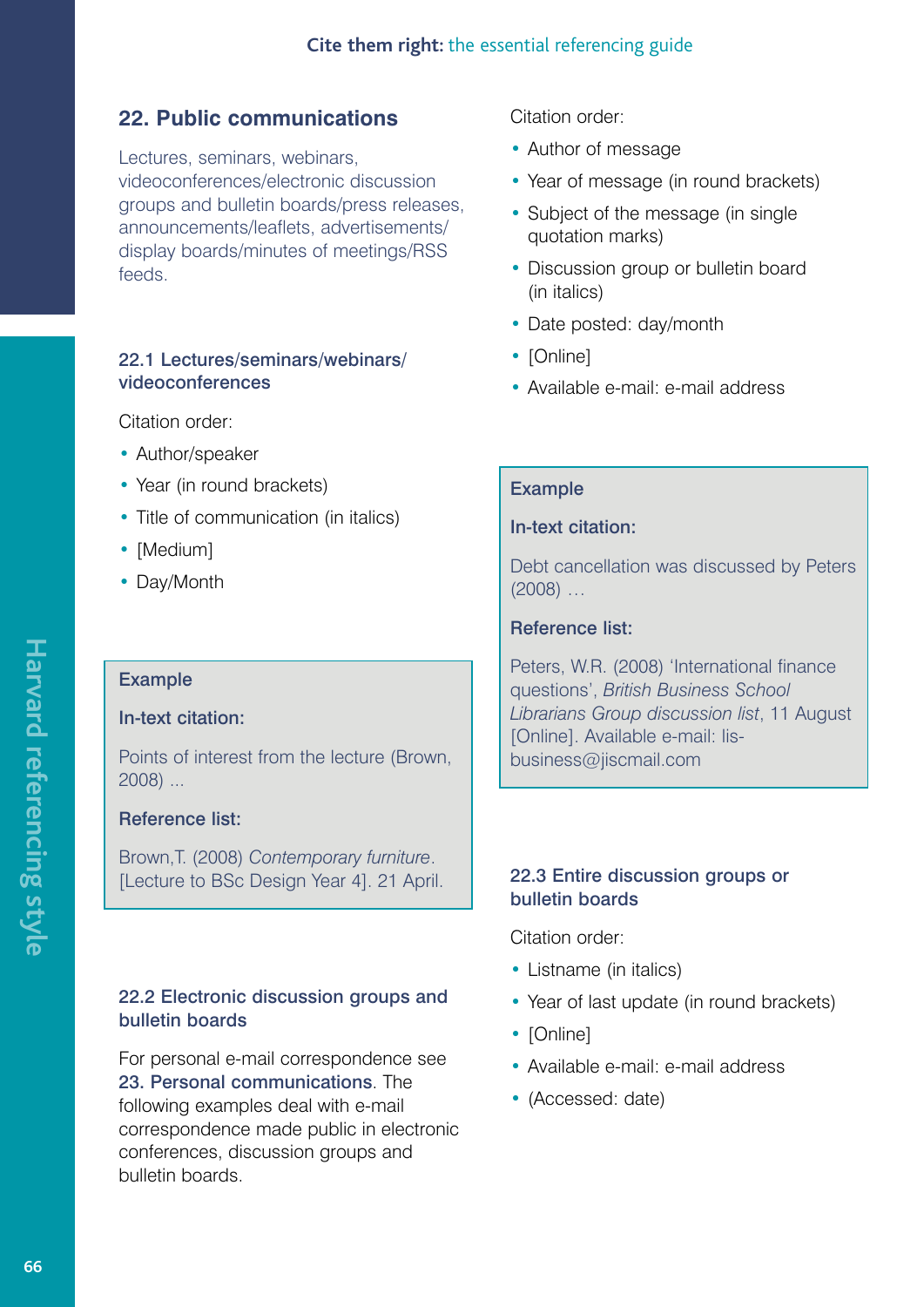# Example

## In-text citation:

The *Photography news list* (2008) contains …

# Reference list:

*Photography news list* (2008) [Online]. Available e-mail: pnl@btinfonet. (Accessed: 3 April 2008).

# 22.4 Press releases/announcements

Citation order:

- Author/organisation
- Year issued (in round brackets)
- Title of communication (in italics)
- [Press release]
- Day/Month

If available online add:

- Available at: URL
- (Accessed: date)

## Example

## In-text citation:

Google Inc. (2008) offered …

# Reference list:

Google Inc. (2008) *Cartography for the masses* [Press release]. 24 June. Available at: http://www.google.com/intl/en/press/annc/ mapmaker\_20080624.html (Accessed: 3 July 2008).

# 22.5 Leaflets

By their nature leaflets are unlikely to have all of the citation/reference elements, so include as much information as possible. It may also be useful to include a copy of a leaflet in an appendix to your assignment.

Citation order:

- Author (individual or corporate)
- Date (if available)
- Title (in italics)
- [Leaflet obtained ... ]
- Date

# Example

# In-text citation:

Lloyds TSB Bank plc (no date) provides insurance for its mortgages.

# Reference list:

Lloyds TSB Bank plc (no date) *Mortgages*. [Leaflet obtained in Newcastle branch], 4 June 2008.

# 22.6 Advertisements

If referencing information in an advertisement you will need to specify where it was seen. This might be online, in a newspaper, on television or in a location. Advertisements are often short-lived, so it is important to include the date you viewed them.

Citation order:

Cite and reference according to the medium in which the advertisement appeared; see examples overleaf.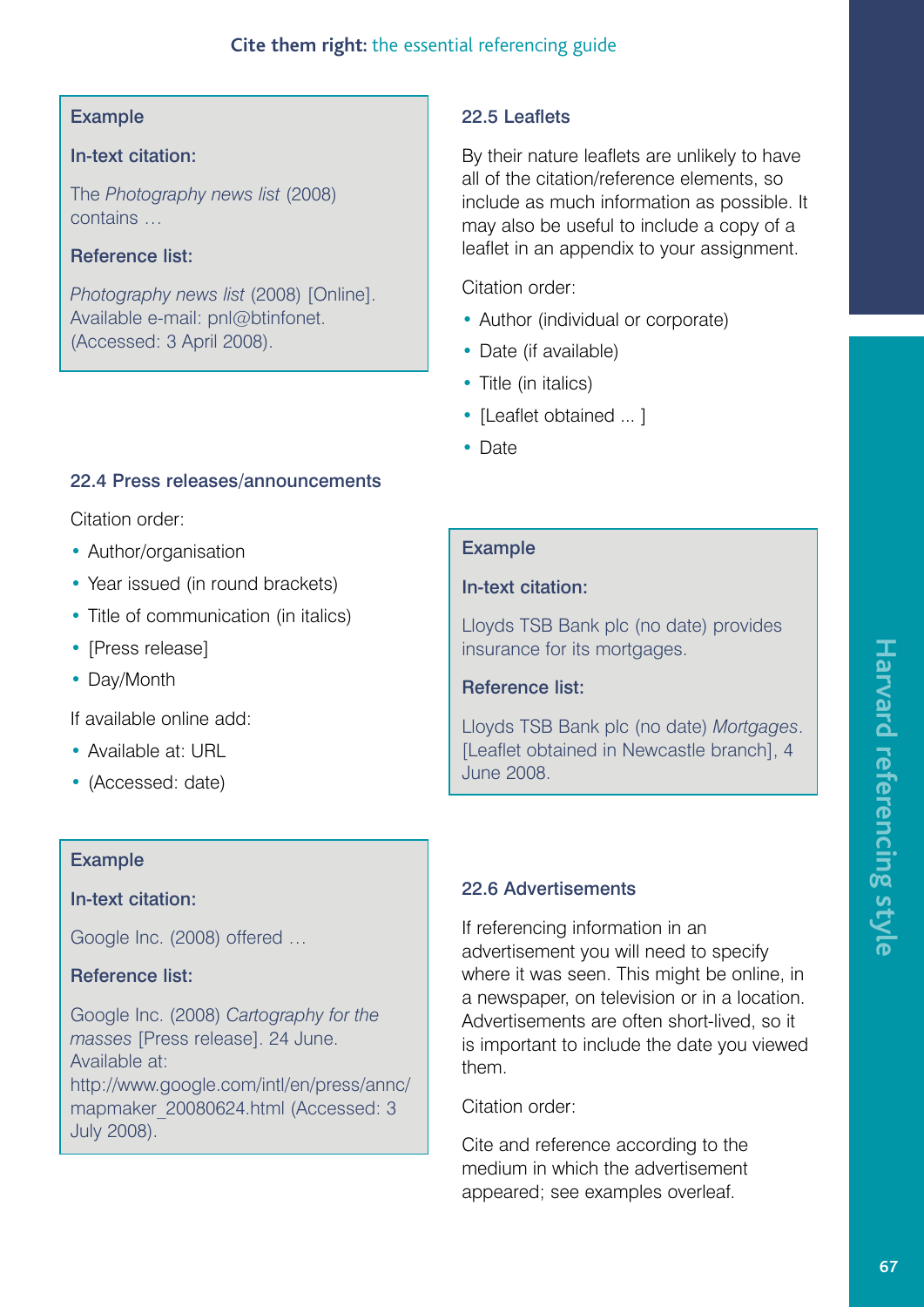# **Examples**

## In-text citation:

Recent advertisements by British Telecom (2008), Lloyds TSB (2008) and Northern Electric (2008) and that for the WOMAD festival (2007) ...

# Reference list: Example: television advertisement

British Telecom (2008) *Office relocation gremlins* [Advertisement on ITV1 Television]. 23 June.

# Example: newspaper advertisement

*The Guardian* (2007), 'WOMAD festival' [Advertisement] 14 April, p.12.

# Example: Internet advertisement

Lloyds TSB Bank plc (2008) *Selling your house?* [Advertisement] Available at http://www.hotmail.com (Accessed: 13 February 2008).

# Example: billboard advertisement

Northern Electric plc (2008) *Green energy* [Billboard at Ellison Road, Dunston-on-Tyne]. 14 June.

# 22.7 Display boards (e.g. in museums)

It is very rare for an author to be given for information on display boards, so the example below uses the title first.

Citation order:

- Title (in italics)
- Year of production (if available)
- Display board at
- Name of venue, city
- Date observed

# Example

# In-text citation:

Martin's vivid colours are a noted feature of his work (*Paintings of John Martin*, 2008).

# Reference list:

*Paintings of John Martin* (2008) Display board at Laing Art Gallery exhibition, Newcastle upon Tyne, 23 April 2008.

# 22.8 Minutes of meetings

Citation order

- Author (individual or group if identified)
- Year of meeting (in round brackets)
- Item being referenced (in single quotation marks)
- Title and date of meeting (in italics)
- Organisation
- Location of meeting

# Example: with author identified

## In-text citation:

Jones (2008) suggested work shadowing and mentoring.

# Reference list:

Jones, T. (2008) 'Item 3.1: Developing our staff', *Minutes of staff development committee meeting 23 June 2008*, Western Health Trust, Shrewsbury.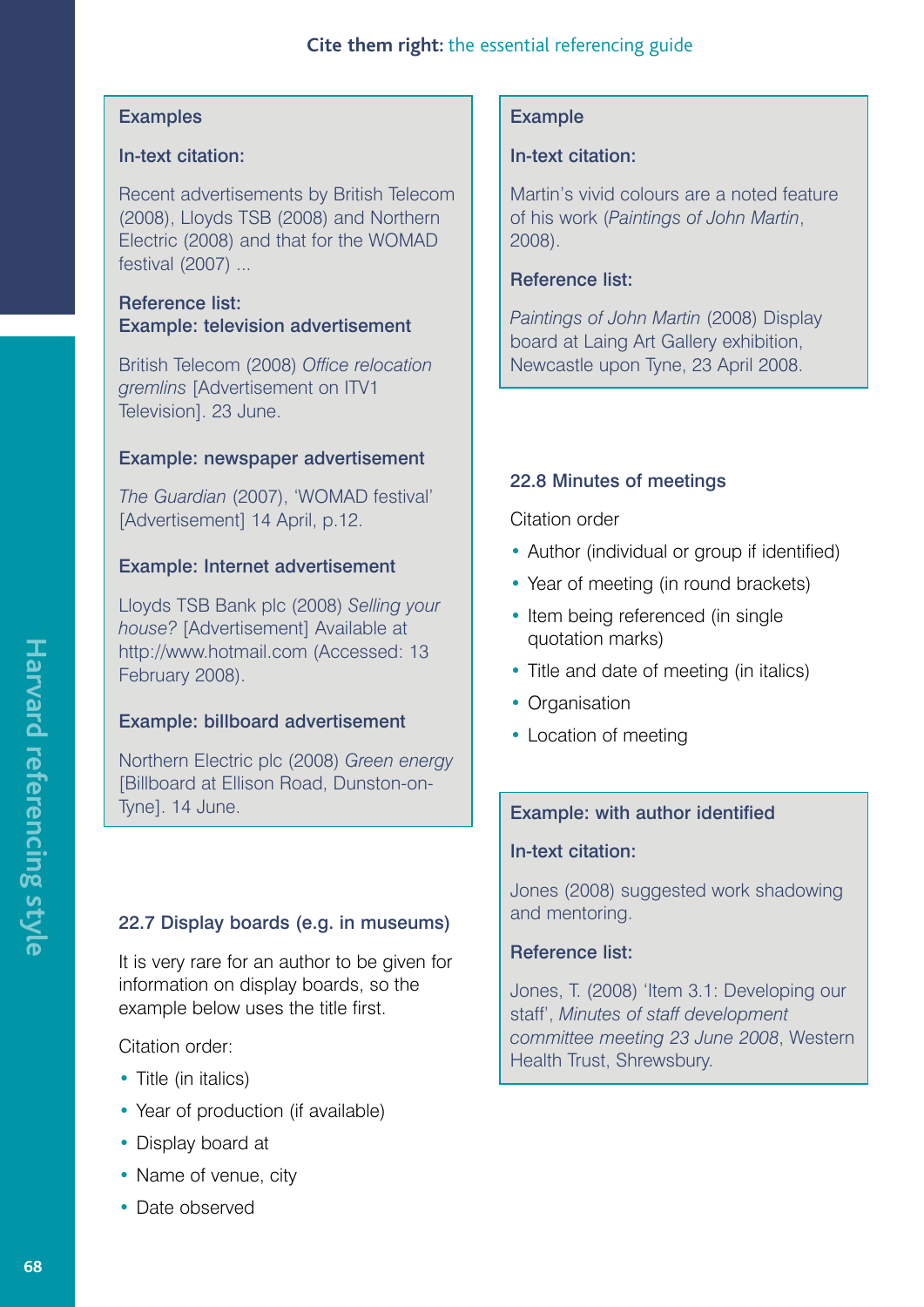## Example: with group name

#### In-text citation:

The Staff development committee (2008) suggested work shadowing and mentoring.

#### Reference list:

Staff development committee (2008) 'Item 3.1: Developing our staff'. *Minutes of staff development committee meeting 23 June 2008*, Western Health Trust, Shrewsbury.

## 22.9 RSS feeds

Really Simple Syndication is a method of notifying subscribers if a favourite web page, for example a news source, has been updated. You should reference the details of the original source, e.g. news web page or newly published journal article, not the RSS feed.

# **23. Personal communications**

## (see also 20.11 Phonecasts)

Personal communications by face-to-face or telephone conversation, letter, e-mail, text message or fax can be referenced using:

Citation order:

- Sender/speaker/author
- Year of communication (in round brackets)
- Medium of communication
- Receiver of communication
- Day/month of communication

#### **Examples**

#### In-text citation:

This was disputed by Walters (2008).

#### Reference list:

Walters, F. (2008) Conversation with John Stephens, 13 August.

Walters, F. (2007) Letter to John Stephens, 23 January.

Walters, F. (2008) E-mail to John Stephens, 14 August.

Walters, F. (2007) Telephone conversation with John Stephens, 25 December.

Walters, F. (2008) Text message to John Stephens, 14 June.

Walters, F. (2007) Fax to John Stephens, 17 December.

Note that both the in-text citations and references begin with the name of the sender of the communication. **NB:** You may need to seek permission from other parties in the correspondence before quoting them in your work. You might also include a copy of written communications in the appendix.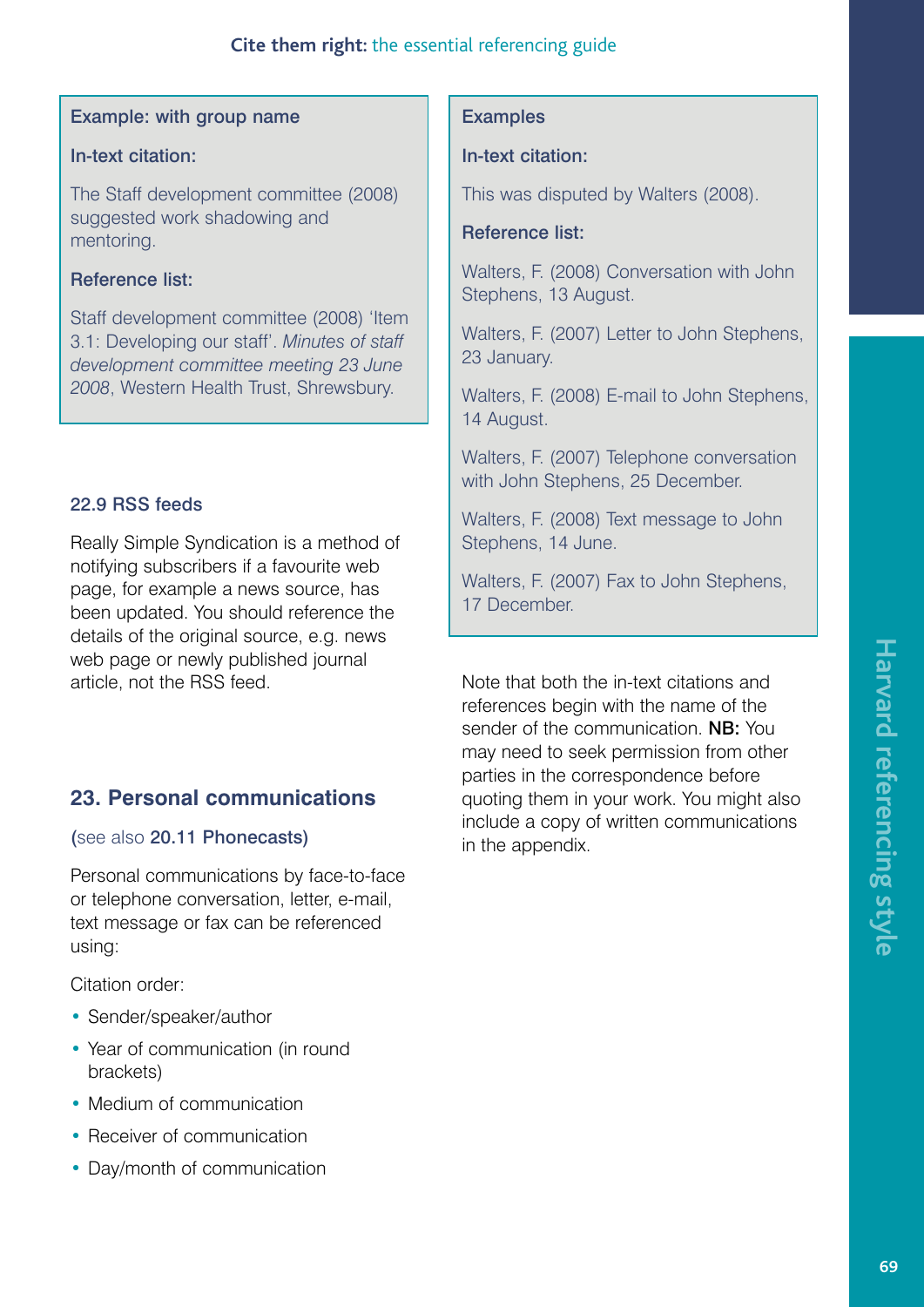# **24. Genealogical sources**

For the Harvard (author-date) referencing style, use the name of the person(s) and the date of the event as the in-text citation and provide the full details in the reference list.

#### 24.1 Birth, marriage or death certificates

Citation order:

- Name of person (in single quotation marks)
- Year of event (in round brackets)
- Certified copy of … certificate for (in italics)
- Full name of person (forenames, surname) (in italics)
- Day/month/year of event (in italics)
- Application number from certificate
- Location of Register Office

If you retrieved the certificate online, after application number from certificate add:

- Name of website (in italics)
- Year of last update (in round brackets)
- Available at: URL
- (Accessed: date)

#### Example

#### In-text citation:

Amy was born in Bristol ('Amy Jane Bennett', 1874) …

#### Reference list:

'Amy Jane Bennett' (1874) *Certified copy of birth certificate for Amy Jane Bennett, 10 April 1874*. Application number 4001788/C. Bristol Register Office, Bristol, Gloucestershire, England.

#### 24.2 Censuses

Citation order:

- Name of person (in single quotation marks)
- Year of census (in round brackets)
- Census return for... (in italics)
- Street, place, county (in italics)
- Registration sub-district (in italics)
- Public Record Office
- Piece number, folio number, page number

If you retrieved the certificate online, add

- Name of website (in italics)
- Year of last update (in round brackets)
- Available at: URL
- (Accessed: date)

## Example

## In-text citation:

Thomas Wilson moved to Willington in the 1850s ('Thomas Wilson', 1861).

## Reference list:

'Thomas Wilson' (1861) *Census return for New Row, Willington, St Oswald subdistrict, County Durham*. Public Record Office: PRO RG9/3739, folio 74, p.11. *Ancestry* (2008). Available at: http://www.ancestry.co.uk (Accessed: 3 July 2008).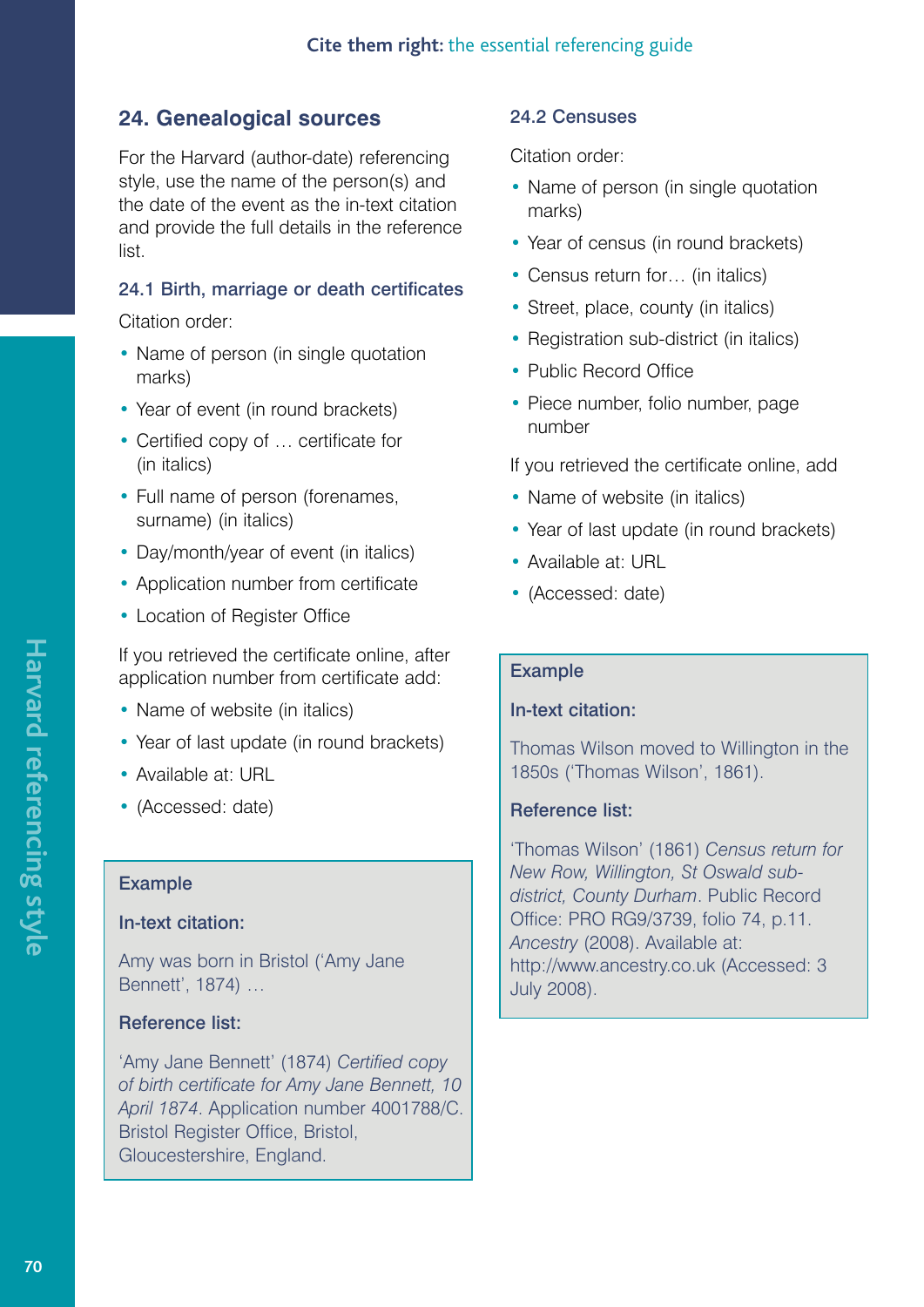# 24.3 Parish registers

Citation order:

- Name of person (in single quotation marks)
- Year of event (in round brackets)
- Baptism, marriage or burial of
- Full name of person (forenames, surname)
- Day/month/year of event
- Title of register (in italics)
- If you retrieved the certificate online, add
- Name of website (in italics)
- Year of last update (in round brackets)
- Available at: URL
- (Accessed: date)

## Example

## In-text citation:

Mary and Edward's wedding ('Edward Robson and Mary Slack', 1784) …

## Reference list:

'Edward Robson and Mary Slack' (1784) Marriage of Edward Robson and Mary Slack, 6 May 1784. *St Augustine's Church Alston, Cumberland marriage register 1784-1812. Genuki*. (2004) Available at: http://www.genuki.org.uk/big/eng/CUL/Alst on/MALS1701.html (Accessed: 3 July 2008).

# 24.4 Military records

Citation order:

- Name of person (in single quotation marks)
- Year of publication (in round brackets)
- Title of publication (in italics)
- Publication details

If you retrieved the document online

- Available at: URL
- (Accessed: date)

## Example

## In-text citation:

Private Wakenshaw fought on even after losing his arm ('Adam Herbert Wakenshaw VC', 2008).

## Reference list:

'Adam Herbert Wakenshaw VC' (2008) *Commonwealth War Graves Commission casualty details*. Available at: http://www.cwgc.org/search/casualty\_detai ls.aspx?casualty=2212745 (Accessed: 2 July 2008).

# **25. Manuscripts**

If the author of a manuscript is known:

- Author
- Year (in round brackets)
- Title of manuscript (in italics)
- Date (if available)
- Name of collection containing manuscript and reference number
- Location of manuscript in archive or repository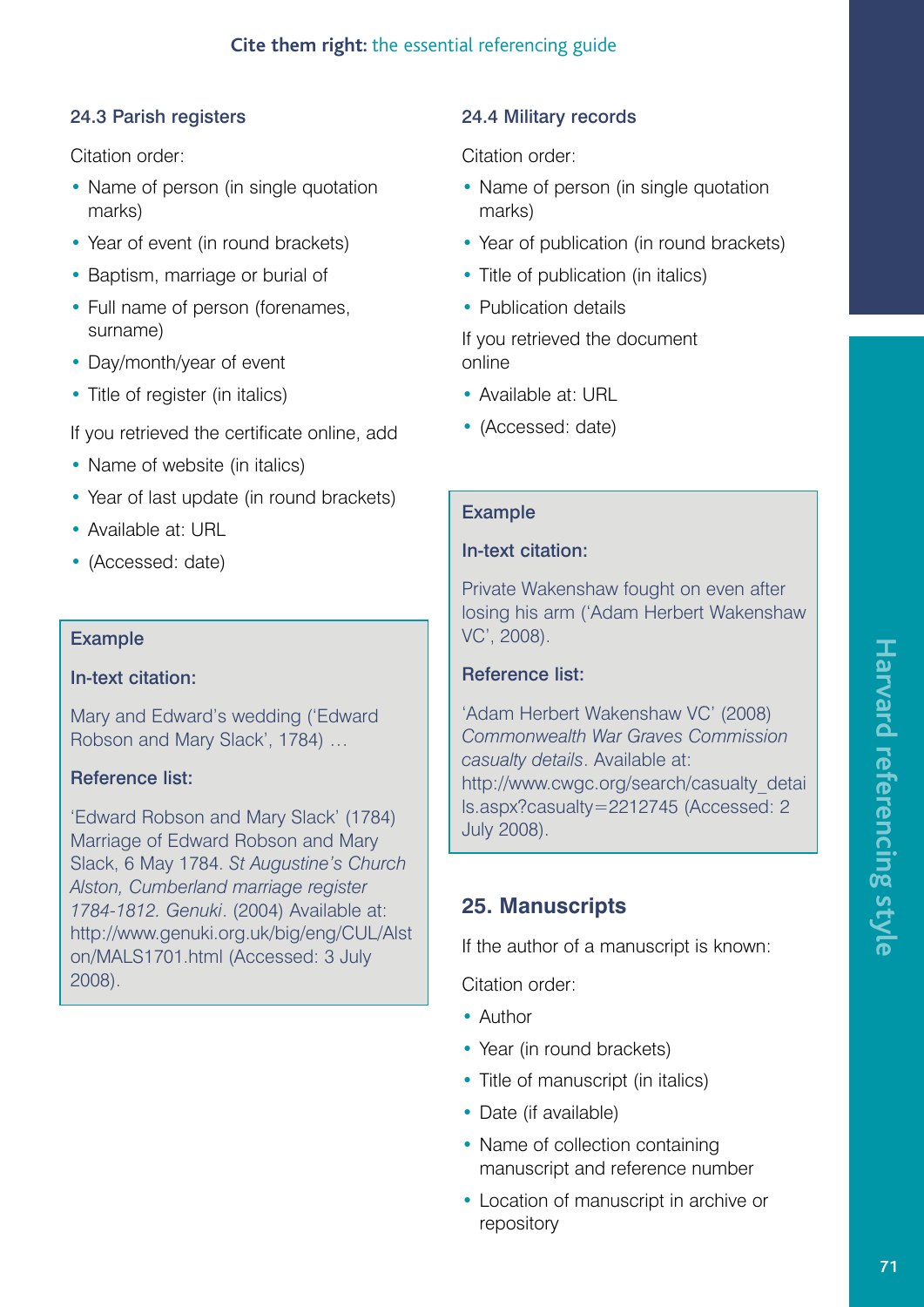# **Cite them right:** the essential referencing guide

#### Example

#### In-text citation:

The architect enjoyed a close relationship with his patron (Newton, 1785).

#### Reference list:

Newton,W. (1785) *Letter to William Ord*, *23 June*. Ord Manuscripts 324 E11/4, Northumberland Collections Service, Woodhorn.

Where the author of a manuscript is not known:

Citation order:

- Title of manuscript (in italics)
- Year (if known, in round brackets)
- Name of collection containing manuscript, and reference number
- Location of manuscript in archive or repository

# Example

#### In-text citation:

Consulting the family records (British Library, Lansdowne MS) the author discovered …

Reference list:

British Library, Lansdowne MS.

Note that no date is given for a collection in the text or in the reference list as the collection contains items of various dates.

#### Example

#### In-text citation:

Expenditure was high in this period (*Fenham journal*, 1795).

## Reference list:

*Fenham journal* (1795) Ord Manuscripts, 324 E12, Northumberland Collections Service, Woodhorn .

To refer to a whole collection of manuscripts (MS), use the name of the collection:

- Location of collection in archive or repository
- Name of collection

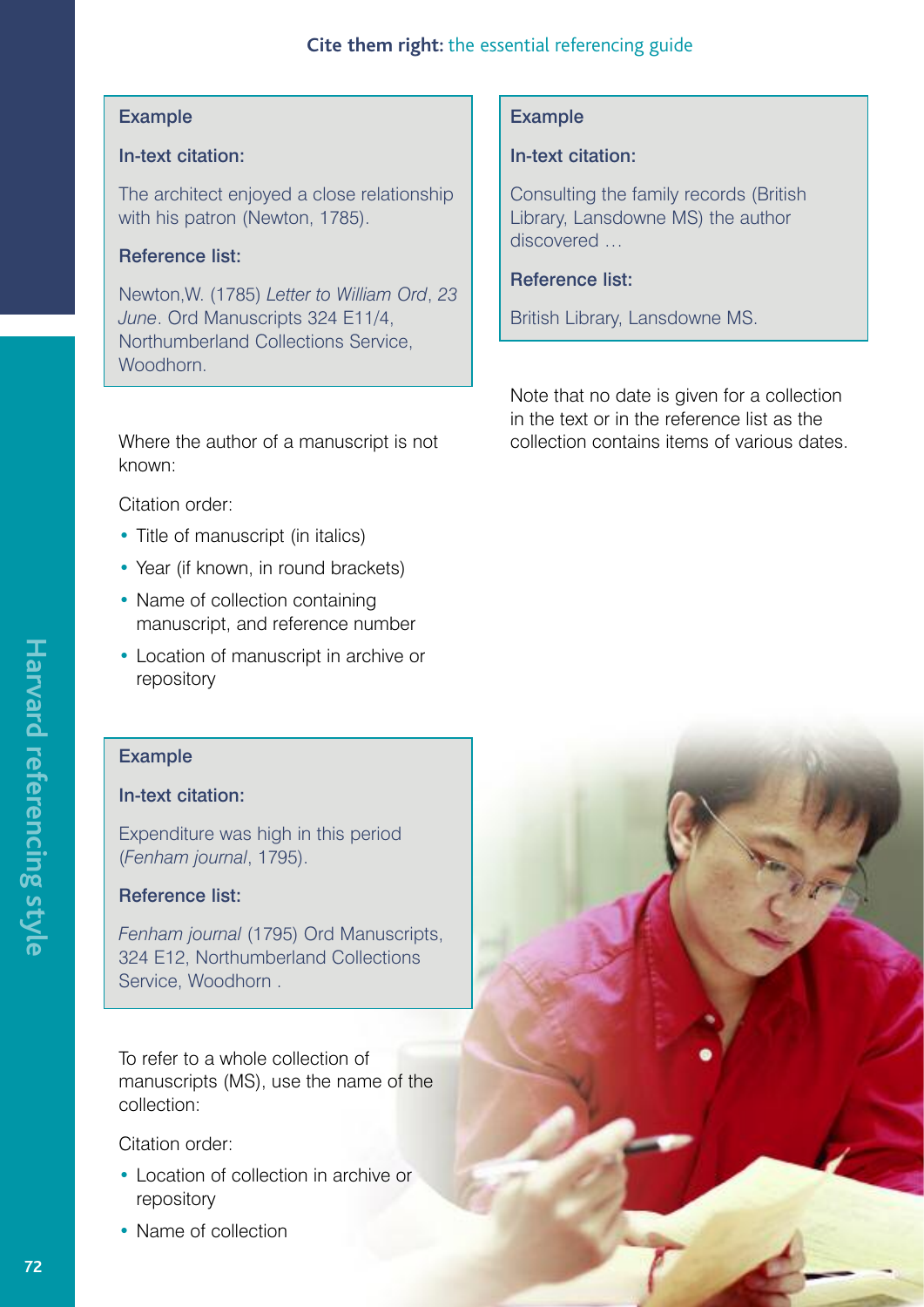## **Section E: Alternatives to the Harvard (author-date) style**

This section has examples of some alternatives to the Harvard referencing style that are used by some university departments and publishers. These are OSCOLA (used in many Law departments), the American Psychological Association (APA), the Modern Language Association (MLA) and the Modern Humanities Research Association (MHRA) referencing styles. Examples of the most commonly used sources are given for each style, along with sample passages of text to illustrate citations, and examples of reference lists using these styles. For advice on how to reference other sources, check the Harvard examples and rearrange the elements of the reference listed there to match the requirements of these alternative styles.

Remember to apply the referencing style you are using consistently throughout your work.

## **E1: Oxford Standard for the Citation Of Legal Authorities (OSCOLA )**

As noted in previous editions of *Cite them right*, there are established guidelines for the referencing of legal materials which vary from the procedures in the rest of this book. Many UK law schools and legal publications use the Oxford Standard for Citation of Legal Authorities (OSCOLA); examples of referencing common legal sources in the OSCOLA format are given below. For more information see Meredith, S. and Endicott, T. (2006) *Oxford Standard for Citation of Legal Authorities*. Available at: http://denning.law.ox.ac.uk/published /oscola\_2006.pdf (Accessed: 30 June 2008).

## Conventions in OSCOLA referencing style

- OSCOLA uses numeric references in the text linked to full citations in footnotes
- There are no in-text citations
- Very little punctuation is used
- Well-established abbreviations are used for legal sources such as law reports and Parliamentary publications
- OSCOLA assumes that you are referencing UK legal sources. If you are writing about legal material in several countries, use abbreviations of the nations to denote different jurisdictions, e.g. Access to Justice Act 1999 (UK); Homeland Security Act 2001 (USA).

## How to reference sources in the OSCOLA style

#### E1.1 Books

Citation order:

- Author,
- Book title (in italics)
- (Publisher, Place Date)

## Example

#### Reference list:

C.M.V. Clarkson, *Criminal law: text and materials* (Sweet & Maxwell, London 2007).

## E1.2 Journal articles

Citation order:

- Author,
- Article title (in single quotation marks)
- (Year)
- Volume number
- Abbreviated journal title,
- First page number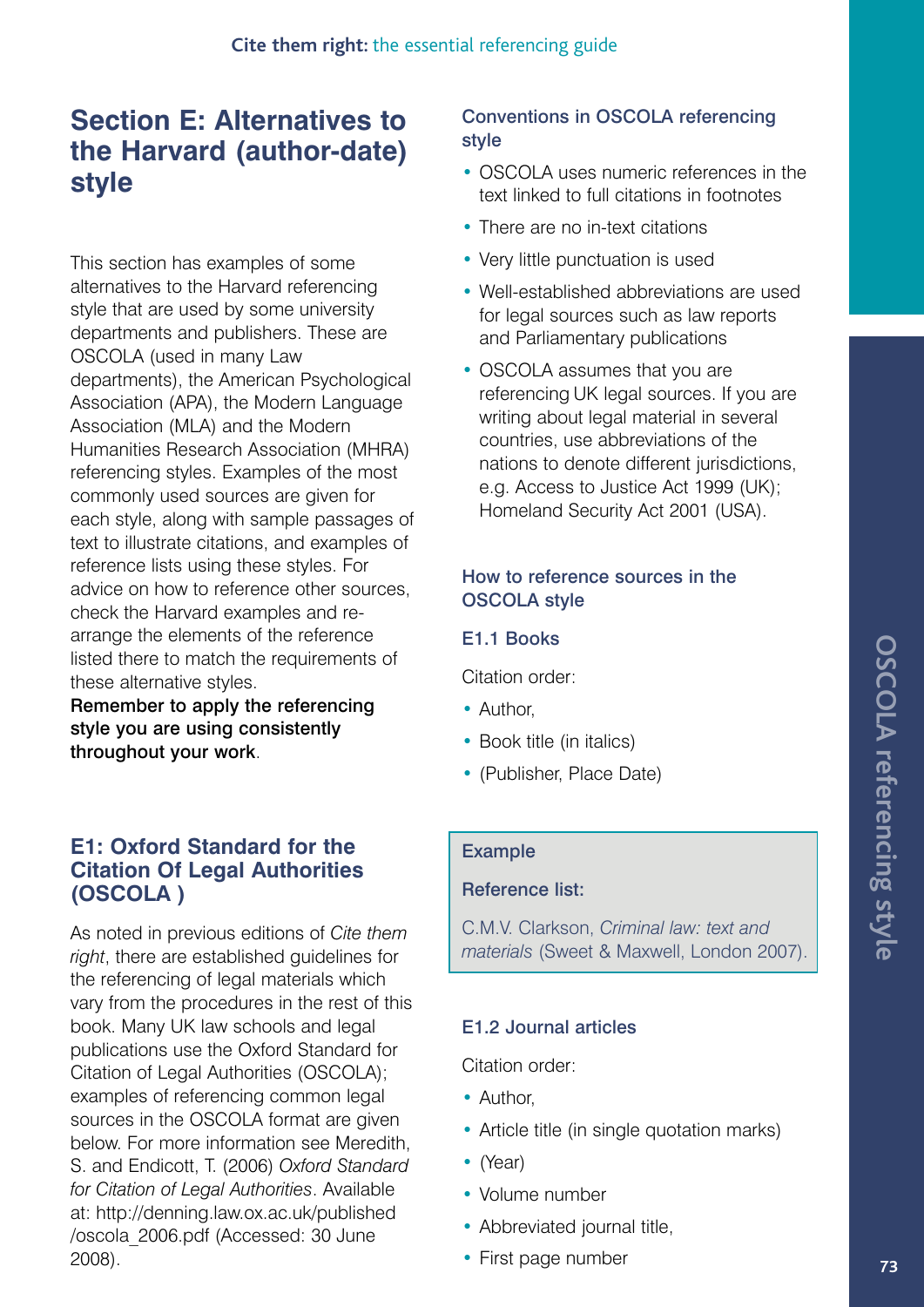## Example

#### Reference list:

A.J. Roberts, 'Evidence: bad character pre-Criminal Justice Act 2003 law' (2008) 4 Crim L R, 303.

## E1.3 e-journal articles

Note: OSCOLA (Meredith and Endicott, 2006, p.20) suggests that for print articles the year is enclosed in round brackets, but for e-journal articles that the year is enclosed in square brackets.

Citation order:

- Author
- 'Article title' (in single quotation marks)
- [Year]
- Volume number
- Abbreviated journal title,
- First page number
- $\cdot$  <URL>
- accessed date

## Example

## Reference list:

C. Behan and I. O'Donnell 'Prisoners, politics and the polls: enfranchisement and the burden of responsibility' [2008] 48(3) Brit J Criminol, 31  $<$ doi:10.1093/bic/azn004 $>$  accessed 6 July 2008.

## E1.4 Bills (either House of Commons or House of Lords)

Citation order:

- Short title
- House in which it originated
- Parliamentary session (in round brackets)
- Bill number (in square brackets for Commons bills, no brackets for Lords bills)

## Example

## Reference list:

Transport HC Bill (1999-2000) [8]

Transport HL Bill (2007-08) 1.

## E1.5 UK Statutes (Acts of Parliament)

A major change in the citation of UK legal sources took place in 1963. Before this, an Act was cited according to the regnal year (i.e. the number of years since the monarch's accession).

## E1.5a Pre-1963 statutes

Citation order:

- Title of Act and Year
- Regnal year
- Name of sovereign
- Chapter number

## Example

## Reference list:

Act of Supremacy 1534 (26 Hen 8 c1)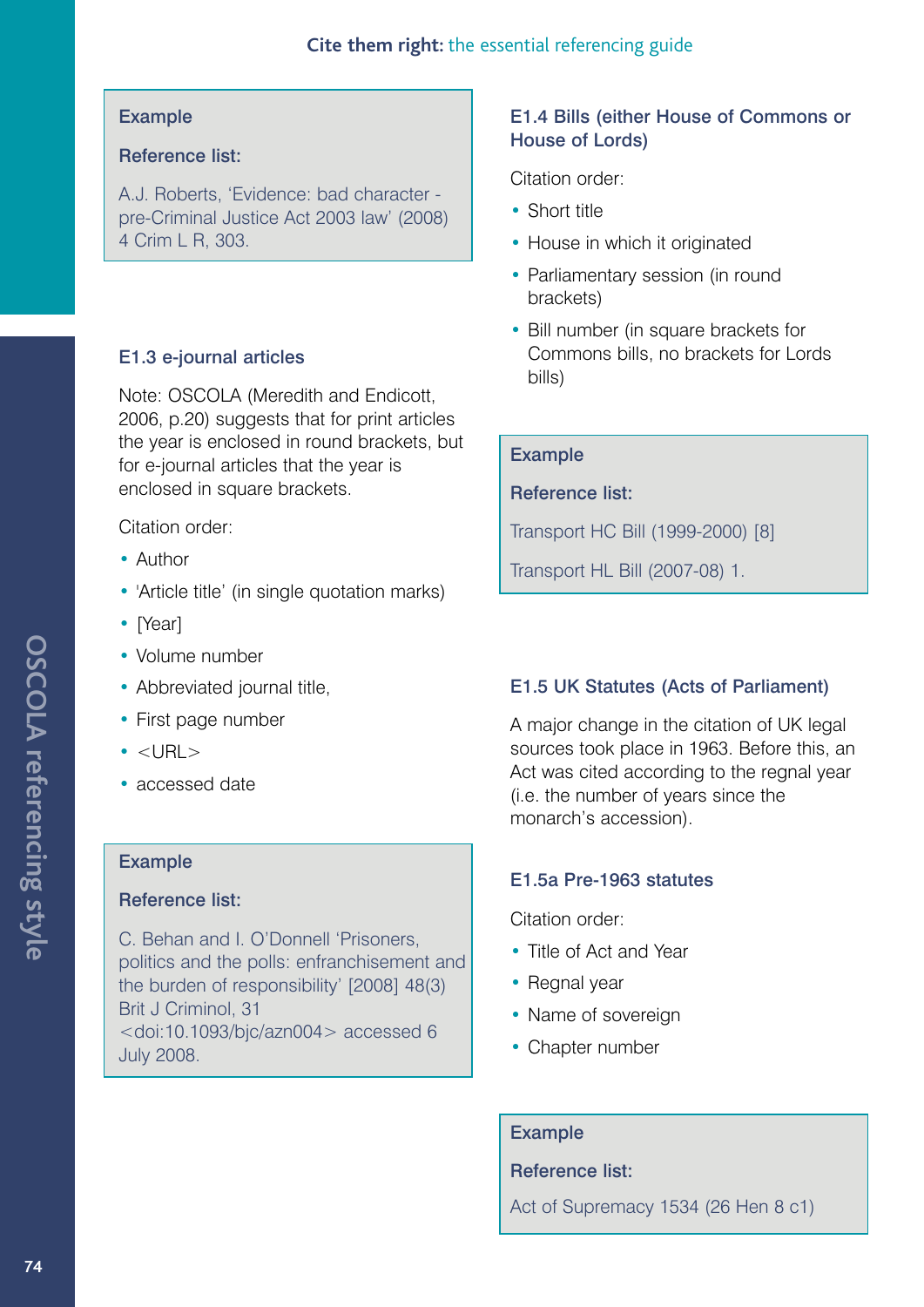## E1.5b Post-1963 statutes

Use the short title of an Act, with the year in which it was enacted.

Citation order:

- Short title of Act
- Year enacted

#### Example

Reference list:

Access to Justice Act 1999.

## E1.5c Parts of Acts

Citation order:

- Short title of Act
- Year enacted
- Pt for Part
- s for section number
- Sub-section number (in round brackets)
- Paragraph number (in round brackets)

## Example

Reference list:

Finance Act 2007, Pt1, s 2(1)(b).

## E1.6 Statutory Instruments

Citation order:

- Name/title
- SI Year/number

## Example

## Reference list:

Terrorism (United Nations Measures) Order 2001 SI 2001/3365.

## E1.7 Command Papers

Citation order:

- Author
- Title (in single quotation marks)
- Paper number and year (in round brackets)

## Example

## Reference list:

Lord Chancellor's Department, 'Government policy on archives'. (Cm 4516, 1999).

## E1.8 Law reports (cases)

Citation order:

- Case (in italics)
- Date, volume number and abbreviation for name of report and first page of report

## Examples

## Reference list:

*Hazell v Hammersmith and Fulham London Borough Council* [1992] 2 AC 1

(Date in square brackets - in accordance with the convention used for legal material)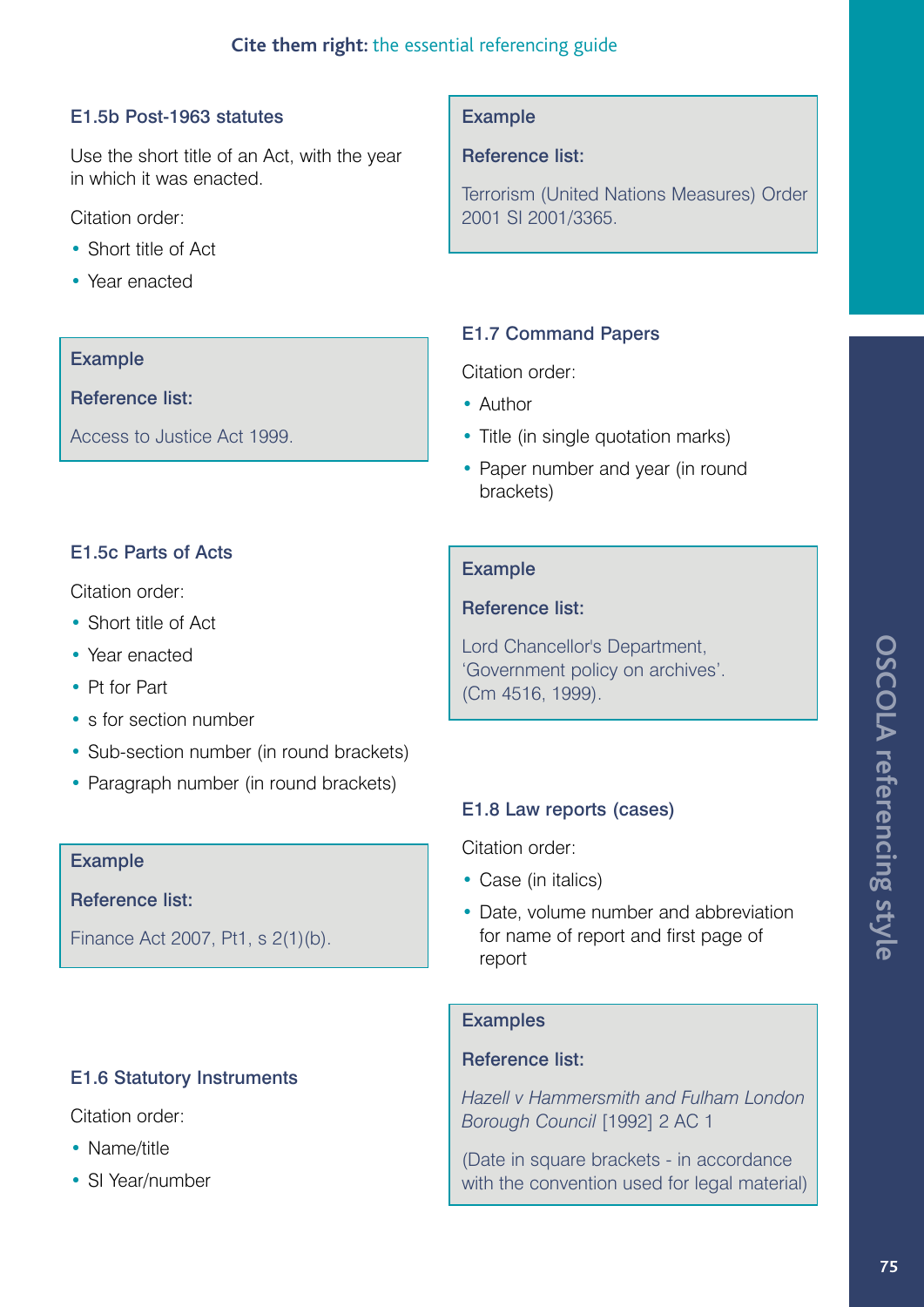*R v Edwards (John)* (1991) 93 Cr App R 48

(Date in round brackets because there is also a volume number).

## E1.9 Hansard

Hansard is the official record of debates and speeches given in Parliament. Note that OSCOLA (2006) suggests a form of referencing for Hansard that varies from that given by the House of Commons Information Office (2008) *Factsheet G17: The Official Report*. After discussion with the author of OSCOLA, we suggest that you use the form given in *Factsheet G17: The Official Report*.

Citation order

- Abbreviation of House
- Deb (for Debates)
- Date of debate
- Volume number
- Column number

## **Examples**

## Reference list:

HC Deb 19 June 2008 vol 477 c1183

• If you are citing a Commons Written Answer, use the suffix W after the column number:

e.g. HC Deb 19 June 2008 vol 477 c1106W

• If you are citing a Lords Written Answer, use the prefix WA before the column number:

e.g. HL Deb 19 June 2008 vol 702 cWA200

• Use the suffix WS if you are citing a Written Statement:

e.g. HC Deb 13 November 2001 c134WS

• Use the suffix WH if you are citing a debate in Westminster Hall:

e.g. HC Deb 21 May 2008 vol 476 c101WH

• If quoting very old Hansards it is usual, although optional, to include the series number:

Hansard HC (5th series) vol. 878 c69 (13 January 1907)

• In 2006 the earlier system of Standing Committees was replaced by Public Bill **Committees** 

Standing Committee Hansard should be cited as follows:

SC Deb (A) 13 May 1998 c345.

The new Public Bill Committees would be cited thus:

Health Bill Deb 30 January 2007 c12-15

unless the Bill title is so long that this becomes ridiculous. In this case use:

PBC Deb (Bill 99) 30 January 2007 c12-15

or, where the context makes the Bill obvious,

PBC Deb 30 January 2007 c12-15

• In Hansard itself, citations are given in the form [Official Report, 17 December 1979; Vol. 976, c. 37].

For more information on the use of Hansard, see *Factsheet G17: The Official Report* (2008) produced by the House of Commons Information Office. Available at: http://www.parliament.uk/documents/uploa d/g17.pdf (Accessed: 2 July 2008).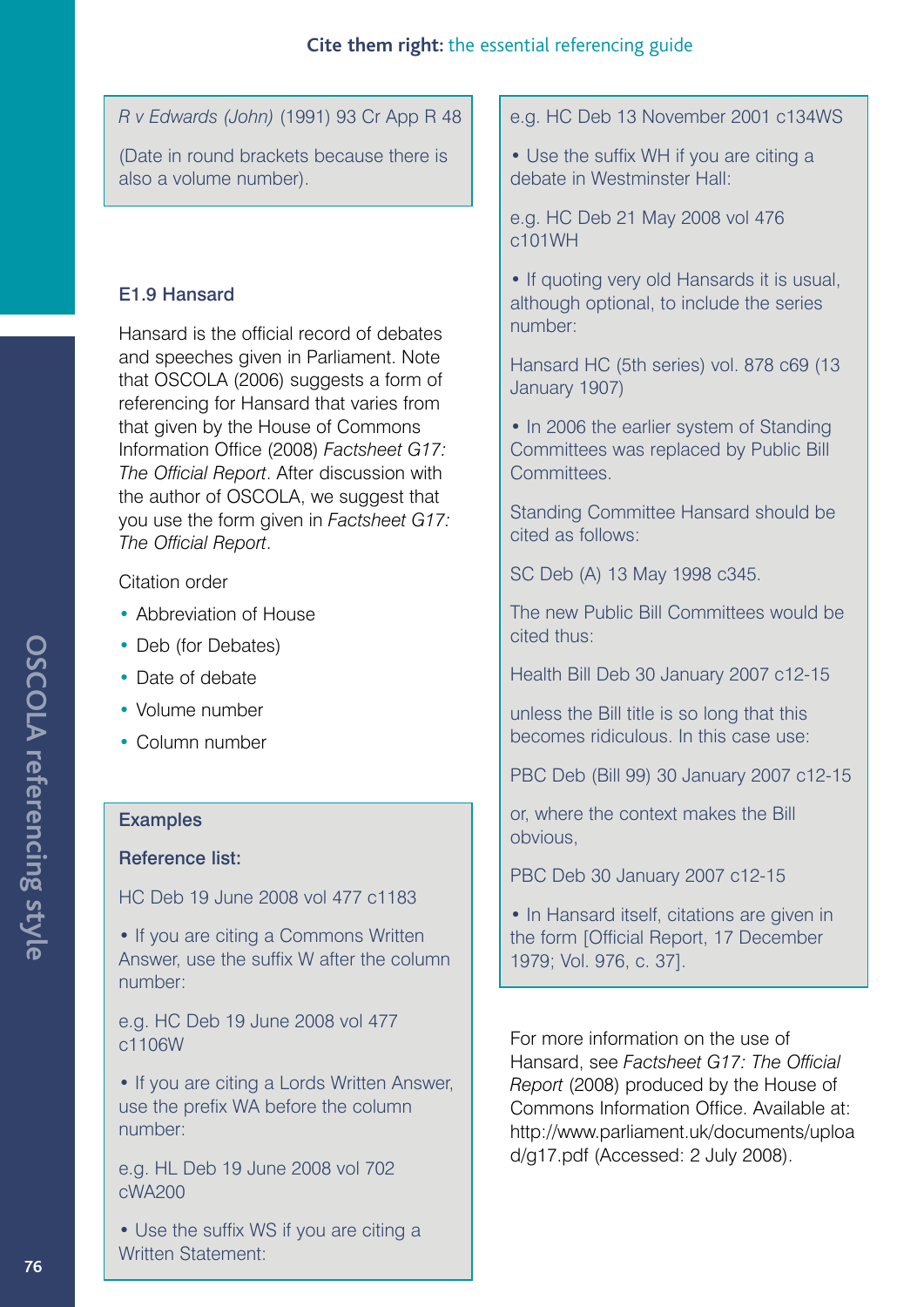A fully searchable version of Hansard from 1988 for the Commons and from 1995 for the Lords is available online at http://www.publications.parliament.uk/pa/p ahansard.htm (Accessed: 2 July 2008).

## E1.10 Legislation from devolved **Assemblies**

OSCOLA (2006) does not give examples of devolved Assembly legislation. Based on Great Britain. Ministry of Justice (2008) *How we cite legislation*. Available at: http://www.statutelaw.gov.uk/help/How\_we cite\_legislation.htm (Accessed: 7 July 2008), we suggest the following forms:

## E1.10a Acts of the Scottish Parliament

For Acts of the post-devolution Scottish Parliament, replace the Chapter number with "asp" (meaning Act of the Scottish Parliament).

Citation order:

- Title of Act including year
- asp number.

## Example

Reference list:

Budget (Scotland) Act 2004 asp 2.

## E1.10b Scottish Statutory Instruments

## Citation order:

- Title includes year
- Scottish Statutory Instrument (S.S.I.) number (in round brackets)

## Example

## Reference list:

Tuberculosis (Scotland) Order 2005 (S.S.I. 2005/434).

## E1.10c Acts of the Northern Ireland Assembly

Citation order:

- Title of Act (Northern Ireland)
- Year
- Chapter number

## Example

## Reference list:

Ground Rents Act (Northern Ireland) 2001 c.5

## E1.10d Statutory Rules of Northern Ireland

The Northern Ireland Assembly may pass Statutory Instruments. These are called Statutory Rules of Northern Ireland.

Citation order:

- Title of Rule (Northern Ireland)
- Year
- (Year/SR number)

## Example

## Reference list:

Smoke Flavourings Regulations (Northern Ireland) 2005 (SR 2005/76).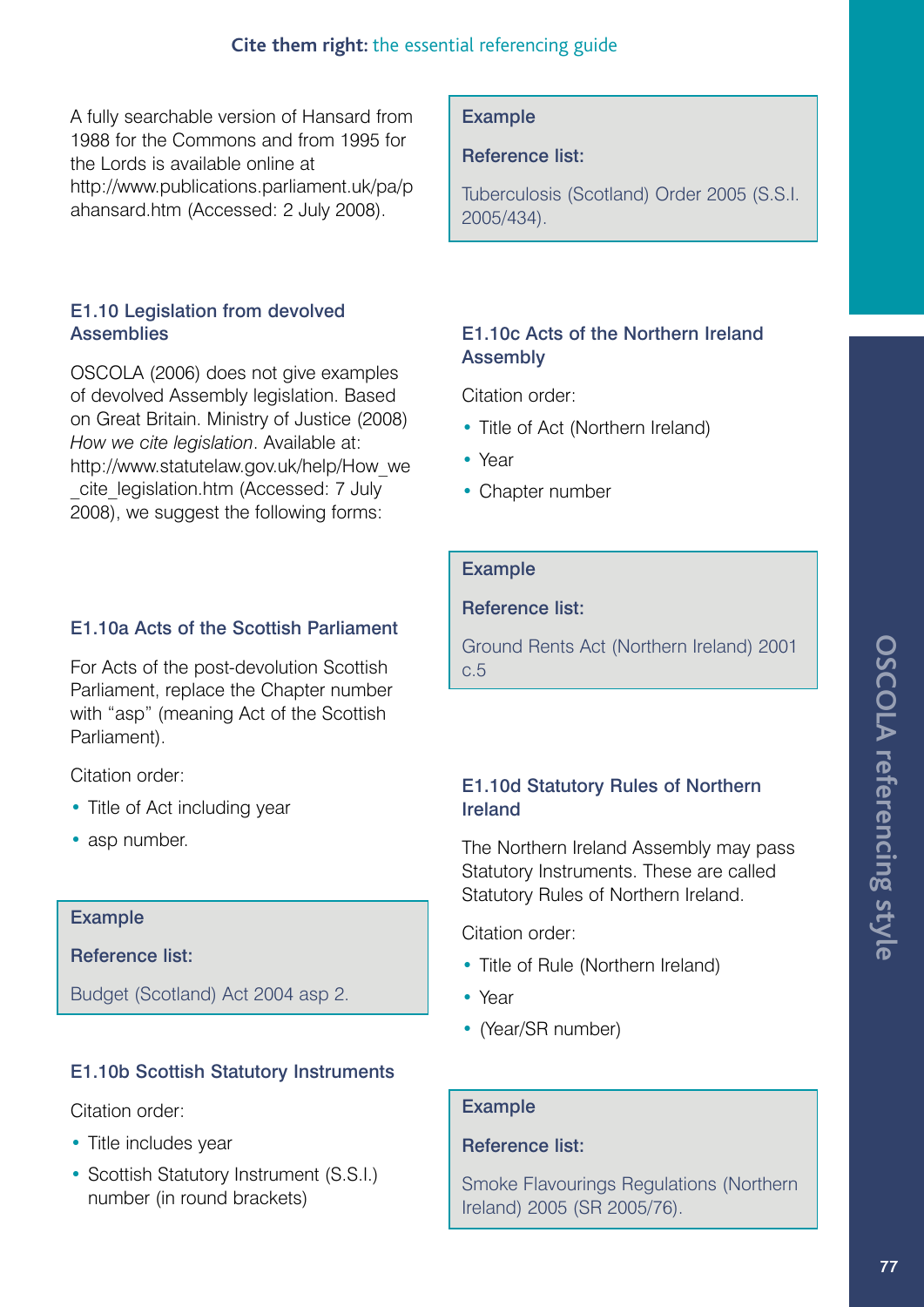#### E1.10e Welsh Assembly legislation

The Welsh Assembly may pass Assembly Measures, which are primary legislation but are subordinate to UK statutes. At the date of writing (6 August 2008) no Assembly Measures had been passed. The Welsh Assembly may pass Statutory Instruments. As well as the SI number and year, Welsh Statutory Instruments have a W. number.

Citation order:

- Title of order (Wales)
- Year
- Year/SI number (W. number)

#### Example

#### Reference list:

The Bluetongue (Wales) Order 2003 Welsh Statutory Instrument 2003/326 (W.47).

## E1.11 European Union legislation

EU legislation may be directives, decisions and regulations.

Citation order:

- Legislation type
- $\bullet$  (EC)
- Number and title
- Publication detail from the Official Journal (OJ) of the European **Communities**

## E1.12 United States legal material

For information on citing and referencing US legal material see *The Bluebook: a uniform system of citation* (2005) Harvard Law Review Association. A useful online guide is Martin, P.W. (2007) *Introduction to basic legal citation*. Available at: http://www.law.cornell.edu/citation/ (Accessed: 6 July 2008).

## OSCOLA sample text

The Judge noted the case of *R. v. Edwards*.1 The Access to Justice Act 19992 and the Terrorism (United Nations Measures) Order<sup>3</sup> strengthened this interpretation. An alternative view was suggested by Clarkson<sup>4</sup> and most recently by Behan and O'Donnell.<sup>5</sup>

## OSCOLA sample reference list

- 1. *R v Edwards (John)* (1991) 93 Cr App R 48
- 2. Access to Justice Act 1999.
- 3. Terrorism (United Nations Measures) Order 2001 SI 2001/3365.
- 4. C.M.V. Clarkson, *Criminal law: text and materials* (Sweet & Maxwell, London 2007).
- 5. C. Behan and I. O'Donnell 'Prisoners, politics and the polls: enfranchisement and the burden of responsibility' [2008] 48(3) Brit J Criminol, 31

<doi:10.1093/bjc/azn004> accessed 6 July 2008.

## Example

#### Reference list:

Council Directive (EC) 2008/52 on certain aspects of mediation in civil and commercial matters [2008] OJ L136/3.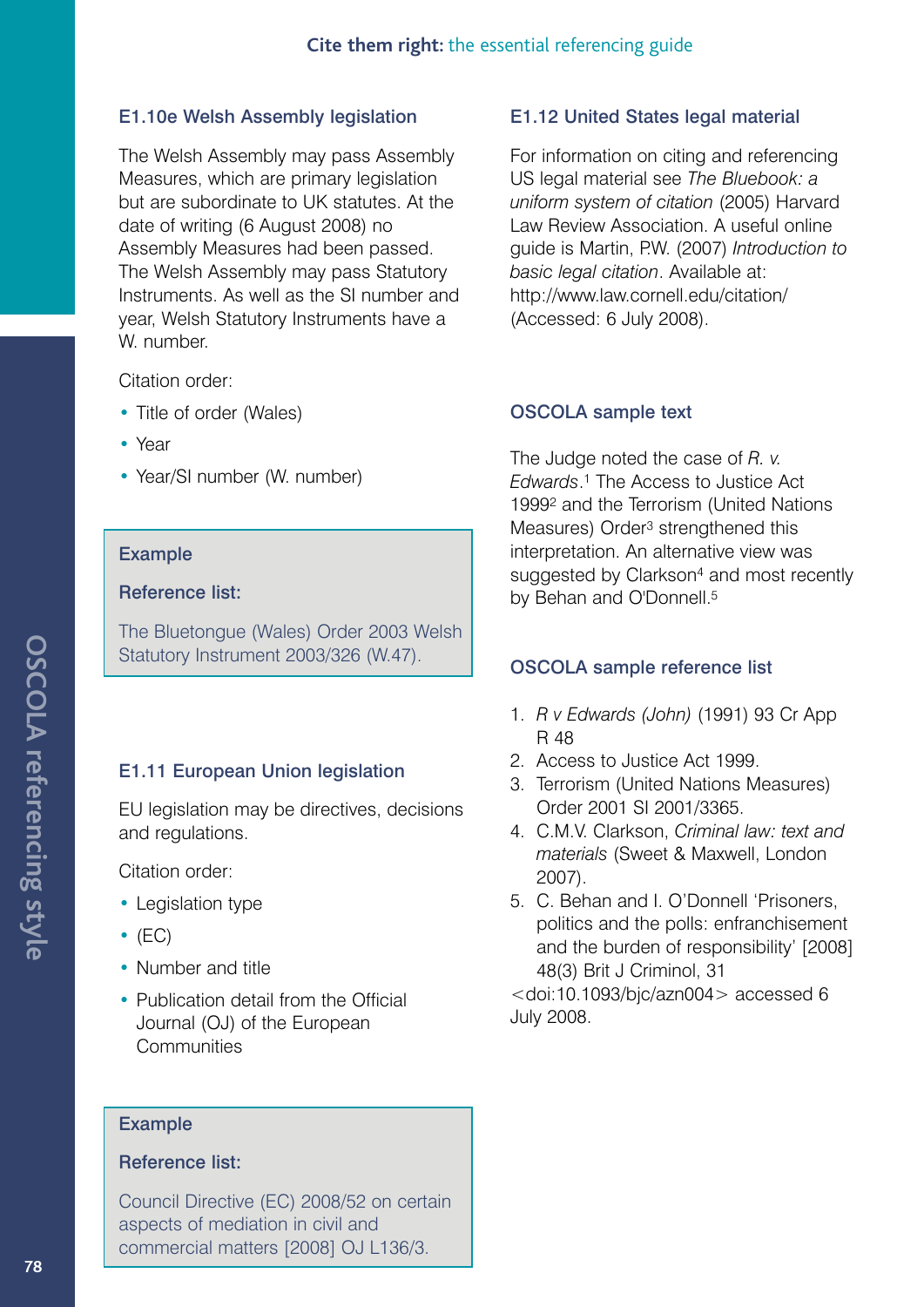## **E2. American Psychological Association (APA) referencing style**

The APA referencing style is used in some social science subjects. It uses an authordate format, like Harvard, to identify details in the text. Full details are given in an alphabetical list of references.

## Conventions in APA referencing style Multiple authors and *et al*.

• The APA insists that up to six authors are listed by name in an in-text citation:

#### Example

Smith, Jones, Cassidy, Grey, Timms and Anders (2006) ...

• If there are seven or more authors use the first author and *et al*. for the in-text citation:

#### Example

Games can assist recovery (Weathers *et al*., 1981) …

• But all authors should be listed in your reference list:

#### Example

Weathers, L., Bedell, J.R., Marlowe, H., Gordon, R.E., Adams, J., Reed, V., Palmer, J., and Gordon, K.K. (1981). Using psychotherapeutic games to train patients' skills. In R.E. Gordon and K.K. Gordon, (Eds.) *Systems of treatment for the mentally ill* (pp.109-124). New York: Grune and Stratton, 1981.

## **Titles**

- The titles of sources are italicised, as are volume numbers of journal articles, but not issue or page numbers.
- Titles of articles within journals, or chapters within books, are not enclosed in quotation marks.

#### Page numbers

• Page numbers for book chapters are given immediately after the title of the book in round brackets and before publication details.

#### Internet sources

• Internet sources should be indicated by Retrieved day/month/year from URL:

#### Example

*Upton health centre*: *surgery times* (2008). Retrieved 15 June 2008 from http://www.uptonnhs.org.uk.

#### Footnotes or endnotes

• You can use footnotes or endnotes in the APA referencing style to bring in additional information. Use a superscript number for the footnote (see Glossary).

#### How to reference common sources

#### E2.1 Books

Citation order:

- Author/editor
- Year of publication (in round brackets)
- Title (in italics)
- Edition (only include the edition number if it is not the first edition)
- Place of publication: Publisher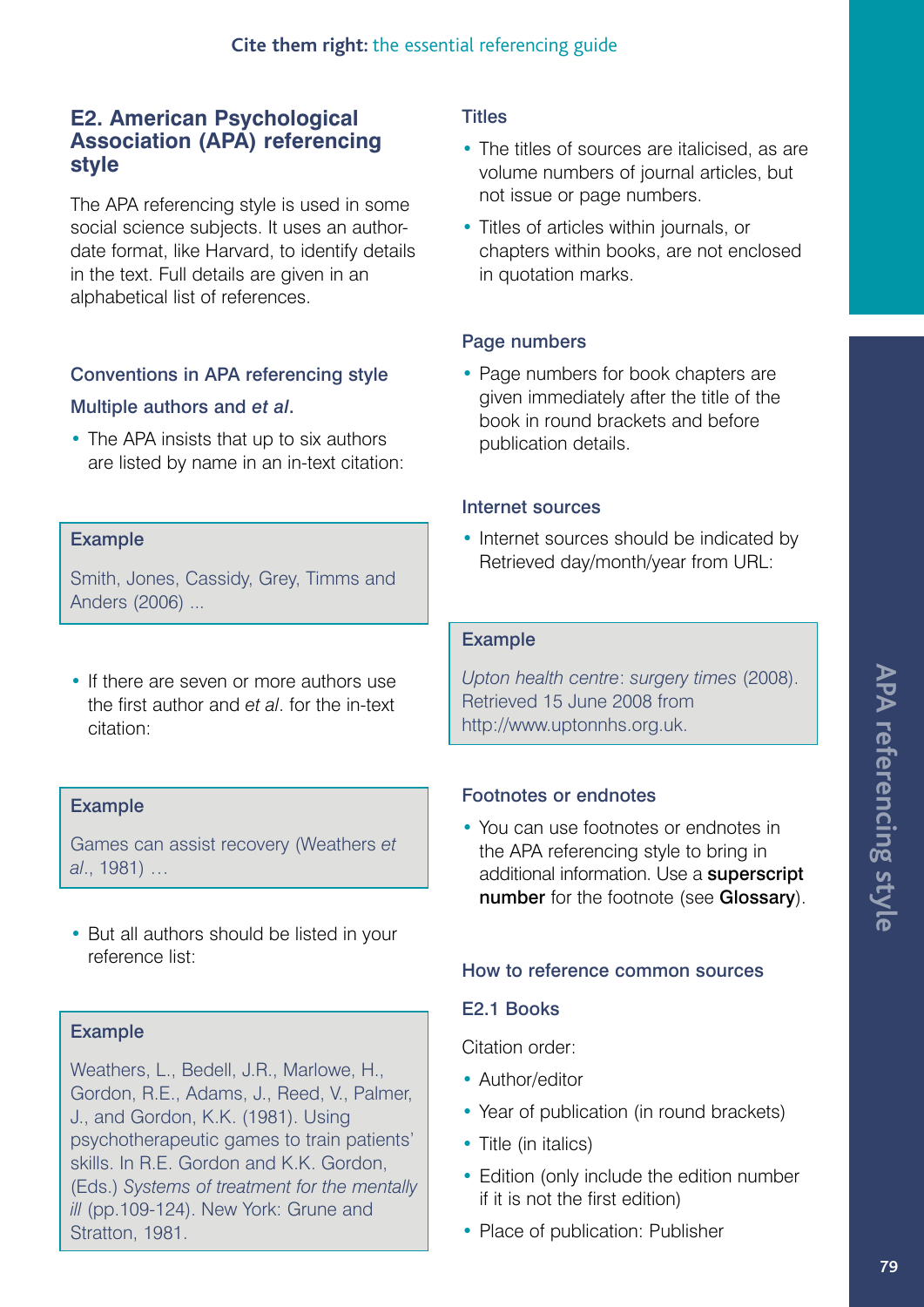## Example

## In-text citation:

Earlier analysis (Freud, 1936, p.54) …

## Reference list:

Freud, A. (1936). *The ego and the mechanisms of defense*. New York: International Universities Press.

## E2.2 Chapters/sections of edited books

Citation order:

- Author of the chapter/section (surname followed by initials)
- Year of publication (in round brackets)
- Title of chapter/section
- In
- Name of editor of book (Ed.)
- Title of book (in italics)
- Page numbers of chapter/section (in round brackets)
- Place of publication: Publisher

## Example

## In-text citation:

The view proposed by Leites (1990, p.444) …

## Reference list:

Leites, N. (1990). Transference interpretations only? In A.H. Esman (Ed.) *Essential papers on transference* (pp.434- 454). New York: New York University Press.

## E2.3 Journal articles

Citation order:

- Author (surname followed by initials)
- Year of publication (in round brackets)
- Title of article
- Title of journal (in italics)
- Volume number (in italics)
- Issue (in round brackets) and page numbers

#### Example

## In-text citation:

Research by Frosch (2002) …

## Reference list:

Frosch, A. (2002). Transference: psychic reality and material reality. *Psychoanalytic Psychology*, *19*(4):603-633.

## E2.4 Journal articles (e-journals)

Citation order:

- Author
- Year of publication (in round brackets)
- Title of article
- Title of journal (in italics)
- Volume number (in italics)
- Issue (in round brackets) and page numbers
- Retrieved
- Date of access
- from Name of collection (in italics)
- URL of collection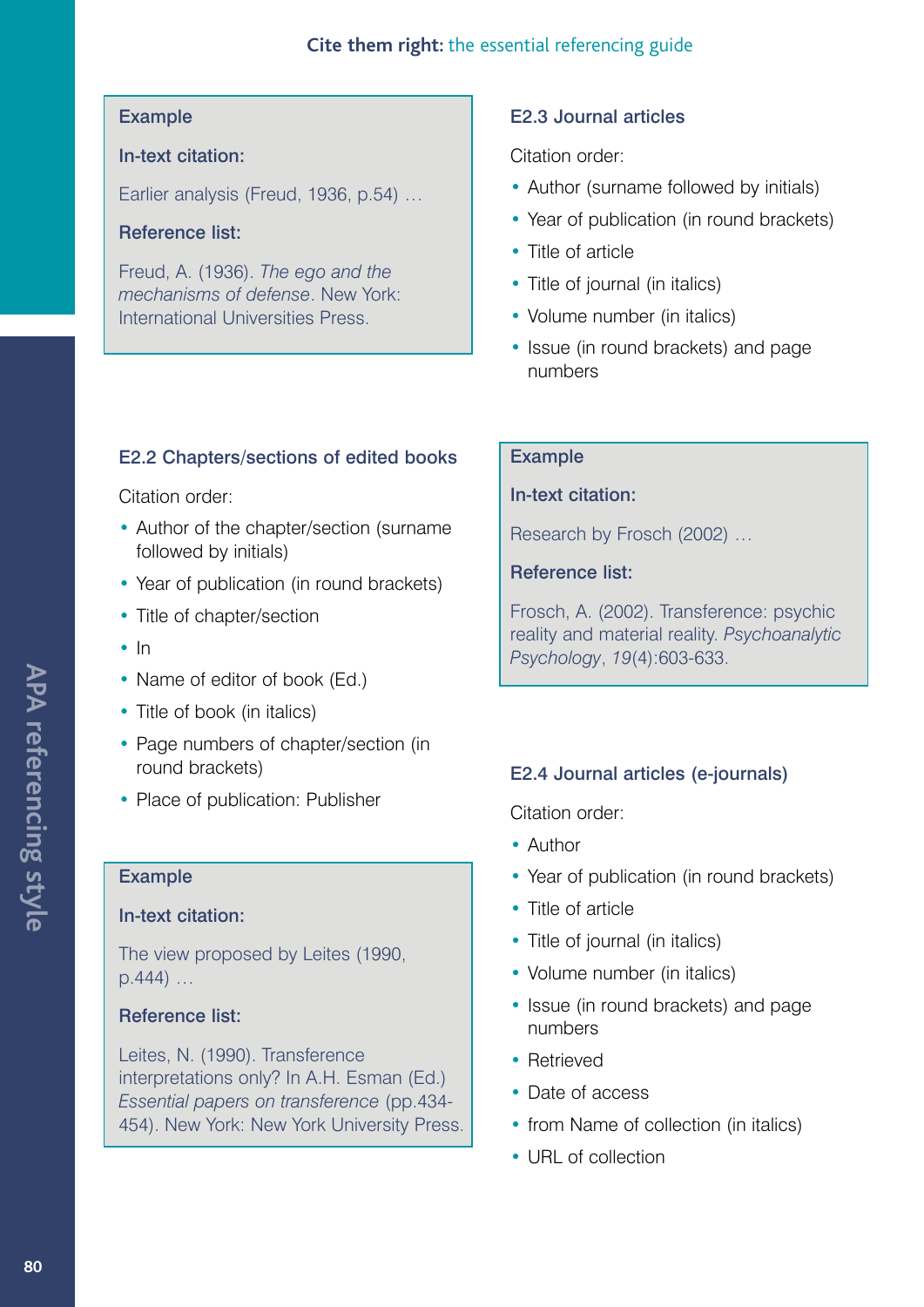## Example

## In-text citation:

Violence is a factor in many instances of transference (Shubs, 2008).

## Reference list:

Shubs, C.H. (2008). Transference issues concerning victims of violent crime and other traumatic incidents of adulthood. *Psychoanalytic Psychology*, *25*(1), 122-141. Retrieved 14 June 2008, from *Ovid* http://ovidsp.uk.ovid.com/spb/ovidweb.cgi

## E2.5 Organisation or personal Internet sites

Citation order:

- Author
- Year that the site was published/last updated (in round brackets)
- Title of Internet site (in italics)
- Retrieved
- Date of access
- from URL

## Example

## In-text citation:

There are several career paths (British Psychological Association, 2008) …

## Reference list:

British Psychological Association (2008) *Areas of psychology*. Retrieved 15 June 2008, from http://www.bps.org.uk/careers/areas/areas \_home.cfm

For web pages where no author can be identified, you should use the web page's title. If no title either, use the URL.

## Example

## In-text citation:

As suggested by one website (*Learn to profile people*, 2008) …

## Reference list:

*Learn to profile people* (2008). Retrieved 14 June 2008 from http://lifehacker.com/346372/learn-toprofile-people.

## This sample text shows how sources would be cited:

The theory of transference was developed by the research of Leites (1990) and Frosch (2002). Shubs (2008) has recently identified violence as a factor in transference. There are many other factors in transference (Bisby, 2005).

## The reference list for the above text would be:

Bisby, L.B. (1993). Transference. *Journal of Metapsychology*. Article 101. Retrieved 14 June 2008, from http://www.tir.org/metapsy/jom/101\_transfe r.html.

Frosch, A. (2002). Transference: psychic reality and material reality. *Psychoanalytic Psychology, 19*(4):603-633.

Leites, N. (1990). Transference interpretations only? In A.H. Esman, (Ed.) *Essential papers on transference* (pp.434- 454). New York: New York University Press.

Shubs, C.H. (2008). Transference issues concerning victims of violent crime and other traumatic incidents of adulthood. *Psychoanalytic Psychology, 25*(1), 122-141. Retrieved 14 June 2008, from *Ovid* http://ovidsp.uk.ovid.com/spb/ovidweb.cgi.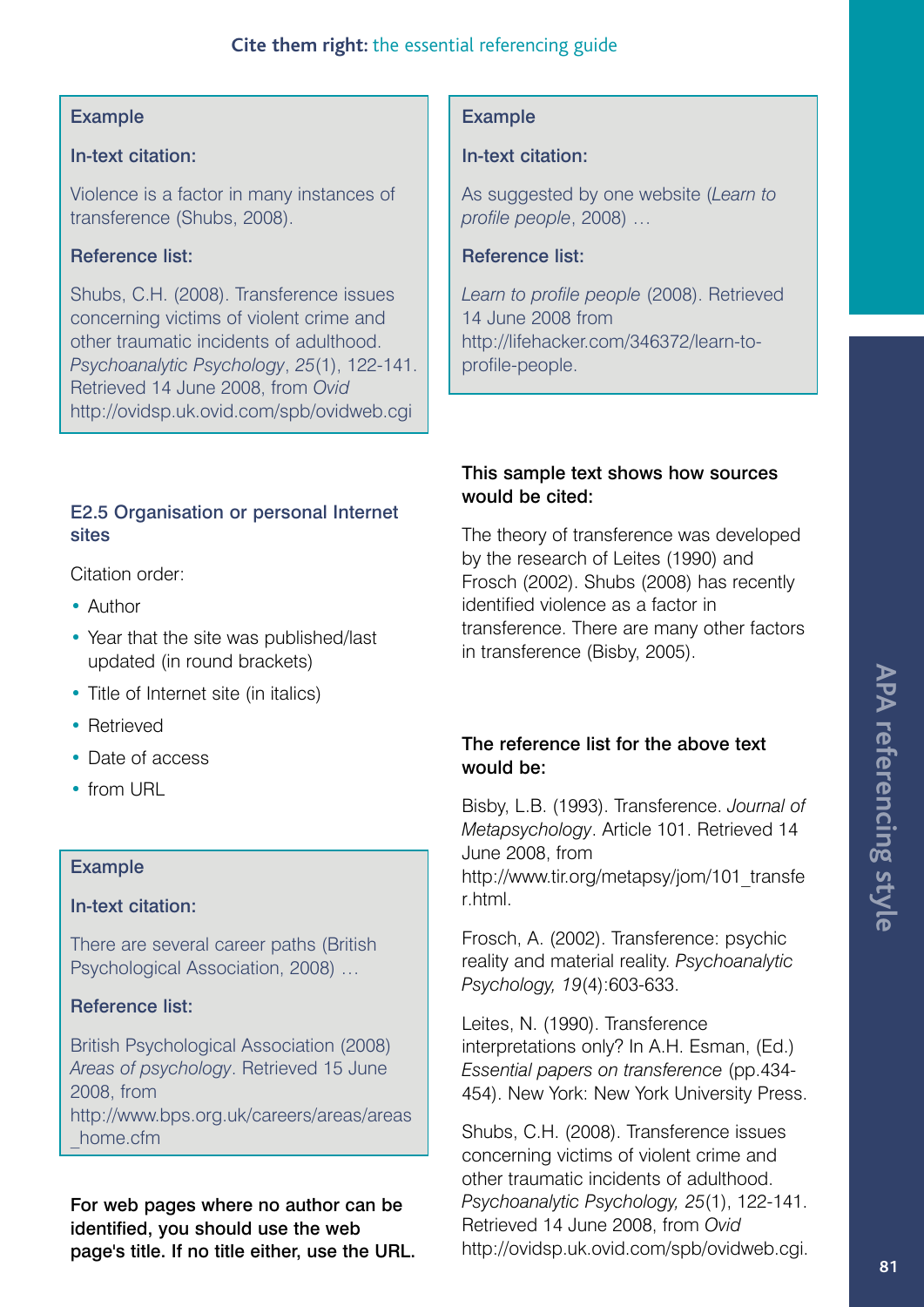## E3. Modern Language Association (MLA) referencing style

The MLA referencing style is sometimes used in humanities subjects, including languages and literature. Emphasis is placed on the author's name (or if not available, the title of the source). The authors' full names, as written on the title pages, should be used. Sources are listed in a **Cited Works** List at the end of your work. Sources that are not cited in your text can be included in footnotes or endnotes (see Glossary). In-text citations use the author's name and if possible a page number within the source. To find the full details of the source being cited, the reader must refer to the Cited Works List.

## Conventions when using the MLA referencing style

#### Author's name

• For in-text references and footnotes, give the author's name as forename(s) followed by surname, e.g. Peter Leach. For the Cited Works List, give surname, then forename(s), e.g. Leach, Peter.

#### **Titles**

- The titles of sources are underlined and not italicised
- Capitalise the first word, all nouns, verbs and adjectives. Capitalise articles if they are the first words of a subtitle after a colon, e.g.

Cite Them Right: The Essential Referencing Guide

#### Pagination

• Do not use p. or pp.

#### Web addresses

• Web addresses should be indicated by angle brackets around the

URL, e.g.  $<$  URL  $>$ . Note that when using the MLA referencing style, the date that you accessed an online resource is placed before the URL.

#### Footnotes or endnotes

• You can use footnotes or endnotes (see Glossary) in the MLA referencing style to bring in additional information. Use a superscript number for the footnote (see Glossary).

#### How to cite common sources in your text

You can phrase your text to note the author's view:

#### Example

Francis Wheen compared Thatcher's dislike of trade unions to that of Victorian mill-owners (23).

Or you can cite the author and page number after the section of their work you have referred to:

#### Example

Margaret Thatcher had a "hostility to organised labour that would have won the respect of any grim-visaged Victorian millowner" (Wheen 23).

Note that there is no comma between the author and the page number and that there is no p. before the page number.

#### If there is no author, use the title of the source and the page number:

#### Example

The Percy tomb has been described as "one of the master-pieces of medieval European art" (Treasures of Britain 84).

**M L A**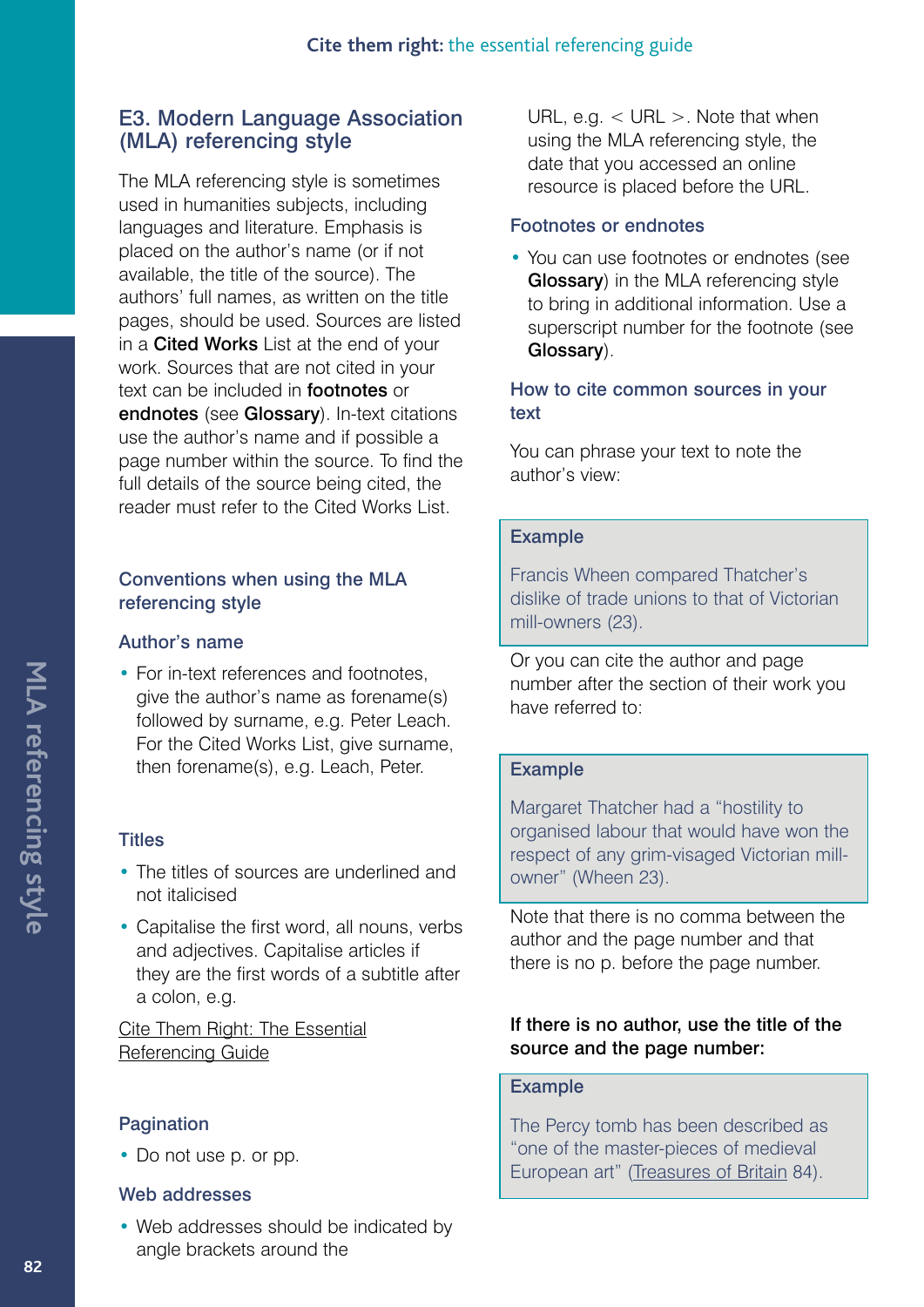## The following sample piece of text shows how various sources would be included as in-text citations:

Worsley (Classical Architecture) highlighted the variety of styles that eighteenth century architects employed in their buildings. Initially British architects relied upon the designs of Andrea Palladio, a sixteenth century Italian architect, who was believed to have studied ancient Roman buildings (Palladio's Italian Villas). As the century progressed, however, more authentic Roman examples were studied, particularly after the discovery of Pompeii (Nappo). Rich patrons wanted designs in the latest fashion and among those to profit from this demand was Robert Adam, who published his studies of Roman buildings (Adam). With this first-hand knowledge he designed many country houses and public buildings. His work was not always as revolutionary as he claimed (Worsley 265), but it certainly impressed clients. Peter Leach noted that Adam was even able to take over projects begun by other architects, as at Kedleston in Derbyshire (159).

Although most patrons favoured classical styles, Horace Walpole suggested that the Gothic style was "our architecture", the national style of England (Walpole, cited in Lang 251). Alexandrina Buchanan suggested that Gothic style signified ancient lineage and the British Constitution (43).

#### How to reference common sources in the Cited Works List

#### E3.1 Books

Citation order:

- Author/editor (surname, forename)
- Title (underlined)
- Edition (only include the edition number if it is not the first edition)
- Place of publication: Publisher
- Year of publication

#### Example

#### Cited Works List:

Worsley, Giles. Classical Architecture in Britain: The Heroic Age. London: Published for the Paul Mellon Centre for Studies in British Art by Yale University Press, 1995.

## E3.2 Chapters/sections of edited books

Citation order:

- Author of the chapter/section (surname, forename)
- Title of chapter/section (in double quotation marks)
- Title of book (underlined)
- Ed. and name of editor of book
- Place of publication: Publisher
- Year of publication
- Page numbers of chapter/section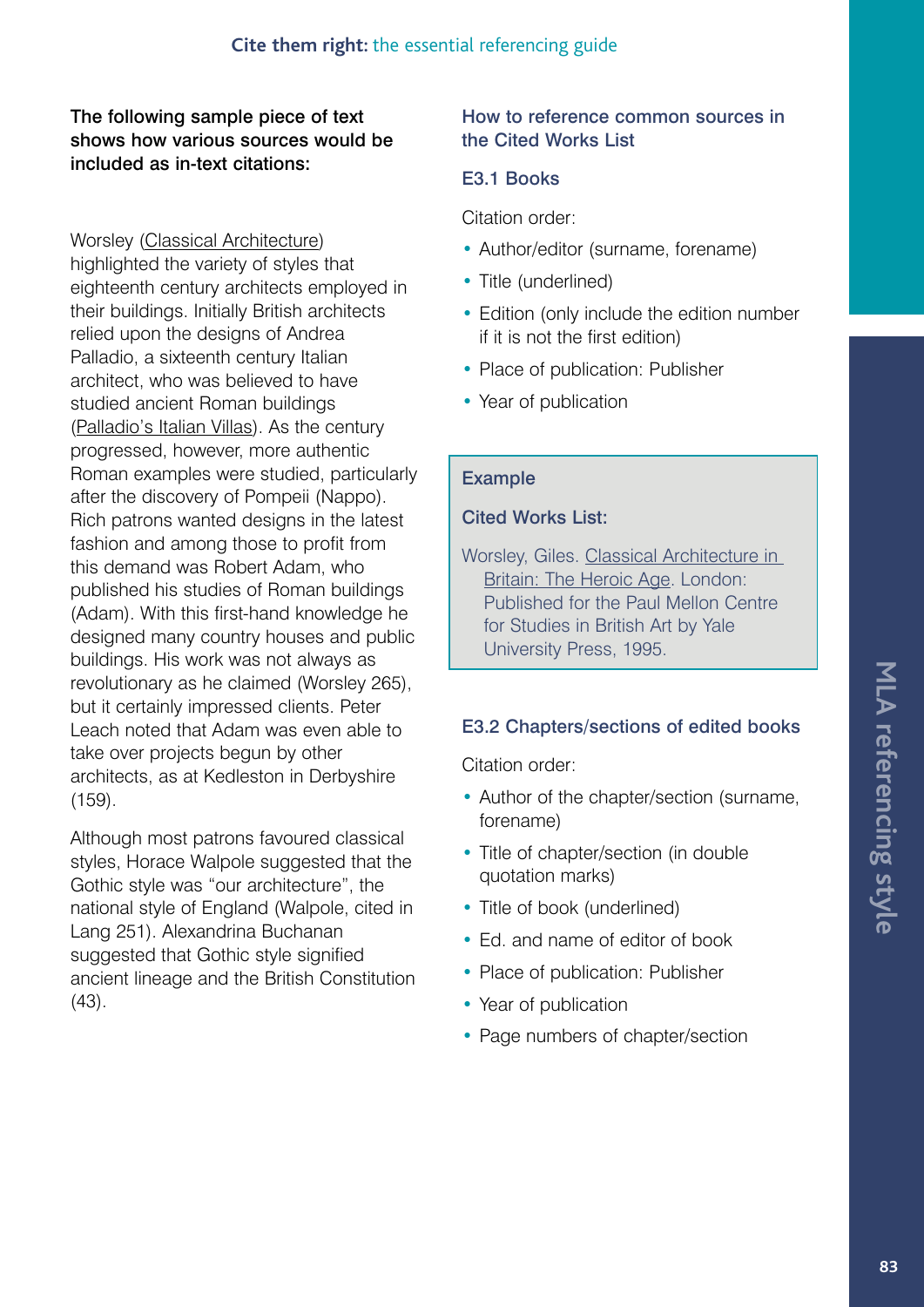## Example

## Cited Works List:

Buchanan, Alexandrina. "Interpretations of Medieval Architecture." Gothic Architecture and Its Meanings 1550- 1830. Ed. Michael Hall. Reading: Spire Books, 2002, 27-52.

## E3.3 Journal articles

Citation order:

- Author (surname, forename)
- Title of article (in double quotation marks)
- Title of journal (underlined)
- Volume number and issue number
- Year of publication (in round brackets) followed by colon
- Page numbers of journal article

## Example

## Cited Works List:

Leach, Peter. "James Paine's Design for the South Front of Kedleston Hall: Dating and Sources." Architectural History 40 (1997):159-70.

## E3.4 Electronic journal articles (e-journals)

Citation order:

- Author (surname, forename or initial)
- Title of article (in double quotation marks)
- Title of journal (underlined)
- Volume and issue numbers
- Year (in round brackets) followed by colon
- Page numbers of article
- Name of collection (underlined)
- Date of access
- < URL of collection >

## Example

## Cited Works List:

Lang, S. "The Principles of the Gothic Revival in England." Journal of the Society of Architectural Historians 25.4 (1966): 240-267. JSTOR. 3 June 2008. <http://www.jstor.org/stable/988353>.

## E3.5 Organisation or personal Internet sites

Citation order:

- Author (surname, forename)
- Title of Internet site (underlined)
- Year that the site was published/last updated
- Date of access
- $\cdot$  <URL>

## Example

## Cited Works List:

Nappo, Salvatore. Pompeii: Its Discovery and Preservation. 2003. 2 June 2008. <http://www.bbc.co.uk/history/ancient /romans/pompeii\_rediscovery\_ 01.shtml>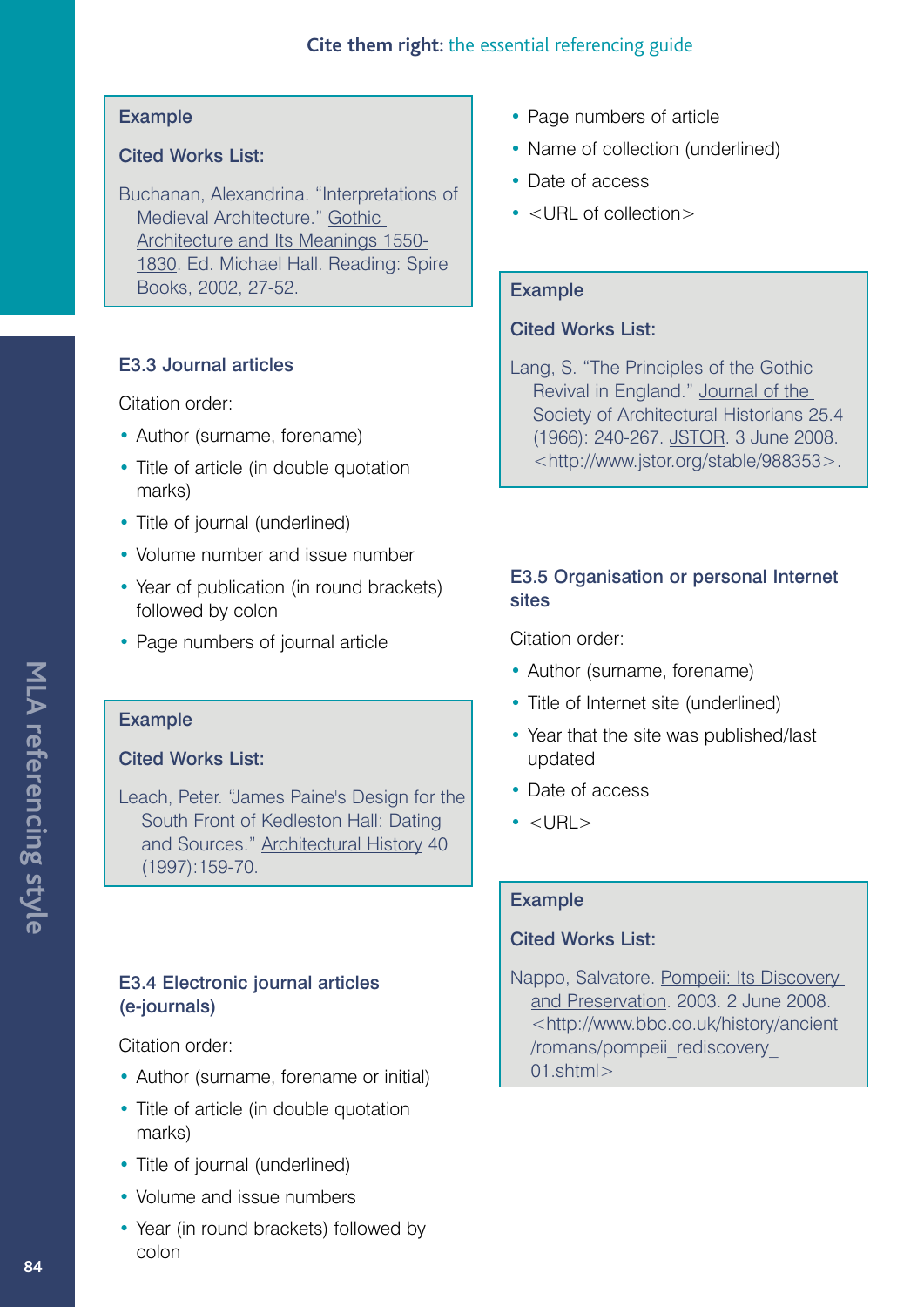For web pages where no author can be identified, you should use the web page's title. If no title either, use the URL.

## Example

Cited Works List:

Palladio's Italian Villas. 2005. 2 June 2008. <http://www.boglewood.com/ palladio/>.

## Cited Works List

All sources are listed alphabetically in the Cited Works List, giving all details of author, title and publication. In keeping with the emphasis upon authors' names, the first line of the reference is not indented, but subsequent lines are, so that authors' names are easily identifiable. This is an example of a Cited Works List for the sample text on page 83:

Adam, Robert. Ruins of the Palace of the Emperor Diocletian at Spalatro in Dalmatia. London,1764. Eighteenth Century Collections Online. 2 June 2008 <http://galenet.galegroup.com/ servlet/ECCO>.

- Buchanan, Alexandrina. "Interpretations of Medieval Architecture." Gothic Architecture and Its Meanings 1550- 1830. Ed. Michael Hall. Reading: Spire Books, 2002, pp. 27-52.
- Lang, S. "The Principles of the Gothic Revival in England." Journal of the Society of Architectural Historians 25.4 (1966): 240-267, JSTOR. 3 June 2008. <http://www.jstor.org/stable/988353>.
- Leach, Peter. "James Paine's Design for the South Front of Kedleston Hall: Dating and Sources." Architectural History 40 (1997):159-70.

Nappo, Salvatore. Pompeii: Its Discovery and Preservation. 2003. 2 June 2008. <http://www.bbc.co.uk/history/ ancient/romans/pompeii\_rediscovery  $01.s$ html $>$ .

- Palladio's Italian Villas. 2005. 2 June 2008. <http://www.boglewood.com/ palladio/>.
- Worsley, Giles. Classical Architecture in Britain: The Heroic Age. London: Published for the Paul Mellon Centre for Studies in British Art by Yale University Press, 1995.

For more information on using the MLA referencing style, see http://www.mla.org/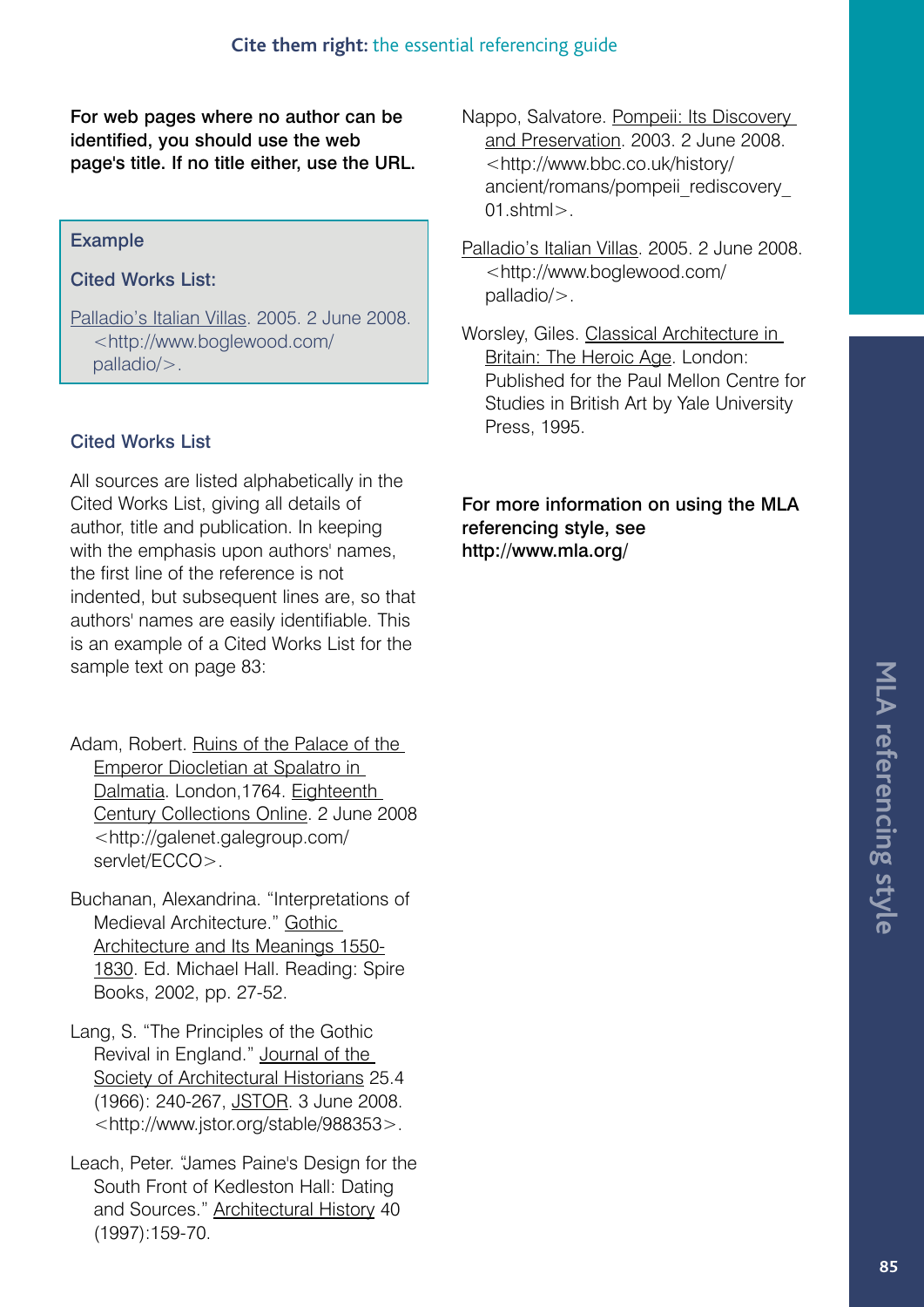## **E4. Modern Humanities Research Association (MHRA) referencing style**

Sections D and E2 showed how to cite and reference sources using author-date referencing styles, using the author's name and the year of publication in your text. This section of *Cite them right* will provide details of a numeric referencing style published by the Modern Humanities Research Association. This is used in some arts and humanities publications.

#### Citing sources in your text

Instead of naming authors in the text, which can be distracting for the reader, numbers are used to denote citations. These numbers in the text are linked to a full reference in footnotes or endnotes and in your bibliography (see Glossary). Word processing software such as Microsoft Word can create this link between citation number and full reference.

Cited publications are numbered in the order in which they are first referred to in the text. They are usually identified by a superscript number (see Glossary), e.g. Thomas corrected this error.1

If the citation is not shown by a superscript number it might be in round brackets, e.g. Thomas corrected this error.(1)

Or it might be in square brackets, e.g. Thomas corrected this error.[1]

## Conventions when using the MHRA referencing style

## Footnotes and endnotes

• The use of modern word processing software has led to a resurgence in the use of footnotes or endnotes. These can be used in MHRA referencing style to keep bibliographic details out of the flow

of text, and can also be used to add additional information that may not fit easily into the main body of your work. Check whether footnotes or endnotes are preferred for the work you are producing.

## First citation and shortened subsequent citations

• Note that the first time you cite a source, you should give full details in the footnote or endnote. Subsequent entries to the same source can be abbreviated to author's surname and the first few words of the title, plus a page number if you are citing a specific part of the text, e.g.

Worsley, *Classical Architecture*, p.25.

The sample text on page 89 shows examples of a first citation and subsequent citation of this book by Worsley.

Note that the use of shortened citations, which are more precise, replaces *op. cit*. (from Latin, *opere citato*, meaning "in the work cited"), as used in earlier publications and previous editions of *Cite them right*

• As well as footnotes or endnotes you should list all your sources, including those you have read but not cited, in a bibliography at the end of your work.

## *ibid*.

• *ibid*. (from Latin, *ibidem* means "in the same place"). If two (or more) consecutive references are from the same source then the second (or others) is cited *ibid*., e.g.

1. Gester, Paul., *Finding Information on the Internet*, (London: John Wiley, 1999), pp.133-181.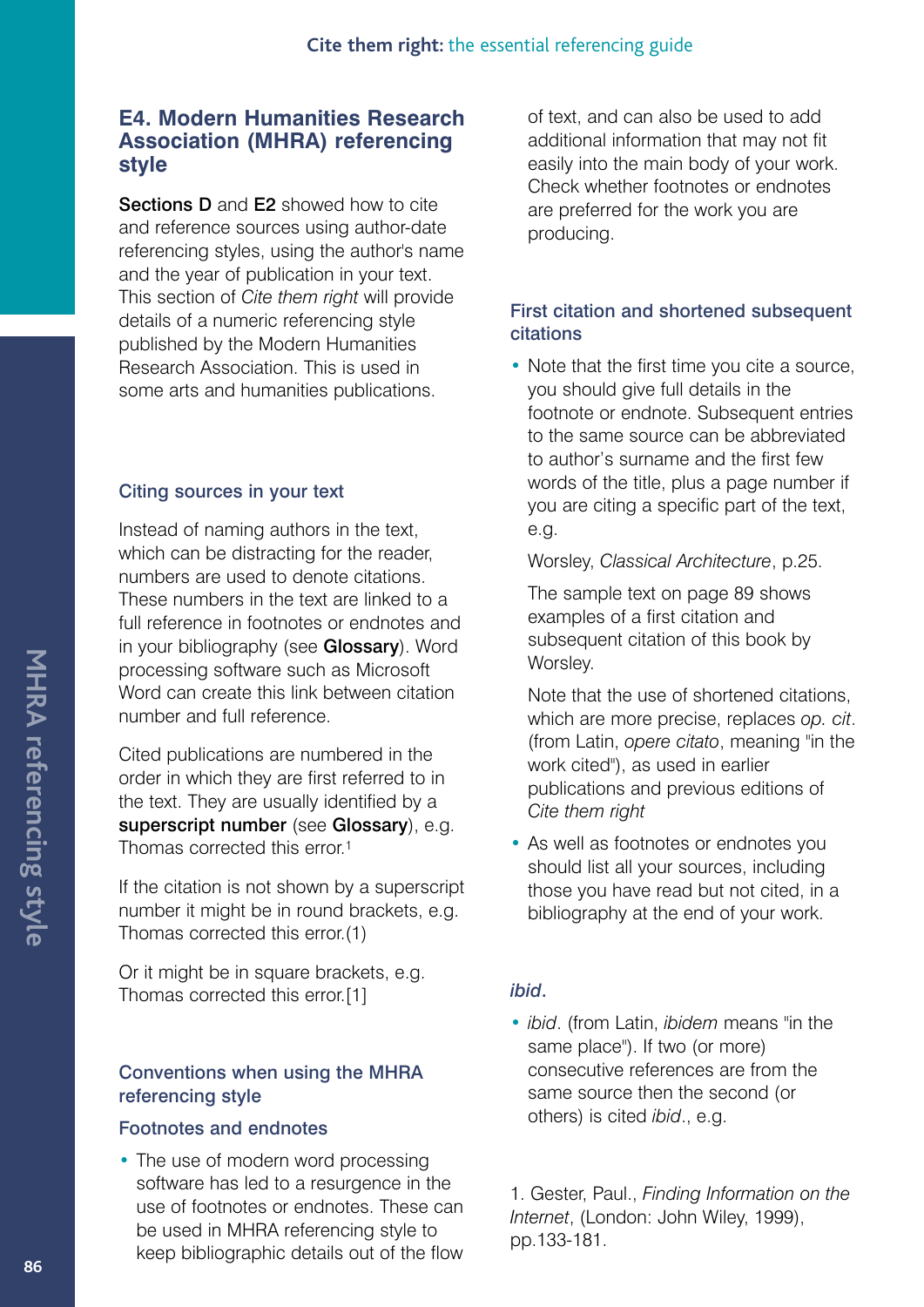- 2. *ibid*., p.155.
- 3. *ibid*., p.170.

## **Capitalisation**

• THF first word, all nouns, verbs, and adjectives. Also capitalise articles if they are the first words of a subtitle after a colon, e.g. *Cite Them Right: The Essential Referencing Guide*.

## Internet addresses (URLs)

• The Internet address is given in full, but with  $\lt$  in front and  $>$  after the address. e.g. <http://news.bbc.co.uk> then [accessed date].

#### Author names

• Note that in the footnotes author names should be forename followed by surname, e.g. Francis Wheen. In the bibliography, author names should be surname followed by forename, e.g. Wheen, Francis.

## Commas

• Use commas to separate the elements of the reference.

## How to reference common sources in your bibliography

## E4.1 Books

Citation order:

- Author/editor
- Title (in italics)
- Edition (only include the edition number if it is not the first edition)
- Place of publication: Publisher, Year of publication (all in round brackets)

## Example

## Bibliography:

Worsley, Giles. *Classical Architecture in Britain: The Heroic Age*. (London: Published for the Paul Mellon Centre for Studies in British Art by Yale University Press, 1995).

## E4.2 e-books

Citation order:

- Author/editor
- Title (in italics)
- Edition (only include the edition number if it is not the first edition)
- Place of publication: Publisher, Year of publication (all in round brackets)
- In
- Title of online collection (in italics)
- <URL of collection>
- [accessed date]

## Example

## Bibliography:

Adam, Robert, *Ruins of the Palace of the Emperor Diocletian at Spalatro in Dalmatia*, London, (1764). In *Eighteenth Century Collections Online*, <http://galenet.galegroup.com/servlet/EC CO> [accessed 2 June 2008].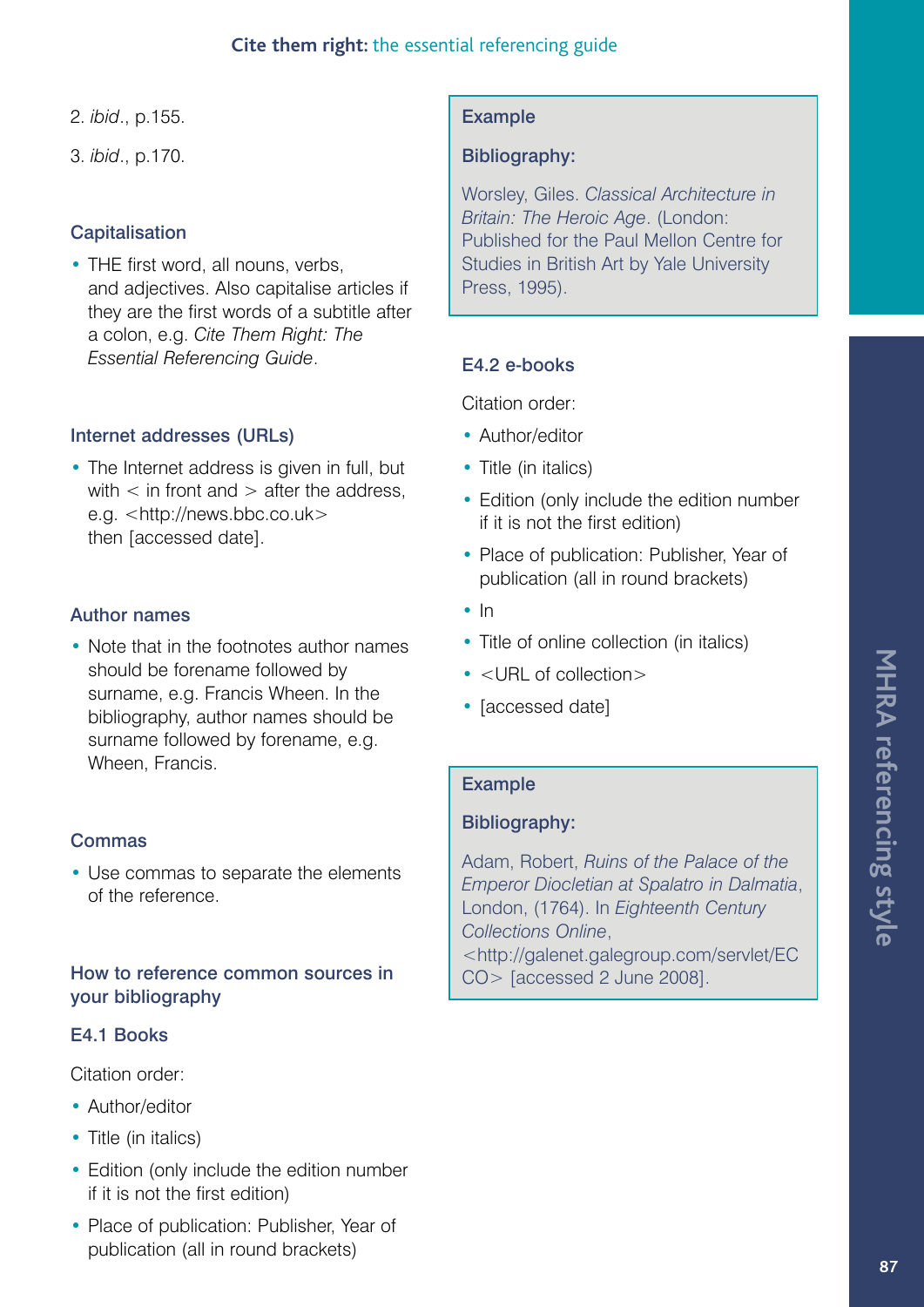## E4.3 Chapters/sections of edited books

Citation order:

- Author of the chapter/section
- Title of chapter/section (in single quotation marks)
- In
- Title of book (in italics)
- ed. by
- Name of editor of book
- Place of publication: Publisher, Year of publication (all in round brackets)
- Page numbers of chapter/section

#### Example

#### Bibliography:

Buchanan, Alexandrina, 'Interpretations of Medieval Architecture'. In *Gothic Architecture and Its Meanings 1550-1830*, ed. by Michael Hall (Reading: Spire Books, 2002), pp. 27-52.

## E4.4 Journal articles

Citation order:

- Author
- Title of article (in single quotation marks)
- Title of journal (in italics and capitalise first letter of each word in title, except for linking words such as and, of, the, for)
- Volume and issue numbers
- Year of publication (in round brackets)
- Page numbers of article (not preceded by pp.)

#### Example

#### Bibliography:

Leach, Peter, 'James Paine's Design for the South Front of Kedleston Hall: Dating and Sources', *Architectural History*, 40 (1997),159-70.

## E4.5 e-journal articles

Citation order:

- Author
- Title of article (in single quotation marks)
- Title of journal (in italics and capitalise first letter of each word in title, except for linking words such as and, of, the, for)
- Volume. Issue number
- Year of publication (in round brackets)
- Page numbers of article
- In
- Name of collection (in italics)
- $\cdot$  <URL>
- [accessed date]

## Example

## Bibliography:

Lang, S., 'The Principles of the Gothic Revival in England', *Journal of the Society of Architectural Historians*, 25.4 (1966), 240-267. In *JSTOR*, <http://www.jstor.org/stable/988353> [accessed 3 June 2008].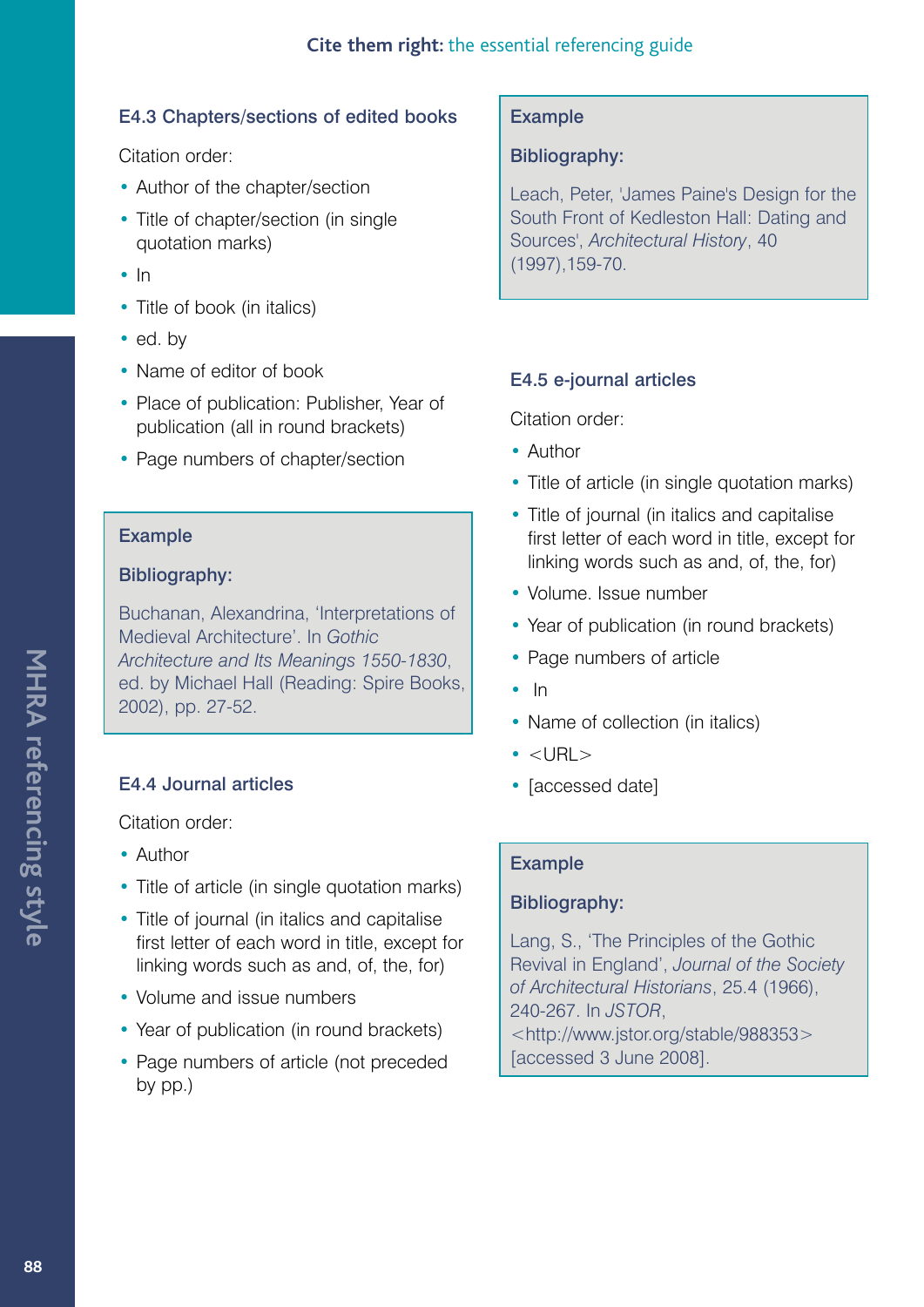## E4.6 Organisation or personal Internet sites

Citation order:

- Author
- Title of Internet site (in italics)
- Year that the site was published/last updated (in round brackets)
- $\cdot$  <URL>
- [accessed date]

#### Example

#### Bibliography:

Nappo, Salvatore Ciro, *Pompeii: Its Discovery and Preservation*, (2003), <http://www.bbc.co.uk/history/ancient/rom ans/pompeii\_rediscovery\_01.shtml> [accessed 2 June 2008].

For web pages where no author can be identified, you should use the web page's title. If no title either, use the URL.

#### Example

#### Bibliography:

*Palladio's Italian Villas* (2005) <http://www.boglewood.com/palladio/> [accessed 2 June 2008].

#### E4.7 Manuscripts in archives

Citation order:

- Place
- Name of archive
- Reference number
- Description of document

#### Example

#### Bibliography:

London. The National Archives: Public Record Office PROB 3/42/93 Inventory of Elizabeth Bennett of Deptford, 10 November 1743.

## This sample piece of text shows how various sources would be included as in-text citations:

Worsley's *Classical Architecture* highlighted the variety of styles that eighteenth century architects employed in their buildings.<sup>1</sup> Initially British architects relied upon the designs of Andrea Palladio, a sixteenth century Italian architect, who was believed to have studied ancient Roman buildings.<sup>2</sup> As the century progressed, however, more authentic Roman examples were studied, particularly after the discovery of Pompeii.3 Rich patrons wanted designs in the latest fashion and among those to profit from this demand was Robert Adam, who published his studies of Roman buildings.4 With this first-hand knowledge he designed many country houses and public buildings.5 His work was not always as revolutionary as he claimed.<sup>6</sup> but it certainly impressed clients. Adam was even able to take over projects begun by other architects, as at Kedleston in Derbyshire.<sup>7</sup>

Although most patrons favoured classical styles, Horace Walpole suggested that the Gothic style was "our architecture", the national style of England.8 Later authors have suggested that Gothic signified ancient lineage and the British Constitution<sup>9</sup>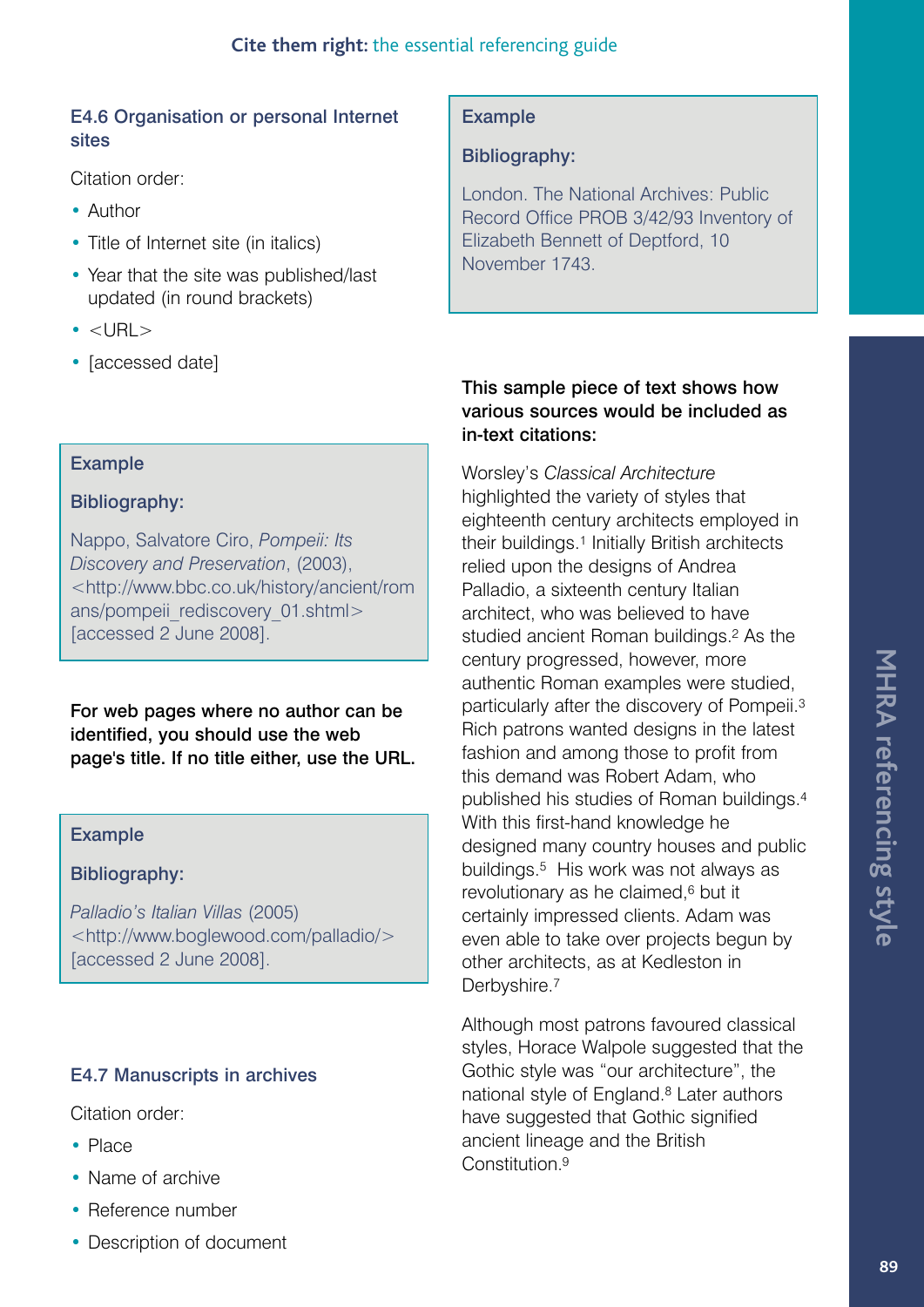## The footnotes for this piece of text would look like this:

- 1. Giles Worsley, *Classical Architecture in Britain: The Heroic Age*. (London: Published for the Paul Mellon Centre for Studies in British Art by Yale University Press, 1995).
- 2. *Palladio's Italian Villas*, (2005), <http://www.boglewood.com/ palladio/> [accessed 2 June 2008].
- 3. Salvatore Ciro Nappo, *Pompeii: Its Discovery and Preservation*, (2003), <http://www.bbc.co.uk/history/ancient/ romans/pompeii\_rediscovery 01.shtml> [accessed 2 June 2008].
- 4. Robert Adam, *Ruins of the Palace of the Emperor Diocletian at Spalatro in Dalmatia*, London, (1764), in *Eighteenth Century Collections Online*, <http://galenet.galegroup.com/ servlet/ECCO > [accessed 2 June 2008].
- 5. *Treasures of Britain and Treasures of Ireland*, (London: Reader's Digest Association Ltd, 1990).
- 6. Worsley, *Classical Architecture*, p. 265. NOTE THE USE OF AUTHOR AND SHORT TITLE FOR SECOND REFERENCE TO A SOURCE
- 7. Peter Leach, 'James Paine's Design for the South Front of Kedleston Hall: Dating and Sources', *Architectural History*, 40 (1997),159-70.
- 8. Horace Walpole, cited in S. Lang, 'The Principles of the Gothic Revival in England', *Journal of the Society of Architectural Historians*, 25.4 (1966), 240-267. In *JSTOR*, <http://www.jstor.org/stable/988353> [accessed 3 June 2008]. NOTE THIS IS A SECONDARY REFERENCE

9. Alexandrina Buchanan, 'Interpretations of Medieval Architecture' In *Gothic Architecture and Its Meanings 1550- 1830*, ed. by Michael Hall (Reading: Spire Books, 2002), pp. 27-52.

Note that in the footnote citations the authors' names appear with forename then surname.

## Sample bibliography

The bibliography should include sources you have cited in footnotes and any sources you have read but not cited directly. In the bibliography the authors' names should appear in alphabetical order by surname.

## The bibliography for the works cited in the sample text above would look like this:

Adam, Robert, *Ruins of the Palace of the Emperor Diocletian at Spalatro in Dalmatia*, London, (1764). In *Eighteenth Century Collections Online*,

<http://galenet.galegroup.com/servlet/EC CO> [accessed 2 June 2008].

Buchanan, Alexandrina, 'Interpretations of Medieval Architecture' In *Gothic Architecture and Its Meanings 1550-1830*, ed. by Michael Hall (Reading: Spire Books, 2002), pp. 27-52.

Lang, S., 'The Principles of the Gothic Revival in England', *Journal of the Society of Architectural Historians*, 25.4 (1966), 240-267. In *JSTOR*,

<http://www.jstor.org/stable/988353> [accessed 3 June 2008].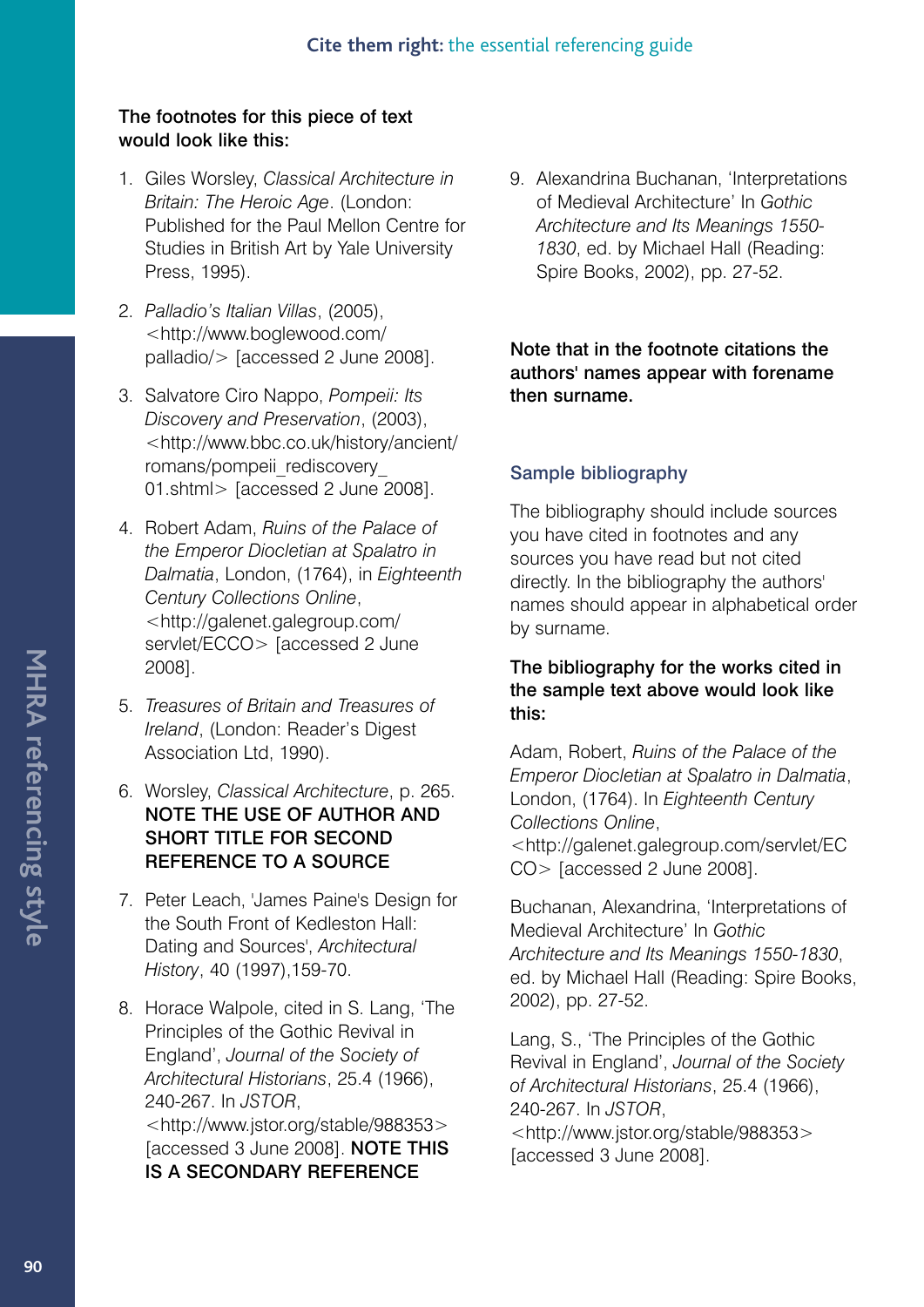Leach, Peter, 'James Paine's Design for the South Front of Kedleston Hall: Dating and Sources', *Architectural History*, 40 (1997),159-70.

Nappo, Salvatore Ciro, *Pompeii: Its Discovery and Preservation*, (2003), <http://www.bbc.co.uk/history/ancient/rom ans/pompeii\_rediscovery\_01.shtml> [accessed 2 June 2008].

*Palladio's Italian Villas*, (2005), <http://www.boglewood.com/palladio/> [accessed 2 June 2008].

*Treasures of Britain and Treasures of Ireland*, (London: Reader's Digest Association Ltd, 1990).

Worsley, Giles, *Classical Architecture in Britain: The Heroic Age*. (London: Published for the Paul Mellon Centre for Studies in British Art by Yale University Press, 1995).

For further information on the MHRA referencing style, see the Association's website http://www.mhra.org.uk/.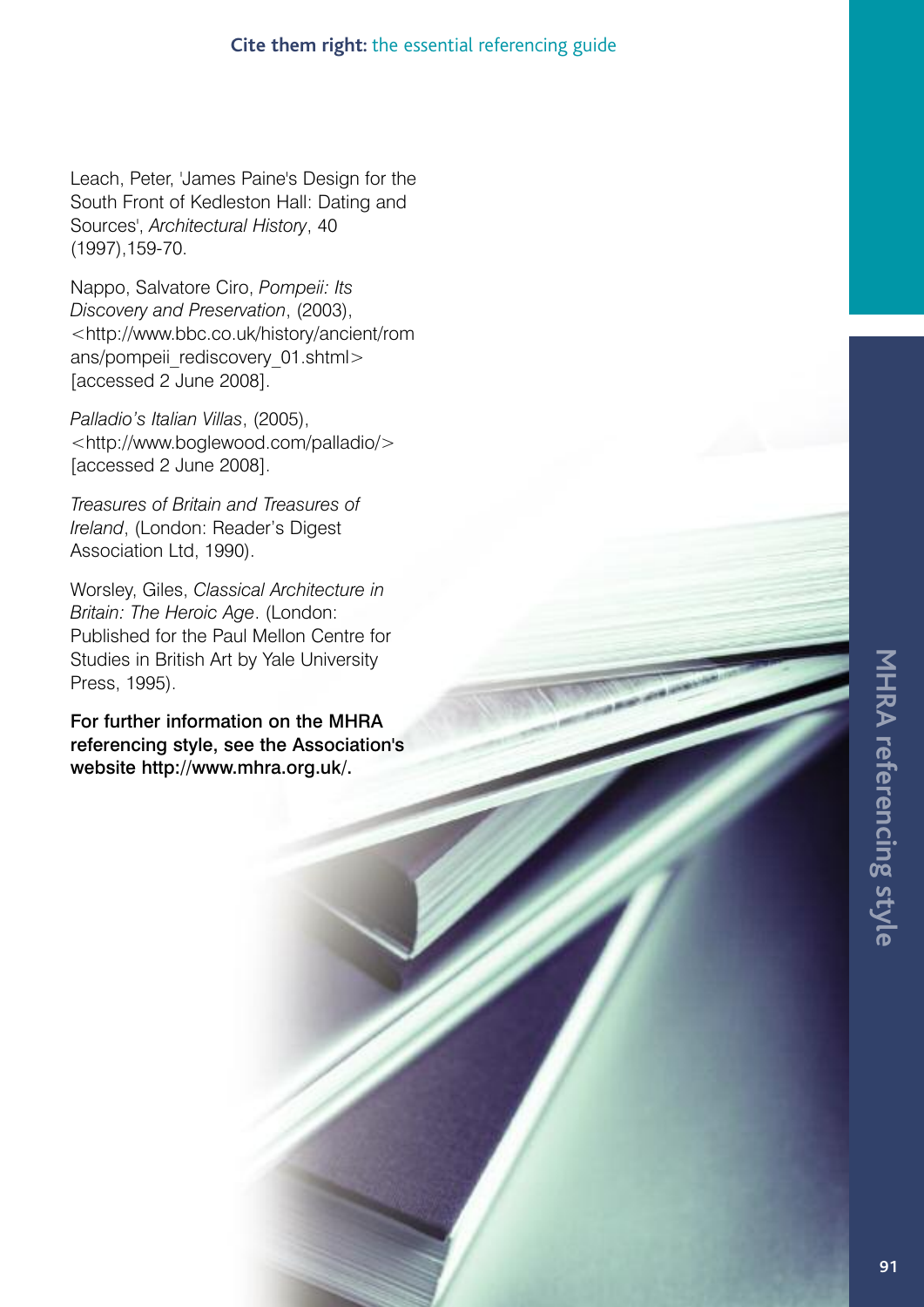# **F. Glossary**

Abstract: A brief summary of an article or a book that also includes its reference information.

Address bar: Also known as location or URL bar, it indicates the current URL, web page address, path to a local file or other item to be located by the browser.

**Bibliography:** A list of **all** the sources that you consulted for your work arranged in alphabetical order by author's surname or, when there is no author, by title. For web pages where no author or title is apparent the url of the web page would be used.

**Browser:** A program with an interface for displaying HTML files, used to navigate the World Wide Web.

**Citation:** The in-text reference which gives brief details (e.g. author, date, page number) of the source that you are quoting from or referring to. This citation corresponds with the full details of the work (title, publisher etc.) given in your reference list or bibliography, so that the reader can identify and/or locate the work. End-text citations are more commonly known as references.

Common knowledge: Facts which are generally known.

**Copyright:** The legal protection given to authors which protects them against unauthorised copying of their work.

**Direct quotation:** The actual words used by an author, in exactly the same order as in their original work. See Section B for more details of how to set out all quotations in your text.

**Ellipsis:** The omission of words from speech or writing. A set of three dots ... shows where the original words have been omitted.

End-text citation: An entry in the reference list at the end of your work which contains the full (bibliographical) details of information for the in-text citation.

*et al.*: (From the Latin *et alii* meaning "and others") A term most commonly used (e.g. Harvard author-date system) for works having more than three authors. The citation gives the first surname/last name listed in the publication, followed by *et al*. As shown here, *et al*. should always be in italics.

Footnotes/Endnotes: Explanatory note and/or source citation either at the foot of the page or end of a chapter used in numeric referencing styles, eg MHRA.

HTML: The abbreviation for hypertext markup language – the language used for writing files on the Internet.

**HTTP:** The abbreviation for hypertext transfer (or transport) protocol. HTTP forms the set of rules for transferring files (text, images, sound etc.) on the Internet.

Hypertext: A system which allows extensive cross-referencing between related sections of text.

*ibid*.: (From the Latin *ibidem* meaning "in the same place") A term which refers to a previously cited work. It is not used in the Harvard system, where works appear only once in the alphabetical list of references.

Indirect quotation: A piece of text which you incorporate into your own text by making only minor changes to the wording. You must always cite and reference the quotation.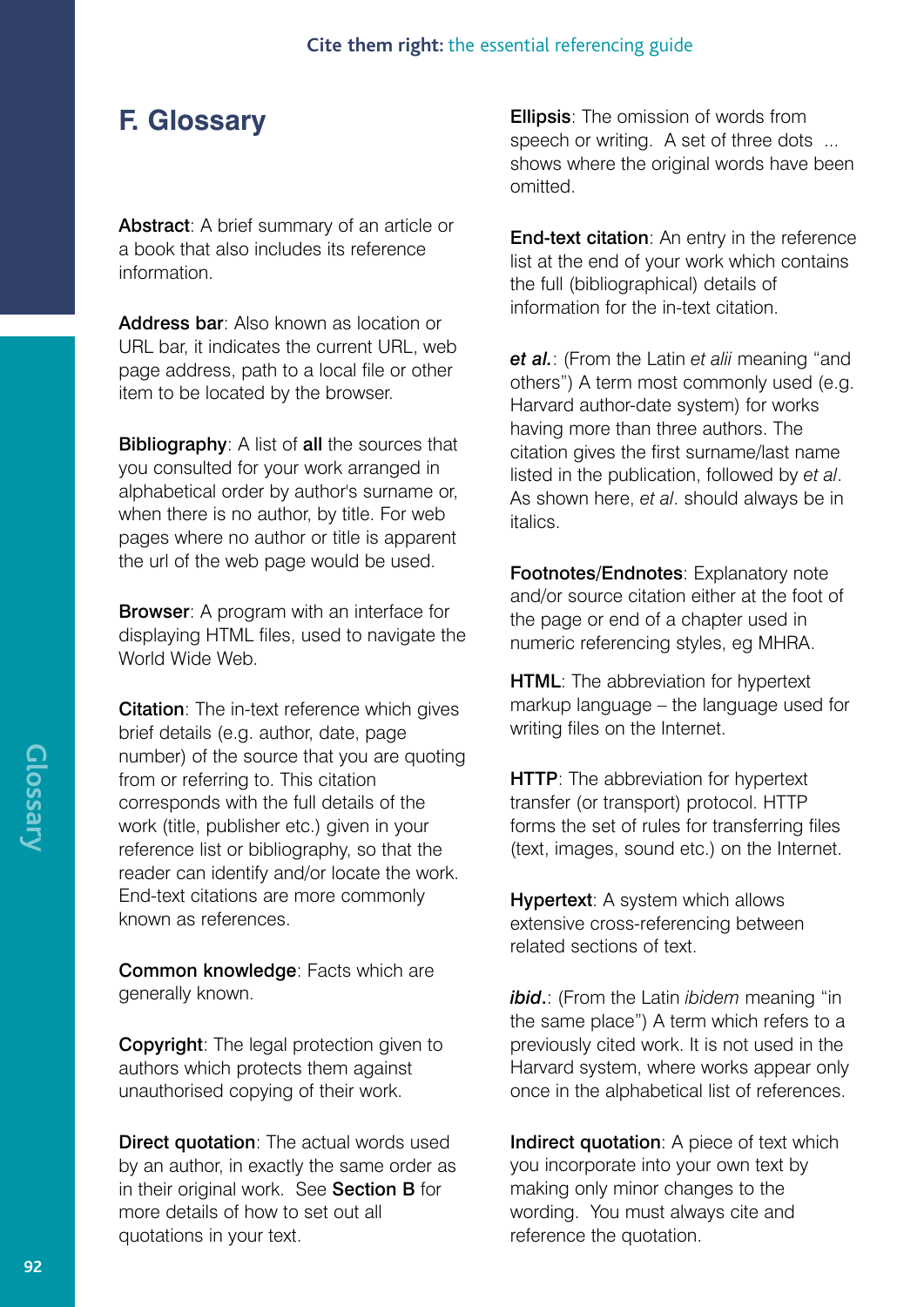**Internet:** The global computer network which provides a variety of information and communication facilities, consisting of interconnected networks using standardised communication protocols.

In-text citation: Often known as simply the citation, this gives brief details (e.g. author, date, page number) of your source of information within your text.

*op.cit*.: (From the Latin *opere citato* meaning "in the work already cited"). A term not used in the Harvard system, where works appear only once in the alphabetical list of references.

Paraphrase: A restating of someone else's thoughts or ideas in your own words. You must always cite your source when paraphrasing. (See p.16 for more details and examples)

Parentheses: Another name for round brackets.

Peer-review: A process used in academic publishing to check that the accuracy and quality of a work intended for publication. The author's draft of a book or article is sent by an editor (usually anonymously) to experts in the subject, who suggest amendments or corrections. This process is seen as a guarantee of academic quality and is a major distinction between traditional forms of publishing such as books and journals, and information in web pages, which can be written by anyone even if they have no expertise in a subject.

**Plagiarism:** Taking and using another person's thoughts, writings or inventions as your own without acknowledging or citing the source of the ideas and expressions. In the case of copyrighted material, plagiarism is illegal.

**Primary source:** An original source, such as someone's manuscript, diary or journal, a survey or interview, letters, autobiographies, and observations.

**Proper noun:** The name of an individual person, place or organisation, having an initial capital letter.

Quotation: The words or sentences from another information source used within your text (see also Direct quotation and Indirect quotation above).

Reference: The full publication details of the work cited.

Reference list: A list of references at the end of your assignment which includes the full information for your citations so that the reader can easily identify and retrieve each work (journal articles, books, web pages etc.).

Secondary referencing: A piece of work that has been referred to in something you have read. See p.18 for more details and examples.

Secondary source: Material that is not the original manuscript, contemporary record or document associated with an event, but which critiques, comments on or builds upon primary sources. Examples of secondary sources are textbooks, journal articles, histories, criticisms, commentaries and encyclopaedias.

**Short citations: Used in Numeric** referencing systems, including MHRA and OSCOLA, instead of *op. cit.* When a work is cited for the first time, all bibliographic details are included in the footnotes/endnotes and in the bibliography reference. If a work is cited more than once in the text, the second and subsequent entries in the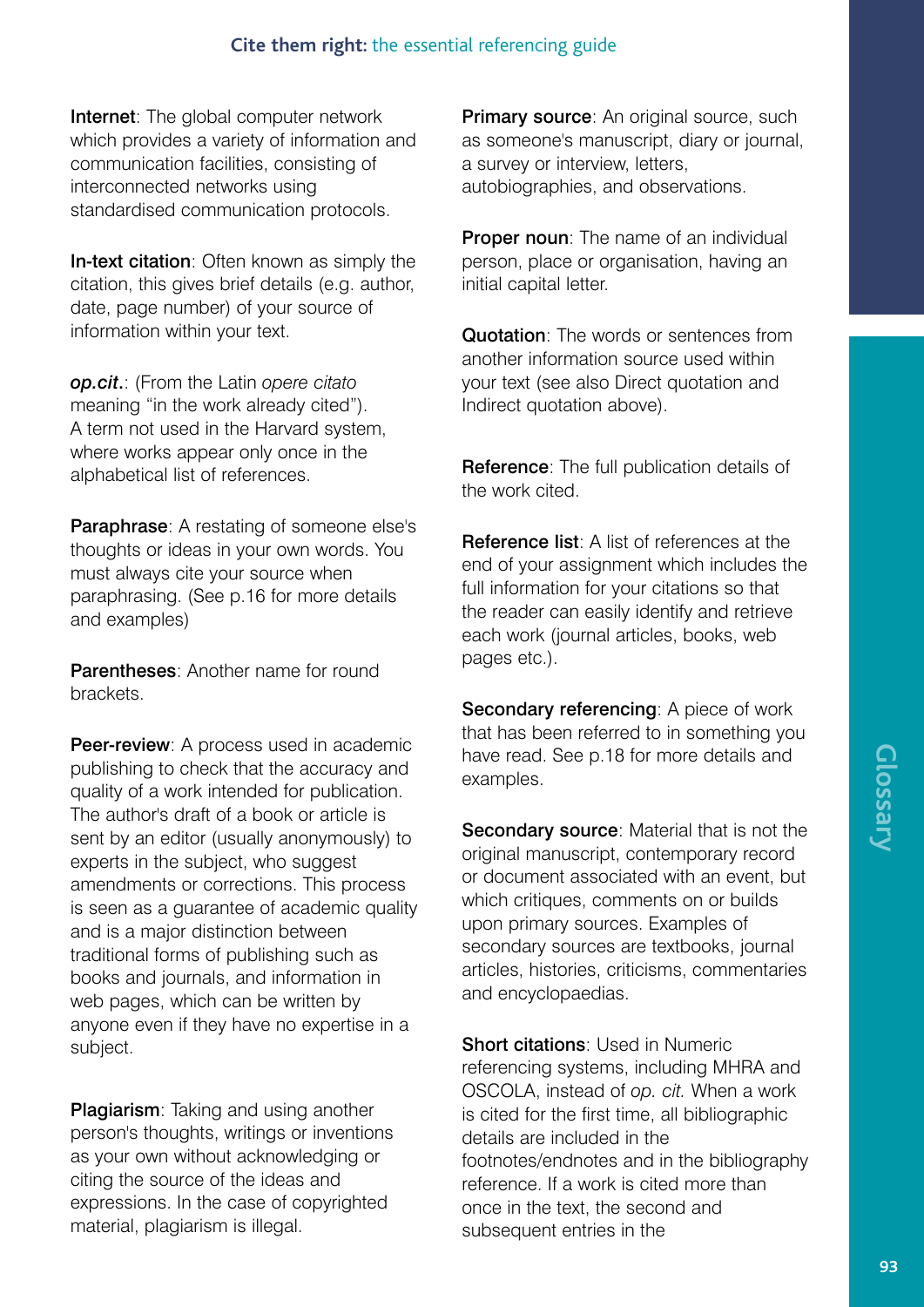footnotes/endnotes use an abbreviated form or short citation, such as the author and title (as well as a specific page reference), so that the reader can find the full bibliographic details in the bibliography.

*sic*: (From the Latin meaning "so, thus") A term used after a quoted or copied word to show that the original word has been written exactly as it appears in the original text, and usually highlights an error or misspelling of the word.

**Summary:** Similar to a paraphrase, a summary provides a brief account of someone else's ideas or work; only the main points are covered, with the details being left out. (See p.17 for more details and examples).

**Superscript number:** A number used in numeric referencing styles (including MHRA and OSCOLA) to identify citations in the text, which is usually smaller than and set above the normal text, i.e.1

URL: The abbreviation for Uniform (or Universal) Resource Locator, the address of documents and other information sources on the Internet (e.g. http://...).

*verbatim*: An exact reproduction (word-forword) of a sentence, phrase, quote or other sequence of text from one source into another such as your assignment.

Web page: A hypertext document accessible via the World Wide Web.

World Wide Web: The extensive information system on the Internet which provides facilities for documents to be connected to other documents by hypertext links.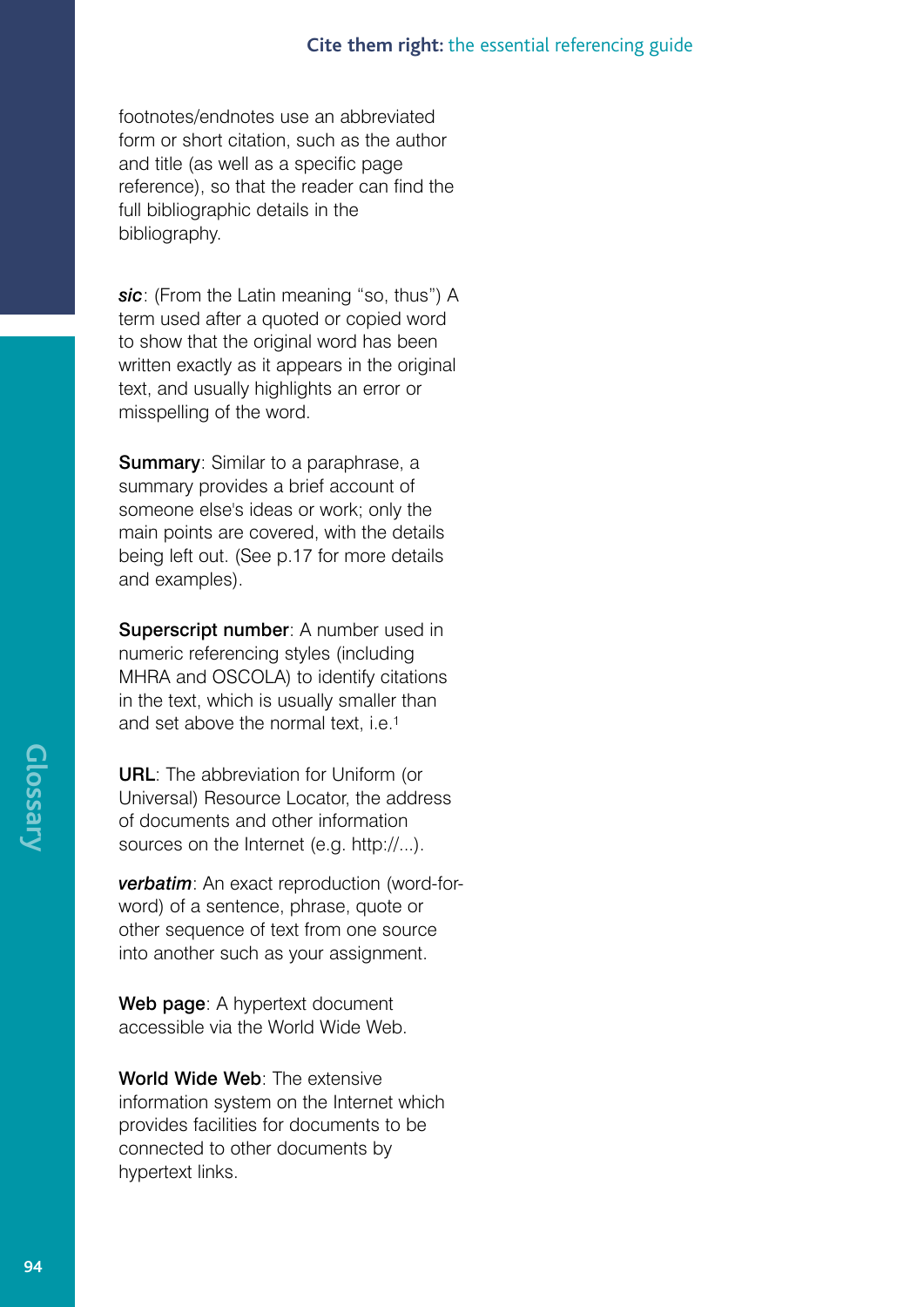# **G. Further reading**

## Plagiarism

*Academy JISC Academic Integrity Service* (2008) Available at: http://www.heacademy.ac.uk/ourwork/learn ing/collaboration/academic\_integrity (Accessed: 4 July 2008).

Carroll, J. (2002) *Handbook for deterring plagiarism in higher education*. Oxford: Oxford Centre for Staff and Learning Development.

Higher Education and Research Opportunities in the United Kingdom (2005) *Plagiarism*. Available at: http://www.hero.ac.uk/uk/studying/guidanc e and support/studying and learning/pla giarism.cfm (Accessed: 4 July 2008).

JISC Internet Plagiarism Advisory Service (2008) *Why do students plagiarise?* Available at: http://www.jiscpas.ac.uk/documents/tipshe

etsv3/tp02\_WhyDoStudentsPlagiarise.pdf (Accessed: 4 July 2008)

*Plagiarism: University of Leeds guide*. (no date) Available at: http://www.lts.leeds.ac.uk/plagiarism/ (Accessed: 4 July 2008).

*The challenge of original work.* (no date) Available at http://www.princeton.edu/pr/pub/integrity/p ages/original.html (Accessed: 4 July 2008).

Stern, L. (2006) *What every student should know about avoiding plagiarism*. London: Longman.

## **Referencing**

American Psychological Association (2008) *Electronic references*. Available at: http://www.apastyle.org/elecref.html (Accessed: 18 June 2008).

American Psychological Association (2001) *Publication Manual of the American Psychological Association*. Washington, D.C.: American Psychological Association.

*The Bluebook: A uniform system of citation* (2005) Harvard Law Review Association.

British Standards Institution. (1990). *BS 5605:1990. Recommendations for citing and referencing published material*. London: BSI.

*The Chicago manual of style*. 15th edn. (2003) Chicago: The University of Chicago Press.

Gibaldi, J. (2003) *MLA Handbook for Writers of Research Papers*. 6th edn. New York: Modern Language Association of America.

Great Britain. Ministry of Justice (2008) *How we cite legislation*. Available at: http://www.statutelaw.gov.uk/help/How\_we cite\_legislation.htm (Accessed: 7 July 2008).

House of Commons Information Office (2008) *Factsheet G17: The Official Report*. Available at:

http://www.parliament.uk/documents/uploa d/g17.pdf (Accessed: 2 July 2008).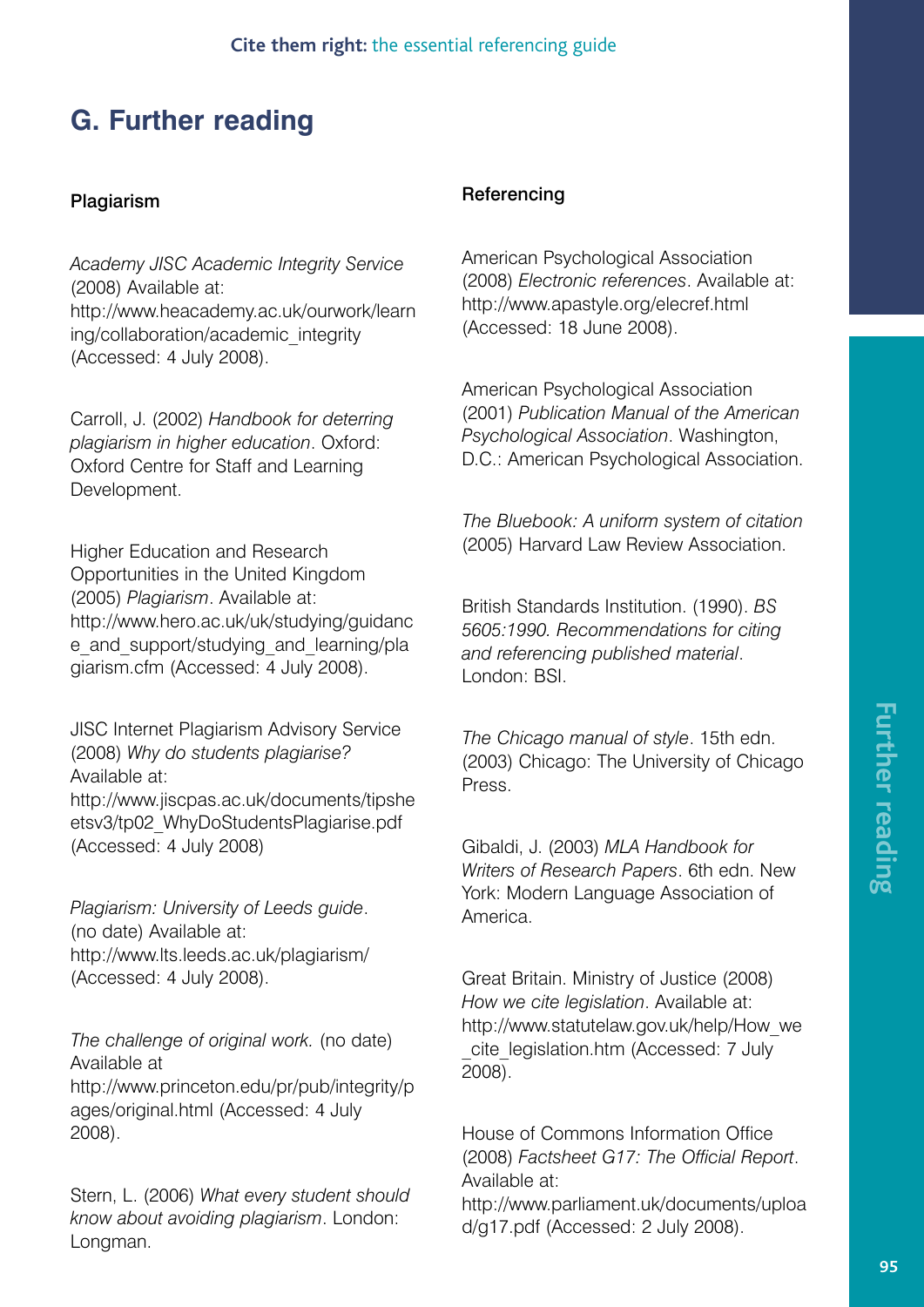Martin, P.W. (2007) *Introduction to basic legal citation*. Available at: http://www.law.cornell.edu/citation/ (Accessed: 6 July 2008).

Meredith, S. and Endicott, T. (2006) *OSCOLA: Oxford Standard for Citation of Legal Authorities*. Available at: http://denning.law.ox.ac.uk/published/osco la\_2006.pdf (Accessed: 30 June 2008).

Modern Humanities Research Association (2008) *MHRA style guide: a handbook for authors, editors, and writers of theses*. 2nd edn. Available at:

http://www.mhra.org.uk/Publications/Books /StyleGuide/index.html (Accessed: 6 June 2008).

Thomson, K. (2006) *Citing Scottish Parliament publications*. Available at: http://www.is.stir.ac.uk/research/citing/spcit e.php (Accessed: 8 July 2008).

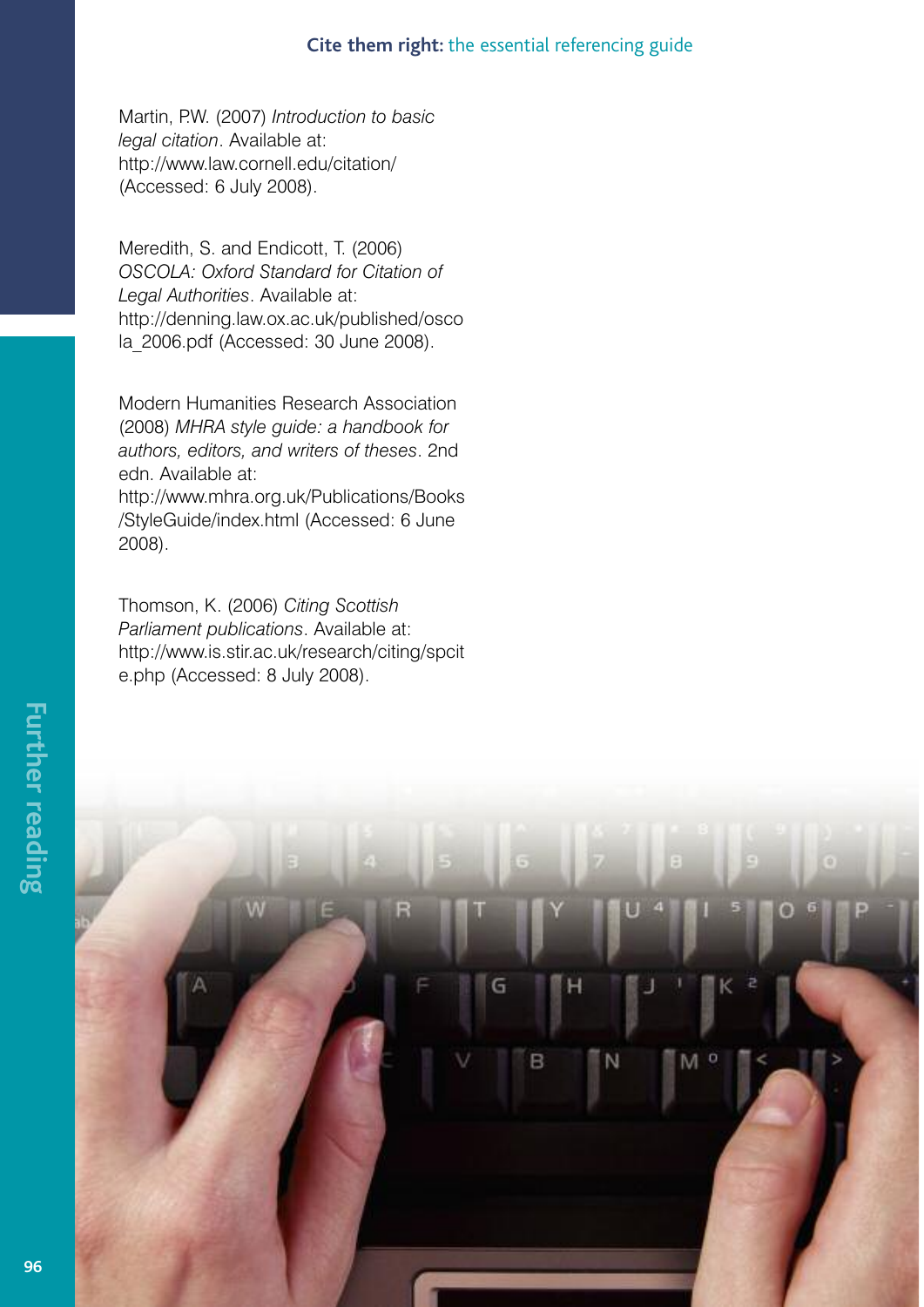## **Index**

NB Hyphenated words are listed alphabetically by the word preceding the hyphen (eg e-mail before *Ebsco*)

#### Numbered entries below refer to pages

Abstracts 92 Acts of Parliament 45, 74-78 Acts of the Northern Ireland Assembly 77 Acts of the Scottish Parliament 77 Address bars 21, 92 Advertisements 67-68 American Psychological Association (APA) referencing style 9, 13, 73, 79-81 Annual reports 43 Anonymous works 19 Anthologies 28-29 APA referencing style 9, 13, 73, 79-81 Appendices citations 19 Archives 32, 71-72 Art 51-55 online collections 53-54 Article numbers 21-22 Articles *see* Journal articles, Newspaper articles Assembly Measures (Welsh) 78 Atlases 27, 53 Audio cassettes 59 Audio downloads 59 Audio-visual sources 56-65 Audiobooks 27 Author-date referencing style *see* Harvard referencing style Authors corporate 19 details required in citations 19 details required in reference lists 19 different editions by same author 15 multiple authors 14-15, 23, 31 no author 15-16, 19, 24, 40 *Bebo* 41-42 Bible 29 Bibliographies 11-12, 14, 19, 26, 30, 92

Billboard advertisements 68 Bills (House of Commons/Lords) 44 Birth certificates 70 Blackboard (VLE) 36

Blogs 40-41 Books 23-30 anonymous 19 audio 27 chapters 15, 25-26 details required in reference lists 19-20 diagrams 51 edited 23 electronic 24, 37-38 graphs 49 illustrations 51 more than three authors/editors 14-15, 23, 31 multi-volume 25-26 no author/editor 15-16, 19, 24 no date 15-16 no title 19, 40 reference 26-27 reprints 25 reviews 50 tables 51 translated 25 up to three authors/editors 14-15, 23 British Standards 48 Bulletin boards 66-67 Cartographic material 27, 52-53 Cartoons 51 Cases 75 **Cassettes** audio 59 video 62 **Catalogues** exhibition 28 CD-ROMs 34, 42 audio 59 CDs (audio) 59 Census data 70 Certificates (birth, death, marriage) 70 Chapters in books 15, 25-26 Checklist 22 Citations 92 in appendices 19 in your text 14-16 *Cochrane Database of Systematic Reviews* 22, 31 Command Papers 46 **Commentaries** film 61 Common knowledge 12-13, 92 **Communications** personal 54, 63-69 public 54-55, 66-69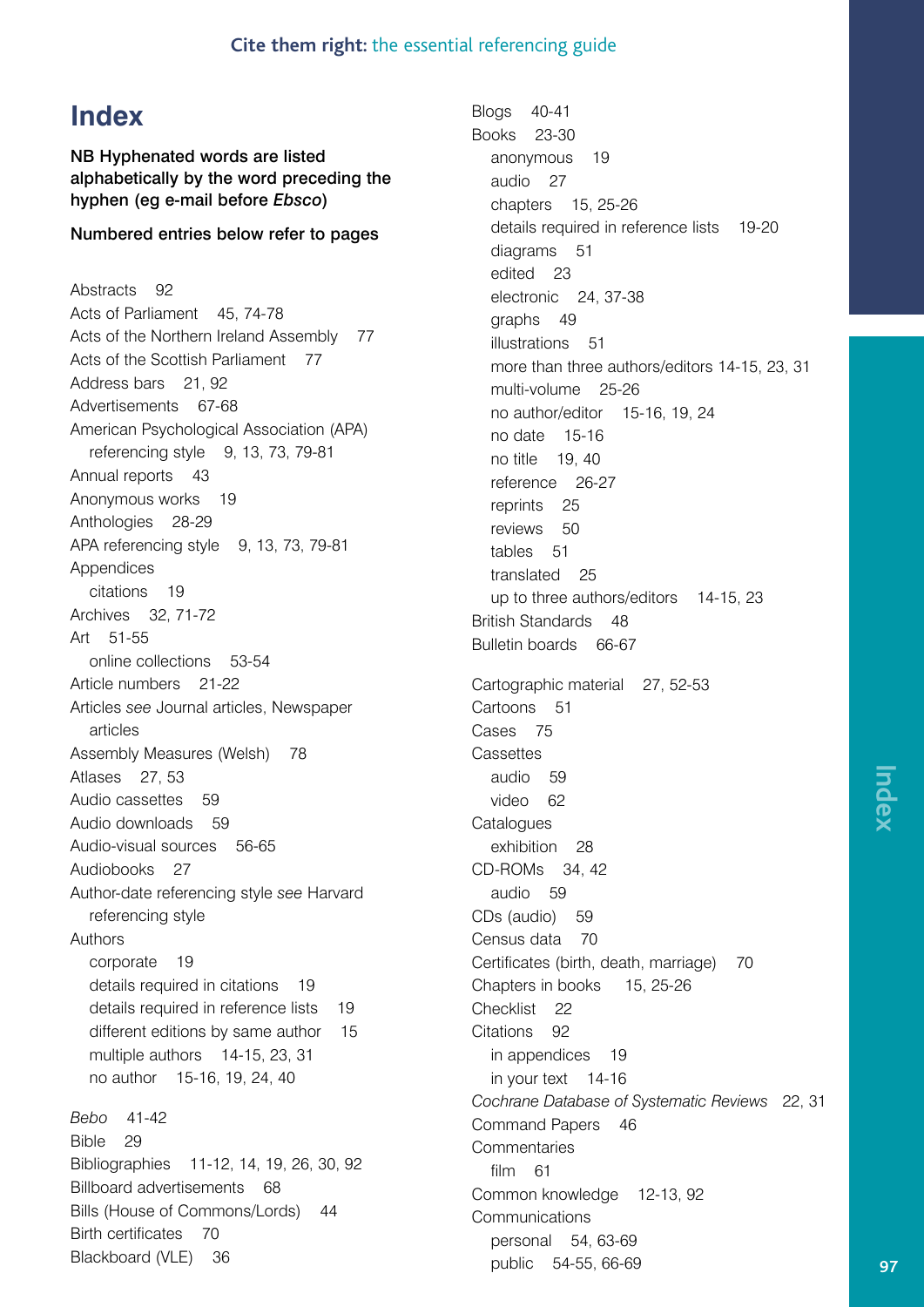Companies annual reports 43 market research reports 43 Computer programs 42 Concerts 55 Conferences 34-35 electronic 35, 38 video 66 Confidential information 13 Conversations 69 Copyright 92 Corporate authors 19 Dance 55-56 Databases 31, 34, 43 Datasets 49 Dates accessed web pages 21, 39 Dates of publication *see* Year of publication Death certificates 70 Devolved Assemblies' legislation 77 Diagrams 51 Dictionaries 26 Digital Object Identifiers (DOIs) 9, 21-22, 32 Digital repositories 38 Digitised books *see* e-books Direct quotations 92 Directors' commentaries (DVD) 61 Discussion groups electronic 37, 66-67 Display boards 68 DOIs 9, 21-22, 32 Downloads 59 Drama reviews 50 Drawings 53 DVD-ROMs 42 DVDs 58, 61 e-books 24, 37-38 e-journals 31-33 e-mail 66, 69 *Ebsco* 31 Edited books 19, 25 **Editions** details required in reference lists 20 different editions by same author 15 **Editors** details required in citations 19 details required in reference lists 19 multiple editors 14-15 Electronic books *see* e-books

Electronic bulletin boards 66-67 Electronic conferences 35, 38 Electronic discussion groups 37, 66-67 Electronic government publications 46-47 Electronic journals *see* e-journals Electronic mail *see* e-mail Ellipses 17, 92 *Emerald* 31 Encyclopaedias 26 End-text citations *see* Reference lists Endnotes 79, 82, 86, 92-94 Episodes of a television series 57 on DVD 58 eprints 37-38 Equations 49 *et al.* 14, 23, 92. European Union legislation 78 European Union publications 47-48 Exhibition catalogues 28 *Facebook* 41-42 Family records 70-71 Fax messages 69 Films 61-63 reviews 50 Financial reports 43 *Flickr* 54, 64 Footnotes 79, 82, 86, 90, 92-94 *Friends Reunited* 41-42 Further reading 95 Genealogical sources 70-71 Geological Survey maps 52 Glossary 92-94 Government publications electronic and print 46-47 Graphs 49 Green Papers 46 Hansard 76-77 Harvard referencing style 9, 13, 19, 22-72 Historical works 17, 24 House of Commons/Lords Bills 44 HTML (Hypertext Markup Language) 92 HTTP (Hypertext Transfer Protocol) 92 *ibid*. 86, 92 Illustrations book 51 Images online 51-54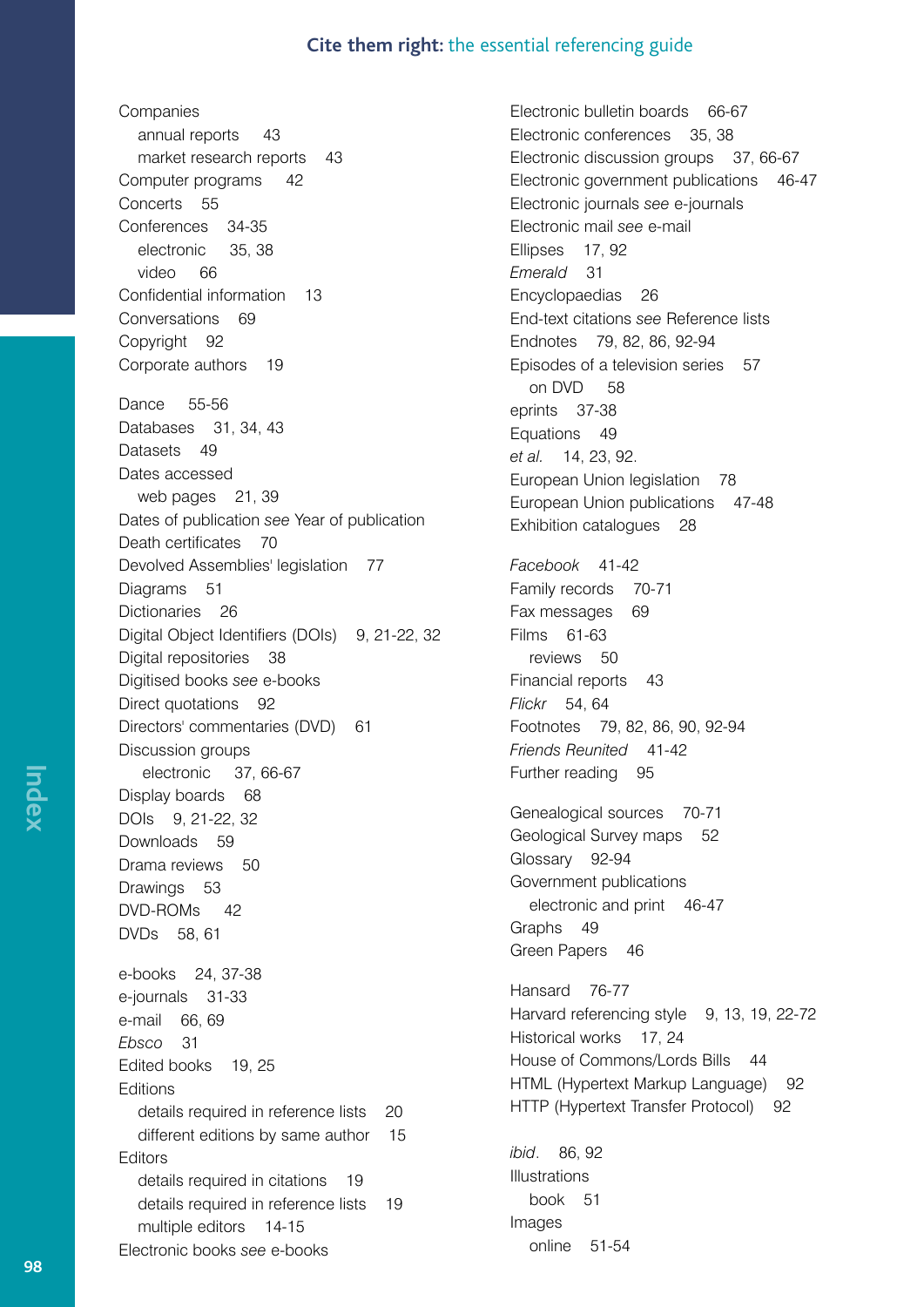In-text citations *see* Citations Indirect quotations 16, 92 *Infotrac* 31 *Ingenta* 31 Installations (art) 51 International Digital Object Identifier Foundation 21 International organisations' publications 47 Internet 12, 36-37, 39-42, 54, 56-59, 65, 68, 93 *see also* Online …, Web pages, World Wide Web Interviews 62, 65 iPlayer 58 iPods 63 Issue information details required in reference lists 21 iTunes 59 Journal articles 31-33 article numbers 21-22 details required in reference lists 20 e-journals 31-33 Journal titles abbreviated 20 details required in reference lists 20 *JSTOR* 31 Law reports (cases) 75-76 Leaflets 67 Lectures 66 Legal information 44-45, 73-78 Legislation devolved Assemblies 77-78 European Union 78 United States 78 Letters 69 Line in a play 29 Line in a poem 28-29 Liner notes 60 Live performances 55-56 Lyrics 60 Manuscripts 71-72 Maps 52-53 atlases 27, 53 Market research reports 43 Marriage certificates 70 Mathematical equations 49 Meetings minutes 68-69 MHRA referencing style 9, 73, 86-91

Microform material 65 Military records 71 Minutes of meetings 68-69 MLA referencing style 9, 73, 82-85 Mobile phones 63, 69 Modern Humanities Research Association (MHRA) referencing style 9, 13, 73, 86-91 Modern Language Association (MLA) referencing style 9, 73, 82-85 Multi-volume books 25-26 Multiple authors/editors 14-15, 23, 31 Multiple sources details required in citations 14-15 published in same year 15 Museums display boards 68 Music 59-60 concerts 55 downloads 59 reviews 50 Musical scores 60 Newspaper advertisements 68 Newspaper articles 33-34 details required in reference lists 20 Newspaper interviews 65 Newspaper titles details required in reference lists 20-21 No author/date/title 15-16, 19, 24, 40 Northern Ireland Assembly Acts 77 Northern Ireland Statutory Rules 77 Numeric referencing styles 86-91 Online census data 70 Online certificates (birth, death, marriage) 70 Online collections art 53-54 historical 24 Online databases 31, 43 Online government publications 46-47 Online images 51-54 Online information 9 DOIs 9, 21-22, 32 Online interviews 65 Online journals *see* e-journals Online maps 52-53 Online paintings 53 Online photographs 54 Online radio programmes 56-57 Online reference books 26-27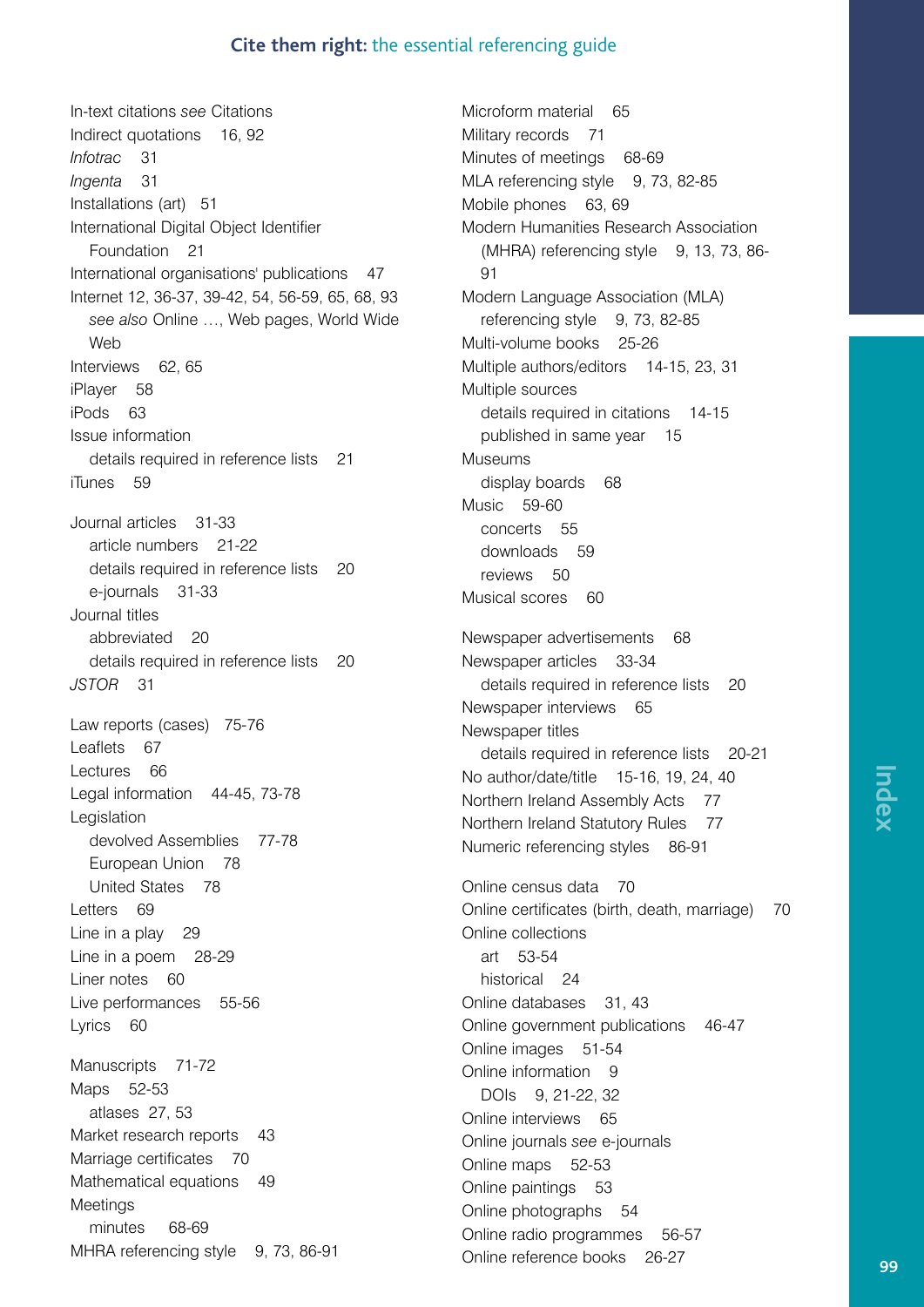Online television programmes 58 *op. cit.* 86, 93 Ordnance Survey maps 52 **Organisations** web pages 39-40 OSCOLA 9, 13, 44, 73-78 Oxford Standard for Citation of Legal Authorities (OSCOLA) 9, 13, 44, 73-78 Page numbers details required in reference lists 20 Paintings 53 Pamphlets 28 Paraphrasing 12, 16-17, 93 Parentheses 93 Parish registers 71 Parliamentary Acts 45, 74-78 Parliamentary publications 45-46 Patents 48 Peer-reviewed works 32, 37, 93 Performing arts 55-56 reviews 50 Periodicals *see* Journal …, Newspaper … Personal communications 54, 63-69 Personal web pages 39 Phonecasts 63-64, 69 Photographs 53-54 Place of publication details required in reference lists 20 Plagiarism 11-12, 93, 95 Plays 29, 56 reviews 50 Podcasts 63 video 64 Poems 28-29 Postcards 54 Posters 54-55 Postprints 37-38 Preprints 37-38 Press releases 67 Primary sources 93 Prints 53-54 Programmes radio 56-57 television 57-58 Proper nouns 93 *Proquest* 31 Public communications 66-69 Publication years details required in reference lists 19

no date 15-16, 19, 40 Publishers details required in reference lists 20 Quotations 12, 93 direct 16, 92 excessive use of 16 from historical material 17 in your text 16 indirect 16, 92 long 16 making changes to 17-18 setting out 16 short 16 Qur'an 30 Radio programmes 56-57 Really Simple Syndication (RSS) 69 Records family 70-71 military 71 vinyl 60 Reference books 26-27 Reference lists 11-12, 14, 19, 22, 93 what to include in 19-22 References *see* Reference lists Referencing styles APA 9, 13, 73, 79-81 Harvard 9, 13, 19, 23-72 MHRA 9, 13, 73, 86-91 MLA 9, 73, 82-85 OSCOLA 9, 13, 44, 73-78 Religious texts 29 Reports 42-43 companies 43 financial 43 government 46-47 Green Papers 46 law 75-76 research 43 White Papers 46 **Repositories** digital 38 Reprinted books 25 Research reports 43 Reviews 31, 50 *see also* Peer-reviewed works RSS feeds 69 Sacred texts 29 *ScienceDirect* 31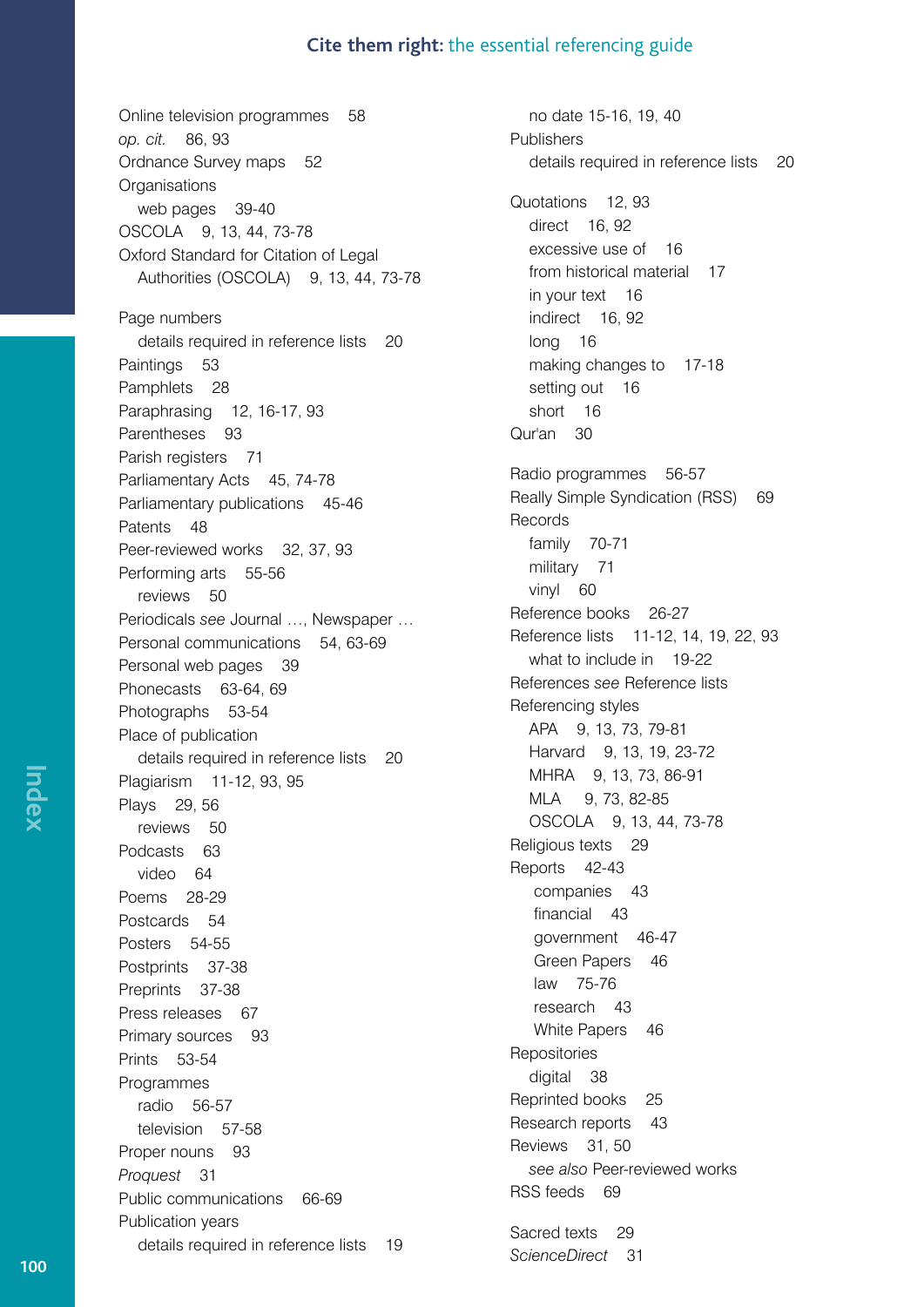Scientific datasets 49 Scientific information 37-38, 48-49 Scores (musical) 60 Scottish Parliament Acts 77 Scottish Statutory Instruments 77 Screencasts 64 Sculpture 55 Secondary referencing 18, 93 Secondary sources 93 Seminars 66 Serials *see* Journal …, Newspaper … Series details required in reference lists 20 *sic* 17, 94 Slides 53-54 Social networking pages 41-42 Songs 60 Spoken word 59 conversations 69 interviews 62, 65 Standards *see* British Standards Statutes 45 Statutory Instruments 45 Irish 77 Scottish 77 Welsh 78 Statutory Rules of Northern Ireland 77 Summaries 94 Summarising 12, 17, 94 Superscript numbers 86, 94 Tables 51 Technical information 48-49 Telephones 63 conversations 69 Television advertisements 68 Television interviews 65 Television programmes 57-58 Text messages 69 Theses 35-36 unpublished 22 **Titles** details required in reference lists 20 no title 19, 40 Torah 29-30 Translated books 25 Uniform Resource Locators (URLs) 12, 16, 39-40-94 details required in reference lists 21

United States legal material 78 Unpublished works theses 22 URLs *see* Uniform Resource Locators *verbatim* 94 Vidcasts 64 Video cassettes 62 Video downloads 59 Video podcasts 64 Video screen captures 64 Videoconferences 66 Vinyl 60 Virtual Learning Environments (VLEs) 36-37 digitised books 37 discussion boards 37 journal articles 36 tutors' notes 36 Visual sources 51-55 VLEs *see* Virtual Learning Environments Vodcasts 64 Volume numbers details required in reference lists 21 Web pages 94 dates accessed 21, 39 details required in citations 16 details required in reference lists 21 no author/date/title 40 organisations 39-40 personal 39 social networking 41-42 *see also* Internet, Online …, World Wide Web WebCT (VLE) 36 Webinars 66 Weblogs 40-41 Welsh Assembly legislation 78 Welsh Assembly Statutory Instruments 78 White Papers 46 *Wikipedia* 41 Wikis 41 Works of art 51-56 World Wide Web 94 *see also* Internet, Online …, Web pages Year of publication details required in reference lists 19 no date 15-16, 19, 40

*Youtube* 62-63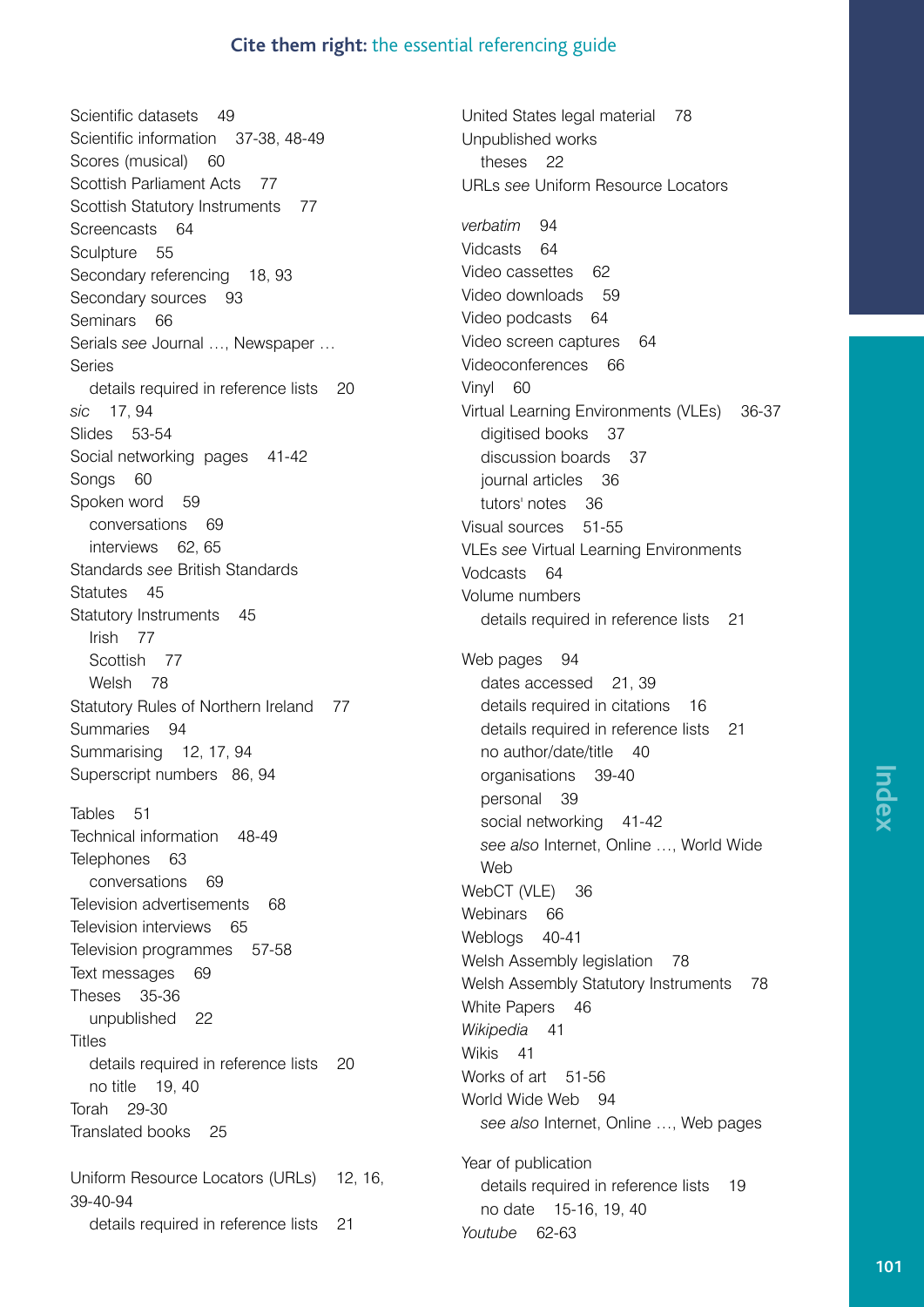# **Your notes**